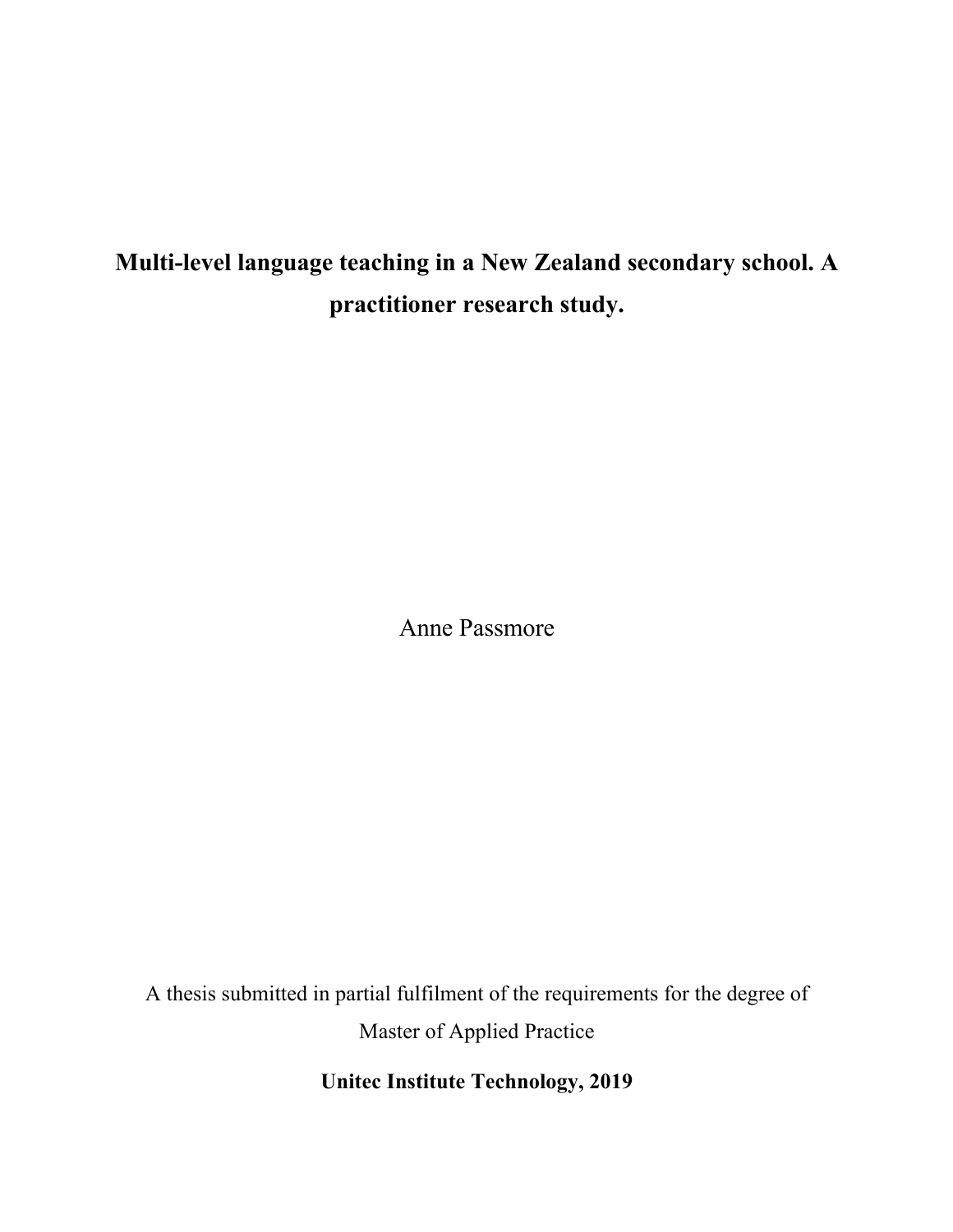# **Abstract**

Effective teaching of multilevel language classes is considered problematic and stressful by many language teachers. However, studies investigating ways to improve the learning experience in a multilevel language class in New Zealand secondary schools are few and far between. This study explored a shift from teacher-led practice to a learner-centred approach, in an attempt to make the learning experience more positive for both teacher and student.

The study involved a qualitative approach using practitioner research, notably action research self-study. The data gathering methods included a reflective journal, questionnaires and lesson observations. Regular entries into a reflective journal were made to record observations, reactions to, and reflections on, what was happening in the classroom. The participants were surveyed before the change of practice was introduced and again afterwards to ascertain their opinions on the effectiveness of the different approaches. Colleagues in the role of critical friends observed lessons pre and post change of practice to provide rich and live feedback.

The key findings of the study revealed a need for changes in role for teachers and students in a learner-centred environment. Students in this study preferred learning in a learner-centred environment which resulted in improved confidence and self-regulation skills. Teacher workload was perceived to be heavy in both teacher-led and learner-centred approaches, although lessons in the latter were less frenetic due to careful curriculum design.

The recommendations of the study suggest that the challenges teachers experience when faced with multilevel language classes could be overcome by a new approach to teaching. However, this would necessitate new roles and attitudes for both teacher and students. For change to occur, it is imperative that there be more support and professional development opportunities available for language teachers. Furthermore, moving towards a learner-centred approach would require additional time to plan an effective programme.

i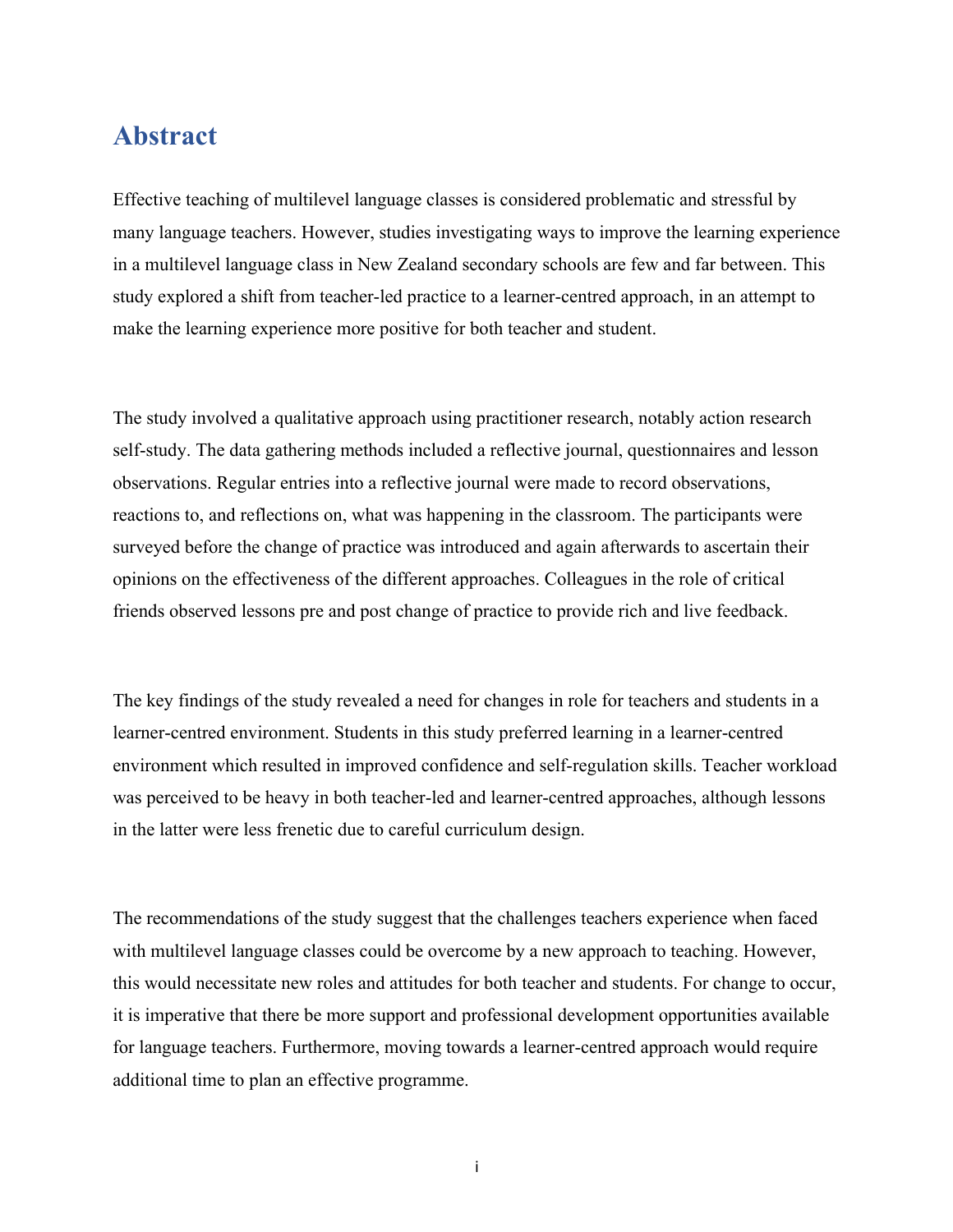# **Acknowledgements**

The completion of this thesis was a huge undertaking and could not have been achieved without the help and support of others.

Firstly, I would like to thank the Unitec Institute of Technology staff for their help and guidance, in particular, my principal supervisor, Dr Lisa Maurice-Takerei, who supported and challenged me, and helped me maintain motivation. Her encouragement and belief in me were so appreciated. Thanks, also, to Dr Jo Mane for taking over from Lisa as my principal supervisor for the final sprint to the finish line.

I would like to thank my Principal, Board of Trustees, and colleagues for their ongoing support and encouragement. I would especially like to acknowledge my appreciation to the participants of this study for the time and effort they gave to help with this research.

I want to formally thank and acknowledge the funding support I received from the Ministry of Education's Study Support Grants and the New Zealand Association of Language Teachers.

Finally, I would like to thank my husband for his constant support and encouragement, and my family for their patience while I completed this study.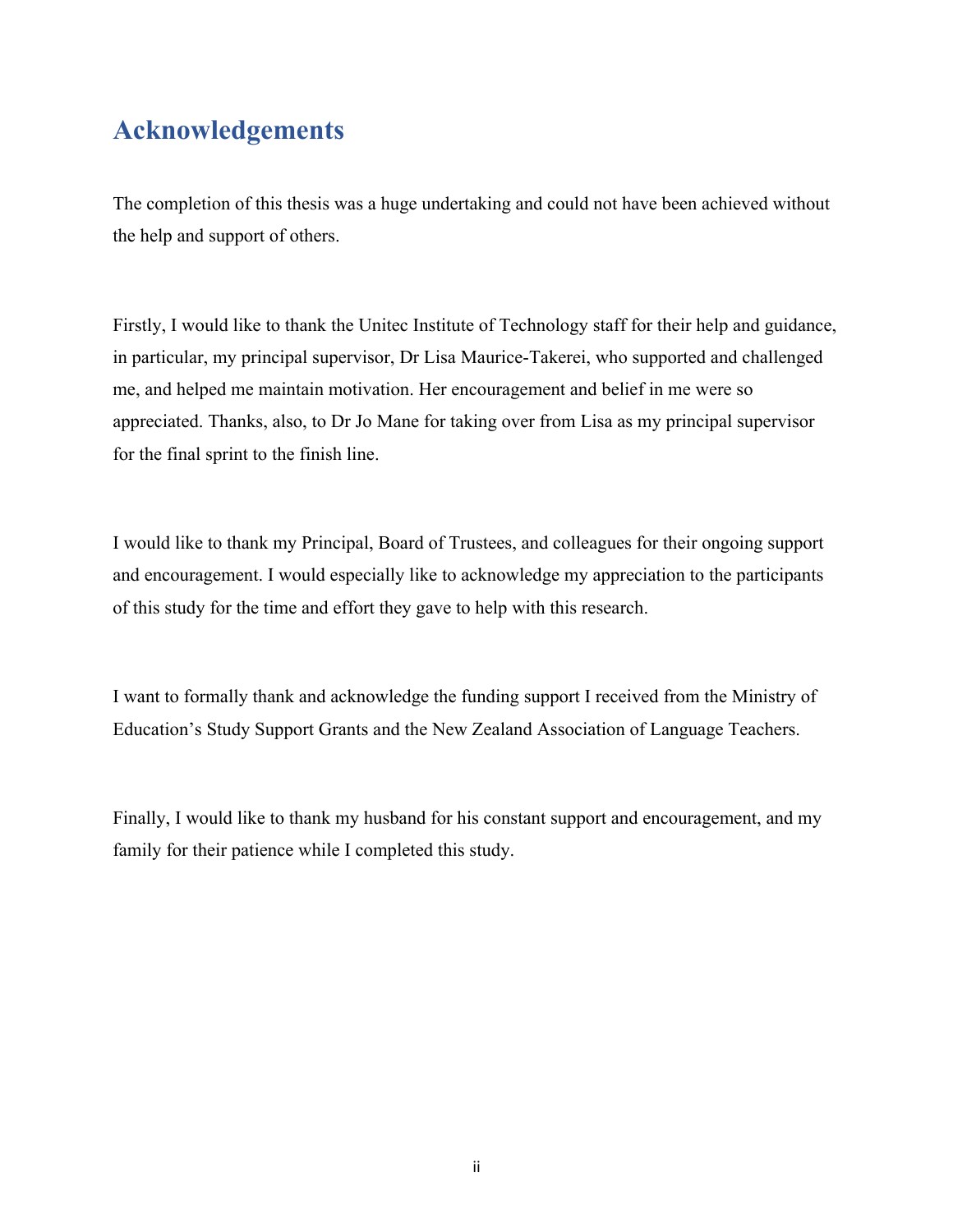# **Definitions**

A number of terms are used in this thesis and it is important at the outset to ensure that there is clarity around the use of these terms. For this reason, I have provided some definitions below of key terms that I will be using.

*Multilevel* refers to having two or more groups of students in the same class who are studying at different curriculum levels at the same time as each other.

*Self-regulated learners* refer to learners who set themselves goals, monitor their progress towards attaining the goals, and self-evaluate during the learning process.

**Task based learning** is a method of learning a language which requires learners to function as language users to complete the task.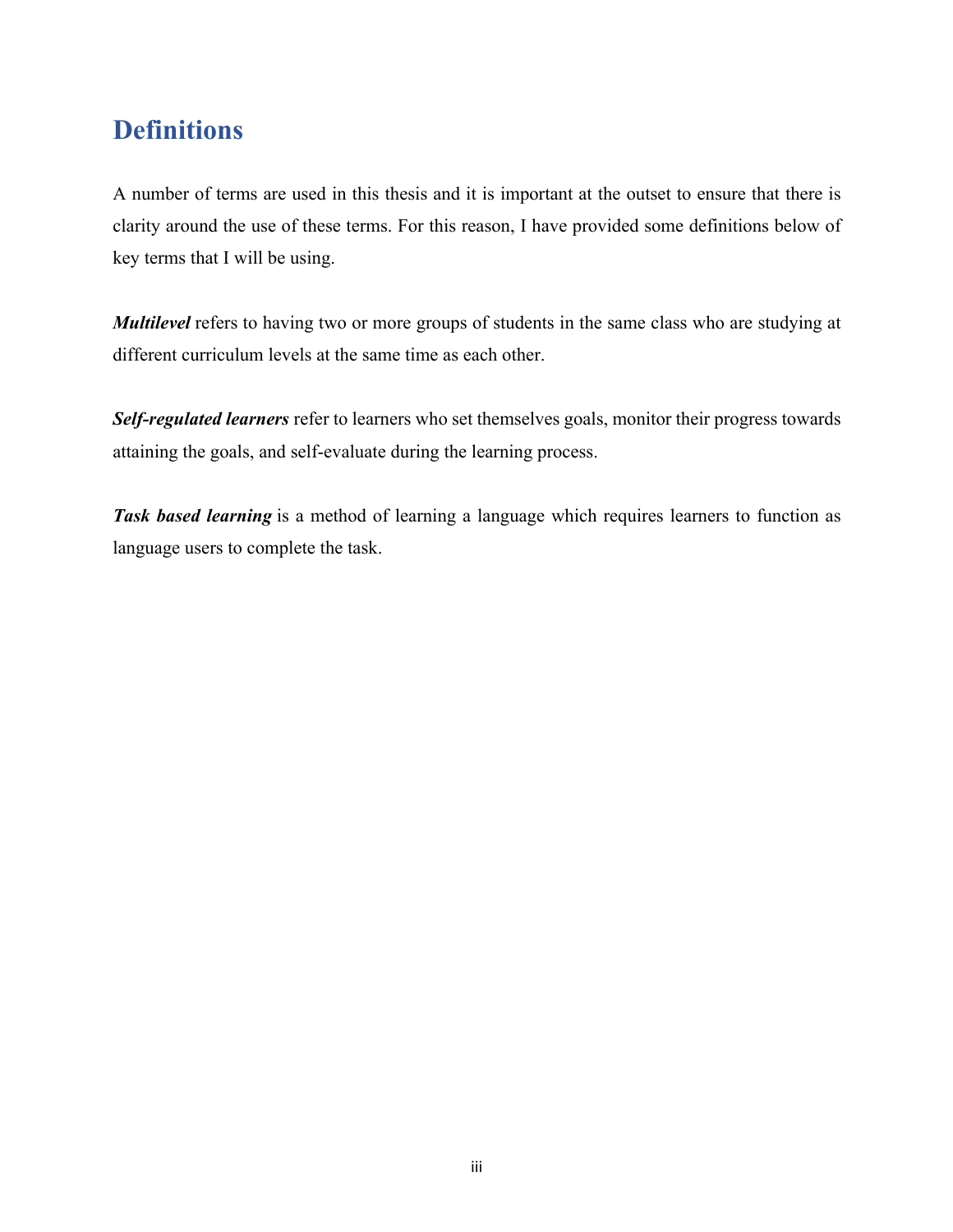# **Table of Contents**

| REASONS WHY TEACHING MULTILEVEL LANGUAGES CLASSES IS CONSIDERED A PROBLEM  10 |  |
|-------------------------------------------------------------------------------|--|
|                                                                               |  |
|                                                                               |  |
|                                                                               |  |
|                                                                               |  |
|                                                                               |  |
|                                                                               |  |
|                                                                               |  |
|                                                                               |  |
|                                                                               |  |
|                                                                               |  |
|                                                                               |  |
|                                                                               |  |
|                                                                               |  |
|                                                                               |  |
|                                                                               |  |
|                                                                               |  |
|                                                                               |  |
|                                                                               |  |
|                                                                               |  |
|                                                                               |  |
|                                                                               |  |
|                                                                               |  |
|                                                                               |  |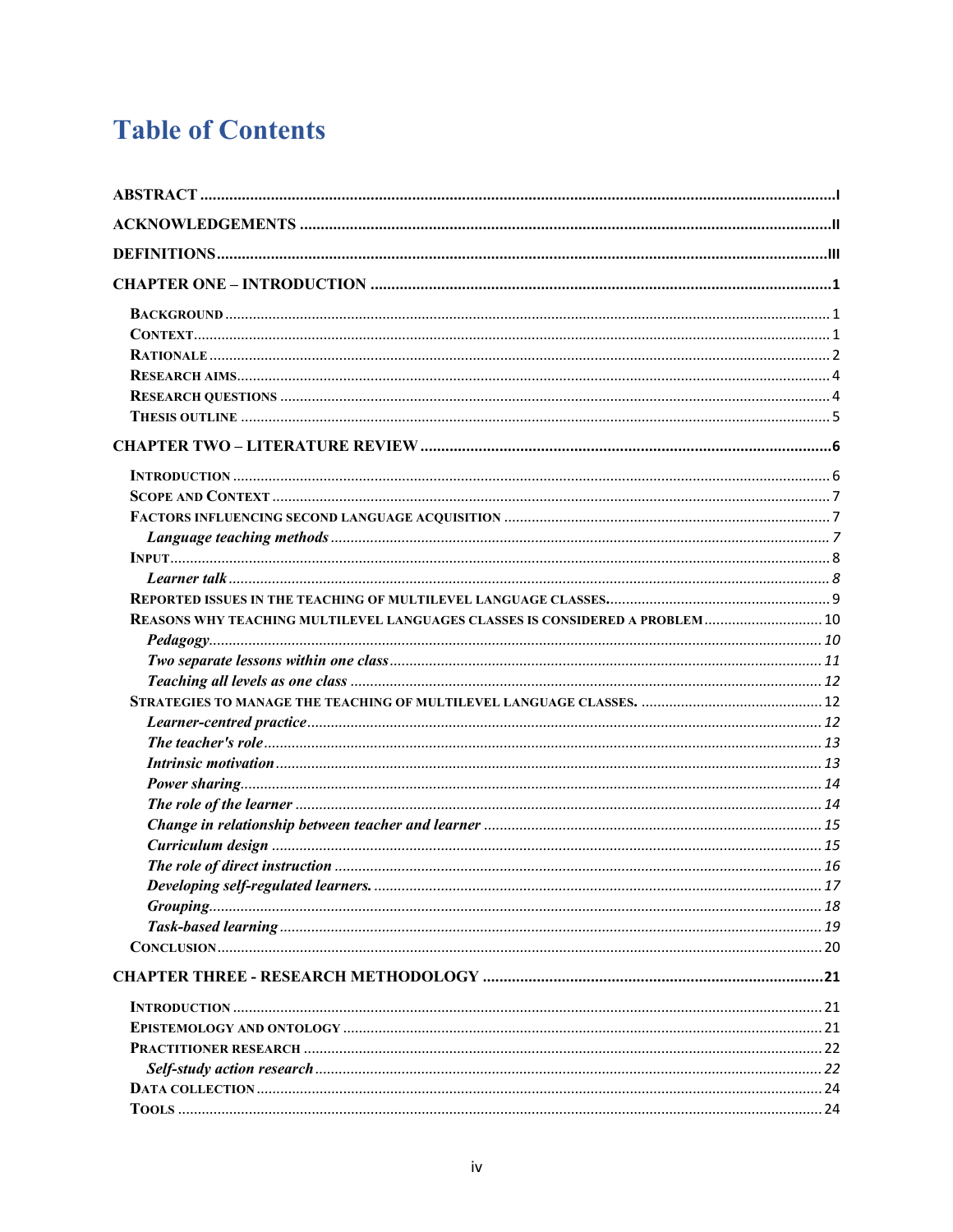| CHANGE IN ROLE FOR TEACHER AND STUDENTS IN A LEARNER-CENTRED ENVIRONMENT  53          |  |
|---------------------------------------------------------------------------------------|--|
|                                                                                       |  |
|                                                                                       |  |
| CONDITIONS CONTRIBUTING TO SUCCESSFUL TEACHING AND LEARNING IN MY MULTILEVEL LANGUAGE |  |
|                                                                                       |  |
|                                                                                       |  |
|                                                                                       |  |
|                                                                                       |  |
|                                                                                       |  |
|                                                                                       |  |
|                                                                                       |  |
|                                                                                       |  |
|                                                                                       |  |
|                                                                                       |  |
|                                                                                       |  |
|                                                                                       |  |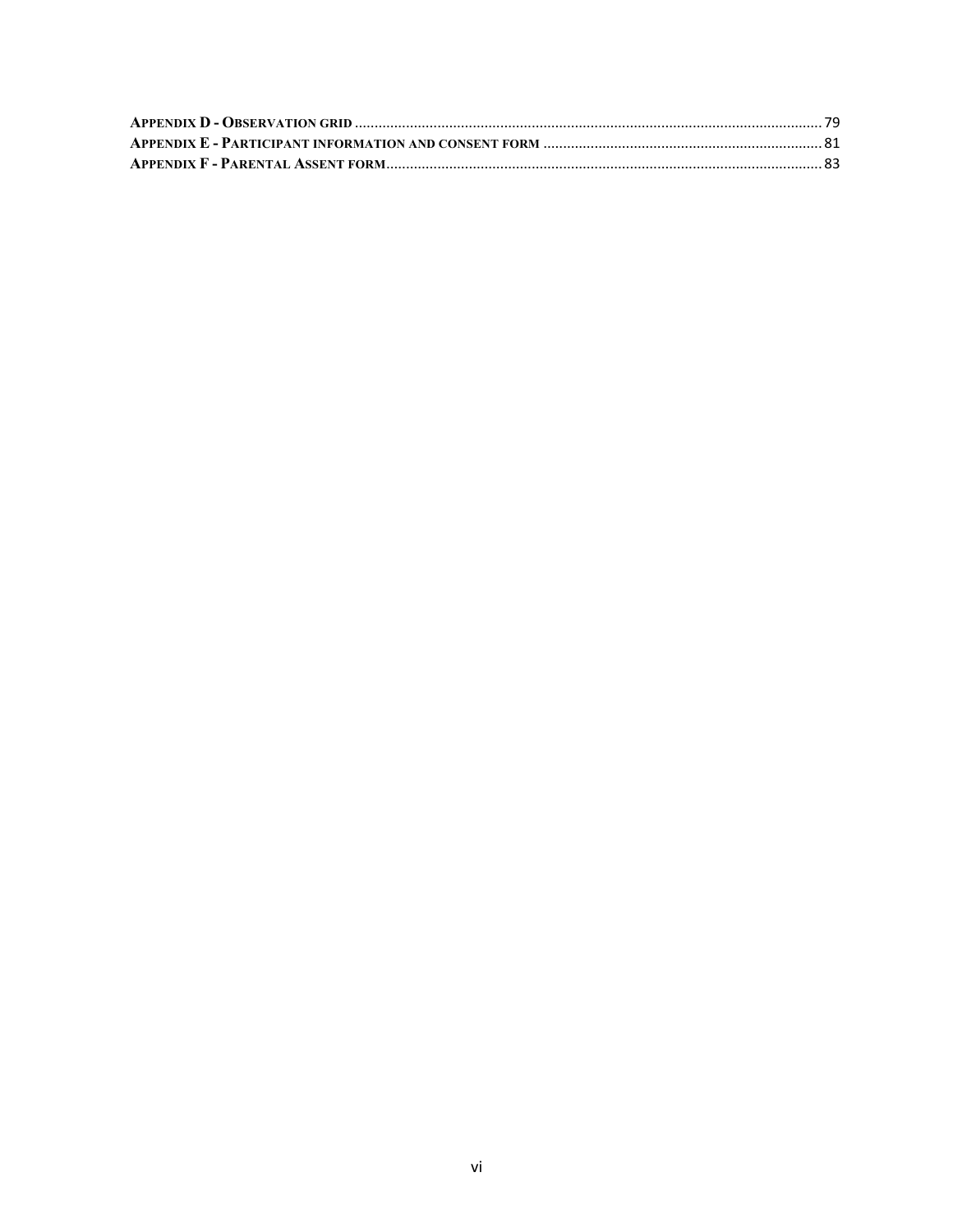# **Chapter One – Introduction**

### **Background**

Language learning in New Zealand high schools is declining significantly. Figures from the Ministry of Education (2018) show that in the past 10 years the number of language learners overall in New Zealand high schools has decreased by 20%. French is still the most common international language but has suffered a 45% decline in learners since 2008. Despite languages being introduced as the eighth learning area in the New Zealand Curriculum (Ministry of Education, 2007), languages remain an optional subject and the number of students choosing to study languages here is in decline. To continue to be able to offer language classes to small numbers of students there has been a need for schools to provide a financially viable solution, and this has been achieved by combining multiple curriculum levels into the same class, thereby creating multilevel language classes.

However, teaching a multilevel language class requires a different approach than for a single level class and New Zealand teachers are struggling with the demands associated with changing their practice. The literature highlights the difficulties teachers are facing, and it is acknowledged that there is little support available to help teachers deal specifically with teaching a multilevel language class (Ashton 2017 a & b; Badenhorst and East, 2015).

### **Context**

This study was conducted using a practitioner research approach which involved a self-study action research in a New Zealand secondary school. The study involved one teacher and the senior French class, which consisted of one Year 13 student, 3 Year 12 students and a native French International student. The Year 13 student was studying towards the Level 3 National Certificate of Education Achievement (NCEA), and the Year 12 students were working at NCEA Level 2. With such a small number of students this study was deep rather than broad.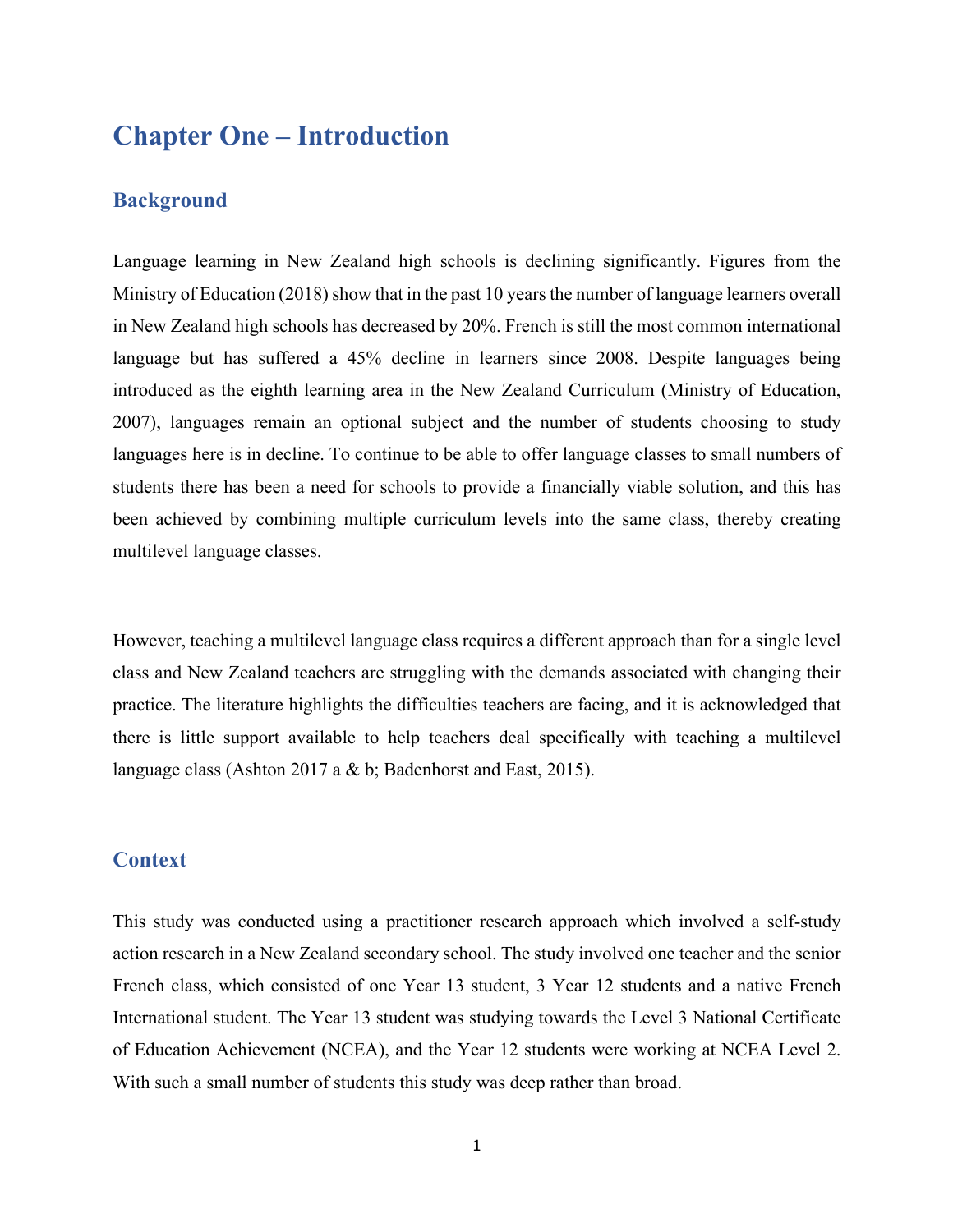In order to present some context for the findings of this study it is important to provide a brief history of language learning at this school. For almost all students in Year 9 the study of two languages for a half a year each is compulsory. From Year 10 onwards language study is optional. Students in Years 11 to 13 study French for three or four hours per week, depending on the size of the class. Smaller classes have reduced hours, and this was the case for the class in this research project. Their fourth hour was timetabled as a study period where they worked on French tasks assigned by the teacher. Traditionally at this school, numbers of students choosing to continue with languages have been healthy, and pre-2011, the school offered six languages. Post 2011, there was a significant drop in numbers in language classes after the school suffered a considerable decrease in roll, a factor that lead to the loss of three languages. Consequently, over the last few years the numbers of students choosing French has been declining which has resulted in the combination of two year levels in one class.

Traditionally languages have been taught in a teacher-led way with the teacher deciding the content, delivery and timeframe of each topic. Adopting this approach in a multilevel class situation creates issues in workload and accessibility to all students in the class. Anecdotal evidence shows that students are happy with a teacher-led approach and are reluctant to engage in student-led learning as it requires more effort on their part and a move out of their comfort zone. However, teachers of multilevel language classes have confirmed that teacher-led instruction in their classes is not ideal.

# **Rationale**

This area of research was chosen as it is pertinent to my teaching practice and that of many of my colleagues. I carried out a survey with a group of New Zealand language teachers to ascertain their thoughts on the major challenges faced by teachers of multilevel classes, and what they are currently doing to try to address the issues (Appendix A). According to this stakeholder group, there is much dismay amongst the language teaching community as numbers of students choosing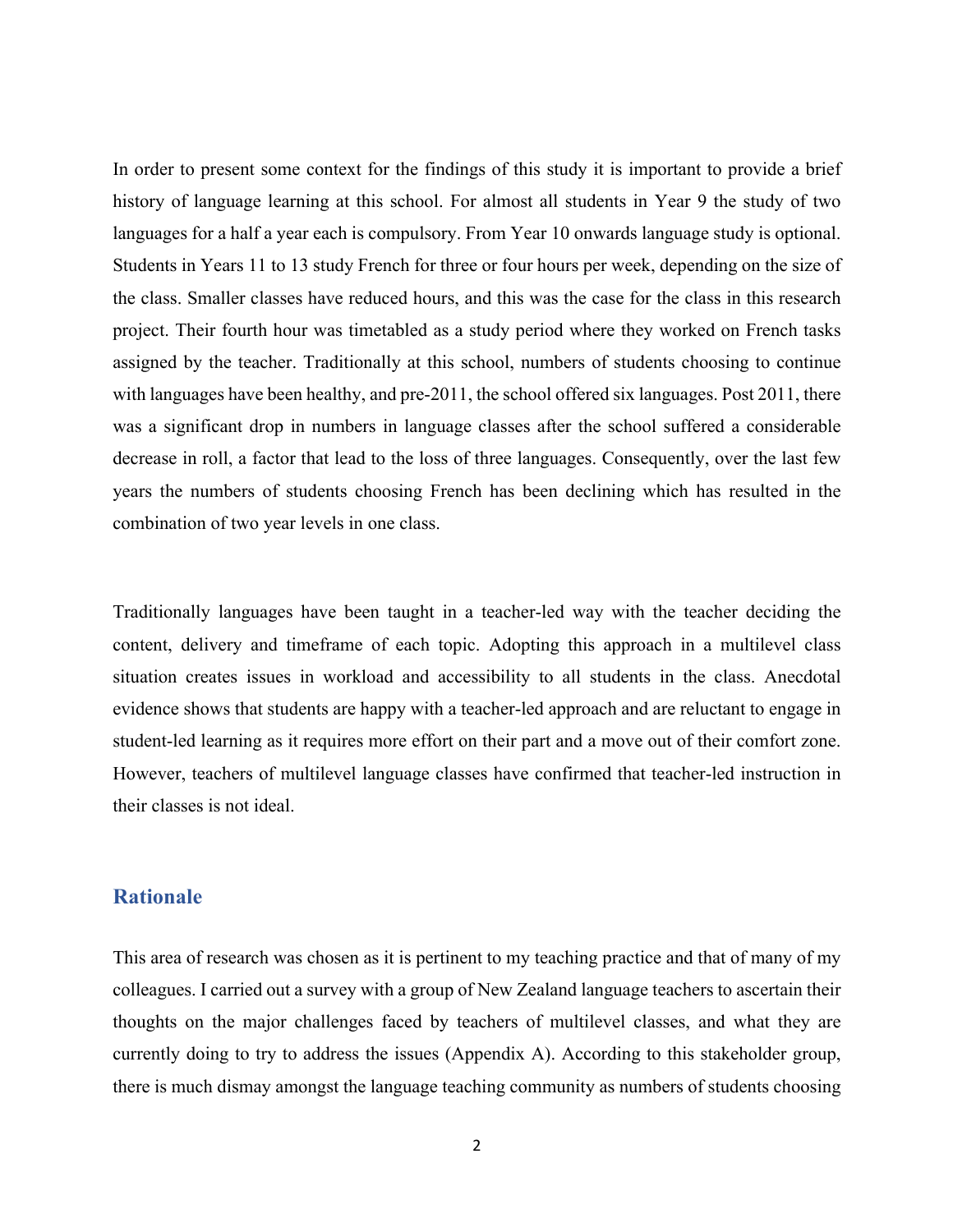to study languages is so low that classes need to be combined to be viable. Unfortunately, this is a self-perpetuating prophecy as small numbers results in a combined class, where the teacher may struggle to cope with the extra demands and is unable to give the students the attention and quality learning experience they deserve. As a consequence, students may not achieve the results of which they are capable and may not continue with the language the following year. Thus, the cycle of small classes continues.

Research by Ashton (2017 a & b) confirms New Zealand language teachers' feelings of frustration and suggests the need for more practical help and professional development for teachers. There is a definite cry for help from colleagues nationwide to find a solution to cater to a diverse group of students whilst creating a positive learning experience for all. In response to my survey 17, out of 19 teachers said they would be willing to incorporate a new pedagogy to try and find a solution.

There is research available on the issues of teaching multilevel or combined classes (Bell, 2004). Although much of the research is in the area of English as a second language (ESOL), the issues identified are similar to those found in language classes in New Zealand and can be applied to this context. In addition, there has been research undertaken in New Zealand into ways to best manage the teaching and learning in a multilevel language classroom. One such example is research by Badenhorst and East (2015) who carried out a single class case study on hybrid learning in a multilevel German class. Carr (2005) has highlighted issues amongst Australian language teachers and suggested strategies, such as using task-based learning (TBL), to best cope with teaching a multilevel language class.

Although there is some research available on teaching multilevel language classes, this study addresses the gap for research into implementing a learner-centred practice in a multilevel language class, by examining the theory base on learner-centred pedagogy and introducing the new approach into my practice. This study also aims to evaluate the extent to which the learnercentred approach contributes to improved teaching and learning in my multilevel French class.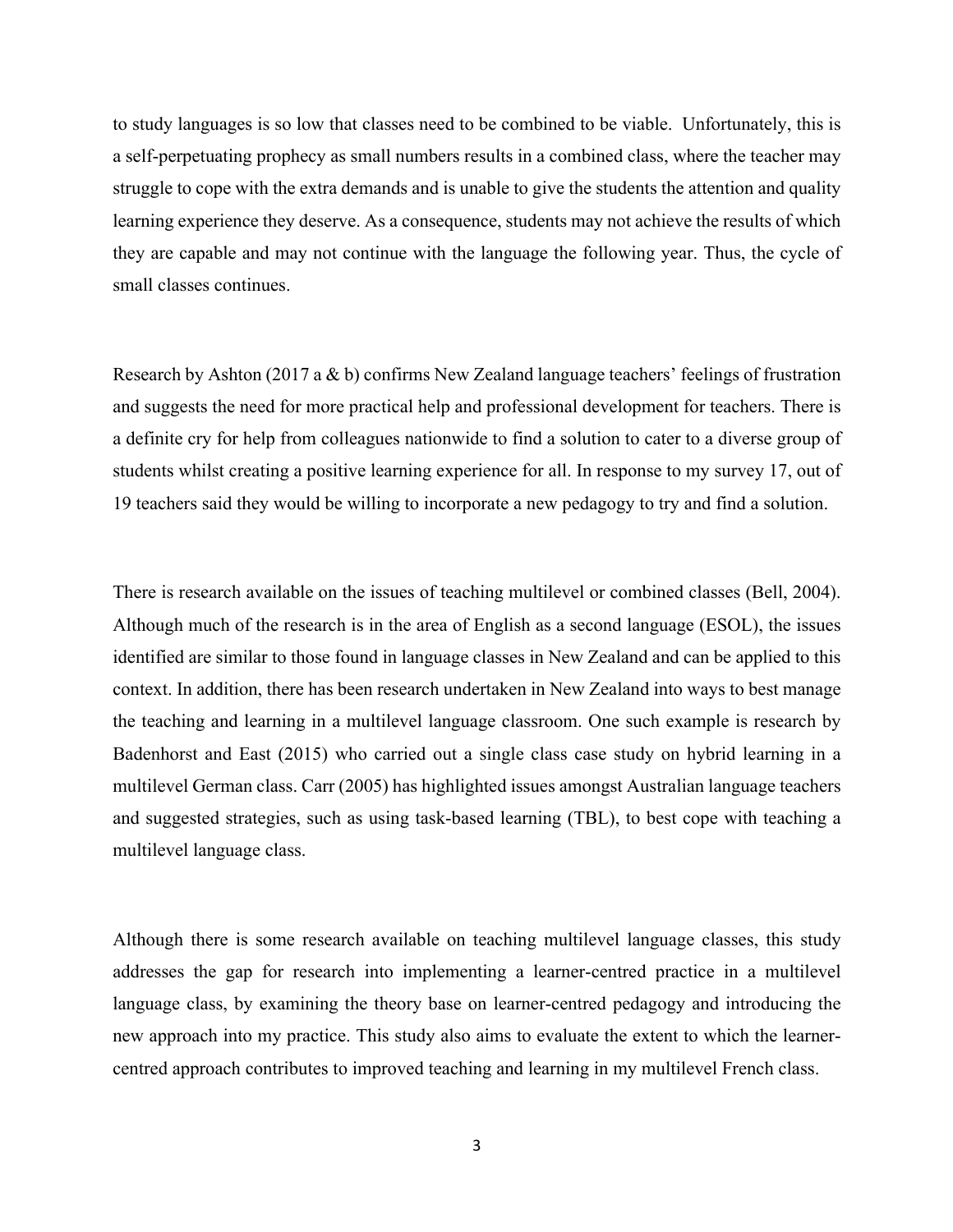The outcomes of this study will be of particular interest to all teachers of multilevel language classes and also those who wish to adopt a more learner-centred approach in their language classes, whatever the age or level of their learners.

This study explores my experience, and that of my students in the senior French class, as we move away from a teacher-led approach to a more learner-centred approach. The study was guided by the following research aims and questions:

# **Research aims**

- 1) To examine the theory base on learner-centred pedagogy and apply new teaching strategies in my practice.
- 2) To evaluate the extent to which my new practices are contributing to improved teaching and learning.

# **Research questions**

- 1. What are the challenges and advantages associated with teaching and learning in multilevel language classes?
- 2. How can learner-centred practices contribute to improved teaching and learning in my multilevel language class?
- 3. What recommendations can be shared for improvements in multilevel language learning in languages classes?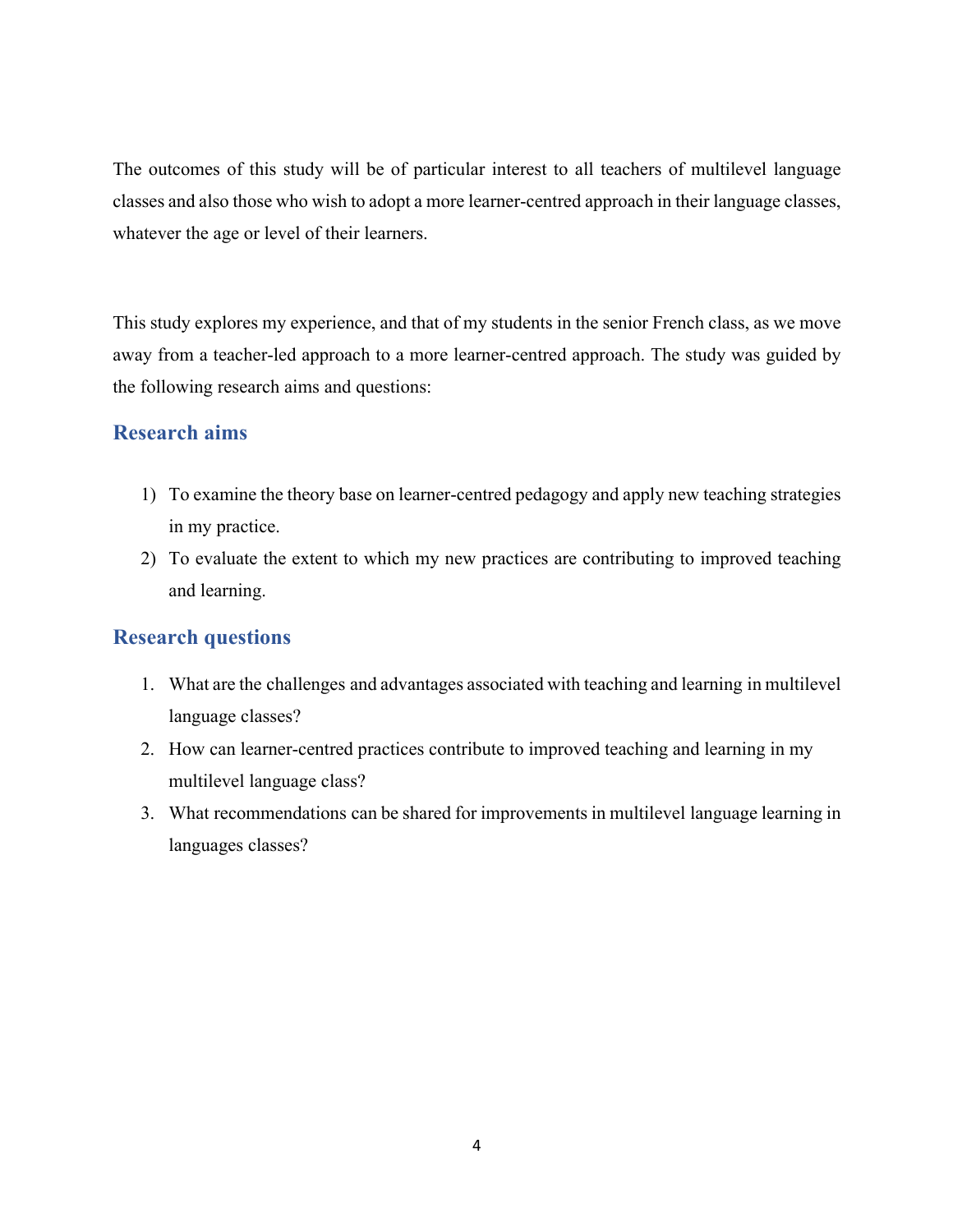## **Thesis outline**

#### **Chapter One - Introduction**

In Chapter One, the context of this research project is discussed in relation to the French class at my school and in regard to my own practice. In addition, the rationale for the study is provided, the research aims, and questions are stated, and an outline of the thesis is given.

#### **Chapter Two - Literature review**

The literature review chapter outlines the literature on issues encountered in the multilevel language class. The literature explores learner-centred practice and investigates teaching strategies in a multilevel language class.

#### **Chapter Three - Methodology**

This chapter outlines the rationale behind the research methodology and the chosen methods. It describes the data collection tools used in this study and then explains the data analysis process and how. Finally, ethical and validity issues are addressed.

#### **Chapter Four – Findings**

Chapter Four outlines the findings of the study. The findings are themed and were generated from the questionnaire responses, observation notes and reflective journal entries.

#### **Chapter Five- Discussion of findings, conclusion and recommendations**

Chapter Five discusses the key themes that emerged from the findings with reference to the literature from Chapter Two and includes suggestions for effective teaching of multilevel languages classes. This chapter also outlines the limitations of the study and recommendations for further study related to teaching multilevel languages classes.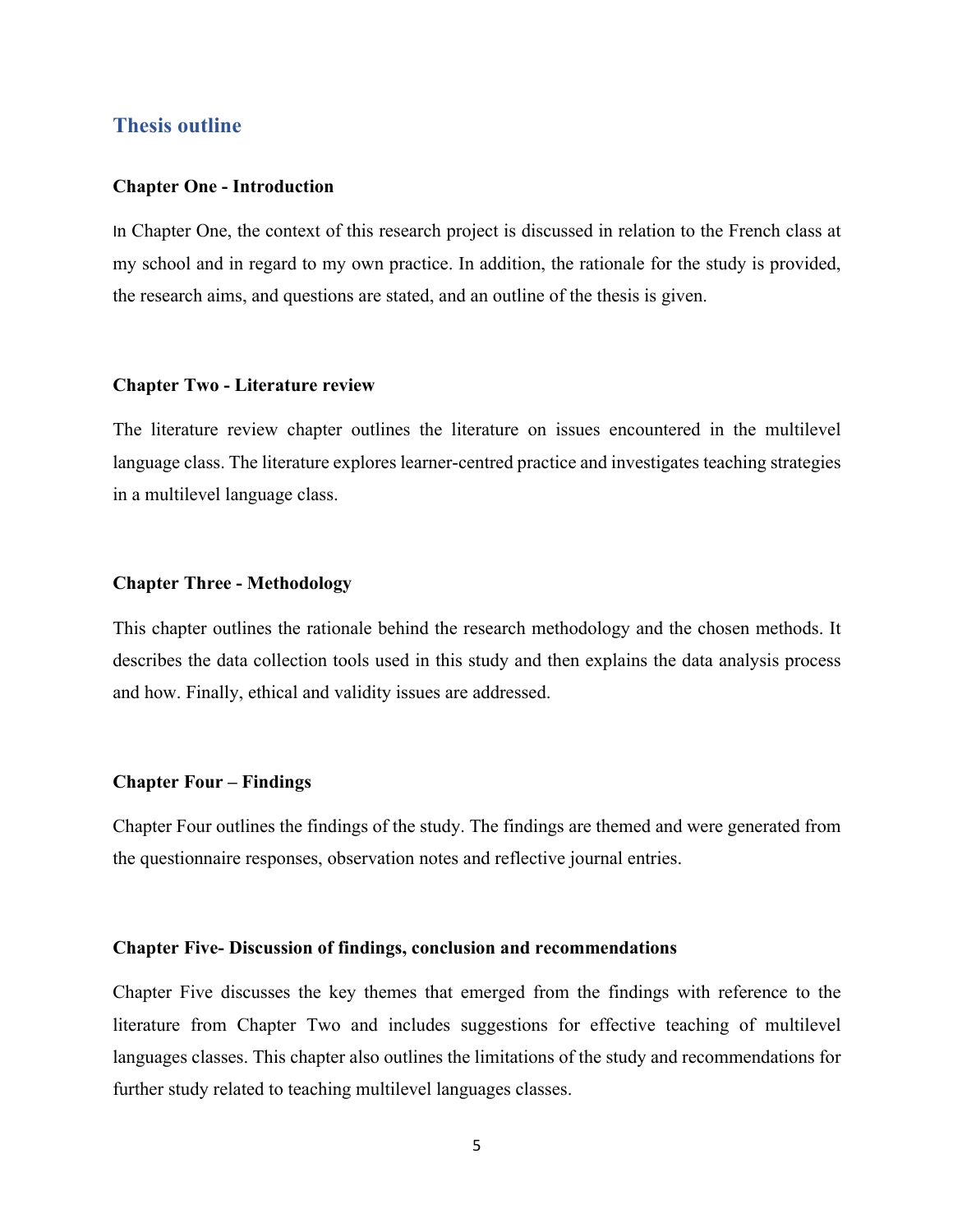# **Chapter Two – Literature Review**

## **Introduction**

Bell (2004) claims that one of the biggest challenges faced by a language teacher is effectively teaching and managing a multilevel class. According to a New Zealand language teachers' group, catering to a diverse range of learners in combined level language classes is a problem faced by many. Numbers of students choosing to continue with languages in the senior school are often low, and to make viable classes, schools combine students from years 11, 12 and/or 13 into the same class, yet provide the same time allocation for a single level class. As languages are acquired cumulatively, having multiple curriculum levels in one class can pose problems for teachers who cannot simply teach one unit of work to everyone without it being too easy for some and too challenging for others.

Teacher-directed learning is common in language teaching, but this is not necessarily the best way to teach multilevel classes (Carr, 2005). Bell (2004) claims that "Teachers generally identify their biggest problem with multilevel classes as being one of techniques" (p.22) and this is supported by the group of 19 New Zealand language teachers who responded to an informal survey I conducted in 2017 on teaching multilevel language classes (Appendix A). So, would a shift in pedagogy from teacher-directed to learner-centred reduce teacher workload while maintaining a positive student learning experience in a multilevel language class?

This area of research was chosen as it is pertinent to my teaching practice and that of many of my colleagues. The informal survey completed by a group of New Zealand language teachers ascertained their thoughts on the major challenges for those with multilevel classes and collected data on what they are currently doing to try to address the issues. According to this group, there is much dismay amongst the language teaching community because numbers of students choosing to study languages is so low that classes need to be combined to be viable. There is a definite cry for help from colleagues nationwide to find a solution to cater to a diverse group of students whilst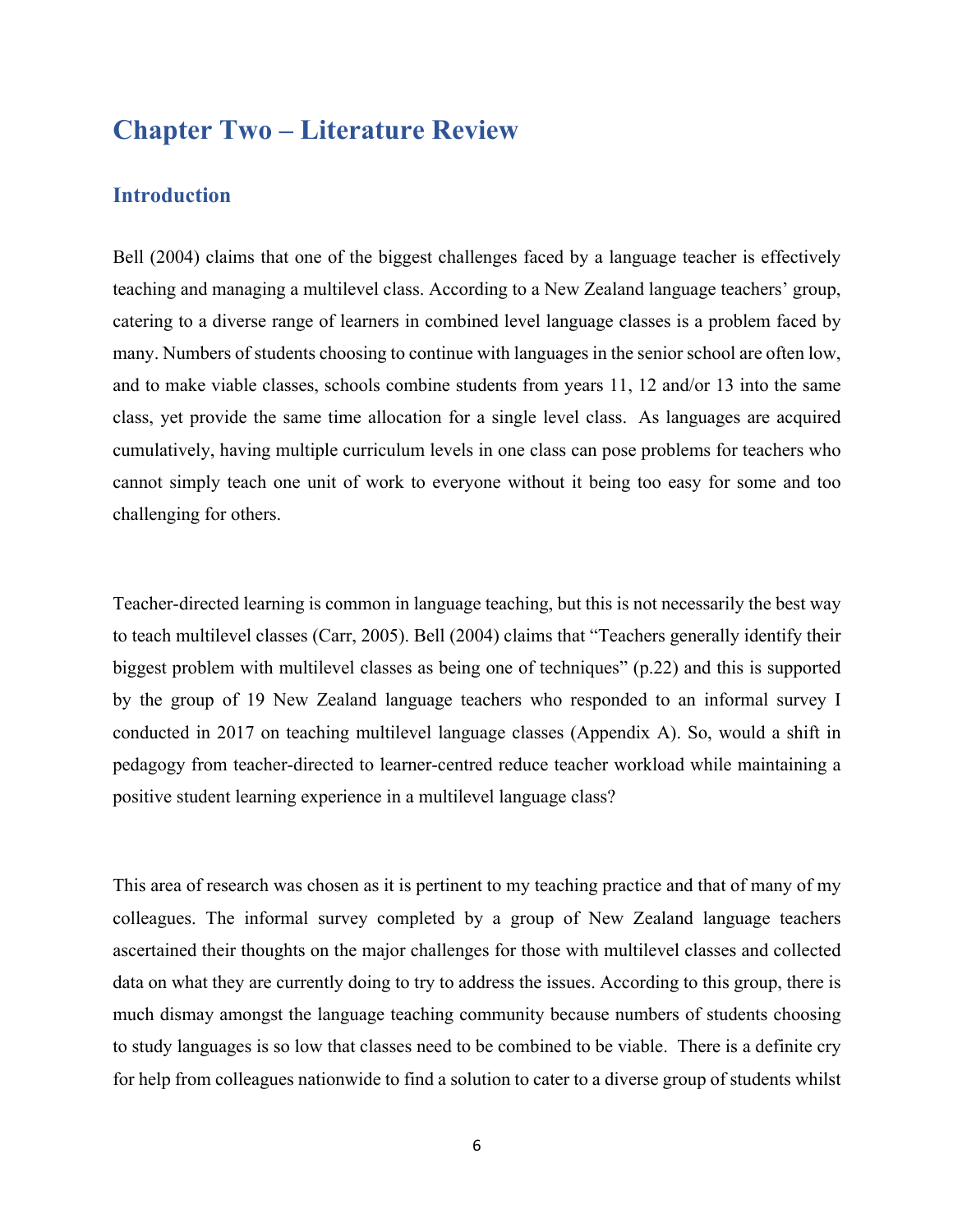creating a positive learning experience for all. In response to the informal survey 17 out of 19 teachers said they would be willing to try a new pedagogy to try and find a solution. Research has been undertaken on teaching multilevel language classes in New Zealand secondary schools by Badenhorst and East (2015) and Ashton (2017 a & b). However, there is more research available on the issues of teaching multilevel or combined classes in the area of English as a second language (ESOL) (Bell, 2004; Hess, 2001; Treko, 2013). Many of the issues identified in the ESOL research are similar to those found in language classes in New Zealand, and therefore, draws some alignment to the context of this study.

#### **Scope and Context**

The scope of this literature review is to a) investigate the problems faced by teaching multilevel classes, b) develop an understanding of these problems, and c) investigate whether, and how, a change in pedagogy might address these problems.

## **Factors influencing second language acquisition**

#### **Language teaching methods**

Over the centuries, language teaching has experienced a number of teaching methods ranging from strictly non-verbal, grammar focused learning to communicative, functional use of authentic language (Kumaravadivelu, 2008). At the end of the 18<sup>th</sup> century the grammar translation method was employed to explicitly teach reading skills through the medium of the learner's first language. By the end of the 19<sup>th</sup> century language teachers had adopted the Direct Method in an attempt to prioritise oral expression. This method was popular in small language schools, but it was not so effective in large public schools (Kumaravadivelu, 2008) and so the Audiolingual Method was introduced. This method again focused on oral skills but was criticised for not teaching real conversations. The Total Physical Response Method followed and was popular in the United States in the 1960s. Whereas this method focused on responding to oral instructions, its main emphasis was on listening skills. By the 1970s the Communicative Approach was becoming popular. This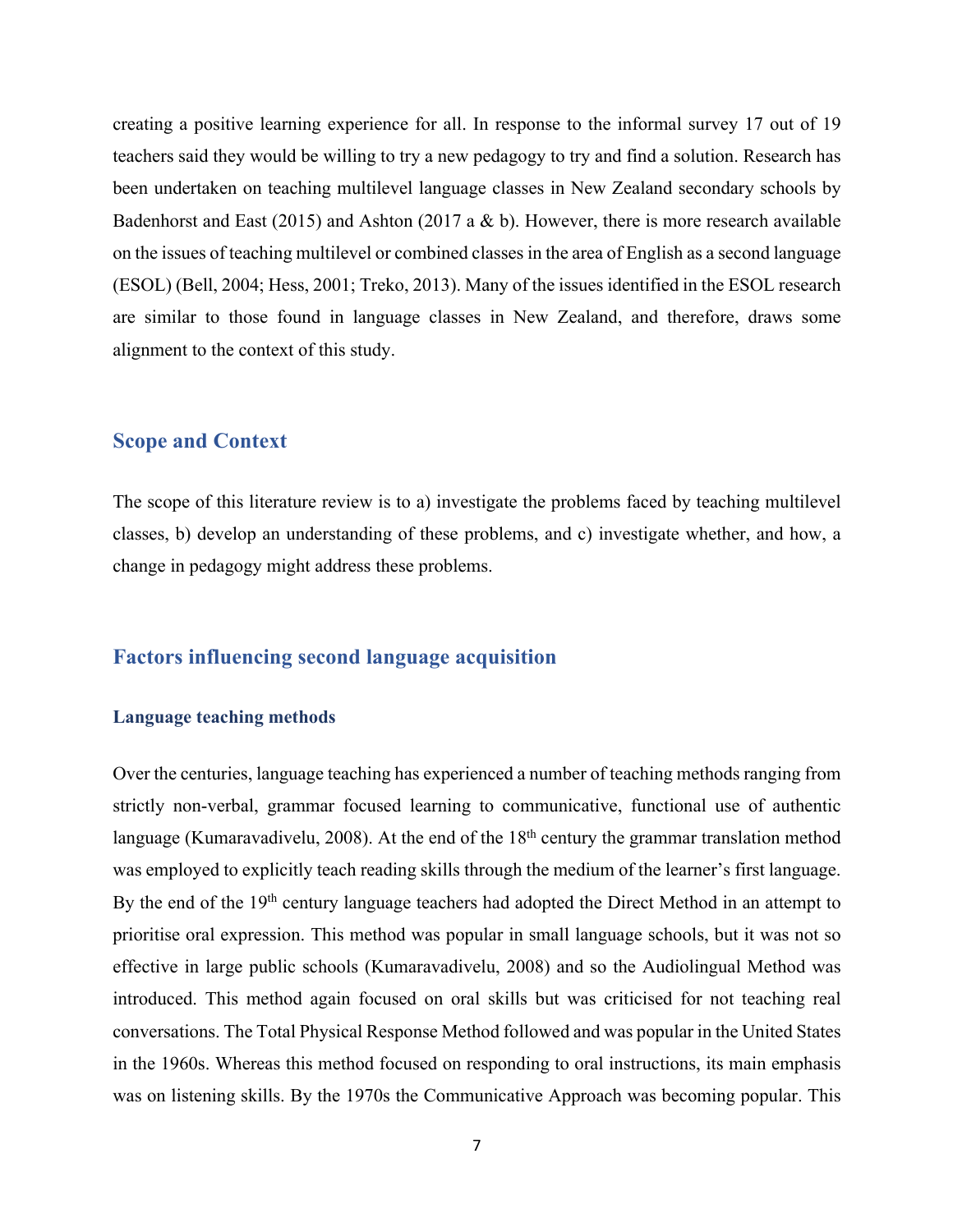learner-centred method prioritized the development of learners' communication competence with the use of authentic materials. However, there was a lack of grammar instruction in the Communicative Approach and so TBL was introduced. This current trend attempts to bridge the gaps of its predecessors by focusing on interaction and grammar, as well as placing an importance on rich input (Ellis, 2005).

## **Input**

It is widely recognised that a key factor in learning a language is input (Ellis, 2003; Hummel, 2014; Krashen, 1982; Kumaravadivelu, 2008). Indeed, Krashen (1982) advocates the need for comprehensible input as a means to effective second language (L2) acquisition. This argument is further supported by Flege (1995) who concludes that the type and quantity of input received is the most important factor in L2 speech acquisition. Comprehensible input can be provided by teacher talk and/or carefully selected reading and listening texts. Kumaravadivelu (2008) refers to this kind of input aimed at language learners as "simplified input" as opposed to 'non-simplified input" which comes from competent speakers and the media. Referring to L2 learners, he asserts that "input should be linguistically and cognitively accessible to them" (p.26). Furthermore, Hummel (2014) asserts the importance of language learners being regularly exposed to large amounts of language input. Despite TBL promoting more use of the target language by teachers as a form of rich input, there is evidence of a significant use of first language particularly for relationship building, behaviour management, grammar instruction and explanations (Macaro, 2000; Hawkes, 2012).

#### **Learner talk**

Krashen (1982) attests that it is possible to learn a new language without speaking it. Nevertheless, TBL places importance on oral proficiency and teachers are encouraged to use the target language in class. Hawkes (2012) believes that the role of the teacher in promoting spontaneous learner talk in the classroom is important but does not necessarily lead to learner talk. Macaro (2000) asserts a teacher-led environment is not conducive to learner talk. This is because the teacher controls the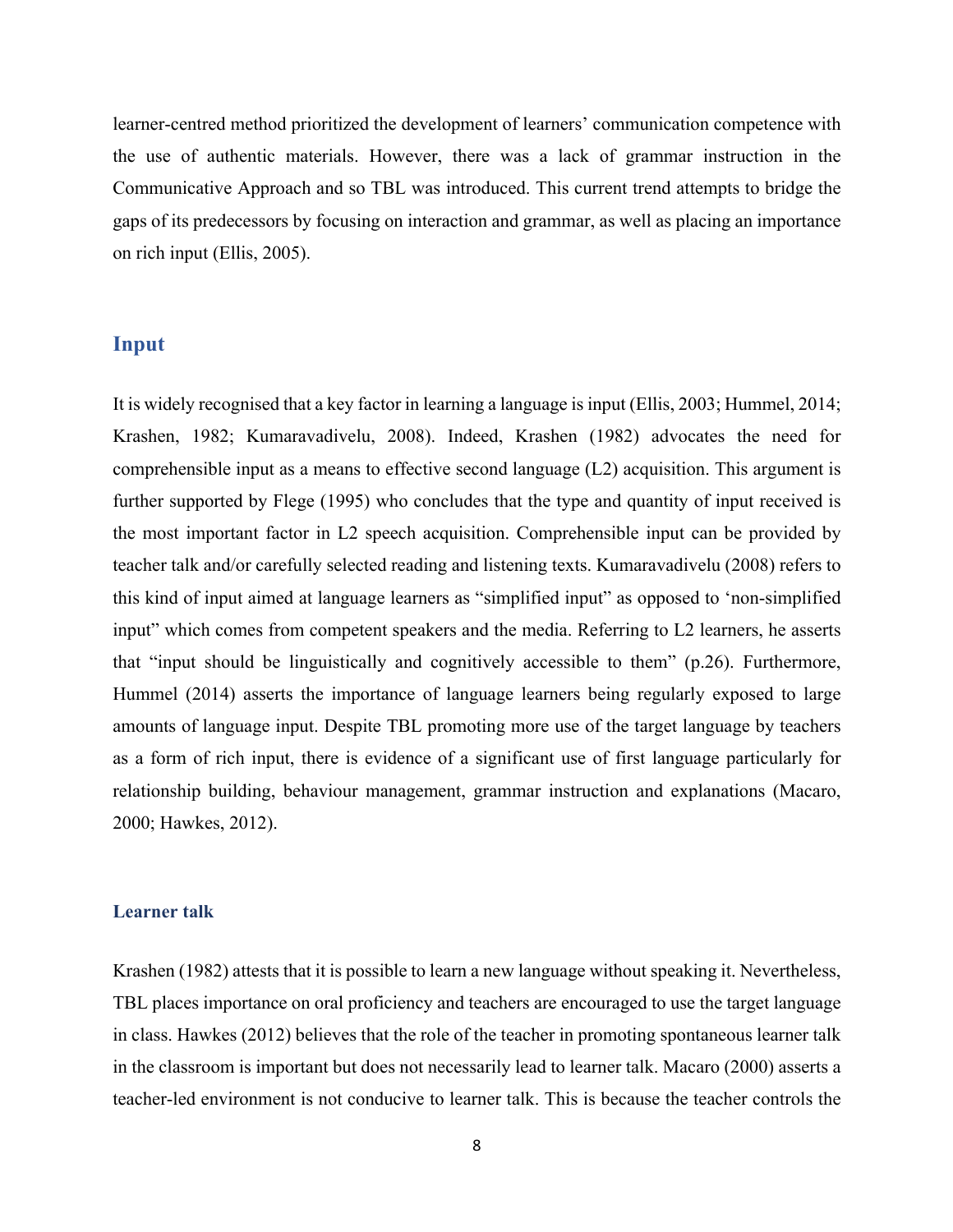situation by deciding the language used, the questions asked, and the length of time spent on the activity. Ellis (2003) agrees with this and suggests that a teacher-led classroom cannot be completely interactive. He suggests a need for students to interact in order to acquire the language.

#### **Reported issues in the teaching of multilevel language classes.**

Teachers are overworked and overwhelmed by the demands of planning a curriculum for multilevel classes (Bell, 2004). This was concurred by Dr Karen Ashton, senior lecturer at Massey University (personal communication, January 27, 2017). Her research highlights language teachers' frustration at dealing with the complexity of planning a programme for a multilevel class. The need to cater for a range of ability levels as well as covering the relevant grammatical content for each different level were factors that the teachers found particularly challenging.

As the preparation for multilevel classes is very demanding, teachers are spending disproportionate time on managing and planning a curriculum for these classes. Bell (2004) states "There is no doubt that a multilevel class makes heavy preparation demands on the teacher" (p.25). Lataille-Demore (2007) concurs and suggests that "Studies also stress the importance of careful planning and organisation in combined grades classrooms" (p.3). Furthermore, a survey undertaken of language teachers revealed that in New Zealand language classrooms preparing for two or more levels of the national examination, NCEA, in one class is particularly demanding (Ashton, 2017b).

Within any classroom there will be the challenge of addressing the needs of all the learners in the group. This is acknowledged by Alton-Lee (2003) who states that "Quality teaching for heterogeneous groups of students….is a fundamental challenge for NZ schooling" (p.5). However, within a multilevel class, the range can be so much wider. Indeed, managing diverse learners is challenging and requires careful planning (Laitalle-Démoré, 2007; Tomlinson, Brighton, Hertberg, Callahan, Moon, Brimijoin, Conover & Reynolds, 2003; Alton-Lee, 2003). These authors also acknowledge that many teachers do little to adjust their teaching to the specific needs of their students. Responses from the informal survey to gather feedback from New Zealand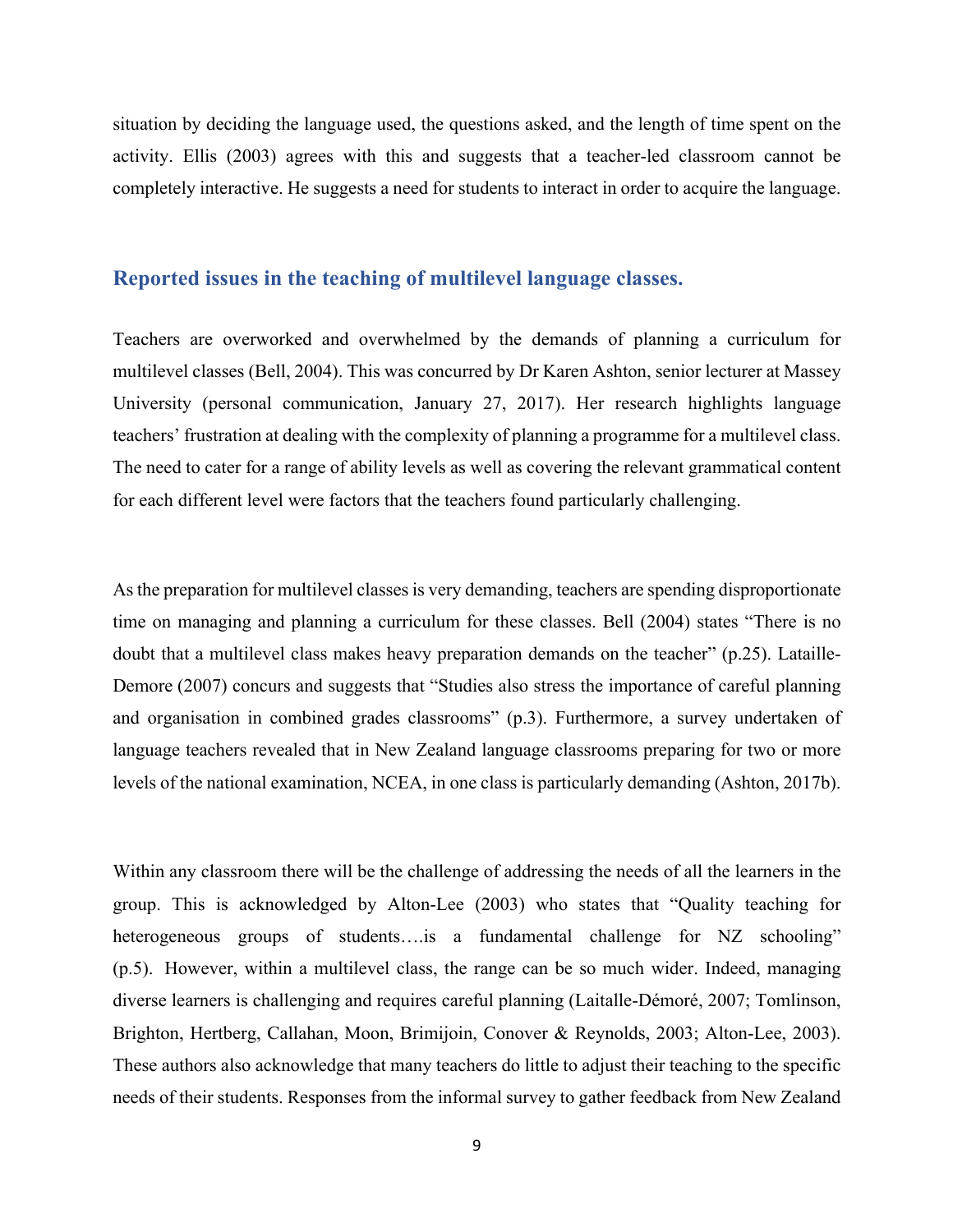language teachers undertaken at the start of this study confirm that they perceive meeting various needs of their students as one of the most significant challenges they face. This is an issue highlighted by Badenhorst and East (2015) who suggest "a key challenge of the reality of combined classes is ensuring the students receive the support and input they need at the required level" (p.64). A number of the New Zealand teachers surveyed attempt to address the diverse needs of students by pitching the lesson high and having lots of one-on-one conversations and smallgroup teaching time. They attest that it appears to work well for the students but is time consuming and tiring for the teacher.

A survey carried out by Dr Karen Ashton in 2016 was responded to by 63 teachers of multilevel language classes in New Zealand. Of this group, only 10 teachers had received any type of professional development to help them improve their pedagogy for teaching multilevel classes. Furthermore, more than half of the group felt unsupported by their school. There was a general feeling of frustration at the de-valuing of languages in New Zealand as a whole, and a feeling of guilt at not having enough time for each of their students. This resulted in them feeling emotionally and physically stressed (personal communication, January 27, 2017). Bell (2004) sums up the feeling of the majority of teachers when she says, "Many of us feel we should be able to teach any class we are given and come out smiling" (p.26).

### **Reasons why teaching multilevel languages classes is considered a problem**

#### **Pedagogy**

The biggest problem teachers associate with multilevel classes is technique (Bell, 2004). According to the informal survey results and Ashton's (2017a) research, teaching multilevel language classes in a traditional teacher-led way results in teacher and student frustration. This is possibly a result of many teachers teaching a multilevel class in the same way as they would teach a single level class. Carr (2005) believes that teachers need to discontinue teaching in their traditional ways to better serve their learners. She claims that "while teachers are 'thinking'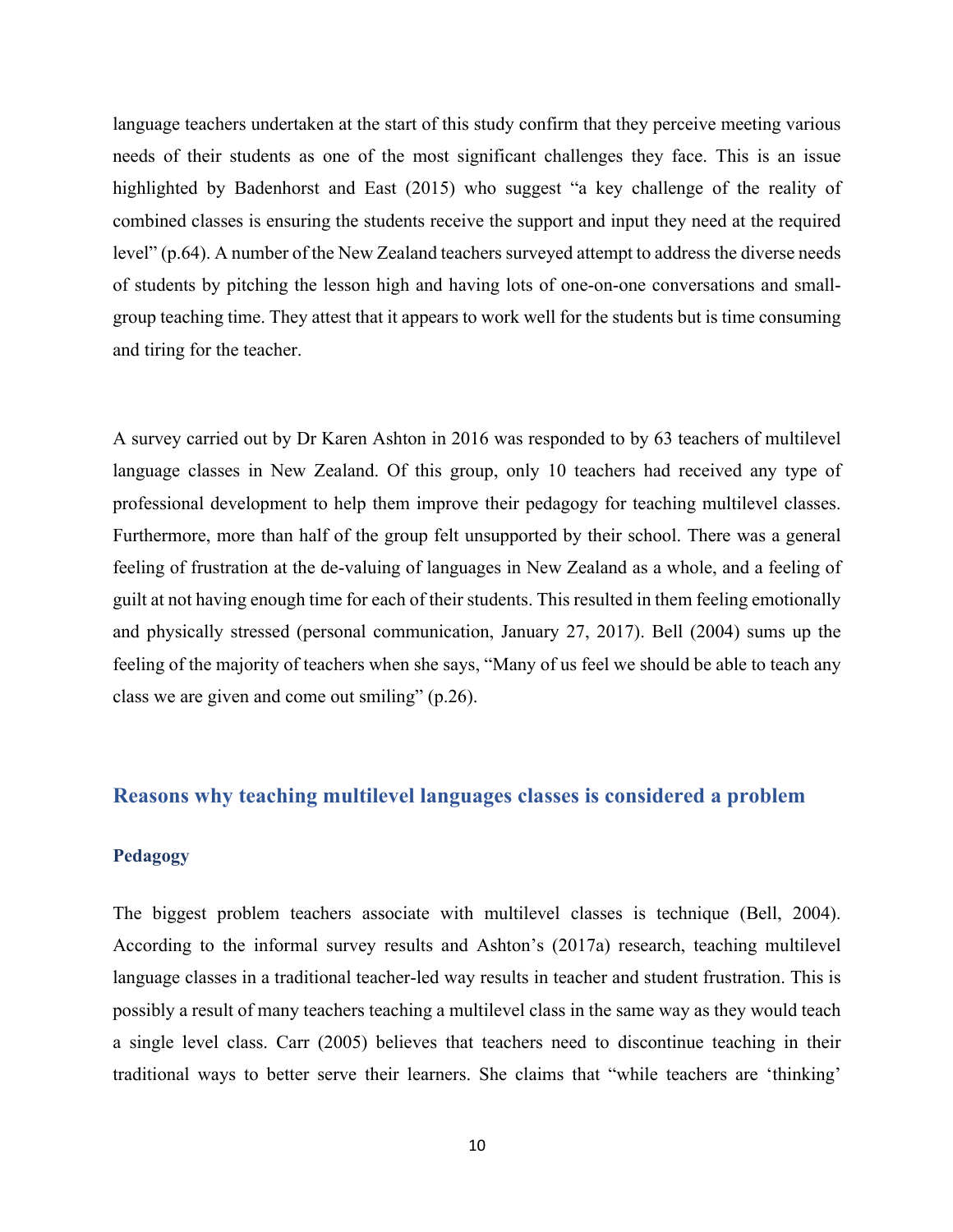functional communicative language, they are in fact continuing to employ fairly traditional ways of teaching" (p. 34).

In research undertaken by Nilson (2014) it is suggested that few students demonstrate selfregulation, and they consider the quality of instruction more important to their learning than their own effort. They see the teacher's job as making learning happen for them. Badenhorst and East (2015) concur that not all students are naturally self-directed and do not freely participate, problem solve or relate to other students without guidance and training. They suggest that students "need time, probably more than one year, to gradually mature into these habits" (p.73).

#### **Two separate lessons within one class**

As evident from the responses to Ashton's (2017b) research, one third of teachers surveyed deliver the content for the two levels separately. They state that this method creates a huge workload and they feel overworked and exhausted as they plan and deliver two lessons within one class allocation. They claim that, in class, students are not receiving enough of the teacher's time or getting enough practice on listening and speaking skills at their level. Some would argue that this is because teachers are trying to maintain control of what, when, and how content is delivered. In a single level class this is manageable, and this is how traditionally teachers have been trained to deliver a language programme. However, teacher-directed learning does not work in a multilevel situation (Carr, 2005; Rosas, 2016; Lataille-Démoré, 2007). Lataille-Démoré (2007) states that the practice of teaching one level while assigning individual work to the other level raises concerns, notably, teachers trying to teach each level too quickly. This can result in students feeling unmotivated and not fully understanding the new learning. Teaching two groups separately can also lead to a lack of unity within the group, with students reluctant to interact with others (Badenhorst and East, 2015). Bell, (2004) asserts that in a multilevel class the teacher needs to work hard to ensure a group feeling amongst the class.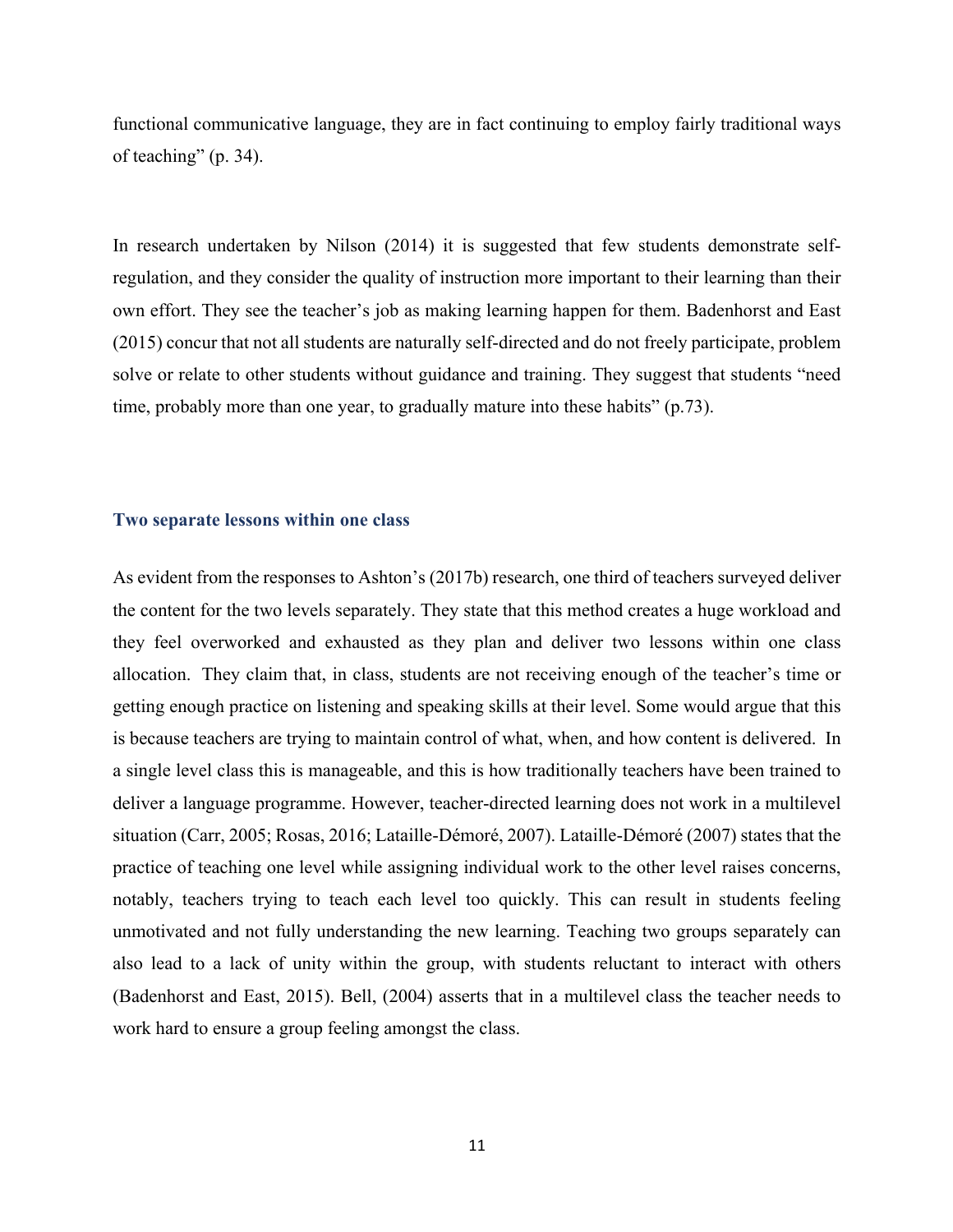#### **Teaching all levels as one class**

Another strategy evidenced through my informal survey (Appendix A) and Ashton's research (2017b) is one of teaching the whole class as one group, using the same theme whilst providing differentiated resources. Several teachers from my informal survey stated that they use this strategy. However, there are many pitfalls with this approach, for instance, the lesson is not always pitched at an appropriate level for all learners (Ashton, 2017a). Furthermore, trying to teach the same grammar to both levels is challenging. Ellis (2005) believes that students have their own inbuilt syllabus and "learners follow a natural order and sequence of acquisition" (p.37). He clarifies this by stating that students "master different grammatical structures in a relatively fixed and universal order and they pass through a sequence of stages of acquisition en route to mastering each grammatical structure" (p.37). This natural process of acquisition means that if a teacher tries to teach a grammar point for which students are not ready, for instance, teaching a Level 2 structure to a class of Year 11 and 12 students, then there is a high possibility that the Year 11 students will not grasp the concept. Carr (2005) agrees in principle with this idea, confirming that "language acquisition happens according to its own inner logic" (p.32). However, for teachers to cater to the natural order of acquisition it would involve creating individual programmes for students, which Ellis (2005) concedes would be impractical and time-consuming.

#### **Strategies to manage the teaching of multilevel language classes.**

#### **Learner-centred practice**

The goal of learner-centred teaching, as defined by Weimer (2013), "is the development of students as autonomous, self-directed, and self-regulating learners" (p.24). Cullen, Harris and Hill (2012) support this definition adding that empowering learners is essential for learners to develop autonomy. They also suggest that learner-centred practice enables the creation of a learning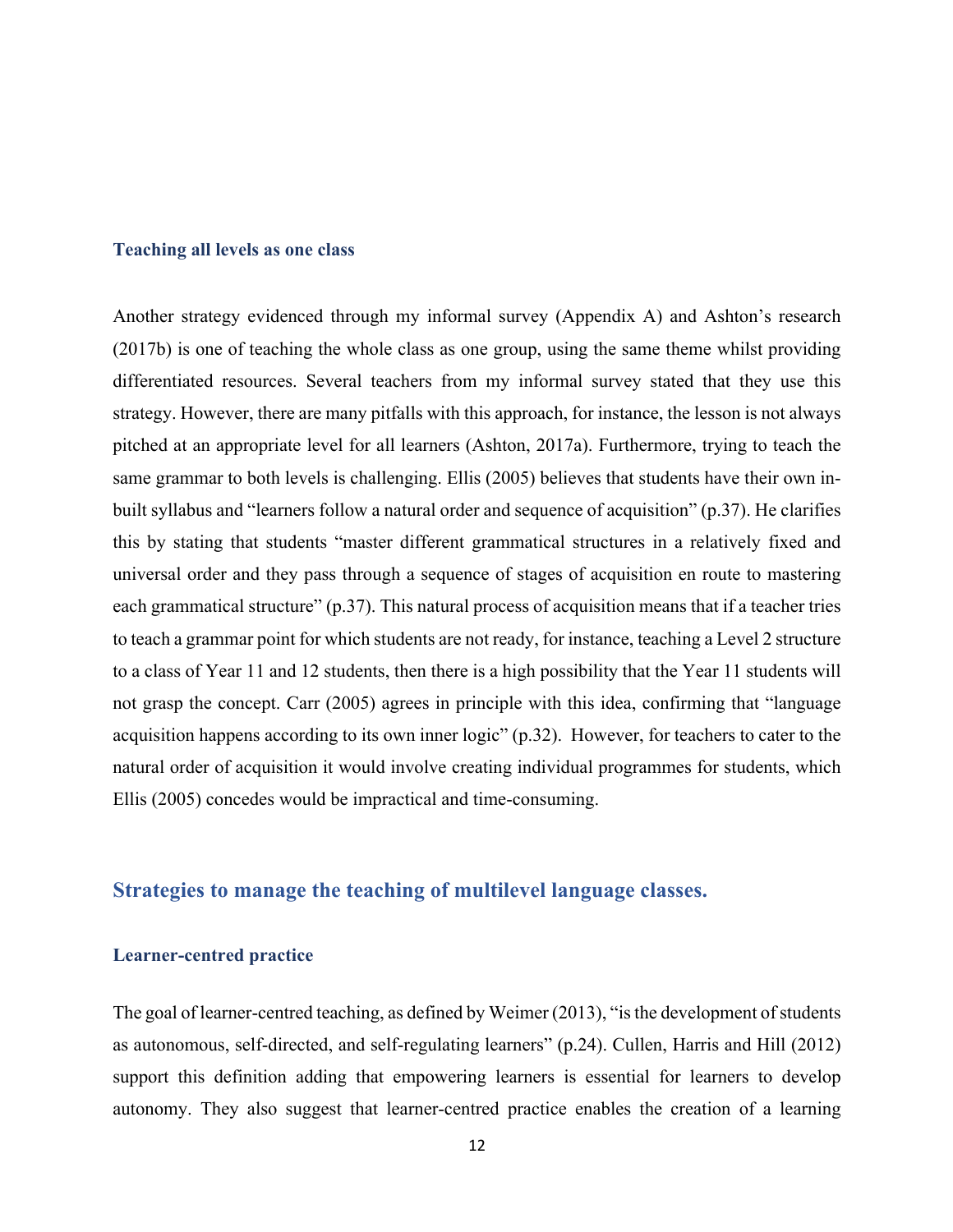community. Nunan, Lai and Keobke (1999) assert that catering to a group of diverse learners in a learner-centred curriculum is different to catering to them in a more traditional classroom environment. They claim that a learner-centred approach enables more variety in the sequencing of learning activities as well as a more flexible use of assessment tools for individuals. Nunan (1988) asserts that a learner-centred curriculum is a partnership between teacher and learner where learners are involved in the decision-making process.

#### **The teacher's role**

Traditionally, the teacher has held all the knowledge, power and decision making in the classroom (Weimer, 2013; Doyle, 2008). Students and teachers alike have assumed this authority and teachers have taught what they considered their students needed to know. Weimer (2013) concurs with the idea that the teacher's role is no longer to impart all their knowledge to their students whilst being authoritarian classroom managers. Rather, they need a "carefully packed tool box" consisting of a "repertoire of material" (p.26). Furthermore, Tomlinson (2004) describes the teacher's role in a differentiated classroom as "organizers of learning opportunities" (p.16).

Learner-centred practice requires a shift in power and decision making from the teacher to the learner (Weimer, 2013; Cullen et al., 2012). This process is complex, and both parties need to adjust their thinking and their skills. Traditionally, teachers have felt comfortable and enjoyed sharing their hard-earned knowledge, but most recognize that they cannot share everything they deem important within the constraints of a few hours a week (Doyle, 2008). This realization can be a difficult transition for teachers, and they need to adjust their teaching style in order to develop activities which give students the opportunity to work on their own (Doyle, 2008).

#### **Intrinsic motivation**

For learner-centred practice to be effective students need to be intrinsically motivated. Cullen et al. (2012) argue that students are more likely to see themselves as competent and intrinsically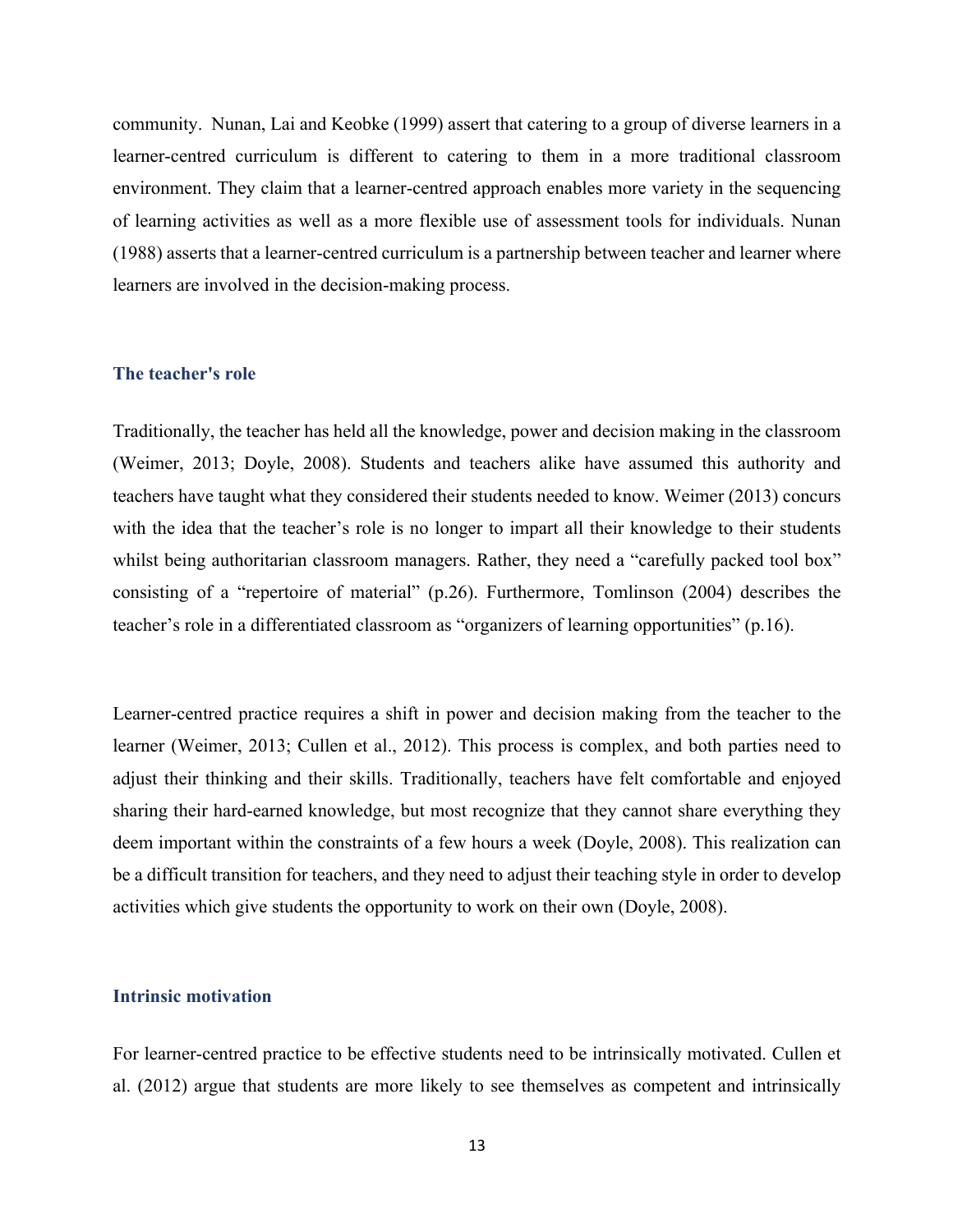motivated if they see their teacher valuing and modelling these attributes. They assert that when learning is relevant, intrinsic motivation is increased, thus enabling students to show more creativity and innovation. This view is supported by Langer (1997) who acknowledges that student creativity is enhanced by teachers modelling autonomous and self-directed attitudes and behaviour. Cullen et al. (2012) also claim that the teacher's behaviour is crucial in encouraging students to be creative problem solvers.

#### **Power sharing**

Another key factor in successful learner-centred practice is power sharing between students and the teacher. Cullen et al. (2012) believe that students' engagement and motivation are enhanced by having the opportunity to choose activities relevant to them. Although learner autonomy can be grown from empowering learners, power sharing is not easy to implement as, traditionally, teachers have held all the power in the classroom and have decided what and how the students need to learn (Weimer, 2013, Doyle, 2008). Weimer (2013) believes that it requires a shift in conceptual thinking for teachers to be aware of the authority they hold. Doyle (2008) supports this view and acknowledges that students will need guidance to prepare for the new responsibilities and for a change in their thinking and behaviour, adding that it is the teacher's responsibility to ensure they develop the necessary skills. It is essential that the teacher designs the curriculum, but with input from the students (Nunan, 1988). Tomlinson (2004) argues that students should not always have free choice of activity and working environment as they may need guidance in making their choices. Furthermore, she suggests that teachers must equip learners with the skills to take risks and learn from their mistakes.

#### **The role of the learner**

In a learner-centred environment it is not only the teacher's role that changes but also the role of the student (Doyle, 2008). Accustomed to passively receiving information chosen by the teacher, students in a learner-centred environment need to become more active and take responsibility for their own learning (Blumberg, 2009; Doyle, 2008; Weimer, 2013). According to Doyle (2008),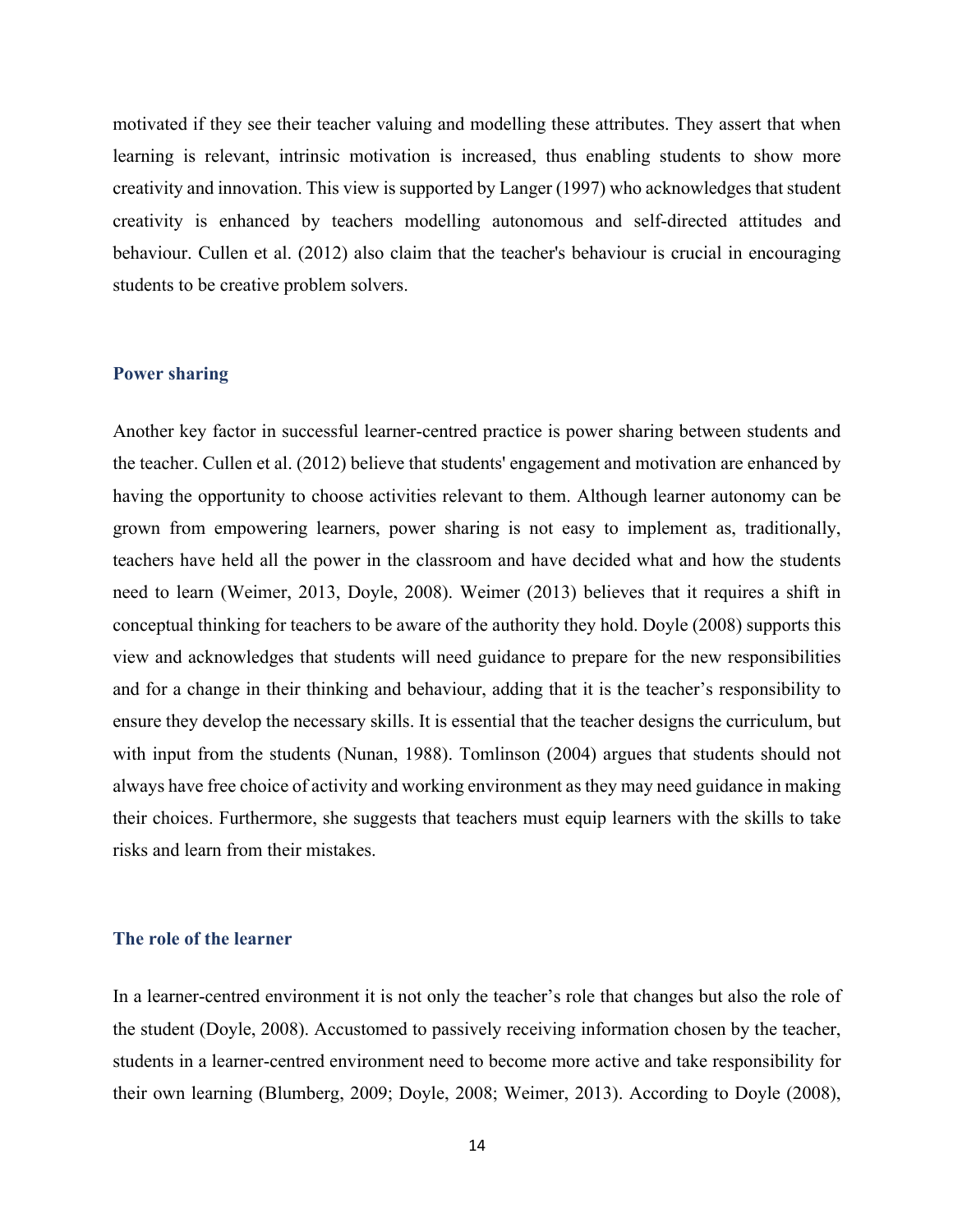students need to be doing the work in order to learn, and teachers need to inform the students that the teacher's role is not just to give students information for them to repeat back. Learning can be so much more attractive to the student if they have an input into what and how they are learning, and so they need to be engaged in the design of their learning by creating goals and making connections between courses (Cullen et al, 2012). Students teaching one another is a common sight in learner-centred environments as, according to Doyle (2008), it is by teaching that deep learning can occur.

#### **Change in relationship between teacher and learner**

Relationships between the teacher and student in a learner-centered environment are different to those in a more traditional teacher-led environment. McCombs and Whisler (1997) maintain that there is more trust and respect that comes from teachers and students working collaboratively, and from enabling students' voices to be heard. They also claim that teachers in learner-centered environments take the time to get to know their students and build good relationships and a positive classroom climate.

#### **Curriculum design**

Cullen et al. (2012) assert that constructing a well-designed course for a learner-centred environment involves careful planning with student input. Students' prior knowledge should be assessed so that teachers can provide content relatable to the students, and students can link knowledge from their other courses (Cullen et al., 2012). Content is still required but it is used to develop a knowledge base and improve learning skills rather than being taught overtly (Weimer, 2013). According to constructivist theorists such as Dewey (2009), students need to actively construct their own knowledge rather than passively receive it, they need to do something with it rather than just recognize it. Therefore, a learner-centred course needs to provide opportunities for students to do this by researching information, asking questions, solving problems and thinking critically (Cullen et al., 2012; Weimer, 2013; Blumberg, 2009). Additionally, teachers need to move away from trying to teach a set amount of content within a certain timeframe. Cullen et al.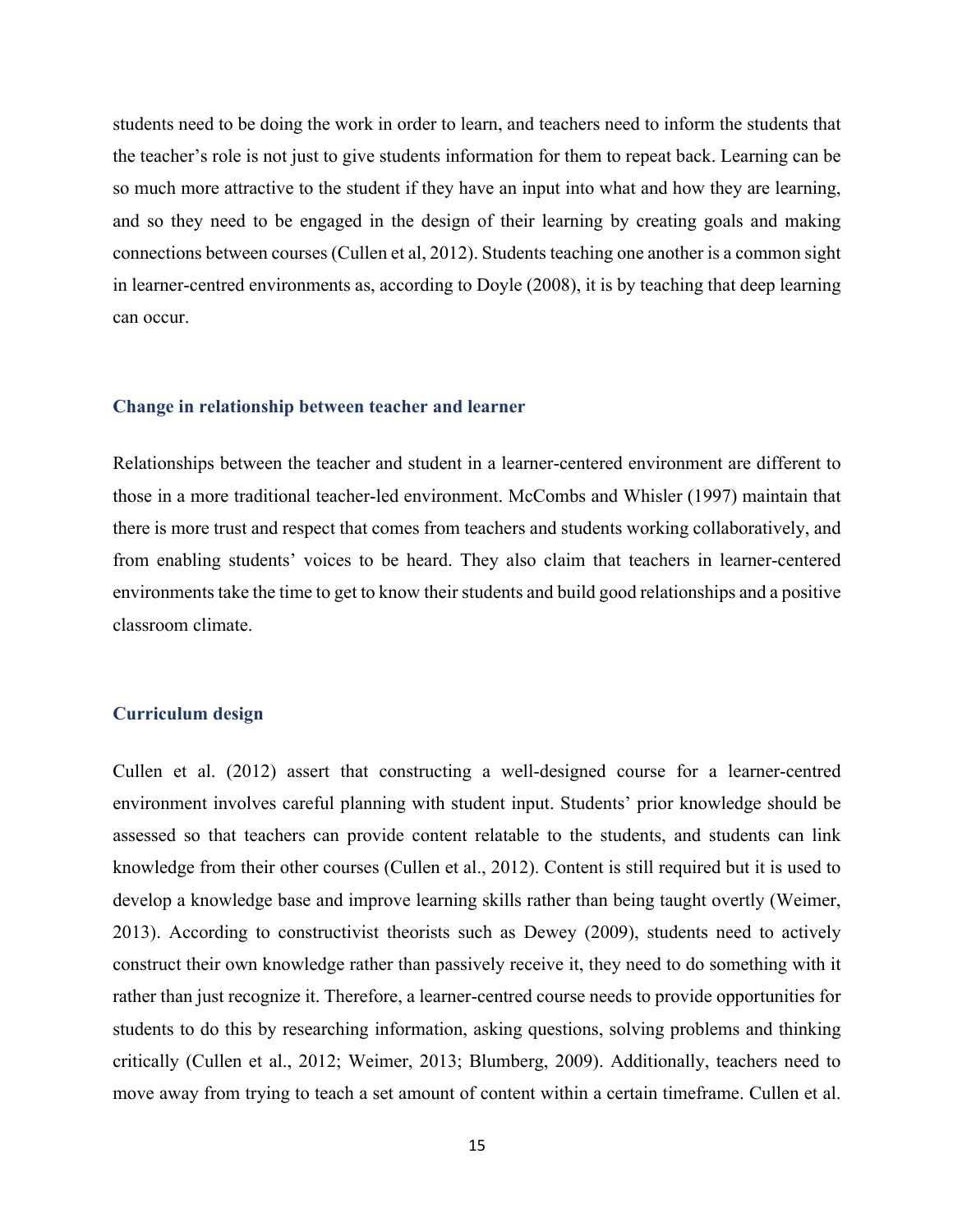(2012) believe that teachers should focus on learning outcomes, rather than time, as a unit of measure, that is, not expecting students to spend a set amount of time on learning specific content but allow them to complete the task at their pace. They recognise that some students will need longer than others to achieve the learning outcome. However, Benson (2012) believes that "effective learning is often viewed in terms of personal relevance than in terms of reaching standards of proficiency set by others" (p. 32). Nunan (1988) suggests that it is unrealistic to expect to teach students all the language they need to know within the constraints of the timetable, therefore, it is preferable to focus on the aspects that the students want to learn. This way student will be more motivated to learn.

#### **The role of direct instruction**

Classrooms in New Zealand schools include a diverse range of abilities, attitudes and cultures (Alton-Lee, 2003). Thus, implementing a learner-centred environment has its challenges. As previously mentioned, students must accept the new role they have in their learning, and teachers need to show and model how they can do this. Many factors will determine how successfully learner-centred teaching can be implemented, such as class size, content rich subjects, students' age and maturity, ability, attitude, and culture. There are many societies where teacher-led instruction is the norm, incorporating an authoritative teacher role and obedient student role, or cultures which favour group goals over individual needs (Clifford, 2015). Students who are used to this way of learning may have difficulties adjusting to a learner-centred environment.

Advocates for learner-centred teaching accept that there are cases when other approaches to teaching are more effective. Blumberg (2012) acknowledges that not all courses can be fully learner-centred, but she argues that all courses can have elements of learner-centred practice. Furthermore, Hattie's (2008) study of meta-analyses concludes that teacher-led practice, which he refers to as Direct Instruction, is highly successful when the seven major steps are followed effectively. These steps are: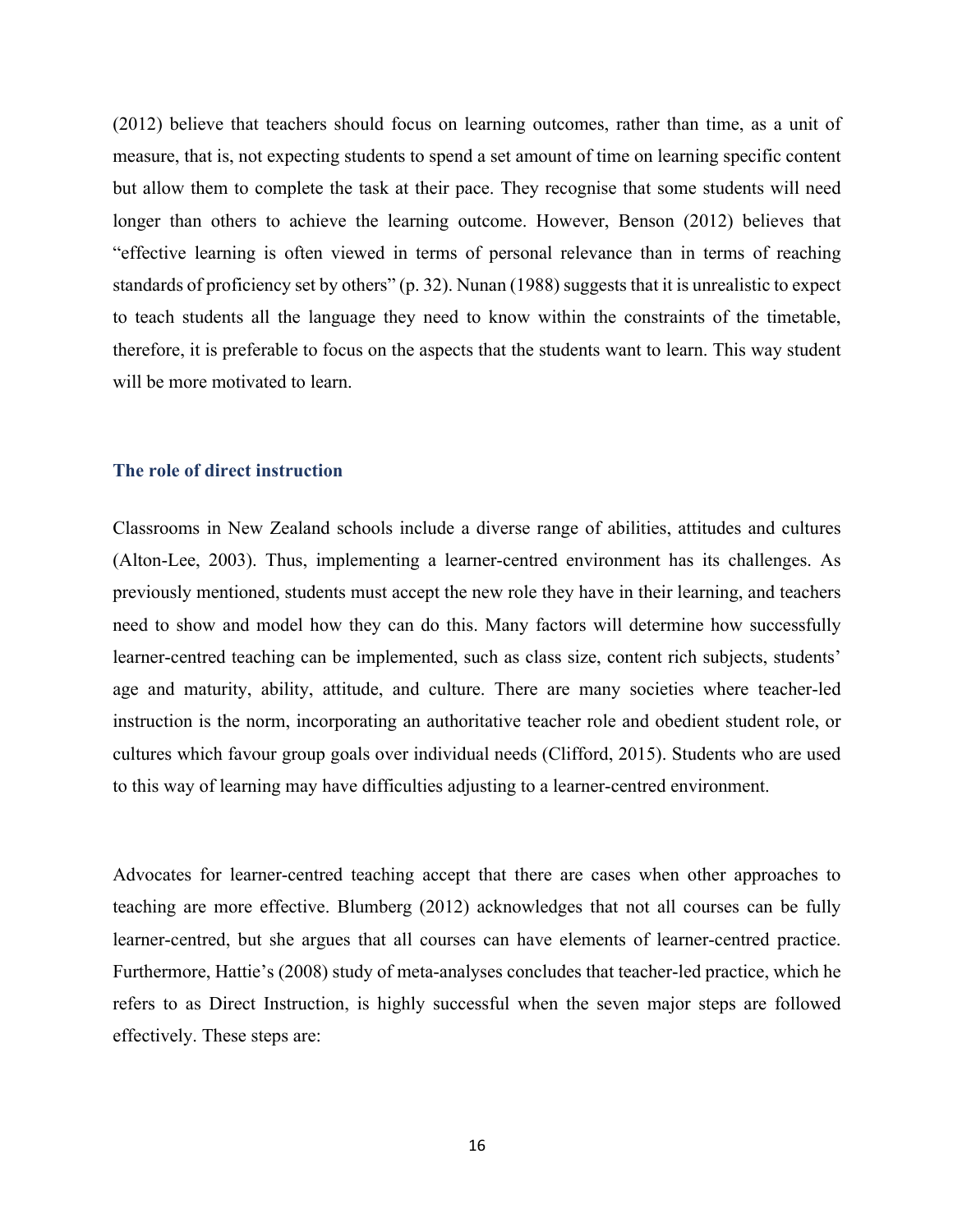- 1. learning intentions
- 2. success criteria
- 3. commitment and engagement
- 4. presentation
- 5. guided practice
- 6. closure
- 7. independent practice

He asserts that this is a highly effective pedagogy so long as the teacher makes clear to the students the learning intentions and success criteria, and that the seventh step, independent practice, has been completed.

#### **Developing self-regulated learners.**

One strategy to manage the teaching of multilevel language classes could be to shift the pedagogy from teacher-directed to learner-centred. For this to be achieved, it is suggested that teachers train students to be independent and self-regulated learners, so that the emphasis is on the learners taking control of their own learning (Nunan, 1999). A study conducted by Nunan (1999) with undergraduate Arts students in Hong Kong investigated the effect of strategy training on the ability of students to reflect and monitor their own learning processes. The results showed that, when given opportunities to self-monitor, self-assess and develop strategy, students' learning behaviour shifted from a linguistic focus to a communicative and applied focus. Students began to take greater control of their own learning processes. This is supported by Seker (2016), who states that "Studies show that incorporating self-regulated learning strategies into foreign language teaching encourages the development of autonomous learners" (p.600). His study involved 51 teachers and 222 undergraduate foreign language students and explored the correlation between self-regulated strategies and achievement in language learning. He interviewed the teachers and, for the students, used their examination result and a 5-point Likert scale questionnaire on self-regulated language learning where the questions had been adapted from previous models. The results showed a lowlevel use of self-regulated learning but did show a correlation between language achievement and self-regulated learning.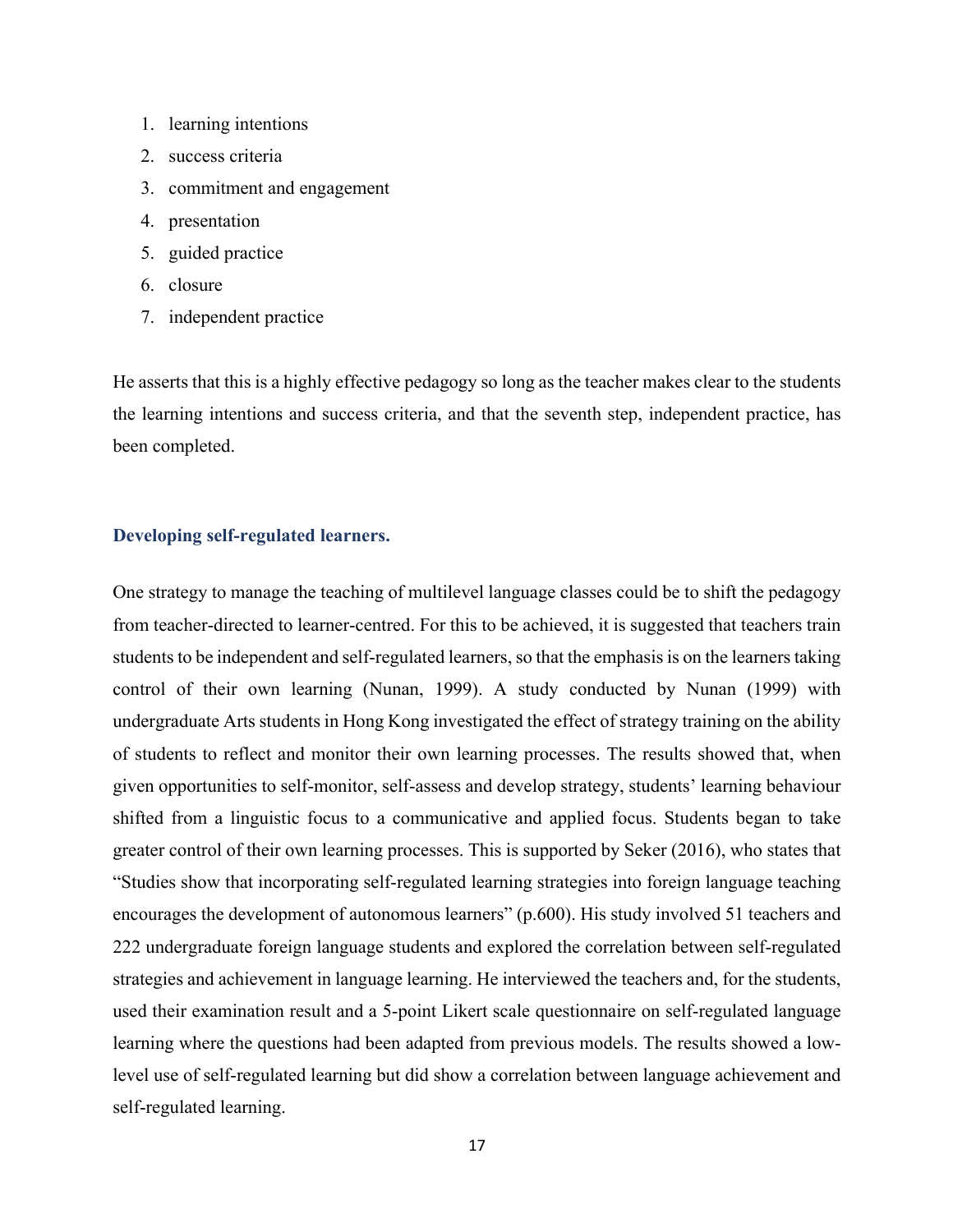It is crucial that the teacher helps, guides and advises students on their journey towards being selfregulated learners. It is suggested by Seker (2016) and Zumbrunn, Tadlock & Roberts (2011) that training students to be self-regulated learners involves some time and preparation on the part of both teacher and learner, however, once the learners are confident with the required strategies they will be able to work more independently, and this will help reduce the workload of the teacher. Zumbrunn, et al. (2011) claim that it is unrealistic to expect students to know how to set goals, monitor, evaluate and persist without structured guidance from teachers. They recommend that teachers should allow students time to practise and learn these new skills. However, a lack of teacher focus on self-regulated learning was highlighted in a study carried out by Seker (2016), whose interviews with language teachers at a Turkey University revealed that most do not use selfregulated learning in the classroom.

Nilson (2014) asserts that self-regulated learning involves "conscious planning, monitoring, evaluation, and ultimately control of one's learning in order to maximize it". She also believes that self-regulating students demonstrate characteristics such as being mindful, reflective, introspective, self-aware, self-disciplined, and, ultimately, self-directed. This view is supported by Schunk and Zimmerman (1998), who state that "Academic self-regulation is not a mental ability, such as intelligence or an academic skill, such as reading proficiency; rather, it is the self-directive process through which learners transform their mental abilities into academic skills" (pp.1-2). Furthermore, a study by Lai (1999) examined the effect of guided critical reflection on learners' capacity to organise their learning of a language skill. This 13-week pilot project with 30 undergraduates compared the learners' responses at the beginning of the project to those at the end to determine their change in approach to learning a task. During the project, learners completed a questionnaire on learning listening skills, and kept a journal and a diary which aimed at raising their awareness on selecting materials, reflective skills and self-perception as a learner. Comparisons of the learners' responses revealed positive movement in the three focus areas.

#### **Grouping**

Bell (2004) suggests that another strategy which could work simultaneously with developing selfregulated learners is the appropriate grouping of students across the levels. This would allow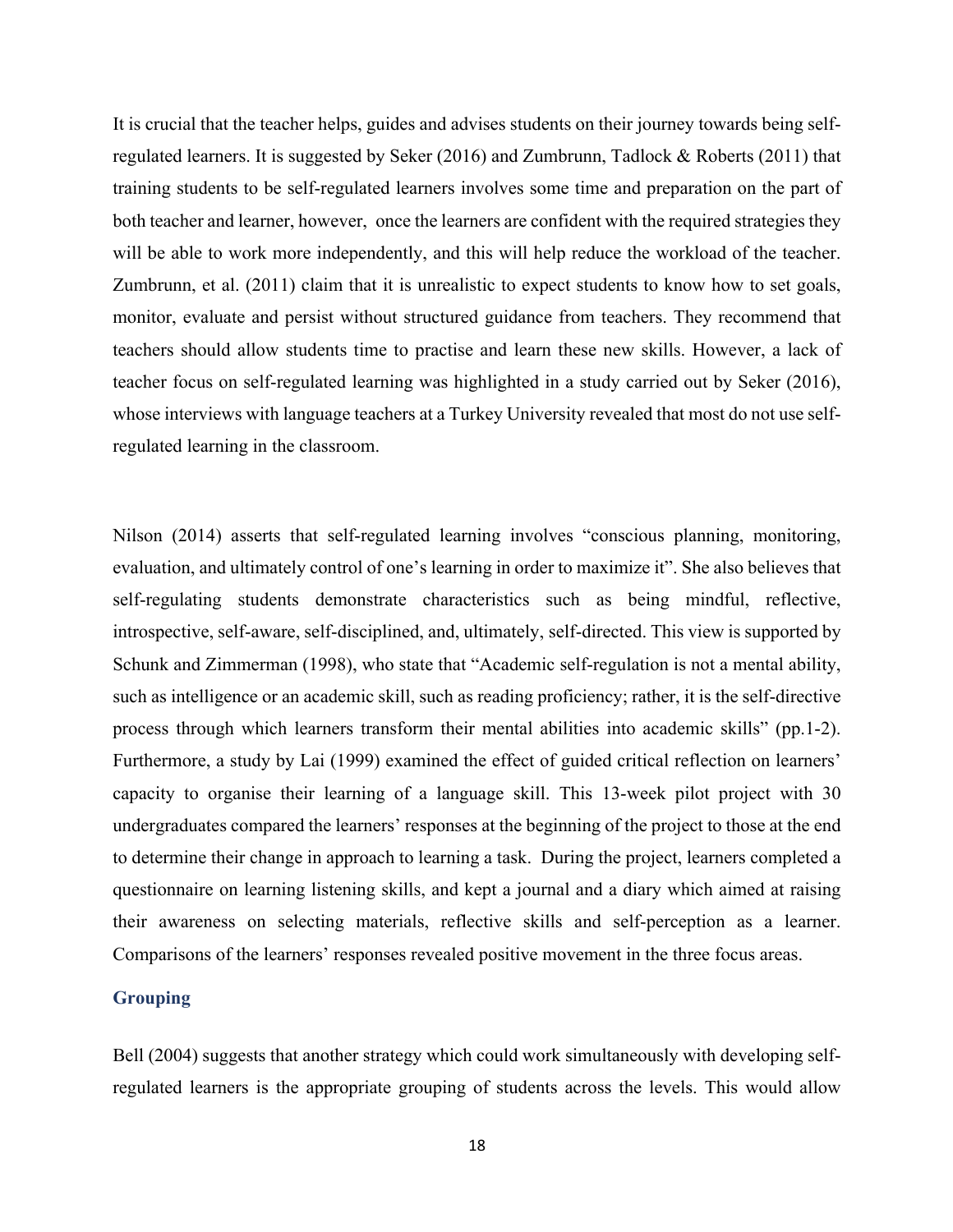students to act as teachers, create a sense of community and belonging to the class, as well as promoting interaction amongst different ages and developmental stages. Care is needed when organising groups as they do not have to be the same for all activities. In terms of language teaching it is suggested that accuracy is best practised in same level groups and fluency in mixed (Ellis, 2005; Bell, 2004). Ellis (2005) further emphasises that focusing "the instruction on explicit rather than implicit knowledge as explicit knowledge is not subject to the same developmental constraints as implicit knowledge" (p.38). He also proposes that by allowing students to have control over the discussion topic then language acquisition will be optimised (Ellis, 1999, as cited in Ellis 2005). This could be facilitated by introducing small group work into a lesson which would enable students to interact at their own levels. However, Ellis argues that care must be taken to minimise student interaction in English.

Bell (2004) suggests that the real challenge of working with one group whilst the other works on a different task is devising a task that is challenging but does not need teacher input, so that the teacher can work uninterrupted with the other group. However, she suggests that if the students are taught self-management skills such as using online dictionaries and forums, they will manage to understand challenging texts without the teacher having to adapt them. This will mean less pressure on the teacher and more independent learning from the students.

#### **Task-based learning**

TBL is student-centred learning with the main goal of language learning being meaningful communication. In terms of TBL, Willis and Willis (1996) outline that learners are encouraged to test hypotheses about language and experiment in the safe environment of pair or small group work. The teacher's role is to plan and design an authentic task that requires students to use the target language to negotiate meaning and to fulfil the requirements of the task. Using TBL in a multilevel class would allow students to work in groups, negotiate meaning and complete the task using authentic language (Carr, 2003). It is very much student-focused, and the teacher's role is to observe and take note of how well the students are completing the task and what language and structures they will need to focus on in the post task stage. In addition, learners will need help with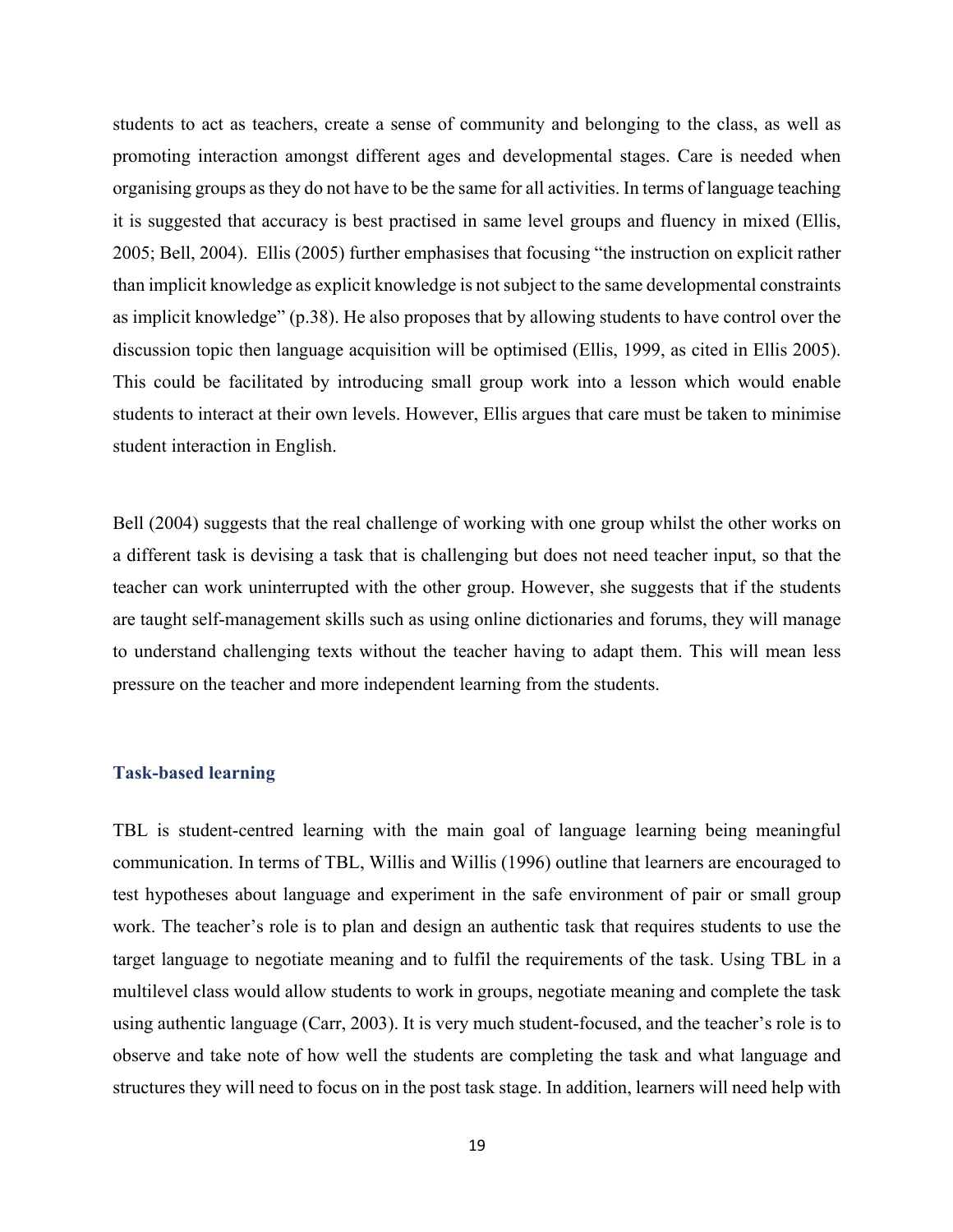approaching the tasks, and this is where self-regulation and goal setting will help. Rubin and Associates (2015) suggest that "Promoting goal setting and task analysis will add value by helping learners plan how they approach a task" (p. 70). It has been well-documented (Castrillon, Jaramillo & Lopez, 2013; Clementine & Rubin, 2008; Tutistar Jojoa del Rosario & Ballesteros Munoz, 2013 as cited in Rubin, 2015) that if teachers need to take the time to help students learn how to set goals they will see a transformed learning environment where students will be more motivated, have increased self-esteem and self-efficacy, be able to problem solve, take control of their own learning, have a greater focus on the learning process as well as use these newfound skills in other areas of their lives.

# **Conclusion**

In summary, the literature reviewed in this section suggests that a change in pedagogy could positively impact on the workload and demands of teaching multilevel language classes. In particular, Nunan (1999) and Seker (2016) outline the benefits of training students to be more selfregulated and Carr (2005) suggests that TBL enables students to interact at different levels in authentic situations. This review has explored the literature that outlines some of the problems faced by language teachers of multilevel language classes and established the reasons why they are occurring. The literature also suggests that a change in pedagogy from teacher-led to learnercentred suggests a way to alleviate these problems along with the use of self-regulated learning, TBL and grouping. Overall, much of the literature reviewed identifies that there is a need for students to take control of their own learning and be more self-regulated (Nunan et al., 1999; Rubin, 2015; Chamot, 2014; Bloom, 2013; Seker, 2016). The shift from teacher-led to learnercentred practice can be facilitated by teachers modelling self-regulation and providing opportunities to learn through TBL. Moreover, to optimise learning outcomes, teachers could consider appropriate groupings across the age and ability range. All these strategies suggest a more effective way of teaching and learning and could be applied to the multilevel language classroom context. However, the literature does highlight a need for more training for teachers of multilevel language classes, and Ashton (2017b) calls for more professional development opportunities.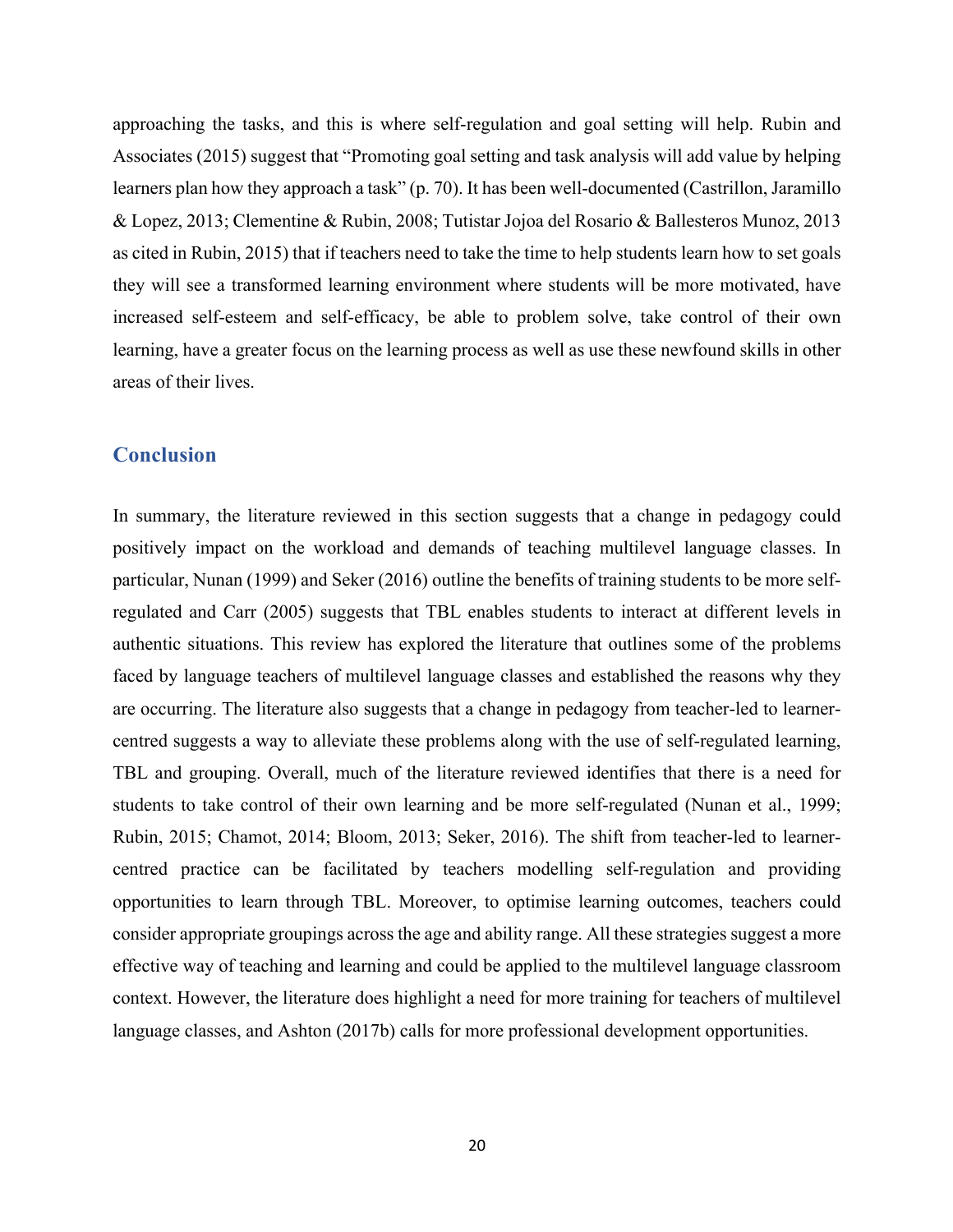# **Chapter Three - Research Methodology**

# **Introduction**

This chapter will outline the methodology used in this research project. To begin, the ontology and epistemology will be considered in relation to this study. An overview of self-study will be followed by an account of the data collection tools used, namely, observations, questionnaires and reflective journal. The data analysis process will then be explained. Finally, validity and ethical factors will be examined.

This research project explores a change in pedagogy from teacher-led to learner-centred and the extent to which it contributes to improved teaching and learning in a multilevel French class. The project was guided by the following research questions:

- 1. What are the challenges and advantages associated with teaching and learning in multilevel language classes?
- 2. How can learner-centred practices contribute to improved teaching and learning in my multilevel language class?
- 3. What recommendations can be shared for improvements in multilevel language learning in languages classes?

Action research self-study was chosen as a way to develop the specific knowledge needed to address the research questions in this particular context. Cohen, Manion and Morrison (2011) affirm that action research "is a powerful tool for change and improvement at the local level" (p. 344).

# **Epistemology and ontology**

As all researchers make assumptions about what exists, how it is known and what represents valid knowledge, it is important to have an understanding of the different paradigms of research. A paradigm is a group of notions that describe how a certain subject is understood at a certain time. Davidson and Tolich (2003) assert that paradigms are used in social science to describe a way of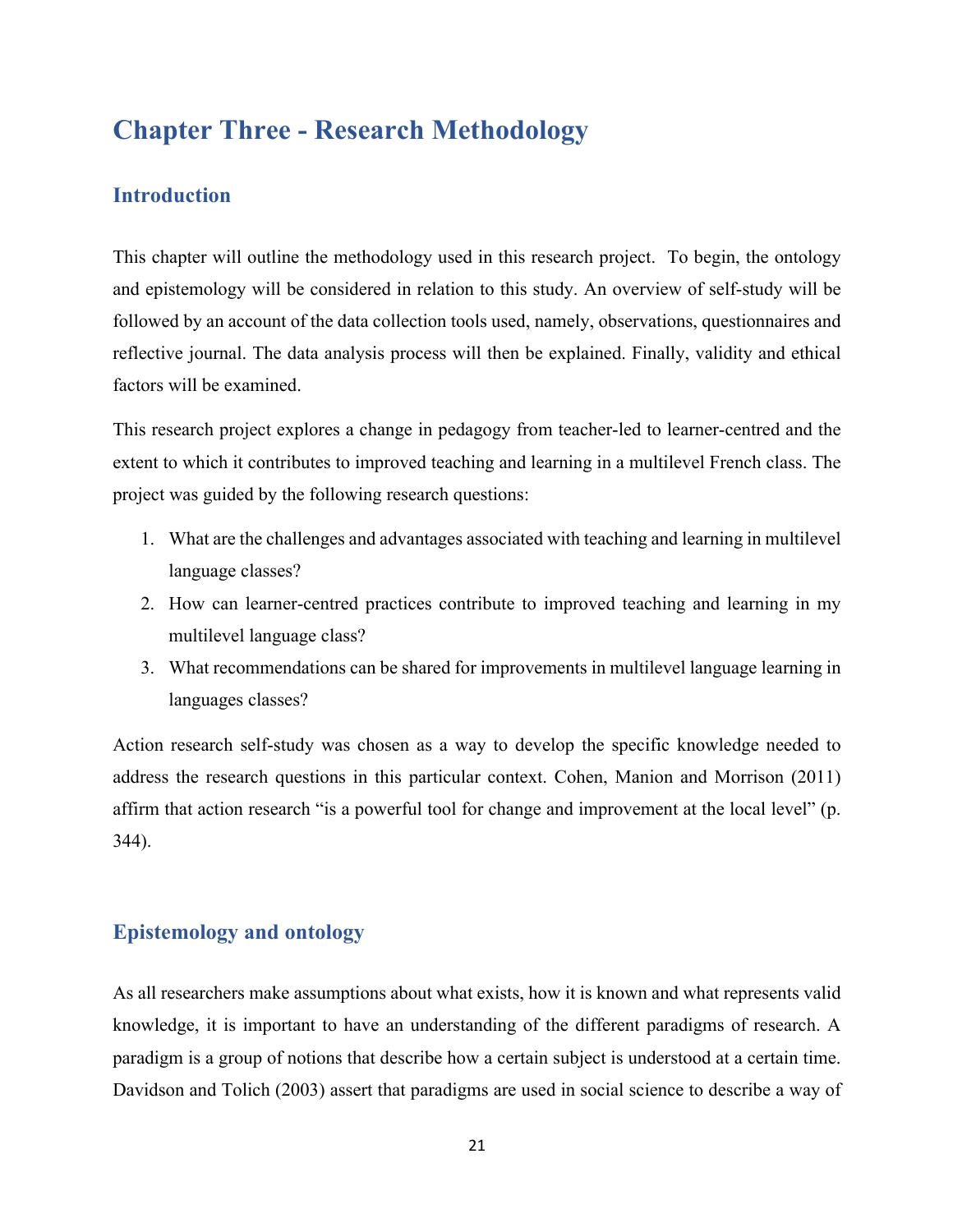viewing the world as a whole and that this involves ontological and epistemological assumptions. Ontology is the branch of philosophy that deals with questions about what is real in the world, and epistemology is the theory of knowledge and what constitutes legitimate knowledge (Davidson  $\&$ Tolich, 2003). Researchers will choose the paradigm which aligns the closest to their values and the way they view the world.

For this research project an interpretive approach was favoured over a positivist approach. A positivist approach asserts that the social world can be broken into parts and each part understood in isolation, whereas the interpretive paradigm adopts naturalistic research believing that a problem needs to be addressed within its natural environment (Davidson & Tolich, 2003; Wellington, 2015). As educational research is carried out in a social setting, involving people and complex human behaviour, it proves to be a challenge for the positivist researcher who supports a logical, deductive system seeking stable pre-existing patterns based on repeatable observations (Davidson & Tolich, 2003; Cohen et al, 2011). As this research project involved self-study, an interpretive stance was required to enable the researcher to make sense of what was taking place in the classroom, and to understand and describe participants' behaviour whilst engaging in fluid social interactions (Davidson & Tolich, 2003).

# **Practitioner research**

#### **Self-study action research**

Noffke and Somekh (2009) claim that "self-study works from the postmodernist assumption that it is never possible to divorce the 'self' from either the research process or educational practice" (p.40). The 'self' is an integral and essential component of practitioner research. Equally, selfstudy is not to be conducted alone (Hamilton, 1998). Personal involvement may hinder the ability to see the bigger picture, so it is imperative to involve others who can challenge and scrutinize assumptions so that the researcher may arrive at better understanding and clarification. It is for this reason that critical friends and a validation group were invited to participate in this research study. There were four participants selected from the researcher's professional circle, two were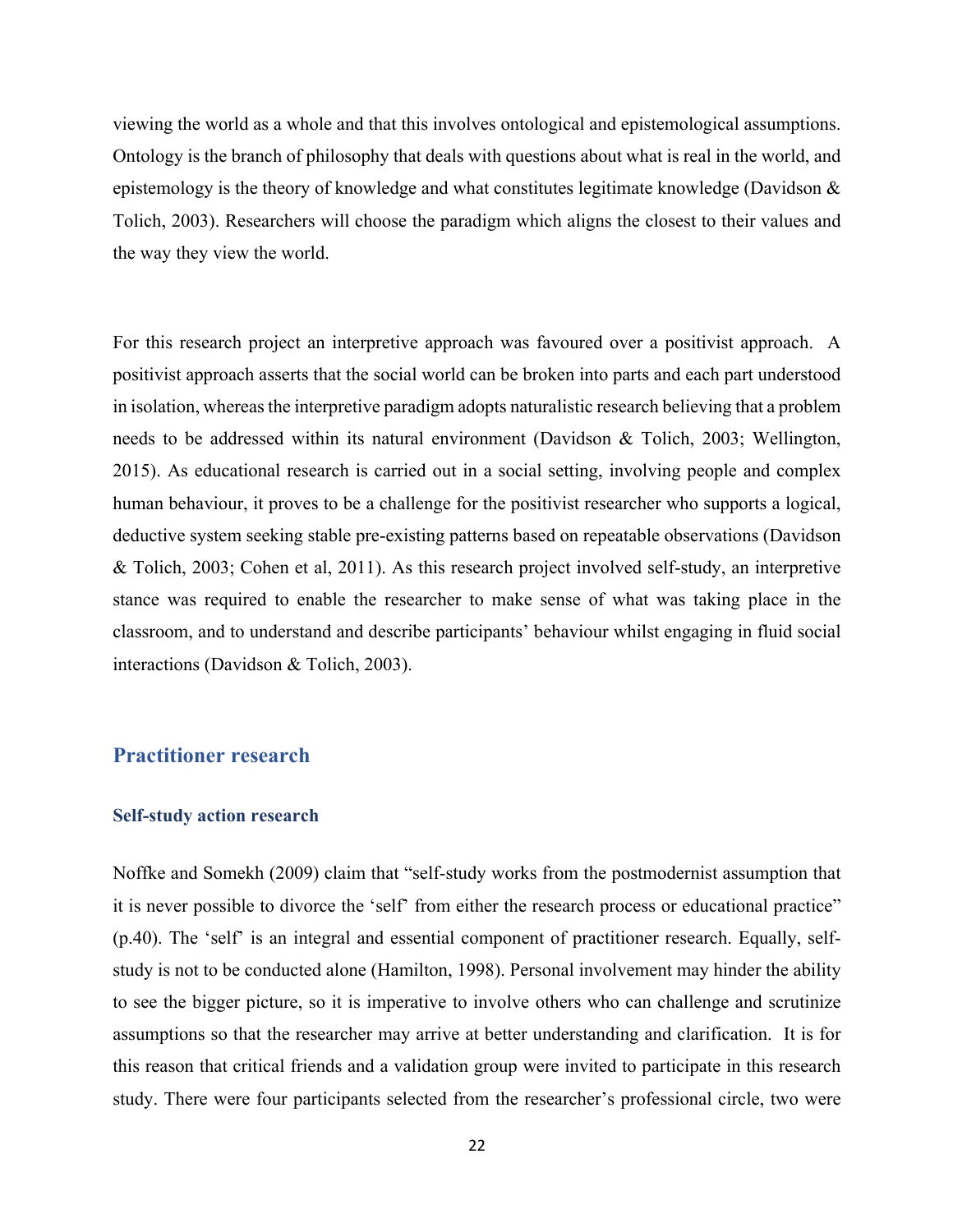critical friends and the other two were the validation group. The roles of these two groups will be discussed further in this chapter.

Action research transpires when a problem is identified, and a solution is needed, as asserted by Loughran and Northfield (1998): "in self-study, recognizing the dissonance between beliefs and practice is fundamental to action" (p.7). Russell (1998) believes that "self-study is about learning from the experience that is embedded within teachers' creating new experiences for themselves and those whom they teach" (p.6). Change is at the centre of self-study, and Mutch (2013) corroborates this idea by confirming that teachers explore changes in their own practice as well as changes in education itself. Noffke and Somekh (2009) suggest that self-study is used when referring to inquiry into the practice of teacher education. In fact, it is widely recognized that selfstudy is a form of practical inquiry and a reflection on one's practice. Furthermore, Loughnan and Northfield (1998) acknowledge that "self-study is thus seen as an indication that a professional is willing to accept that experience is a major source of improvement in personal practice" (p.8). According to Noffke and Somekh (2009), self-study acknowledges that those working within a certain setting have expertise and perspective of that particular context and thus, can generate new knowledge from within, instead of applying knowledge acquired by others from outside the educational context to their setting.

It was for the reasons stated that self-study was considered the most appropriate methodology to inquire into the research questions. However, it must be acknowledged that self-study is not without its constraints. Loughnan and Northfield (1998) opine that as it is a study of the self, one must be able to accept one's vulnerability and that for the study of one's practice to be a worthwhile experience, a degree of self-confidence is a prerequisite.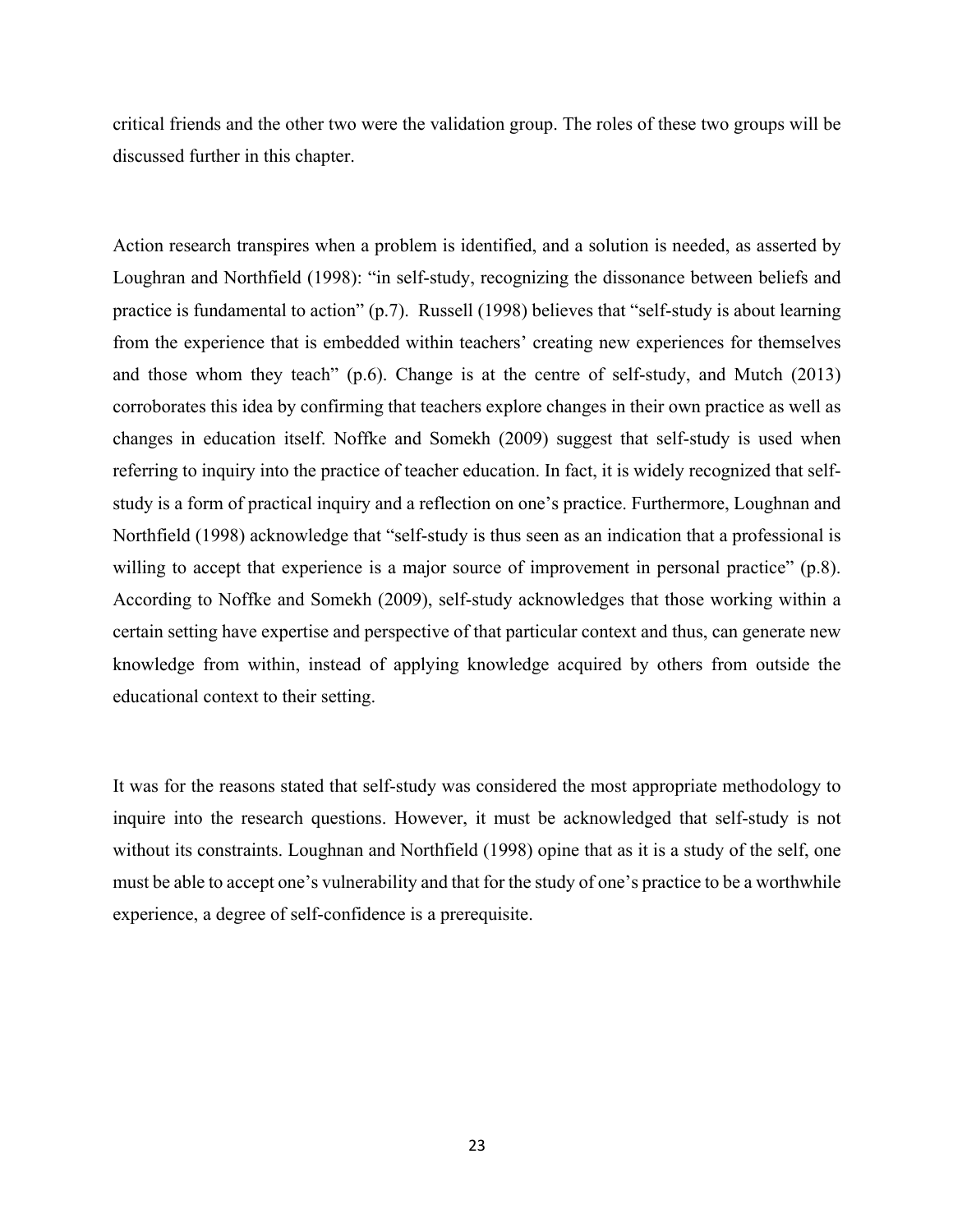#### **Data collection**

## **Tools**

To conduct the research in this study three methods of data collection were used; observations, questionnaires and reflective journal. There were three observations that occurred at various points in the two-month research period and were conducted by two critical friends. Observations 1 and 3 were carried out by critical friend 1, and Observation 2 was conducted by critical friend 2. Questionnaire 1 was completed at the end of the first topic before the introduction of a learnercentred approach. Questionnaire 2 was completed at the end of the second topic after the introduction of a student-centred approach. Journal entries spanned the two-month period, therefore recording data from the teacher-led period through to the student-centred approaches.

#### **Observations**

Observations were chosen as a means of gathering rich data. Morrison (as cited in Cohen et al., 2011) affirms, observations allow data gathering on several aspects; the organization of the physical environment, the people, the interactions that occur, and the resources and pedagogy used. Observations are considered preferable to interviews as they are less time consuming (Cohen et al., 2011). They also give the researcher 'live' data which is valid as it has been acquired in an authentic and real-life situation. There is less predictability, therefore, new and unexpected data may be discovered. Another advantage that observation has over interviews is that details may be observed that may not have been discussed in an interview. As Cohen et al. (2011) acknowledge, observation "is a highly flexible form of data collection" (p.456). Bryman (2012) believes that the data obtained from observations is more effective than data from self-reported behaviour in questionnaires.

However, observation as a research method has its constraints. The observer will see things in their own way and, what they see depends on when, where and for how long they observe. This means that data observed can be biased and not necessarily clear evidence (Cohen et al., 2011). This is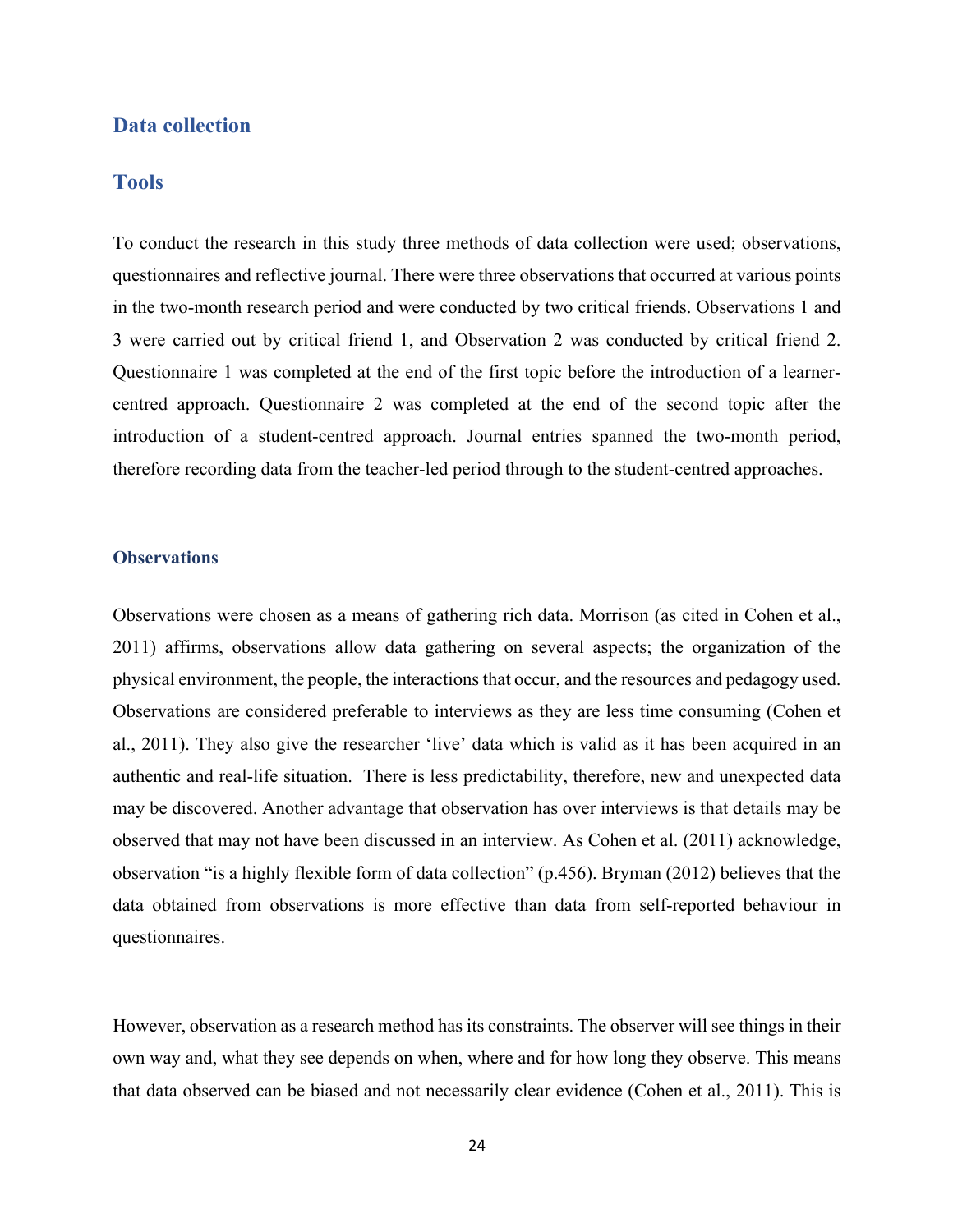further discussed in Denzin and Lincoln (2011) where Angrosino and Rosenberg claim that postmodernists believe that in order to interpret the products of their research it is imperative to understand the researcher's stance as regards gender, social class and ethnicity. Bryman (2012) argues that the observer cannot always understand the meaning of the behaviour they see in a structured observation. Furthermore, Cohen et al. (2011) maintain that for observation to be an effective means of data gathering, the observers need to practise observation techniques such as data entry, where they position themselves, and how to observe discreetly. As the observers chosen for this research project are long-established teachers with senior leadership experience, with experience in observation for evaluative purposes, it was considered that they had effective observational skills to enable them to be valuable and trustworthy observers.

The observations in this study were carried out by non-participant observers, which means that they did not take part in any activities associated with the study other than observing and completing observation data. The observer role was solely to observe and record what they saw and heard. These structured observations were conducted by critical friends who were invited to be the non-participant observers. McNiff and Whitehead (2005) suggest involving critical friends as they "can offer critical and constructive feedback" (p.11). Two critical friends were selected from the researcher's professional circle and their role was not only to observe lessons but also critique the questionnaire and observation template (Appendix D), and distribute the student questionnaires, and the information to parents and students. In addition, they were invited to question and offer critical insight into the study.

There were three observations of one-hour lessons, one pre-intervention during the teacher-led approach, and two post intervention, during the learner-centred approach. The overall goal of the observations was for the observer to note examples of behaviour occurring during the lesson in order for the researcher to determine whether the lesson was teacher or student-led. The focus for the observation was predetermined and the observers were provided with a template. This preprepared observation schedule took more time to prepare than one for a free observation and was more selective, however, it proved more straightforward to analyse. The criteria for the observation template came from themes identified in the reviewed literature that the researcher considered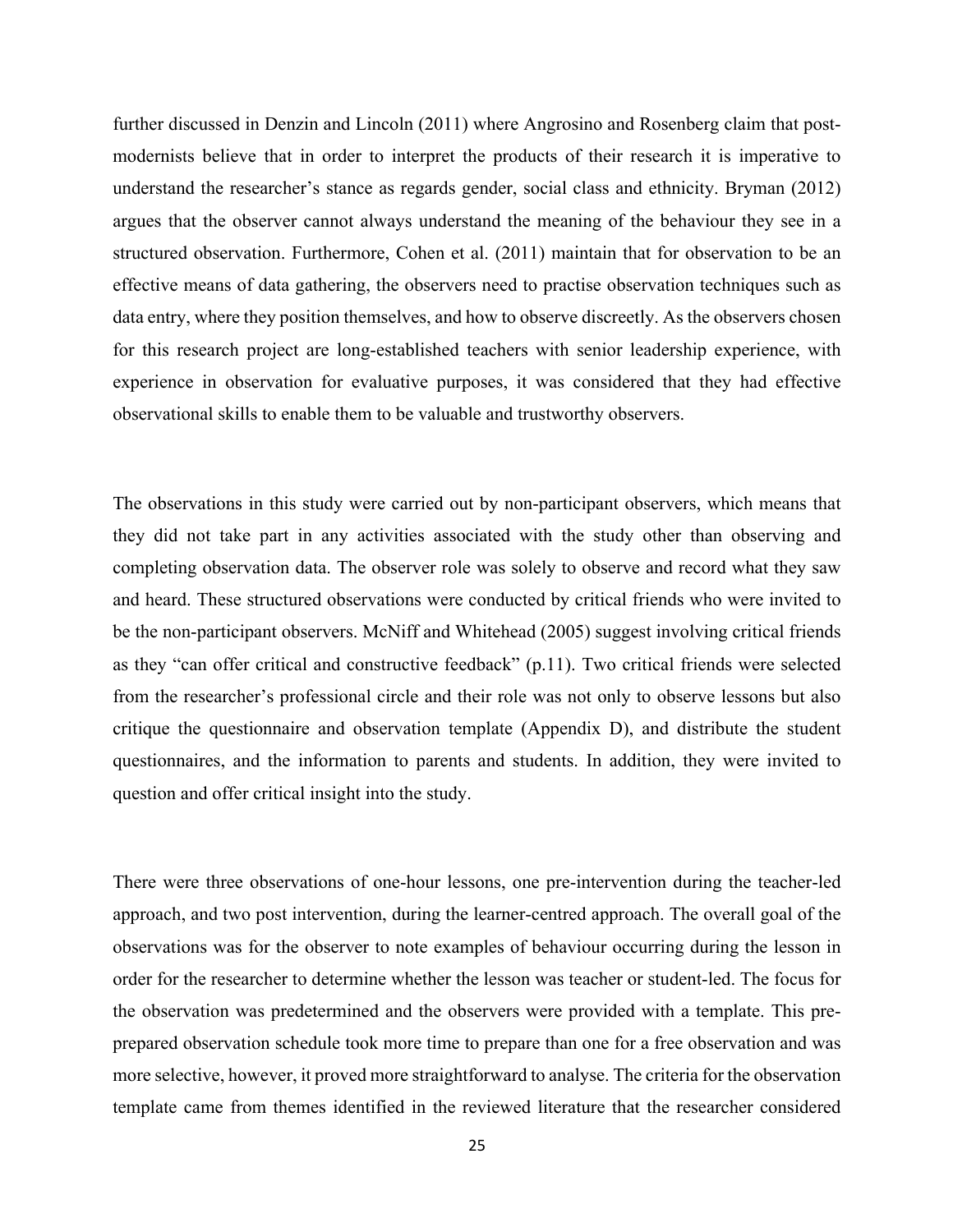crucial to be able to address the research questions. In addition, criteria about student and teacher talk and questioning came from my journal reflections.

#### **Questionnaires**

Questionnaires are a widely used means of collecting information to obtain a sense of trends and perspectives. Moreover, Mutch (2013) states that questionnaires can be used to study a specific group and the responses can be used for improvement. As one of the aims of this study was to evaluate the extent to which new practices contribute to improved learning experiences a questionnaire was deemed an appropriate tool.

The questionnaires (Appendices B and C) were sent to each participating student of the class to seek feedback from the students on their experience of the teaching and learning in the multilevel language class pre and post intervention. According to Hopkins (2002), there are many advantages of using questionnaires as a tool for data gathering, namely that they are relatively easy to administer, complete and follow up. In addition, direct comparisons can be made, and feedback on attitudes and opinions can be collected.

As shown in the literature (Mutch, 2013; Cohen et al., 2011), it is essential to spend time developing, piloting and refining a questionnaire. Indeed, McNiff and Whitehead (2005) warn against the use of questionnaires claiming they are "difficult to construct and should be used with caution" (p. 65). Cohen, Manion and Morrison (2011) admit that planning, devising and refining a questionnaire is time consuming but the payback is that it is relatively straightforward to analyse. With this in mind, the questionnaires in this research project were developed after several iterations with input from experienced researchers and critical friends. Furthermore, as Hopkins (2002) claims that the "effectiveness of the questionnaire depends on reading ability and comprehension of the respondent" (p. 118), consideration was given to the wording of the questions which was designed to be accessible to all students in the class.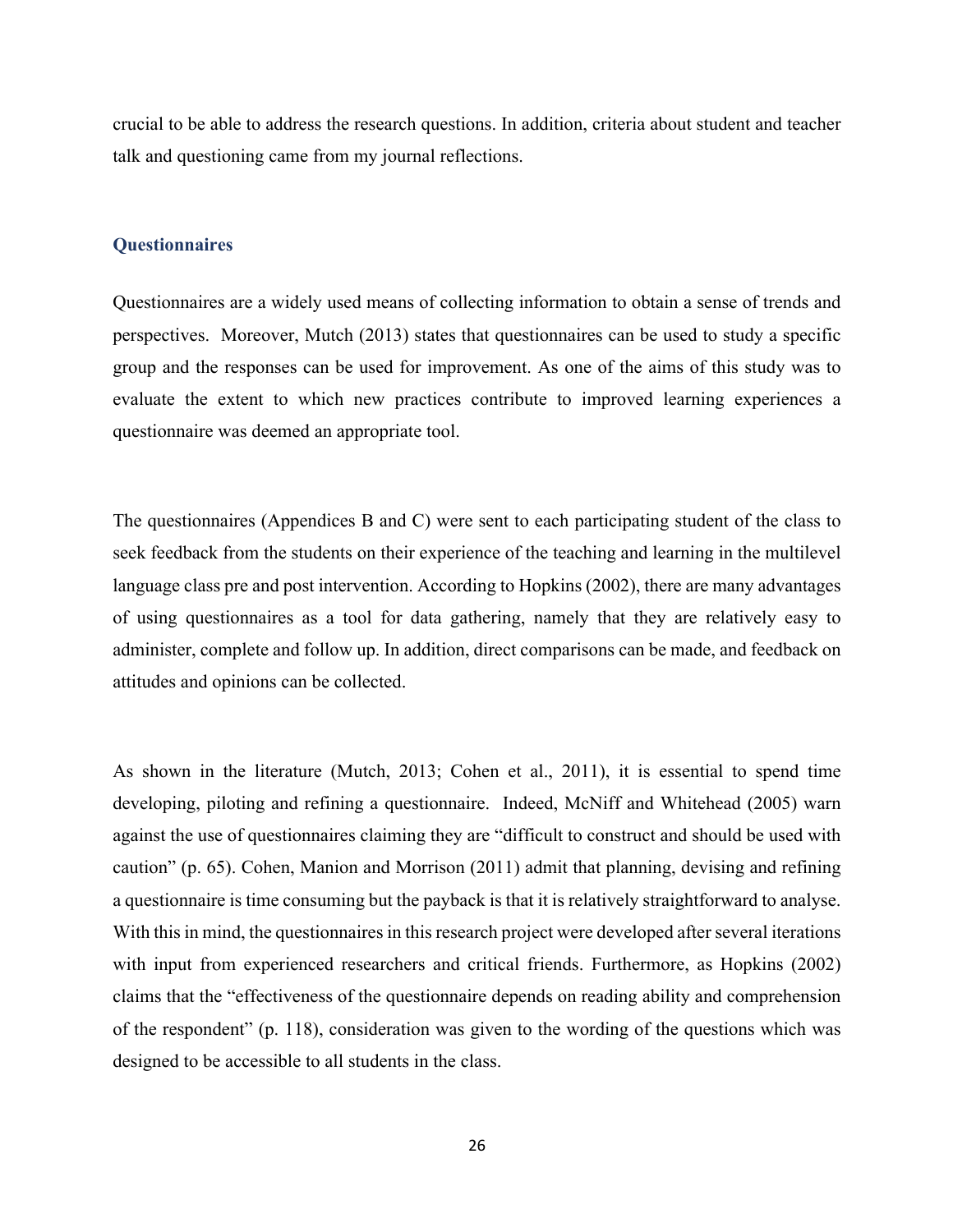The questionnaires in this research project included a mixture of closed and open questions. The closed questions offered a range of responses enabling comparisons to be easily made across the respondents. The open questions were used to elicit respondents' opinions and ideas. As open questions take longer to answer, and respondents may provide irrelevant information (Cohen et al., 2011), it is important not to have excessive open questions, especially in this research project, as the respondents were secondary school students.

The sample size of this project was small, and this permitted the inclusion of questions which were more open, and word based. (Cohen et al., 2011). Nevertheless, there was no obligation for respondents to answer all questions so if they had no opinion or did not want to answer particular questions, there was no compulsion. Equally, there was no assumption on my part, as the researcher, that all respondents would be able to give answers to all the questions.

#### **Reflective journal**

Hopkins (2002) states that there are many advantages to keeping a reflective journal. On the practical side, it involves only the researcher and is relatively simple to maintain. It acts as an aidememoire and the information recorded in it can be read and analysed at the researcher's convenience. It is now widely accepted that qualitative research includes the use of reflexivity as a strategy (Ortlipp, 2008). According to Wellington (2015), reflexivity is a subset of reflection. Reflection is the process of thinking critically throughout the research process, whereas reflexivity is the act of reflecting on oneself and thinking about how actions are shaped by who one is, one's influences and where one stands theoretically. One such way to facilitate reflexivity is by keeping journals, or field notes.

Reflective journals, also referred to in this research project as field notes, are a means of recording one's observations, reactions to, and reflections of, what is happening in the classroom. Hopkins (2002) notes that the entries should be written up as soon as practical after the lesson to maintain accurate representations and to "retain conscious awareness of one's original thinking" (p.103).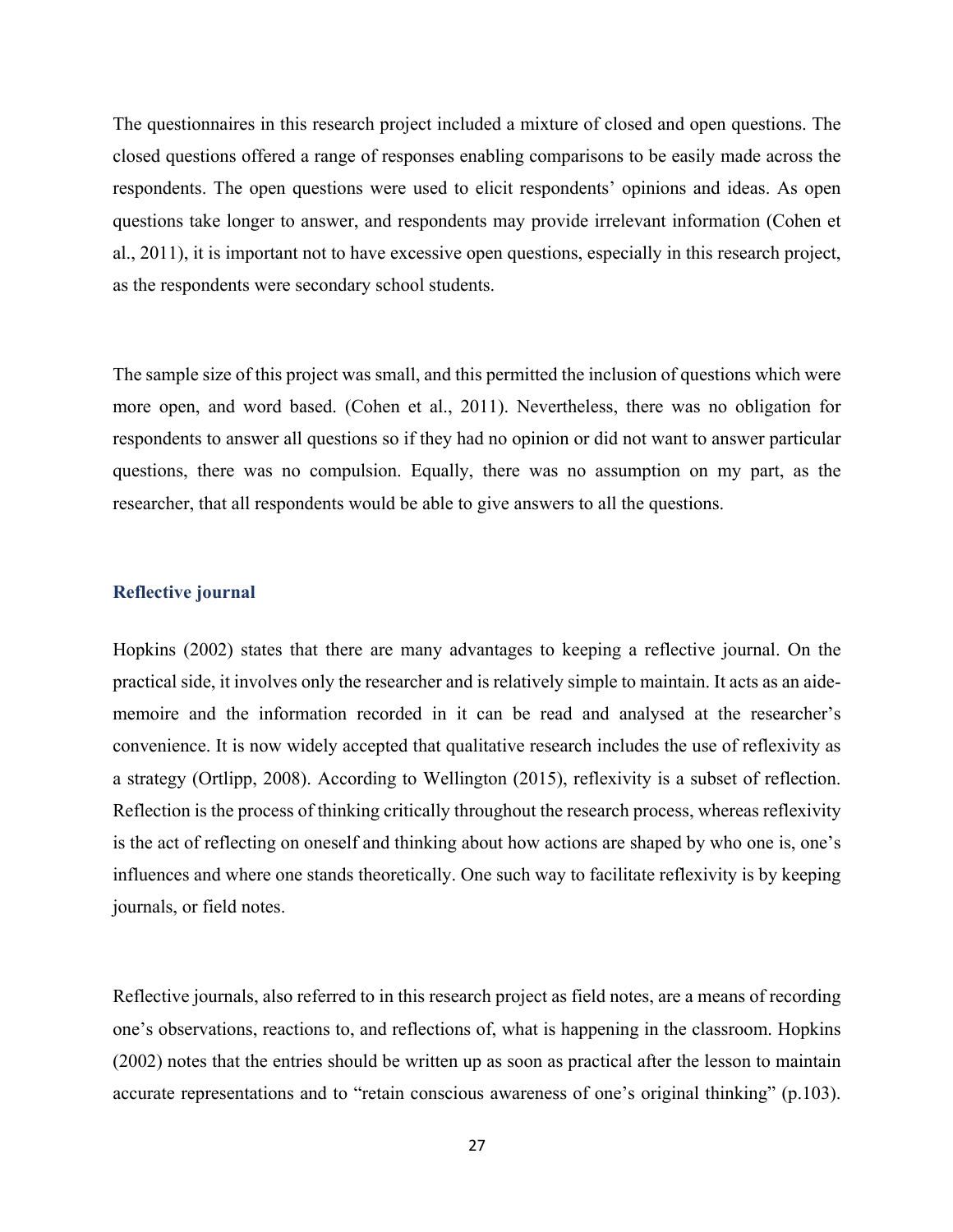He also claims that a valid reason for keeping a reflective journal is that it provides a biographical account of a teacher's ongoing journey of development. Mutch (2013) claims that journals are an essential tool to help researchers "articulate frustrations, work out problems, as well as highlight the joys and rewards of conducting research" (p.146).

Ortlipp (2008) argues that keeping a journal allows the researcher's thinking process to be visible to all. The researcher can also reflect on how the project is progressing and make changes to the research design if considered necessary. She also adds that her reflective journal showed her readers that all was not neat and linear in her research, contradicting an assumption that all research occurs in a linear fashion. Bryman (2012) and Wellington (2015) reinforce the idea that social research can be messy.

Nonetheless, there are some disadvantages to using a reflective journal as a tool. Despite being a relatively simple way of recording what is seen and heard, Hopkins (2002) states that there are occasions when reflective journaling requires other aids such as a sound recorder or a question analysis sheet. In addition, it is not possible to record conversations in field notes, taking notes in a large group can be difficult and keeping a journal is subjective and can be time consuming at the beginning. In considering these challenges, I surmised that keeping a reflective journal was an appropriate and manageable method of recording data. It was decided that, for the purpose of this study, data from conversations with the participants was not required. It was acknowledged that the time invested in making notes and critically reflecting on them would be beneficial to the study.

#### **Data analysis**

A variety of research tools appropriate to the research design were used in this project. As previously stated, for the observations a pre-prepared observation schedule was given to the observers (Appendix D). This template consisted of eight sections designed to focus the observers' attention on the pedagogy and teaching and learning styles being used in the lessons. The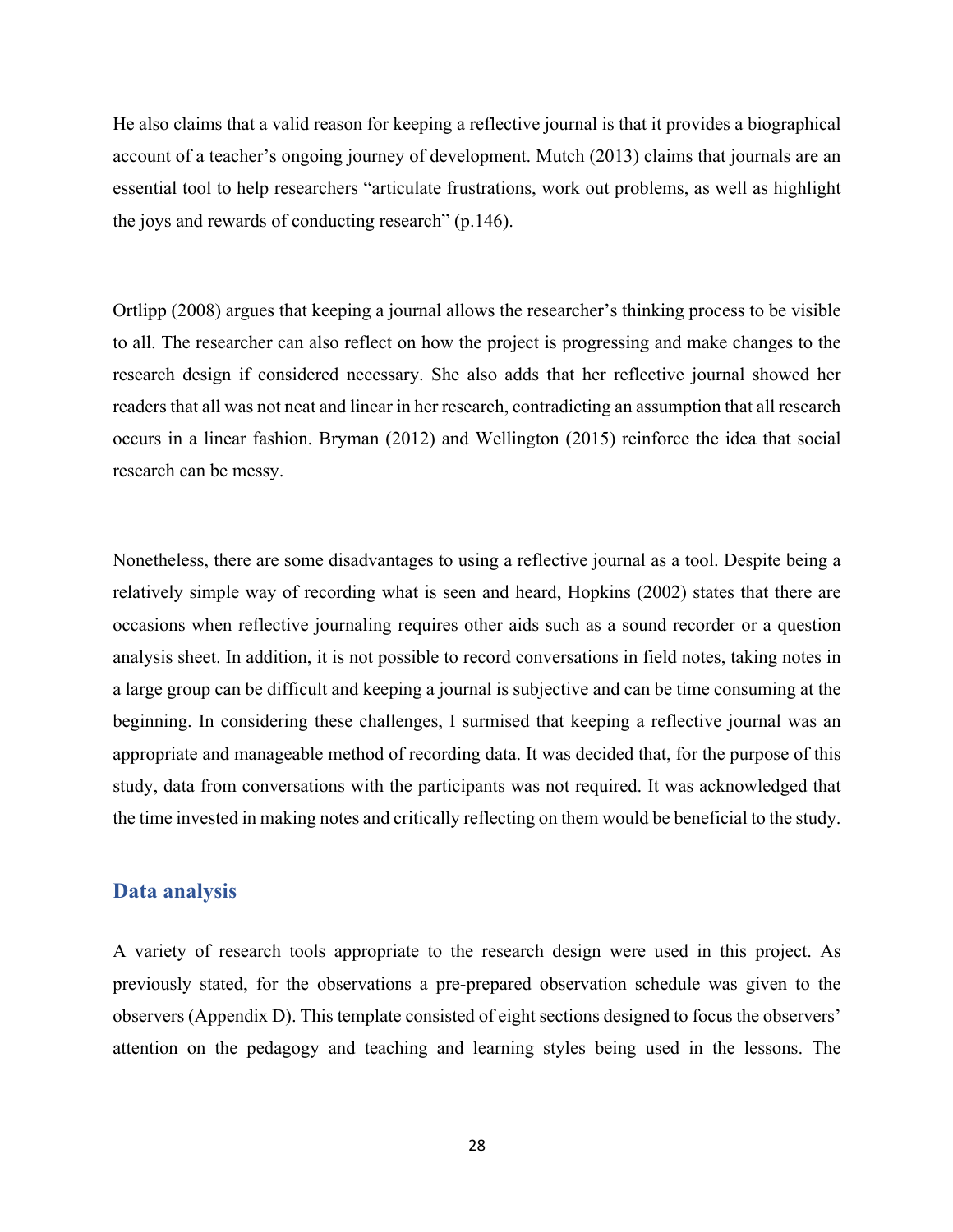completed observation schedules provided rich data that was then sorted and grouped into salient ideas.

The second tool used was a questionnaire distributed to the students as a Microsoft Form (Appendices B and C). The first questionnaire was completed before any changes were undertaken in the teaching and consisted of a mixture of 15 open and scaled questions. The second questionnaire was administered after a series of changes to teaching. It asked the same questions as well as two additional open questions, which asked for students' preferences on teaching styles. To maintain confidentiality, the questionnaires were anonymous. Students randomly selected a number between one and five that they put on their questionnaires. This information was used solely to make comparisons across the two questionnaires. To eliminate students feeling undue pressure from me as their teacher, to complete the questionnaire, the critical friends introduced it to them and emailed them the link.

The third research tool employed for the duration of the research was a journal. I kept reflective notes as soon after class as was practical. Entries were made in a notebook on a regular basis over a period of two months. There was no particular structure to the notes, however, they included my observations, reflections and questions which were later sorted and coded. In order to accurately assess how much of the lesson was teacher-led or student-directed, one lesson was sound recorded and comprehensive notes were made and added to the journal.

To analyse the data gathered from all methods, thematic analysis was employed. Bryman (2012) asserts that thematic analysis is amongst one of the most common approaches to analysing qualitative data. He concedes that as a strategy, it is still underdeveloped and does not have the heritage of approaches such as grounded theory and critical discourse analysis, nevertheless, it has become more widely used in the last two decades. Thematic analysis, as the name suggests, involves looking for themes within the data. Bryman (2012) refers to the use of a matrix to "construct an index of central themes and sub-themes" (p.579) whilst reading and re-reading the data. Mutch (2013) suggests LeCompte and Preissle's (1993) seven steps of constant comparative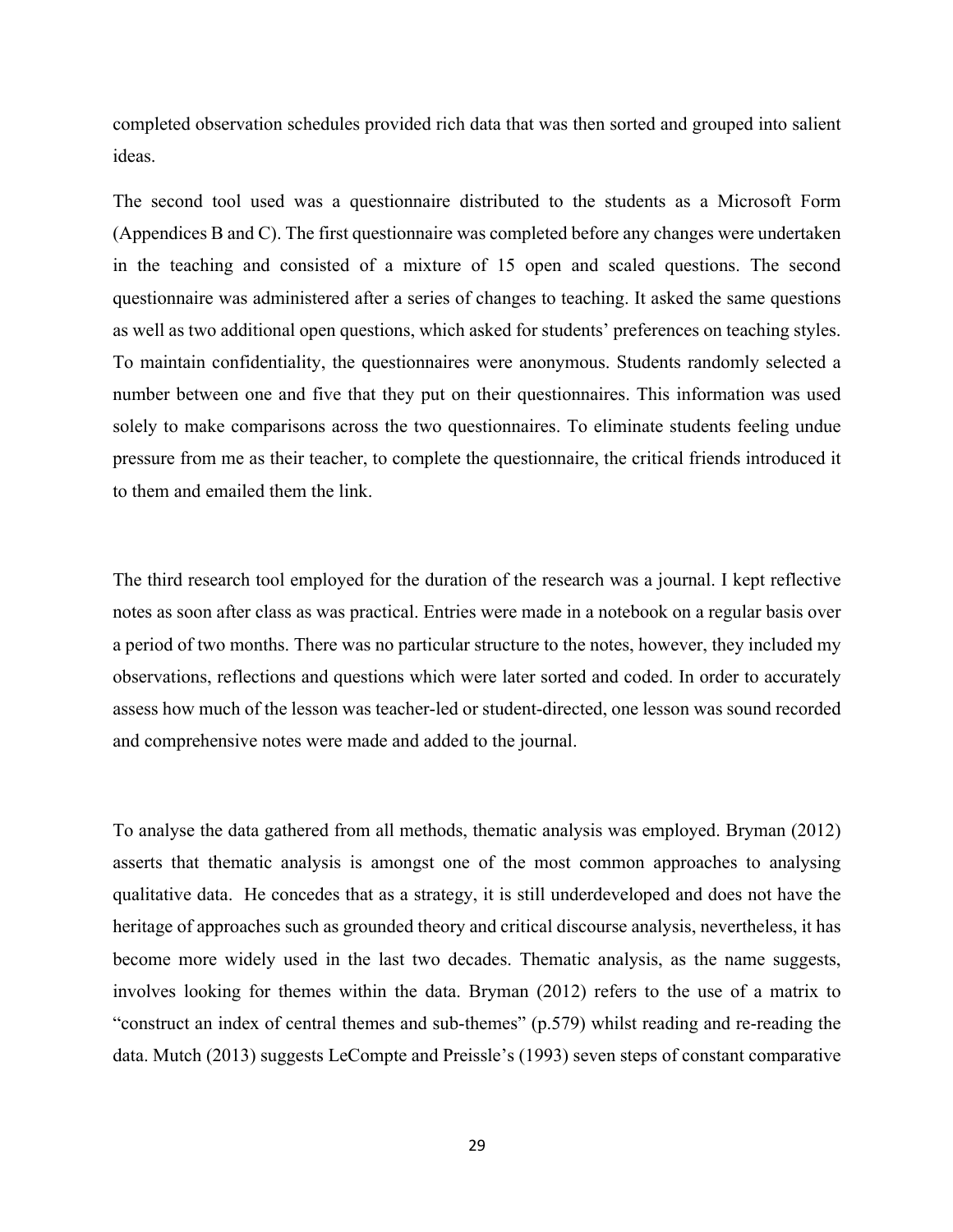analysis as a way to analyse data thematically. The steps are: perceiving, comparing, contrasting, aggregating, ordering and establishing linkages, relationships, and speculating.

Wellington (2015) suggests that the categories, or themes, used to organize the data can be determined in one of three ways:

- (1) A priori, which means that the themes have been predetermined by the reviewed literature.
- (2) A posteriori, which means that the themes emerge from the data.
- (3) A combination of a priori and a posteriori.

He claims that the third method is the most common and most rational. Indeed, the data from this research project was analysed with themes determined a priori and a posteriori.

In this study, the data were examined, and the core themes were identified. For the reflective journal the entries were first sorted into three categories suggested by Bogdan and Biklen (1992) in Mutch (2011): reflective, descriptive and analytic. The reflective entries recorded my responses to what I saw or experienced, whereas the descriptive notes were solely a record of what was seen and heard. The analytical entries identified emerging themes and patterns and my interpretation of them. After sorting the data, the entries were coded, which means that they were broken into parts and then labelled (Bryman, 2012). Data were organized in a Microsoft Excel spreadsheet under the relevant codes and then LeCompte and Preissle's steps were applied for a thorough analysis of the data.

Wellington (2015) recommends that data analysis begins early in the research process and is not left until the end thereby potentially enabling the data to influence the research design. The data analysis in this research project was a continuous process and began after the completion of the first questionnaires. I reflected on the responses and this enabled me to more effectively plan the intervention. I also read and re-read my notes in the reflective journal on a regular basis to ensure that the research questions were being addressed.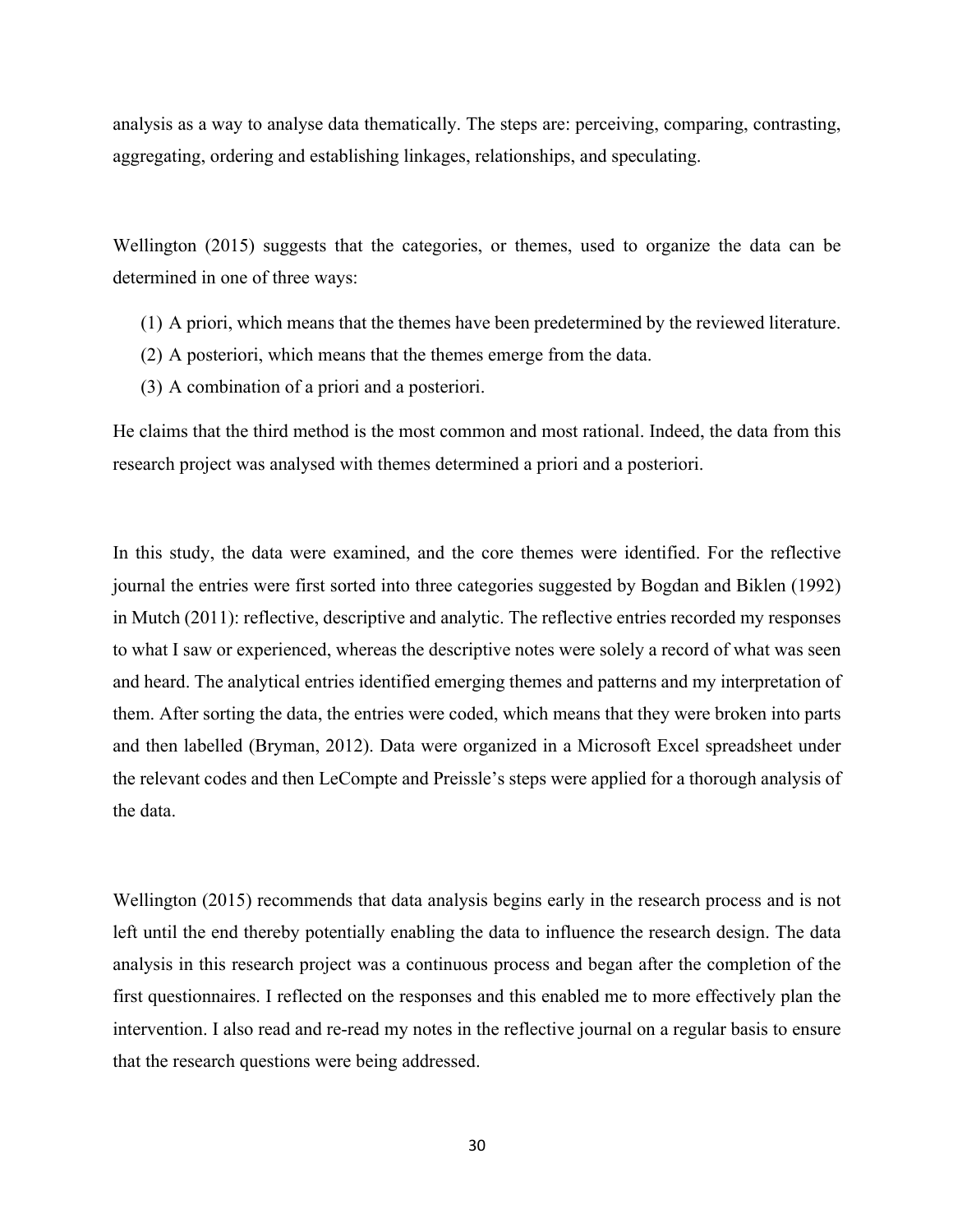### **Validity**

In a quantitative study it is essential that the research design allows for the collection and analysis of data that will confirm that the study is valid and reliable. In other words it is important that it measures what it intended to measure, and it could be repeated at another time and obtain similar results (Bryman, 2012; Mutch, 2013). However, as this is not feasible in a small qualitative study such as this one, it is more appropriate to discuss validity of this research project in terms of trustworthiness and authenticity (Lincoln and Guba, 1985; Kincheloe, 2012). McNiff and Whitehead (2006) stress the importance of action researchers "justifying their claims to knowledge by the production of authenticated and validated evidence" (p.2). To verify the trustworthiness of the process and the findings in this study the following steps were taken.

Firstly, the concept of triangulation was used to ensure credibility. Bryman (2012) describes triangulation as "using more than one method or source of data in the study of social phenomena" (p.392). It is the overlapping and layering of data from different sources that enables the data to be compared and contrasted, therefore providing a deeper understanding. The methods employed in this study were student questionnaires, teacher observations and teacher journal. The data obtained from these three methods provided three different perspectives on the same case and was used to cross-check and, ultimately, validate the findings.

Secondly, the critical friends and a validation group mentioned earlier in the chapter were essential for providing legitimacy to the study. McNiff and Whitehead (2005) affirm that to be seen as valid "research must be seen by the wider community to have been subject to stringent critique" (p.16). The research design for this study underwent a rigorous committee process and an ethics process. As previously stated, for this study two critical friends were selected from the researcher's professional circle and their role was to observe lessons and to question and offer critical insight into the study. To further validate the research, a validation group was created with two colleagues chosen who were also undertaking further study and thus considered to have the ability to offer critical insight. The main purpose of the validators was to provide feedback on the validity of the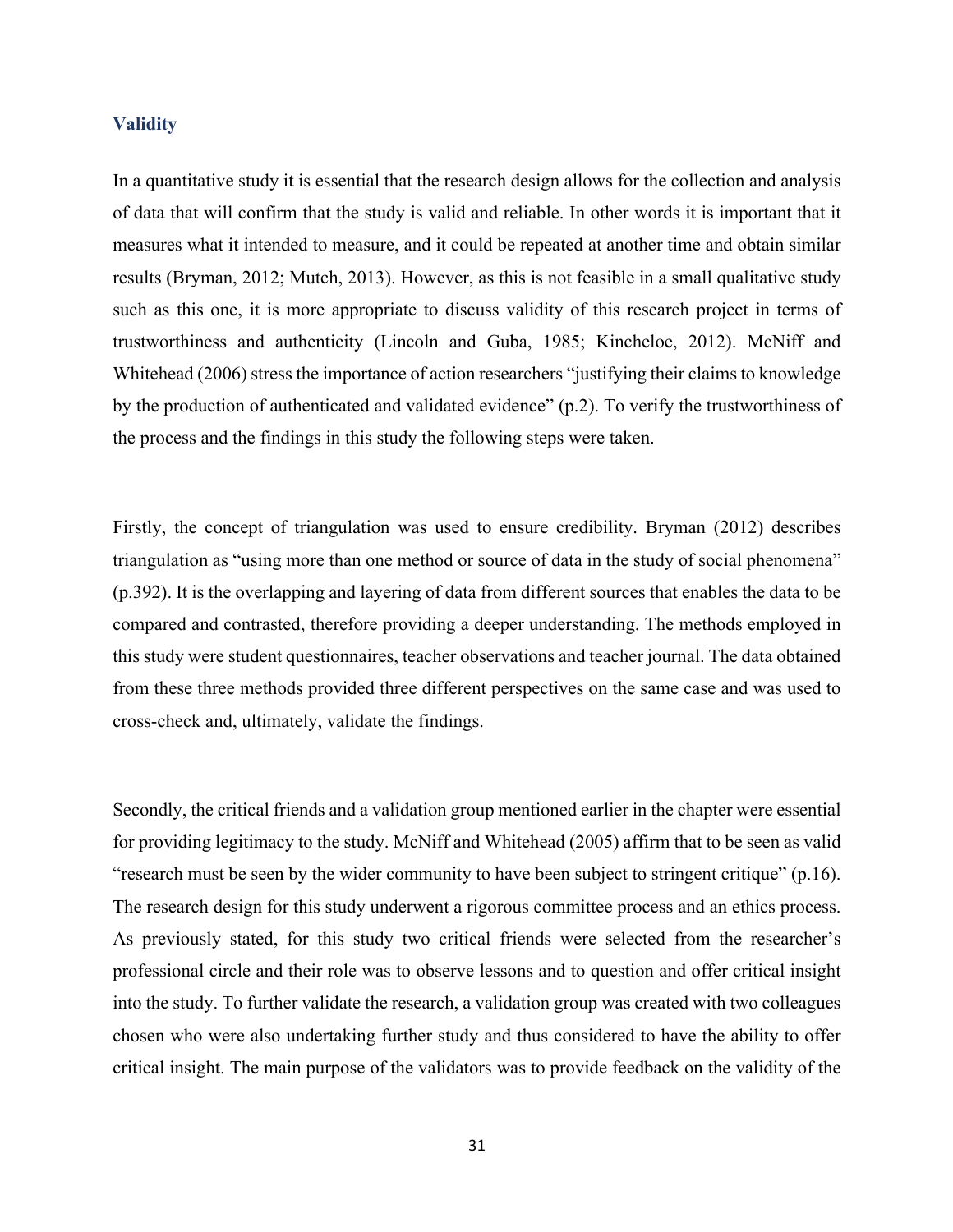study by reading and questioning the findings. Hamilton (1998) stresses the importance in selfstudy of checking data and interpretations with others and thus obtaining others' perspectives.

# **Ethical considerations**

According to Snook in Davidson and Tolich (2003) "the point of research is to improve the situation of human beings" (p.73). He explains this further by highlighting the need for a research project to be carried out in an ethical fashion as "both means and ends must be subjected to ethical appraisal" (p.73). As educational research deals with the study of people, ethics play a significant role. Wellington (2015) stipulates that the principal criterion of educational research is that it must be ethical. Research is not ethical if it harms participants physically, emotionally or developmentally (Bryman, 2012). As suggested by Wellington (2015), all participants in this study were approached with consideration, respect and honesty. In addition, all care was taken to ensure that participants were not subject to harm. Furthermore, to ensure this research project was ethically sound, the following concerns were addressed throughout the research process: access and acceptance; voluntary informed consent; confidentiality and anonymity.

## **Access and acceptance**

As stated by Cohen et al. (2011) consent to work in the target community must be sought and, in accordance with the requirements of the Unitec Human Ethics policy, written consent was obtained for this project from the school Principal. Even though I was a part of the target community, it was still important for me to communicate my research intentions and establish my own ethical stance at the beginning of the project (Cohen et al., 2011), which allowed me to be granted access and given permission to undertake the study within the school.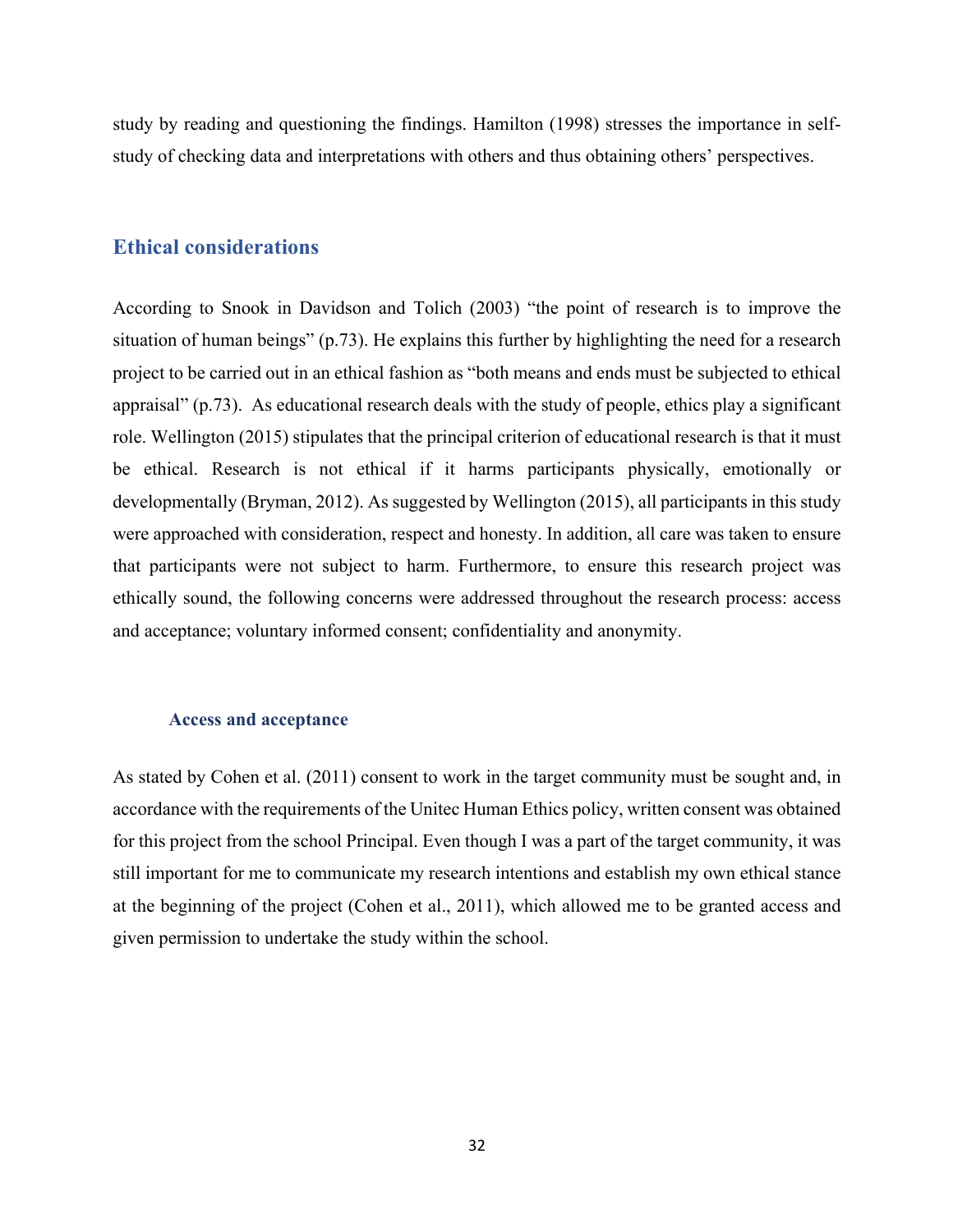## **Voluntary informed consent**

For research to be ethical participants must give their informed consent (Snook, 2003). In this study, all participants were given accurate information in writing about the research project and their role in it. They also signed a consent form (Appendix E). The information letter for the students was written in language suitable for their age group and level and it was given to them by one of the critical friends. This provided the students the opportunity to ask for clarification and, as the information was not given to them by their teacher, this helped to avoid any undue pressure to participate. As the students were under the age of 18 years old parental consent was required (Appendix F). Snook (in Davidson and Tolich, 2003) maintains that there is a possibility of conflict of interest in this situation as parents may deem participation valuable even when it is not in the best interest of the child. Fortunately, in this study there was no conflict of interest with parents and students both granting consent or assent. Students and parents were informed that participation was optional and that they were free to opt out at any point without any repercussions. However, it was made clear to them that, as the survey responses were anonymous, it would not be possible to withdraw information collected from completed questionnaires.

### **Confidentiality and anonymity**

It is widely acknowledged that protecting participants' privacy is crucial and one way of ensuring this is to promise confidentiality (Cohen et al., 2011; Mutch, 2013). One of Wellington's (2015) rules concerning ethics is to ensure that confidentiality and anonymity are maintained throughout the research, but most importantly in publication. All effort is made but organizational anonymity cannot be guaranteed. In order to protect all involved in this study, participants acting as critical friends and validators were given information about the project and signed a confidentiality agreement.

As previously stated, the questionnaires completed by the students were anonymous. They were identifiable only by a number known only to the participant. The purpose of attaching a number to the participant was to allow comparison of responses pre- and post-intervention.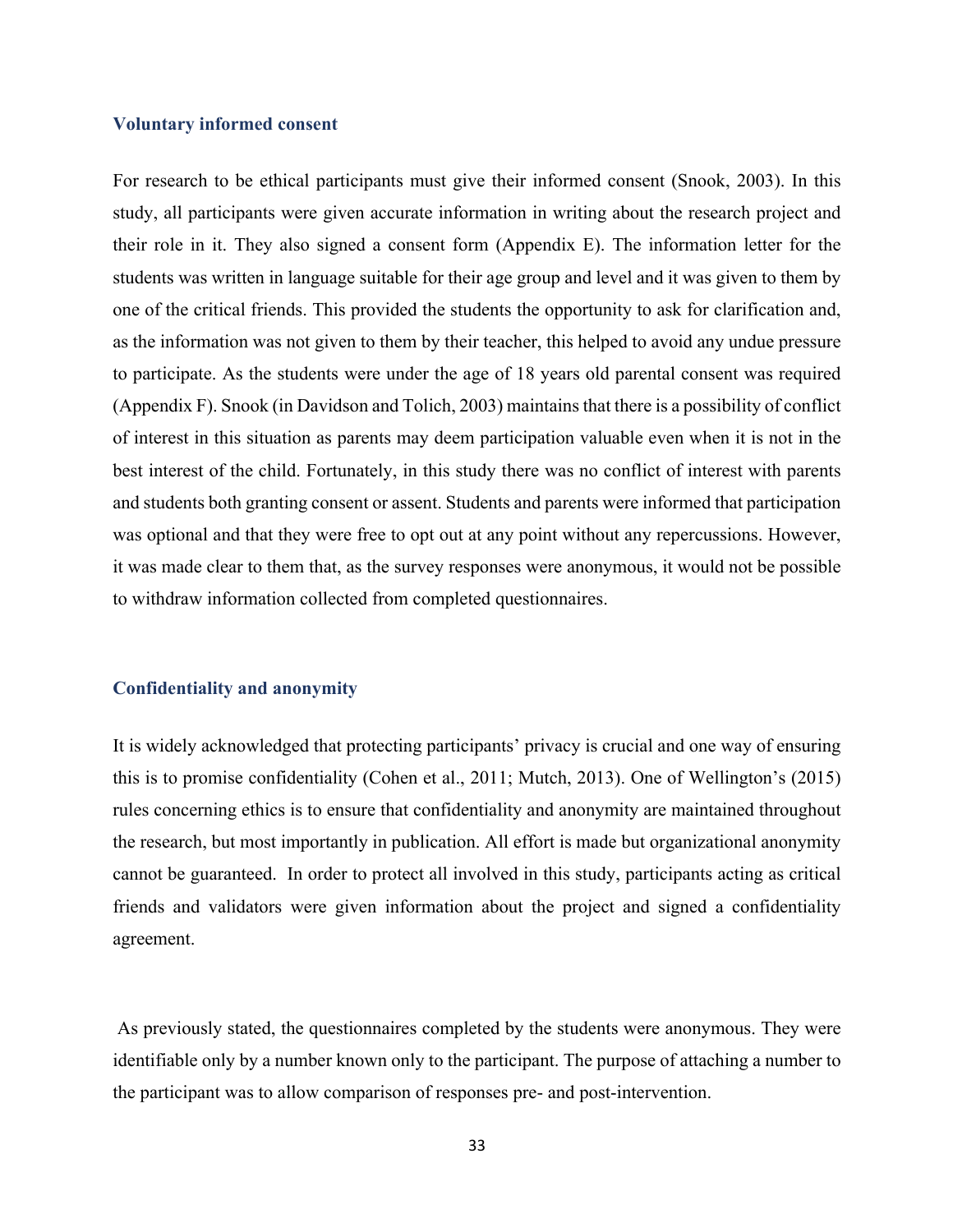# **Conclusion**

The methods employed in this research study were consistent with an interpretive paradigm. The tools developed were considered the most appropriate to collect qualitative data from three different sources to enable a deep investigation into the research questions, validated by triangulation. Ethical approval was obtained from the Unitec Research Ethics Committee and adherence to the approved application ensured that there were no ethical dilemmas throughout the study.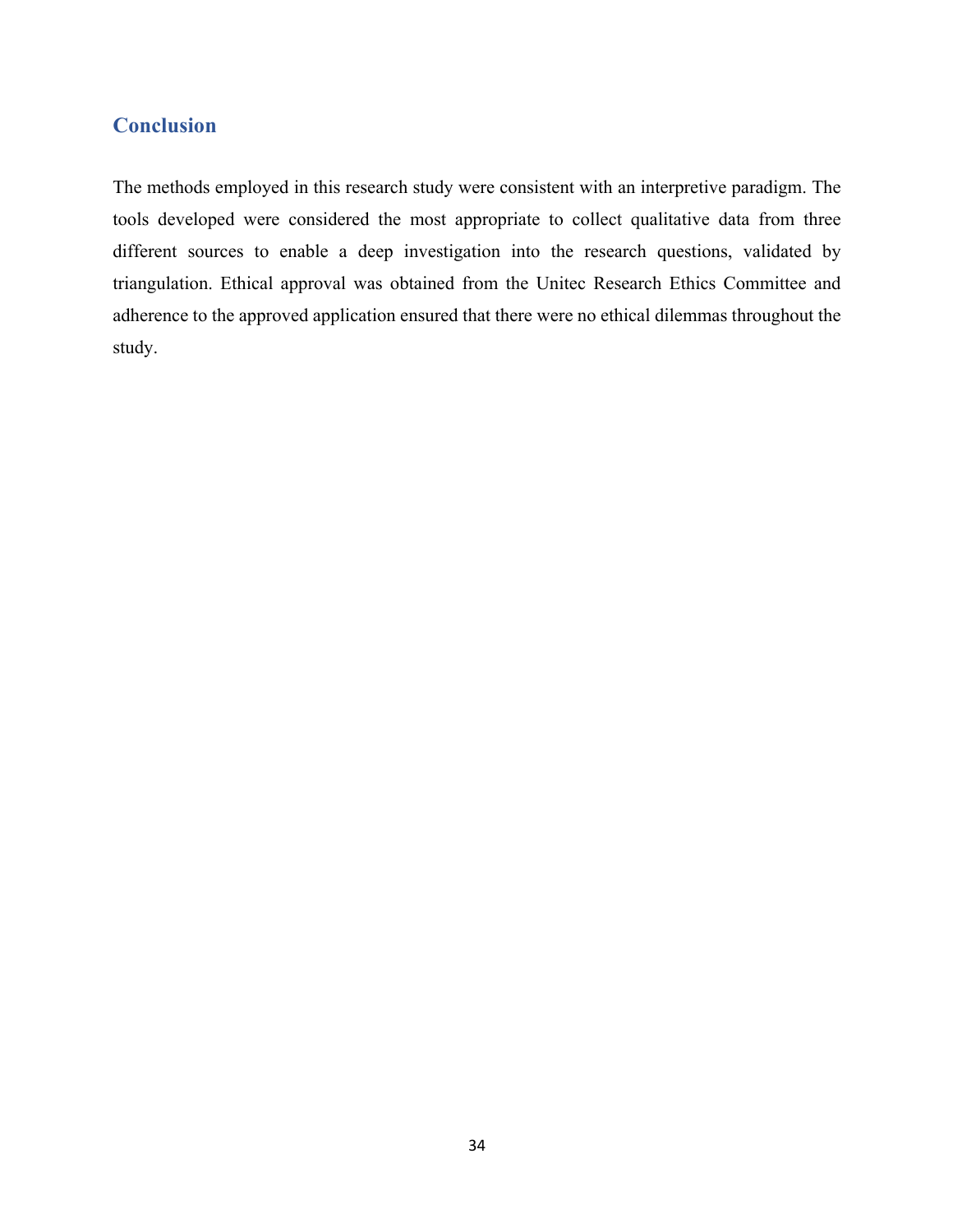# **Chapter Four – Findings**

# **Introduction**

This research project involved an exploration of a change in pedagogy to improve my teaching and the learners' experience in a multilevel French class in a New Zealand secondary school. This chapter will discuss the findings of the data generated from the research into a change in pedagogy from teacher-led to learner-centred, and the extent to which it contributes to improved teaching and learning in a multilevel French class. The project was guided by the following research questions:

- 1. What are the challenges and advantages associated with teaching and learning in multilevel language classes?
- 2. How can learner-centred practices contribute to improved teaching and learning in my multilevel language class?
- 3. What recommendations can be shared for improvements in multilevel language learning in languages classes?

As mentioned in the previous chapter, there were three teacher observations which occurred at various points in the two-month research period. These teacher observations were undertaken by two critical friends, who had some interest in the outcome of this study. Observation 1 was carried out before the change in teaching approach by critical friend 1. Observations 2 and 3 were conducted after the change in teaching approach; the second one by critical friend 2 and the third one by critical friend 1. Questionnaire 1 was completed at the end of the first topic before the introduction of a learner-centred approach. The learner-centred approach took place during the teaching of the second topic. This specific time will be referred to as the intervention period. Questionnaire 2 was completed at the end of this topic. Journal entries spanned the two-month period.

Also discussed in the previous chapter was the ways in which the data for this study were examined, and how the core themes were identified. For the reflective journal, the entries were first sorted into three categories: reflective, descriptive and analytic, as suggested by Bogdan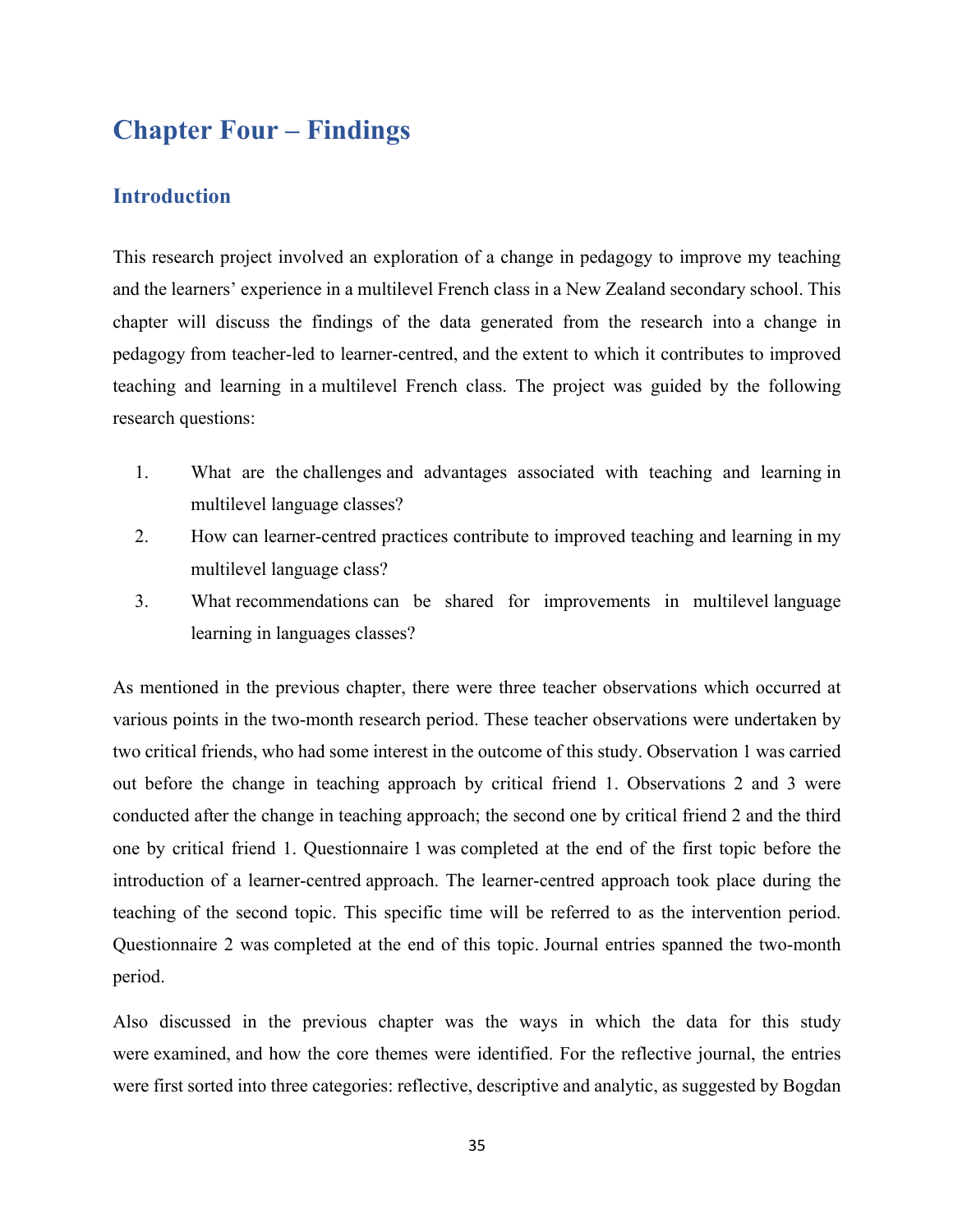and Biklen (1992) in Mutch (2011). The reflective entries recorded my response to what I saw or experienced, whereas the descriptive notes were solely a record of what was seen and heard. The analytical entries identified emerging themes and patterns and my interpretation of them. After sorting the data from all three sources, they were organised under headings from which themes emerged. The themes provide the key findings of this study which are: teacher-led pedagogy, learner-centred approach, student confidence, self-regulation, grouping and differentiation, and challenges. These challenges include a change in role for teacher and student, teacher frustrations, teacher workload and the contextual nature of language teaching.

# **Teacher-led to learner-centred approach**

## **Teacher-led approach**

Bell (2004) claims that a major problem encountered by teachers of multilevel language classes is one of technique. The data gathered during the pre-intervention stage of this study backs this up. There is evidence from all three data sources that the pedagogy was predominately teacher-led, with the class split into two groups and being taught separately, in particular when new grammar learning was occurring.

Entries from the reflective journal note that in one lesson "I was spoon-feeding the information on grammar for an hour". Another entry a week later stated that there was a period of "fifty minutes spent explaining grammar points to the Year 12 students". For this to occur it was considered necessary "to split the class into two levels so that I could teach the grammar separately" while the other student worked independently on an assigned activity.

The teacher-led approach to the teaching of grammar structures was also noted by students in the survey responses, where all respondents maintained that the teacher-led approach was indeed occurring, not only during the first topic but also during the second topic when a more learnercentred approach was being introduced. Nevertheless, despite grammar having been taught mainly in a traditional way, there was an attempt to shift from teacher-led instruction to a more studentcentred approach. This occurred when students were asked to teach their peers a grammar structure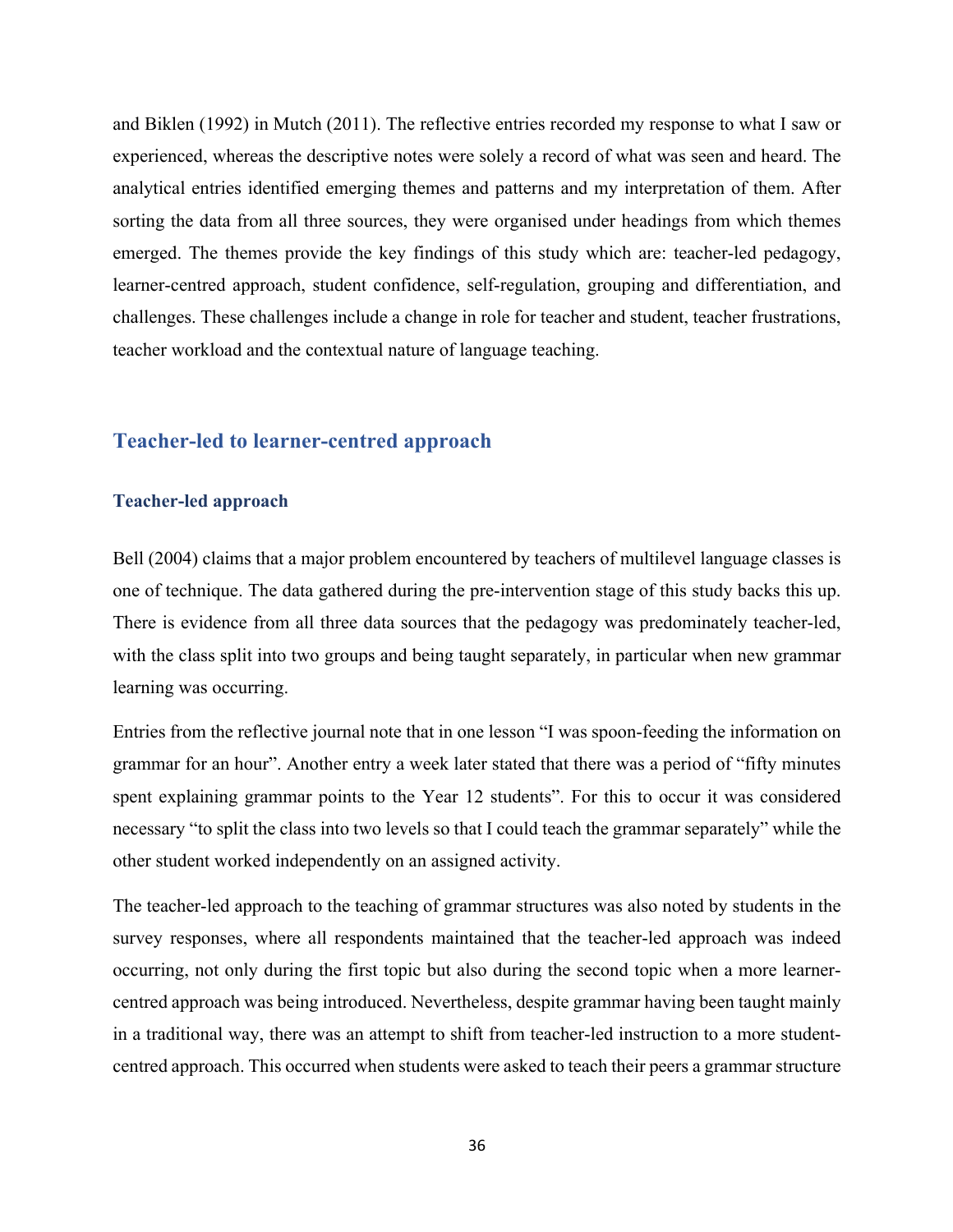using a method of their choice. This allowed students agency over their learning as they could choose the method of delivery.

An observation comment during the intervention stage states that "students were teaching other" and this is corroborated with a journal entry that states "students taught each other last week's grammar point". The journal entries highlighted the dichotomy of my feelings whilst students were completing this task. Recorded in the reflective journal is my frustration at the length of time students took to teach each other a grammatical structure: "the exercise took a lot longer than if I had taught it" (12/03/18), which is quickly followed by a feeling of pride at the observation that students were taking the lead and teaching their peers. Furthermore, one student commented that she knew the grammar structure that she taught better than the one taught to her by the other group, confirming that one learns by teaching. This finding indicates that tasks take longer to complete in a student-led environment, particularly in the initial stage when students are adjusting to a new way of learning. However, student-centred learning can further strengthen leaning in terms of embedding the new learning through peer interaction. Nevertheless, there is an obvious tension here between ensuring that students have been given access to the required content in the amount of time available and allowing students the time to delve further and acquire a deeper understanding of the new knowledge.

#### **Learner-centred approach**

The data collected in this study suggest that there was limited learner-centred practice occurring prior to the change in teaching approach. However, all three data sources show some student choice, agency and ownership during the teacher-led approach. In addition, students reported that there were a variety of teaching strategies used to deliver the curriculum during the first topic. One student responded to a question that asked about the ways they were taught French, stating that they were "both self-directed and teacher-directed" (Questionnaire 1). Nevertheless, both the journal entries and teacher observation suggested that there was little evidence of learner-centred practices occurring in the lessons during this period.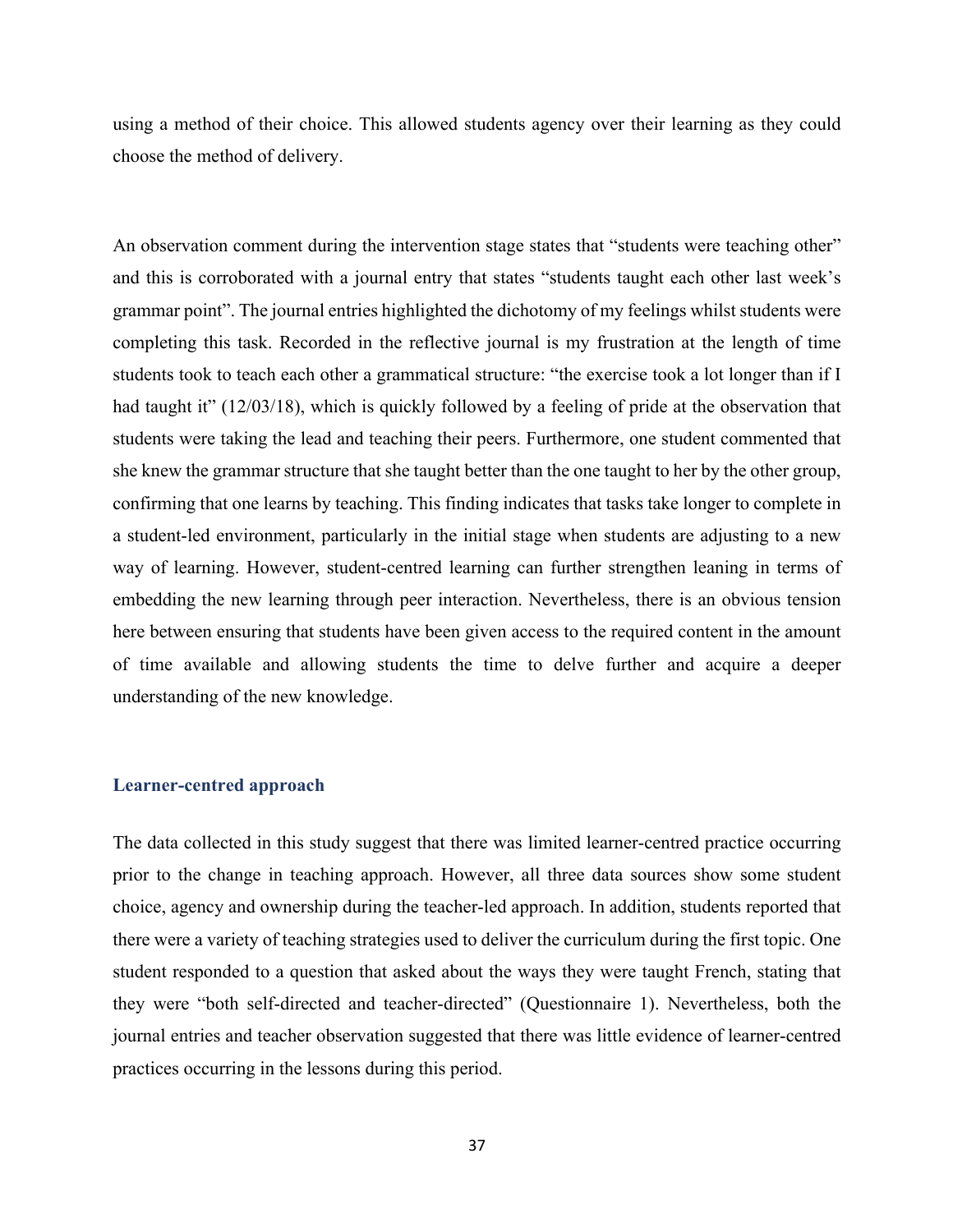A significant finding is that students reported learning in a learner-centred environment was preferable to teacher-led learning. Responses from Questionnaire 2 relating to how students' learning has been affected by the learning style included: "…made me more engaged and forced me to manage my time better" and "…having a variety of ways to approach learning like having collaborative tasks, independent tasks, games etc is effective for my learning". In addition, not only did students admit to feeling more confident in their reading, speaking and writing of French, but also appreciated having more time to "get stuck into" the learning. These responses, together with journal entries and comments from Observation 2, are strong evidence that firstly, learnercentred methods were evident in the pedagogy and secondly, that students could name these and reported enjoying them.

The data highlight a significant increase in the implementation of student-centred practice during the second topic. Journal entries noted that "students were asked to prepare a mini lesson to teach to the others" (07/03/18), "all resources are on One Note and can be accessed whenever the students want" (11/03/18), "students taught each other last week's grammar points" (12/03/18), "students worked through the resources at their own pace with a choice of reading or listening activity" (14/03/18). The shift to a learner-centred approach is confirmed by the observation notes where "preparation of material to teach each other" and "choice over how they scaffolded the lesson" were observed (Observation 2). Indeed, the combination of students teaching each other, the availability of all resources, and students working on activities of their choice for as long as they needed shows that student-centred practice was occurring. Furthermore, Questionnaire 2 responses indicated that the students themselves perceived that there was a shift in pedagogy towards student-centred learning with the majority of responses declaring that the lessons were less teacher-directed.

An interesting observation in the journal (07/03/18) was the way in which students approached the teaching task assigned to them. One group taught, their structure in a traditional teacher-directed way. It is interesting to note that students needed guidance in how to teach. It can be challenging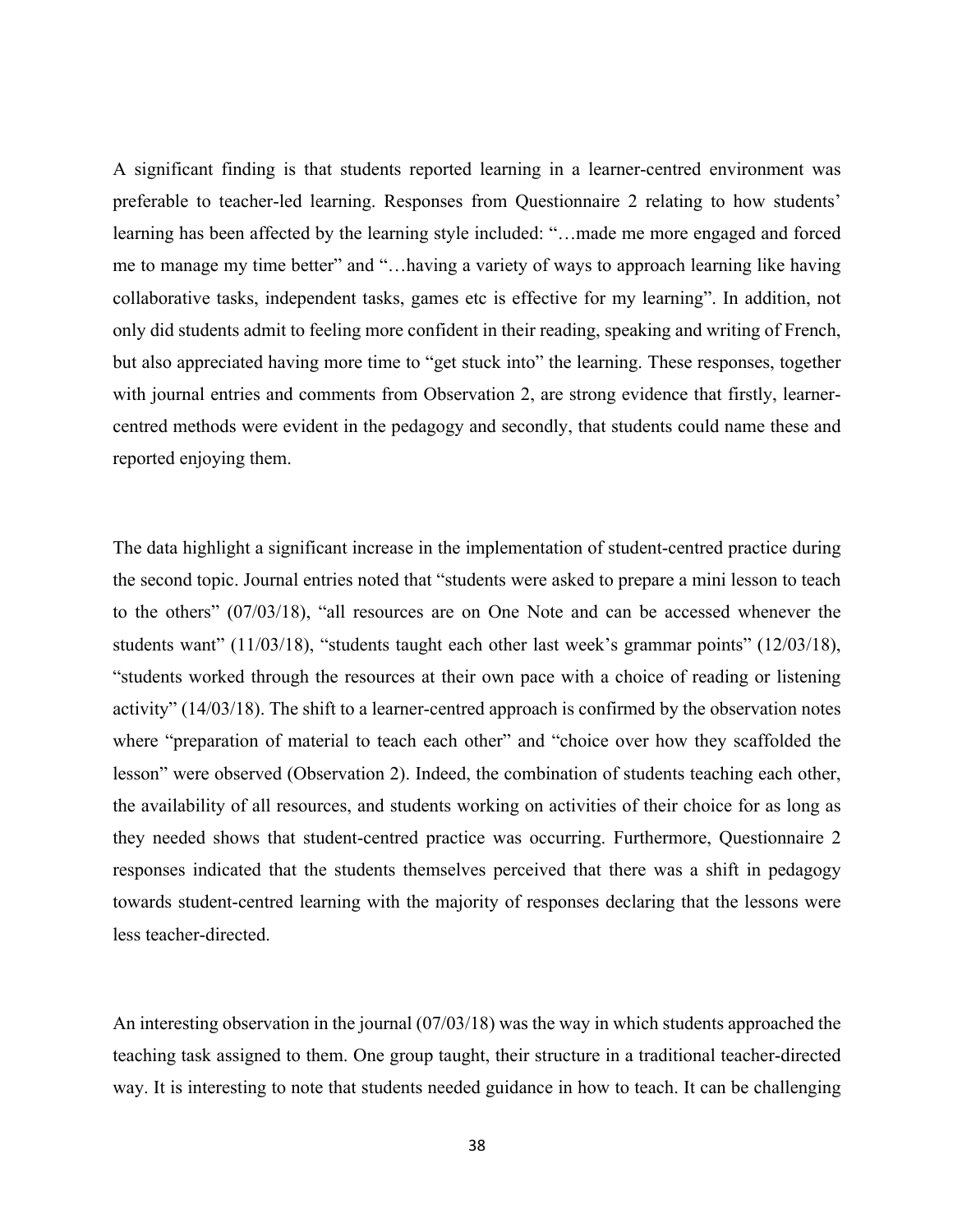for students to be given the freedom of choice, especially when they have been used to a teacherled style of learning where the teacher has made decisions for them in terms of what, when and how to learn. When given the opportunity to be take the teacher's role, it is normal for students to model how they have been taught, therefore imitating the direct instruction they have experienced as language learners, suggests a belief in the teacher-led approach.

In summary, this finding shows that there was a definite shift to learner-centred practice during the second topic as evidenced by student agency and a decrease in teacher-directed learning. Opportunities for students to take the role of the teacher, choose activities appropriate to their style of learning, and manage their own time, resulted in better student engagement.

# **Student confidence**

A significant finding in the data is an idea relating to student confidence. A lack of student confidence is evidenced in responses to the questionnaire. When the students were asked to suggest other ways that they would have preferred to learn French there was very little response. In both questionnaires the majority of students did not respond to this question, and those who did expressed satisfaction with the way they were being taught. One student in Questionnaire 1 stated "I engage well with X's teaching and don't see any other methods for learning" and this was corroborated in Questionnaire 2 with another student claiming: "The way we do it now is fine". In the second quotation "now" could be interpreted that this student finds the learner-centred approach "fine" as opposed to the teacher-led approach. However, as this student did not respond to this question in Questionnaire 1 it is not possible to know for certain. The paucity of suggestions of other ways in which to learn French highlights either the students' lack of exposure to other learning approaches, or their inability to transfer learning approaches from one discipline to another. Another explanation for this is that they do not know what they do not know and this is especially the case if they have only teacher-led examples to refer to. In addition, they may not be accustomed to sharing their ideas and therefore may not be equipped with the skills to do so.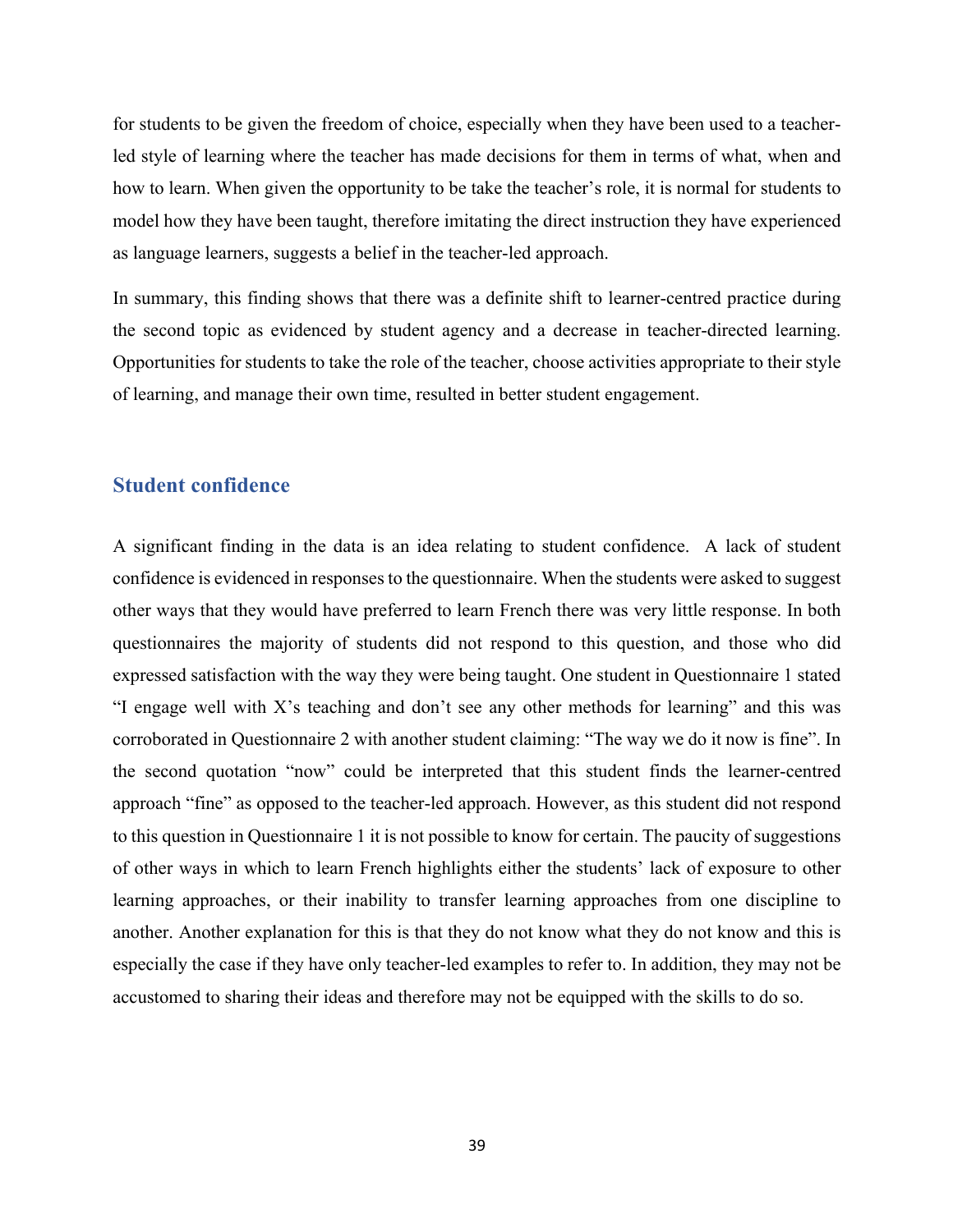It is assumed that a lack of confidence is manifested in students being unwilling to participate in class. Entries from the reflective journal note that "students are not comfortable giving answers aloud" (12/02/2018) and "there were a lack of responses to my questions especially when being asked in French" (21/02/2018). This was corroborated with observation notes which stated that students were quiet and hesitant and that not all students participated equally (Observations 1, 2 and 3). In the lesson which I sound recorded and then made notes in the journal I dominated the class by questioning the students in French and then answering the questions myself when there was no response from the students. The journal entry for this lesson included "I'm getting one- or two-word answers. I end up reading out the sentence with the answer" (21/02/2018). Notes from Observation 1 corroborate this by stating "The teacher asked the majority of the questions". The lack of talking in French could be attributed to students feeling self-conscious when speaking a foreign language, and also to their inability to express themselves adequately in French with the limited language that they possess.

Student lack of confidence was also evident in some collaborative tasks. One such example is a lack of participation in the online language community, as noted in the journal (14/02/2018). Students were asked to post articles that they found interesting for others to read and comment on. Certain students were very active in this task, but others never posted or commented, suggesting a possible lack of confidence in either their language skills, self-confidence, technological skills, or simply a lack of interest in the task. Another instance noted in the journal (09/04/2018), which could be attributed to a lack of student confidence, was when students were each asked to contribute to a different aspect of a collaborative task. Some chose to work on an aspect that was out of their knowledge realm, which meant that they needed a lot of teacher support to complete it. This could be seen as students choosing to challenge themselves, or an example of students not knowing their own strengths and weaknesses.

Despite evidence of lack of student confidence, the data showed that students demonstrated more confidence when they had a second session to revisit the same task. An entry from the journal states that after reflecting on the students' learning from the previous lesson I gave the students the opportunity to continue with the speaking task from that lesson. "This time they were more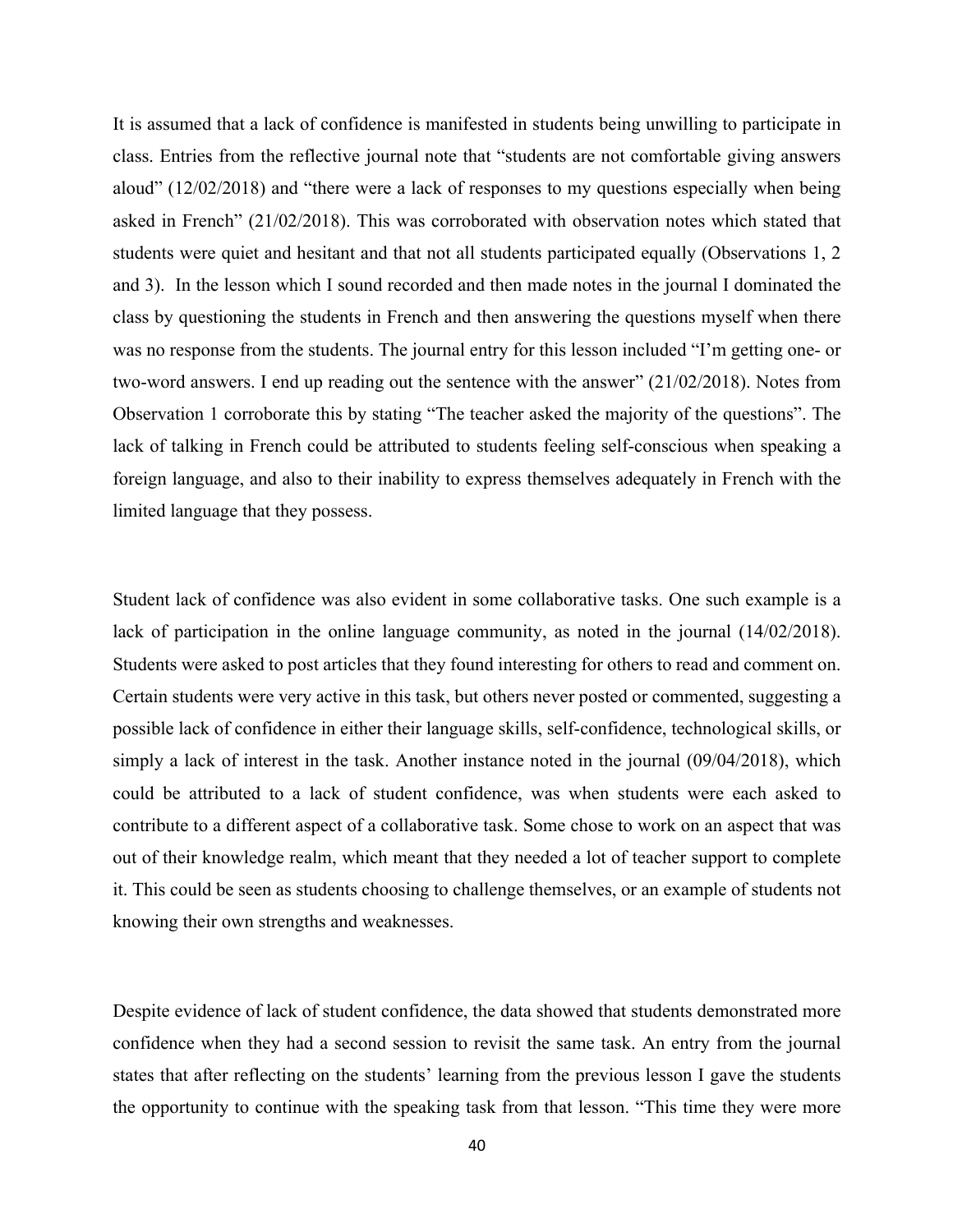confident" (11/4/2018). Recapping on the previous lesson showed gains in learning and increased confidence. In Observation 2, when students were working on planning a mini lesson that they had started planning the previous lesson, it was noted that "students asked questions for clarification and didn't rely on the teacher too much" as they were "working together to clarify the material". Furthermore, it was evident from journal entries that students were feeling more confident as they became used to the new teaching approach. They were developing their selfregulation skills and taking charge of their own learning.

# **Self-regulation**

The theme of self-regulation emerged in the data findings of this study. The data show that students became more self-regulated the more they engaged in learner centred activities. It is evident from journal entries prior to the change in approach that the students were not particularly self-regulated. Despite evidence of student self-regulation in Questionnaire 1, where some students stated that they had set their own learning goals for French, and Observation 1 notes stating that students were "motivated and organised", there were several entries in the journal alluding to the fact that students were not doing the necessary preparation at home to be able to contribute to class discussions (15/02/2018, 26/02/2018).

As the teaching approach became more learner-centred students were given the opportunity to develop their self-regulation skills. This is highlighted in Observation 3 with the comment "Lesson developed students' ability to work independently with less input and support from the teacher". This is supported by Observation 2 where it was noted that students "did not rely too much on teacher". However, it was the students themselves who recognised that they were becoming more self-regulated, as all responses in Questionnaire 2 alluded to them setting their own goals and tracking and reflecting on their progress.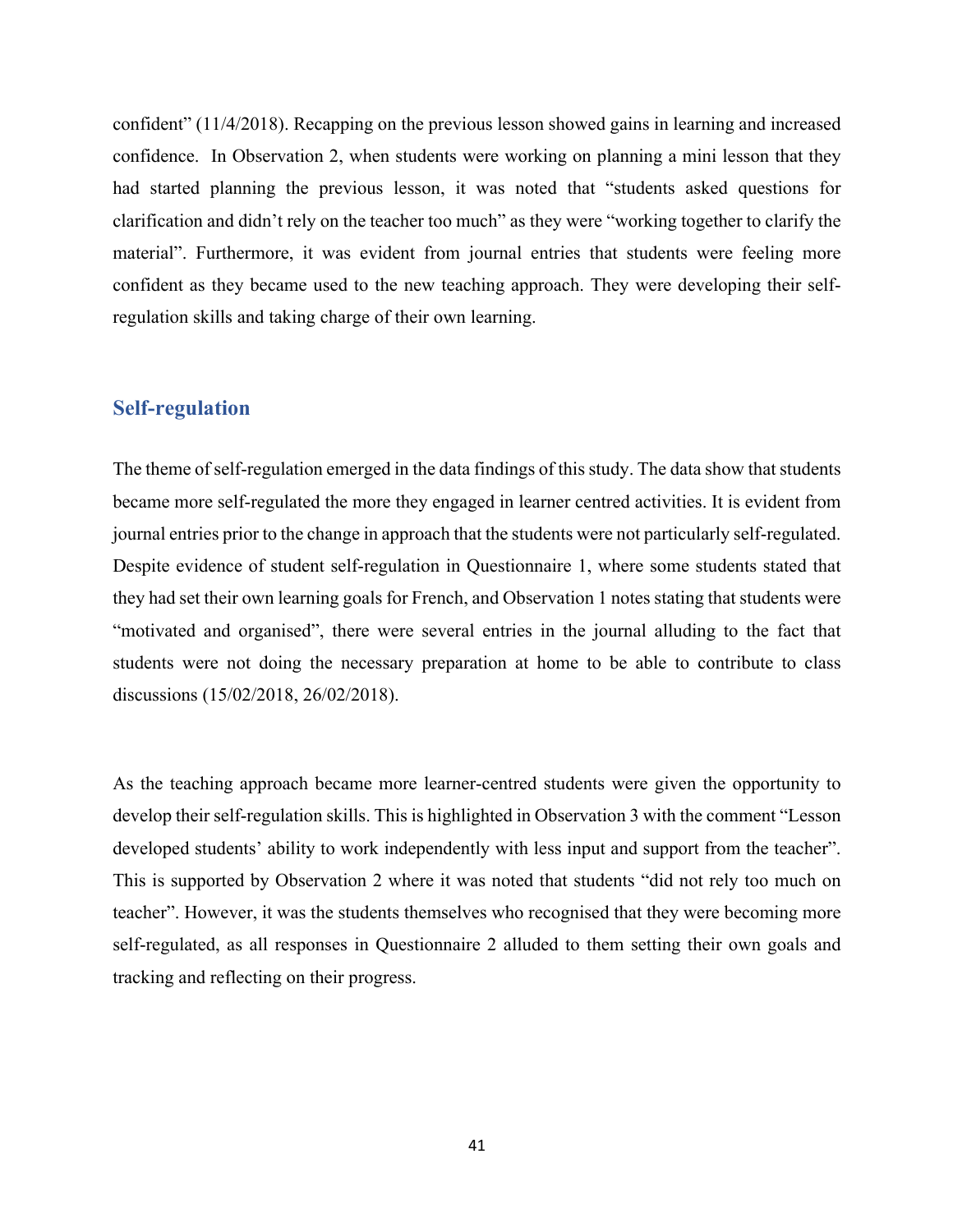Overall, the opportunity afforded to the students to manage their own learning led to students becoming more invested in their own learning. They were able to learn to be more self-regulated through the learner-centred tasks.

# **Grouping and Differentiation**

The data show that student groupings varied throughout the research period. Journal entries outline teaching methods during this time which included examples of students working as a whole class, as a year group and in a small mixed level group. Despite attempts at different grouping arrangements, it was acknowledged in the journal that "I need to work on grouping better and not expect everyone to do the same thing at the same time" (22/03/2018). Comments from both Observations 1 and 3 alluded to students having no choice over the task with all students working on the same task. However, during the first topic, when the teaching approach was mostly teacher directed, all students recognised that they were expected "sometimes" to do the same task as the other level. They all found this to be "very" useful, citing reasons such as liking the repetition, solidifying knowledge, learning grammar at a higher level, and extending their language knowledge (Questionnaire 1).

During the first topic the teaching approach catered for two different levels by organising students into the two levels on occasions and teaching different content to each group. There is an example of this in the journal where I spent 50 minutes with the Year 12 group while the Year 13 student worked through a Power Point presentation. I then spent 15 minutes with the Year 13 student while the Year 12 group worked through an exercise to practise the new content. I found this demanding and felt torn between the two groups. Another example was noted in the journal where I had prepared a translation activity with the mini whiteboards and had two different sentences, one with a Level 2 (Year 12) structure and one with a Level 3 (Year 13) structure, on each slide. The journal entry confirmed that the students appeared engaged in this activity and that there were options for further differentiation such as including a pronoun or translating both sentences (21/02/2018). Again, my frustration with dividing my time between the two levels was expressed. A significant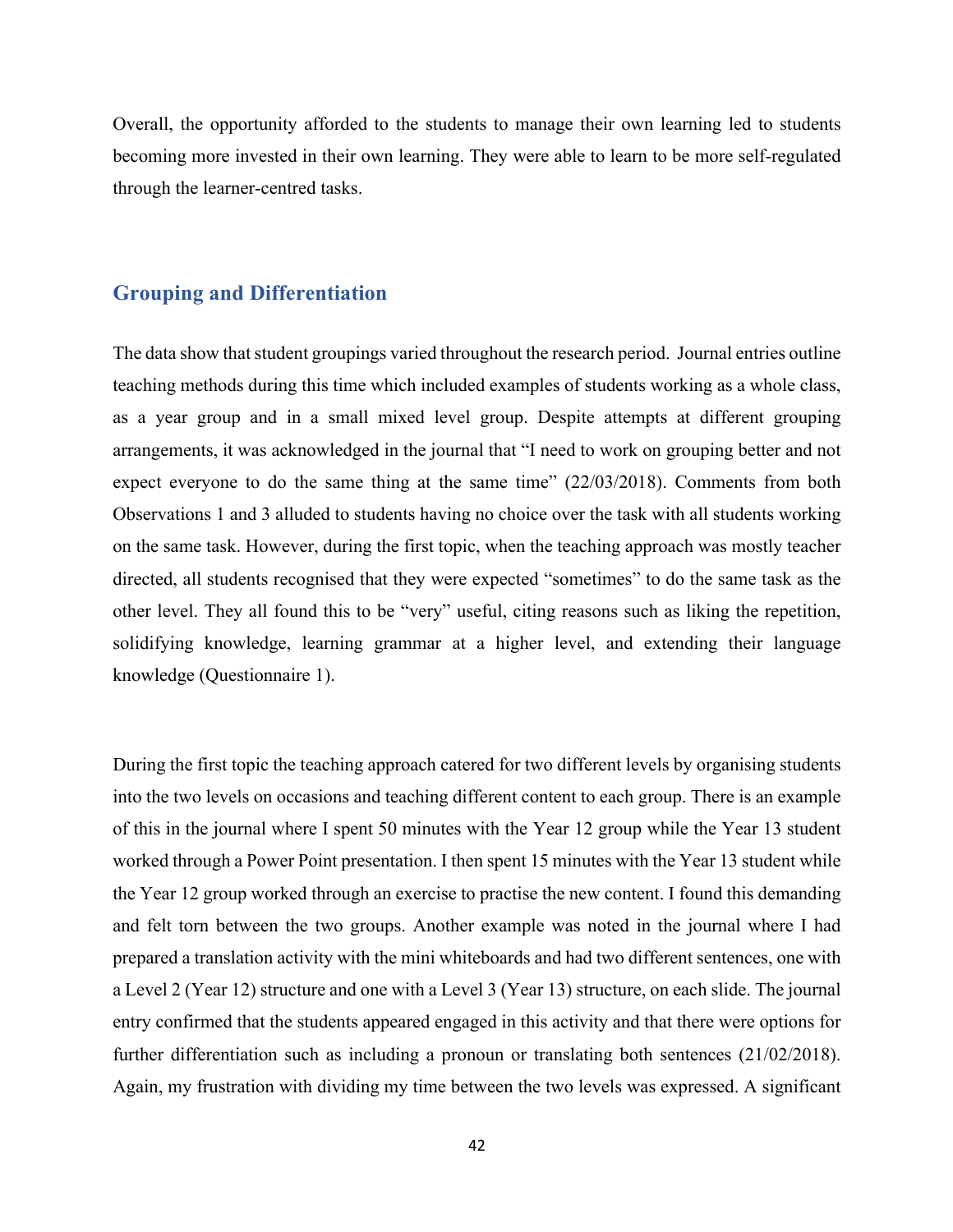issue with preparing individual activities for the two levels was the workload that it created, and this was alluded to in both journal entries.

The second topic employed a more learner-centred approach and focused on the students being taught as one group with differentiated activities to cater for the different levels and abilities within the class. The students reported that they appreciated being taught together as they acknowledged that it provides reinforcement of knowledge for the older students and extension for the younger ones. Students attested that they enjoyed working together saying that "it stretches you further", "gave me an insight into higher level French" and "it helped me to extend my knowledge and vocab" (Questionnaire 2).

Students were aware of the different curriculum levels of language used in various activities, as this was regularly indicated verbally by me or it was mentioned in writing on the tasks. Observation notes concur this: "Activity is shared but expectation and clarifications range between the four students in terms of questioning and language use by the teacher" (Observation 2). It was evident that students were conscious of the need to differentiate the language used at both levels and it was observed that the older student purposely chose language from the younger students' vocabulary list when devising an activity for them (Observation 2). In the same observation it was also noted that there was "an awareness in class amongst students of [the] importance of differentiation".

An interesting finding is the students' response to how useful they found doing the same task as the rest of the multilevel class. During the first topic where learning was more teacher-led, all students responded to Questionnaire 1 that it was "very" useful to do the same task as everyone else. After the second topic where they had experienced more student-centred learning, the vast majority of students thought that doing the same task as everyone else was only "quite" useful (Questionnaire 2). This could be attributed to the fact that the second topic included a variety of differentiated material from which students could choose tasks appropriate to their level and interests, and therefore they perceived this to be more useful than all doing the same task. It is another example of students not knowing what they do not know.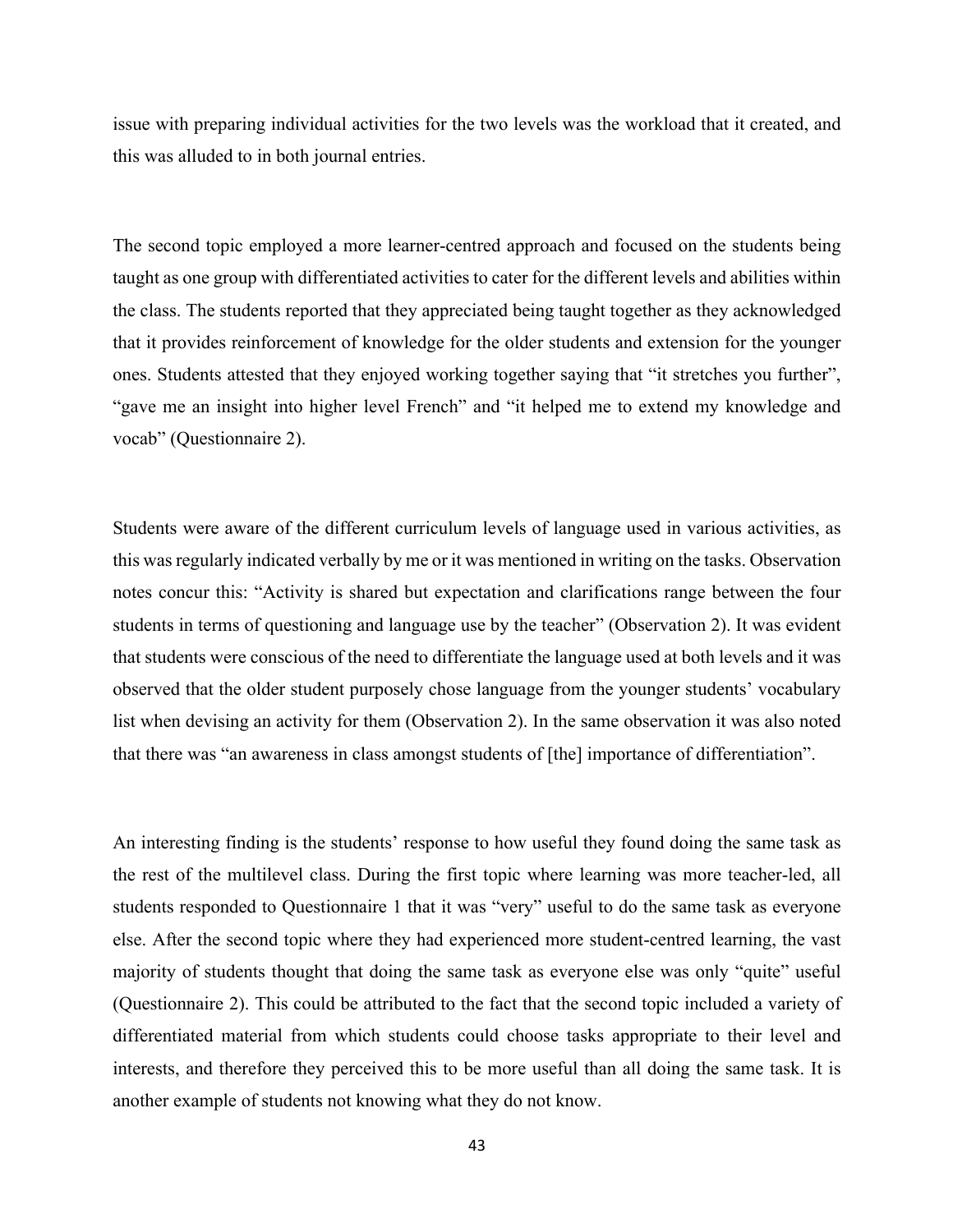To conclude, before they had been offered differentiated tasks, students stated that they preferred working as one group on the same task. When they become more aware of the different levels of language required for each curriculum level, they began to choose their tasks appropriate to their level and enjoyed this more than working altogether as a class. From the teacher's perspective, teaching the class as one group and offering students differentiated tasks was preferable to grouping the students into curriculum levels and teaching them as separate groups.

# **Challenges**

The findings of this research project highlight that changing to a learner-centred approach is not easy. There are challenges faced by both teacher and learner. One challenge pertinent to both teacher and student is a change in role. Other challenges encountered in this study were student monitoring and workload. The data shows that good student-centred learning creates a demanding workload for the teacher.

### **Change in role for the students**

The data show that students needed time to learn and adjust to their new role as self-directed learners. According to Questionnaire 1 responses, students reported being content with the way they were being taught French prior to a change in approach and had no suggestions for improving it. While this may be a result of a conflict of interest, as students may not feel comfortable challenging the teacher's methods, it could also indicate that the way they were being taught was effective for their learning. When a learner-centred approach was introduced students had to rely less on the teacher and become more self-regulated.

It took time for students to embrace this change in role. On several occasions, as noted in the journal that, when given the choice of task, students regularly chatted in English before focussing on their chosen task. One such example from the journal stated that "It took the students some time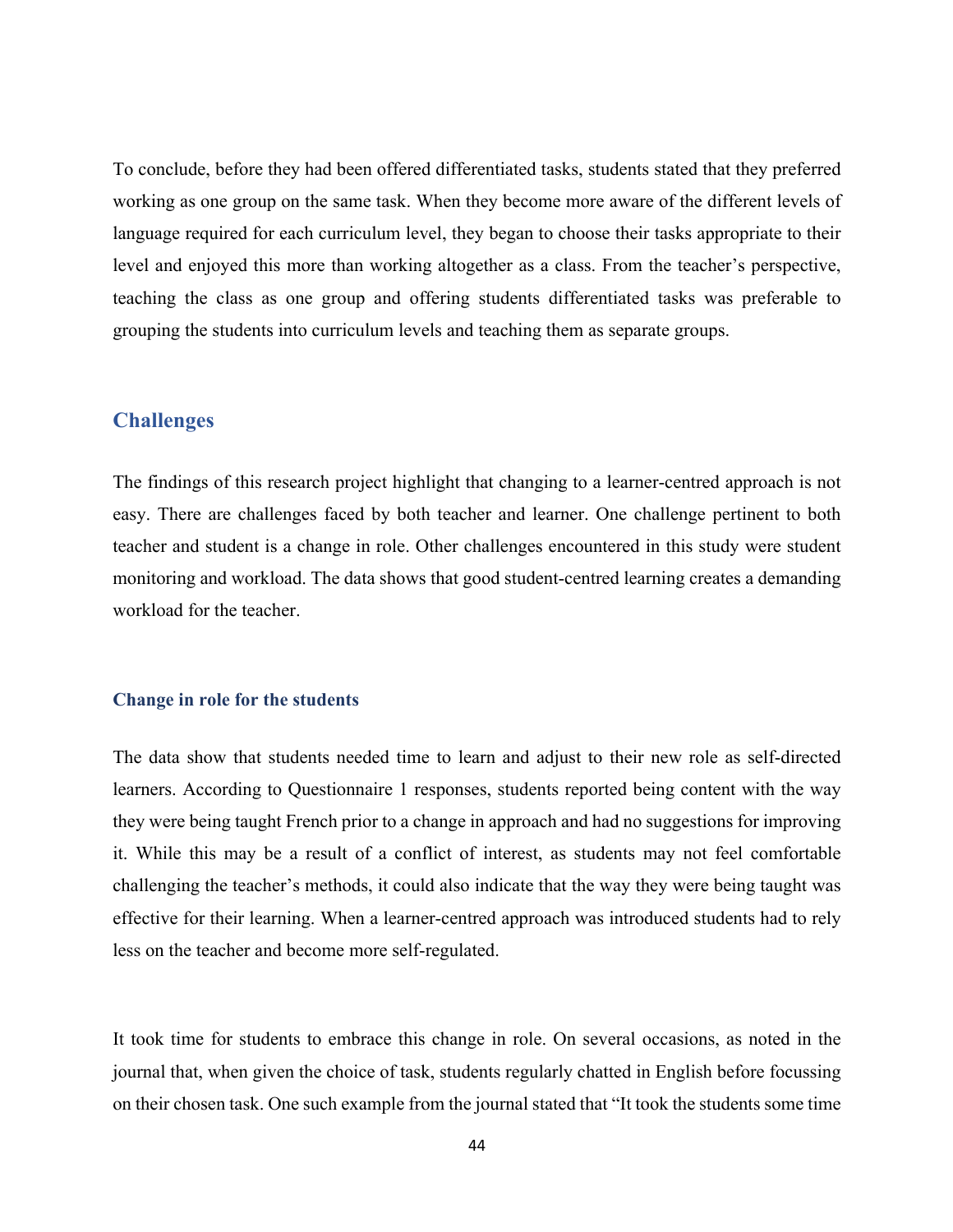to settle into this. They were chatting in English off-task for a while before settling into a reading exercise" (14/03/2018). Nevertheless, with time and practice students demonstrated that they were embracing their new role. A journal entry notes that "It was good to hear X asking Y for some vocabulary help" (11/04/2018) and a comment from Observation 3 confirms that students were becoming less reliant on the teacher.

### **Change in role for the teacher**

A major challenge is that a learner-centred approach requires a change in role, not only for the learner but also for the teacher. A pre-study interview with a member of the senior leadership team underlined the fact that not all teachers like change and if they see something as working for them, they are reluctant to try a new approach. She attested that there needs to be a change in teacher mindset and perspective on how learning happens before they can attempt to move from teacherled to student-directed learning (M. J. Lynch, personal communication, March 6, 2017). Journal entries confirm that in this research project I needed to move from my comfort zone of a teacherdirected approach to be able to effectively implement a student-centred learning environment. One such example from the journal is: "I find it very hard to sit there and let them get on with it. It's very tempting to interrupt and give them my knowledge" (11/04/2018). I acknowledged that I needed to find the right balance between giving students too much freedom to organise their own learning and intervening to direct them. This was echoed by a student comment in Questionnaire 2, stating that she enjoyed the learner-centred teaching style but would have liked "more teaching time than self-directed learning". This infers that, whilst there are elements of the learner-centred approach that she enjoyed, she would like to have more direct teaching as well, thus endorsing a need for more balance in the teaching approaches adopted.

My new role included facilitating student learning and modelling how to be self-directed. Journal entries indicate that students were advised and guided in their choice of activities and I modelled how to manage workload. (14/03/2018, 22/03/18, 09/04/2018) This was reinforced by a student response in Questionnaire 2 who wrote "She advised me what tasks would be best for me".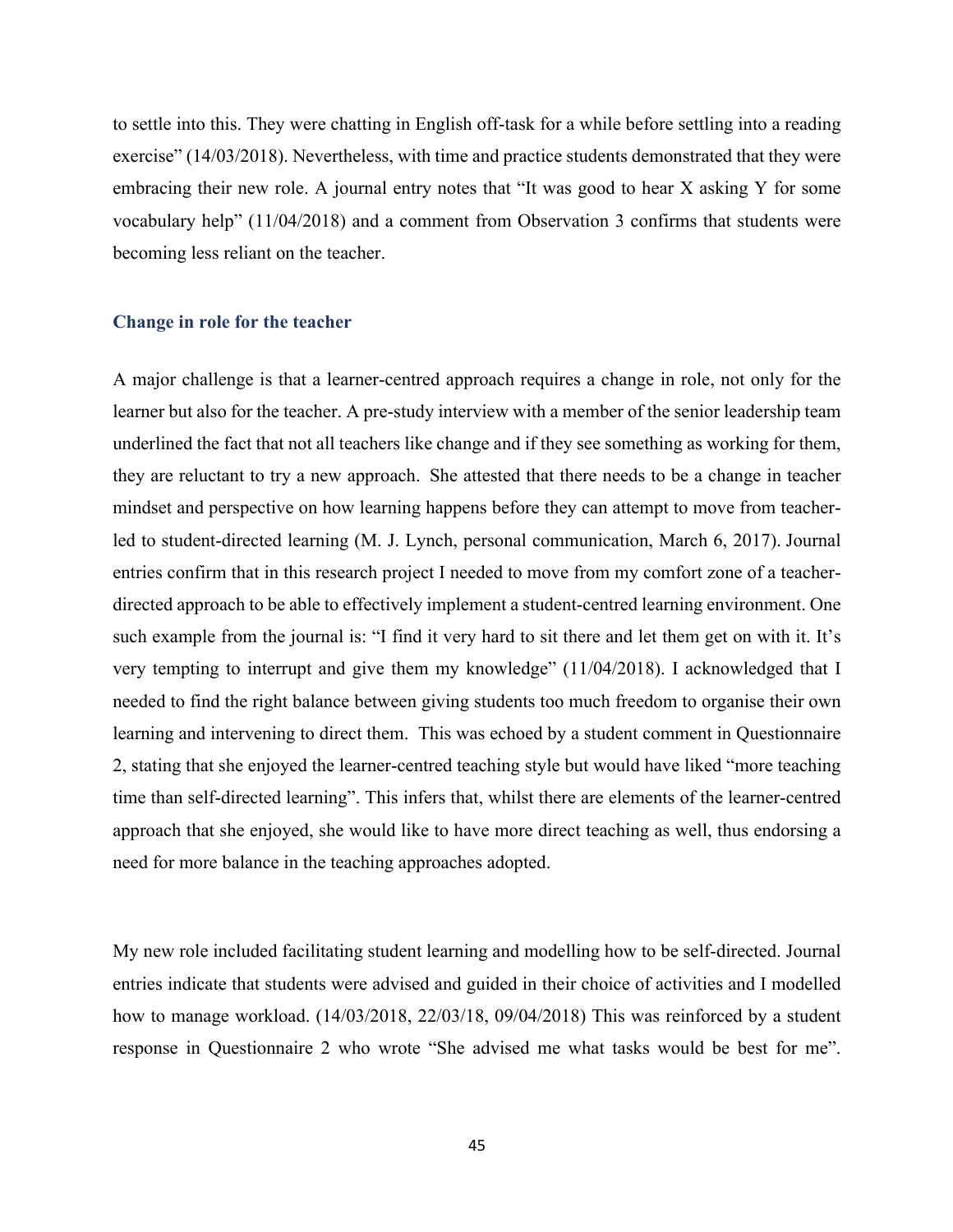Observation 2 notes corroborate this idea as it was observed that "The lesson developed students' ability to work independently with less input and support from the teacher".

Despite moving towards a more learner-centred environment there were occasions recorded in the journal and in the notes from Observation 3 where a teacher-led approach was still apparent. Entries from the journal acknowledged that I found sustaining a completely learner-centred approach difficult and, consequently, resumed my comfortable direct teaching role at times.

### **Teacher frustrations**

Journal entries (10/04/2018 and 11/04/2018) suggest that there was some significant frustration in allowing students to work through material at their own pace. Firstly, they were taking a lot longer to work through the content. In a teacher-directed environment the teacher is in control of the content and is used to covering a certain amount in a certain timeframe. In a learner-centred environment, students choose the tasks and manage their own time. This inevitably means that students are working on different tasks for different periods of time. I needed to accept that students were covering less content but in more depth. Journal entries confirm my dissatisfaction. A second frustration was monitoring students' progress in a learner-centred environment. This is evidenced by a journal entry: "As students are all working on different tasks at different speeds, I'm feeling frustrated that I don't know who has done what and whether they have understood it" (10/04/2018). There is an obvious need for me to develop an effective monitoring system.

### **Teacher workload**

A significant challenge in adopting a learner-centred approach is the increased workload it creates for the teacher. There are many journal entries which allude to this issue such as "I spent two hours planning one lesson to offer differentiated resources for the lesson" (03/04/2018). Other entries discuss the time taken for unit planning when incorporating two levels of the curriculum. It is not only the planning which was time consuming for the teacher but also the feedback and marking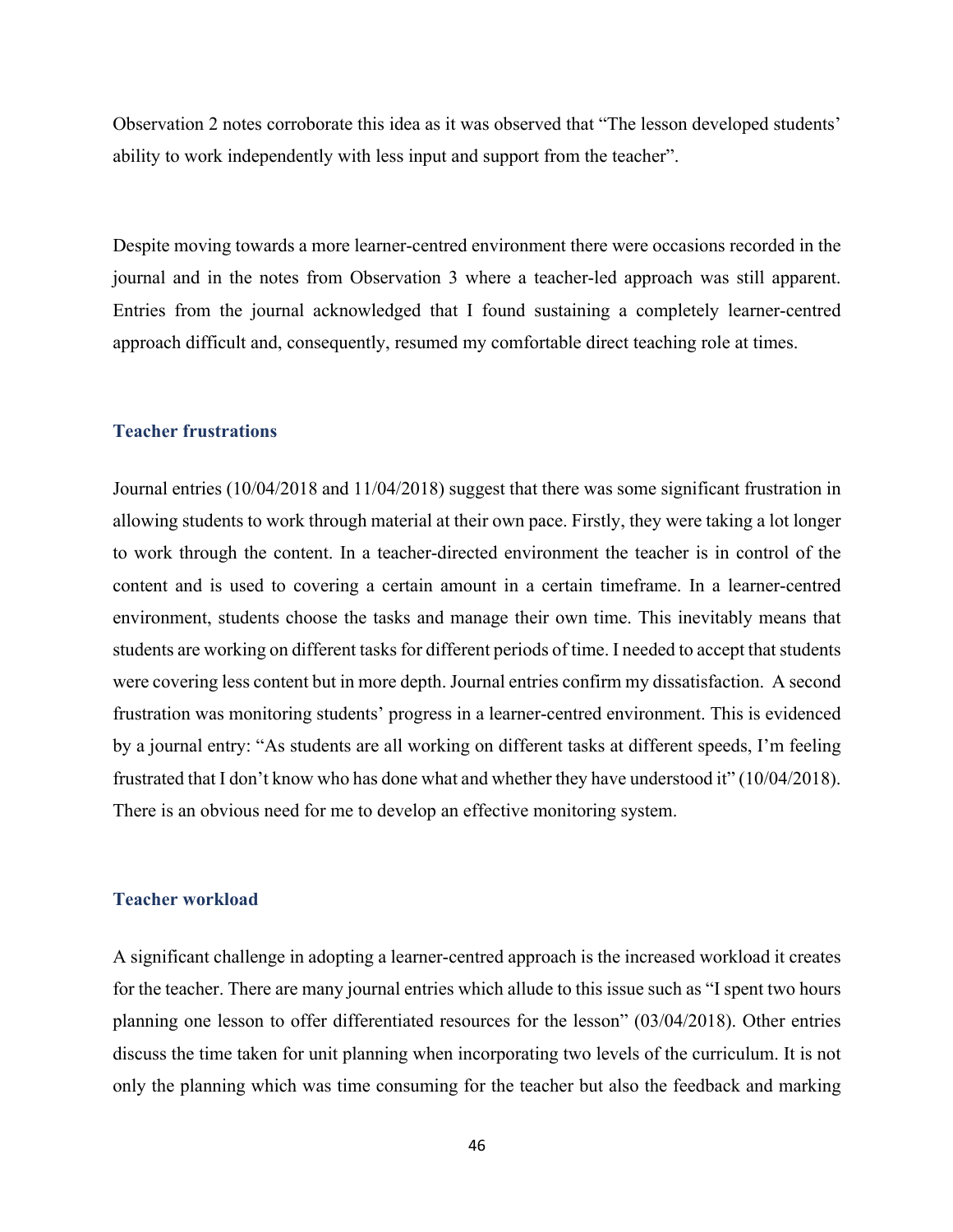process. As students were working on the different tasks for different time periods it was difficult to monitor students' progress and know "who's done what and whether they have understood it" (10/4/2018). Checking work as a class was not practical and some students were recording their work on One Note whereas others were working in their book. This created a workload issue for me as I tried to locate the students' work and then check it individually.

### **Contextual nature of language teaching**

A final, yet significant finding in this research project relates to the contextual nature of language teaching. Language learning requires quality input for learners to be able to produce quality output (Ellis, 2005). Input can be in the form of written texts, sound files and videos, preferably authentically sourced materials. However, journal entries confirm that finding input at the correct level for students in a multilevel language classroom requires a significant amount of time. There are no specific resources available for multilevel language classes so either I had to find resources and then adapt them so that they could be used by either level or find two resources on the same topic but with differing levels of language complexity. Another important source of input in a language classroom is the teacher. The use of the target language in the classroom is an effective way of ensuring students are being exposed to the level of language that they need, and during both topics I spent a lot of time speaking in French to the class. Evidence from all three observations confirm that there was a lot of teacher talk in French. However, entries from my journal highlight my feeling that spending time talking with the class to model the language that I wanted them to produce was not conducive to a learner-centred environment. As Ellis (2003) suggests, it is not possible to have a fully interactive classroom when the teaching style is teacherled. I felt that I was taking control of the learning away from the students. Again, this suggests the necessity for the right balance of teaching approaches. It is important to note that learner-centred language teaching provides less opportunity for the teacher to model language to the whole class, but it does enable students to learn the language by using it themselves.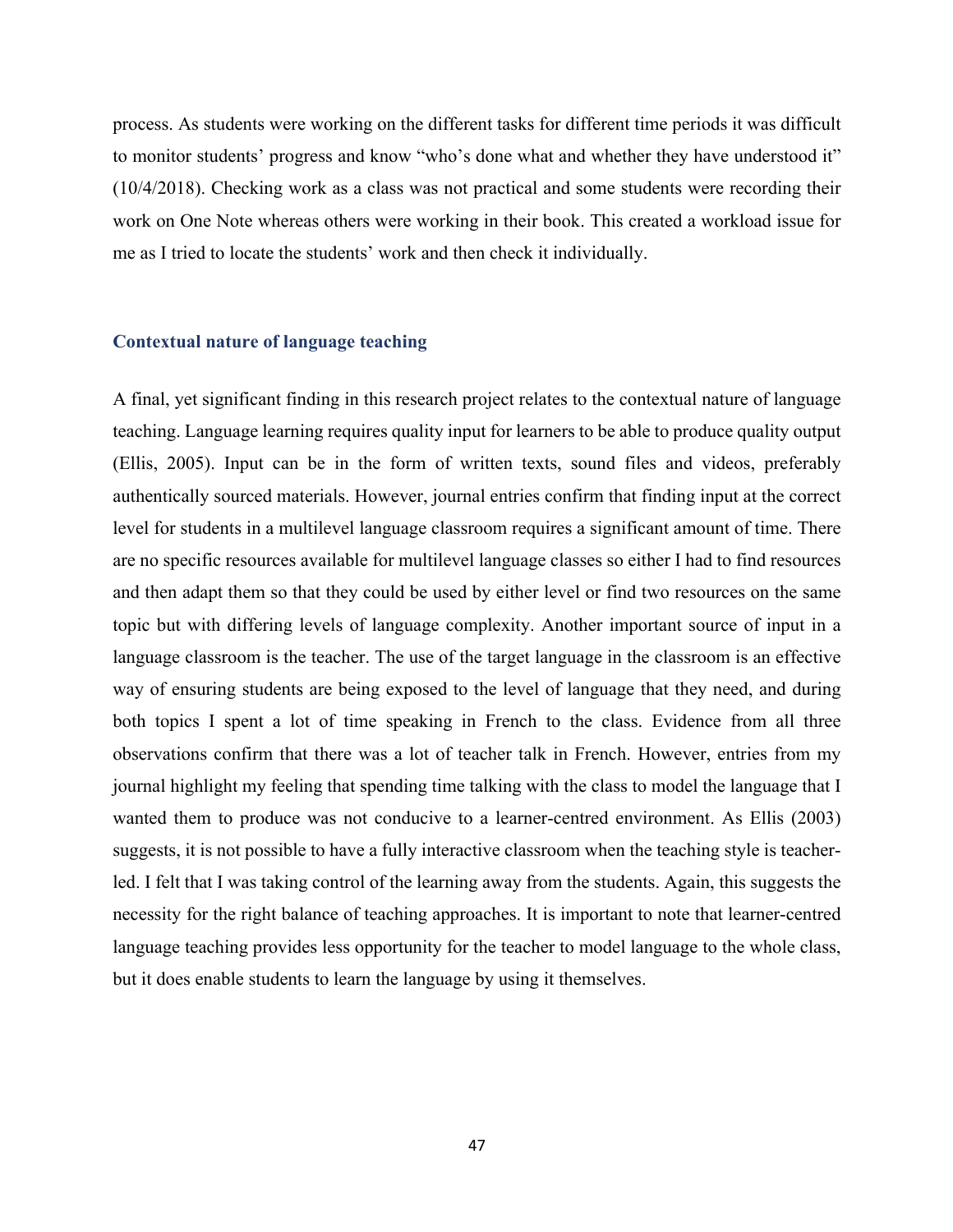# **Summary of findings**

The data demonstrated that there was an increase in learner-centred practice during the second topic and that the students' perception was that they preferred it to the more teacher-directed approach. However, there was still a blend of teacher-directed and learner centred approaches evident throughout the second topic and both the students and I felt comfortable with this.

Students' confidence during the first topic was low in terms of contributing in class and being aware of how they wanted to learn. Their confidence improved when they were exposed to the same content or task for a second time and when working collaboratively where they were willing to ask for help from their peers.

Students became more self-regulated the more they engaged in the learner-centred approach. As regards grouping, it was found that teaching two groups separately created a huge workload for the teacher. Doing the same task as the rest of the class in the first topic was perceived to be very useful by all students, but they changed their minds for the second topic, where they attested that they enjoyed working as one group with differentiated activities from which they could choose. There is not one single way to learn French and, when exposed to other ways of learning, students approached language learning in the way that suited their own style.

A number of challenges were highlighted in the findings. Firstly, a change in role for the teacher and the learner was identified as a challenge but it became less of an issue after time and practice. As the teacher, I found monitoring the students in a learner-centred environment demanding as they were all working on different activities for different amounts of time. I also had to come to terms with students learning less content than with a traditional teacher-led approach but possibly learning it in more depth. This will, nevertheless, require careful planning and flexibility in terms of teaching.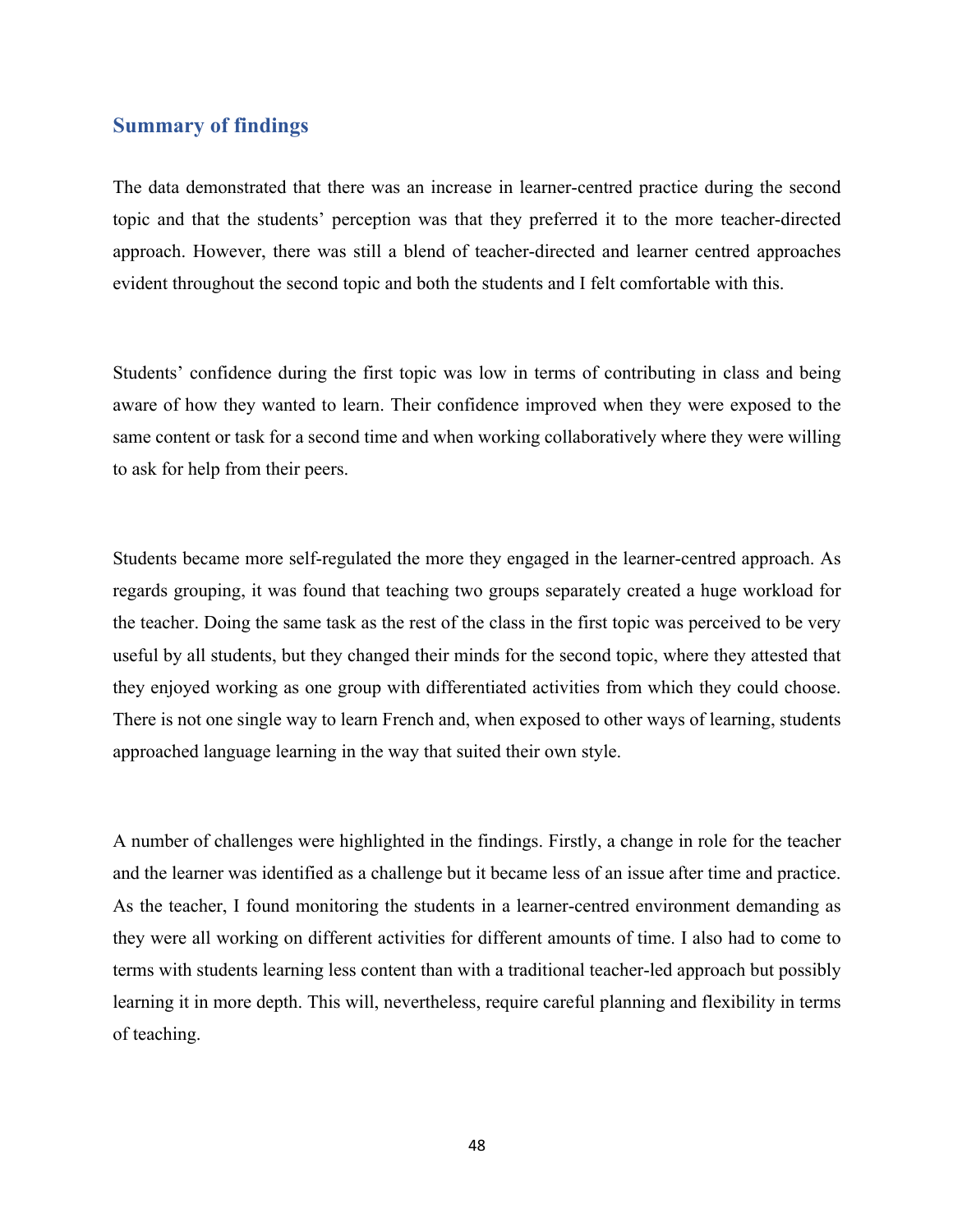To conclude, a significant issue for the teacher adopting a learner centred approach is the heavy workload involved in planning and feedback. In addition, the question of providing enough appropriate authentic input in a learner-centred approach was raised, which suggests a need for more professional development for teachers to explore new strategies.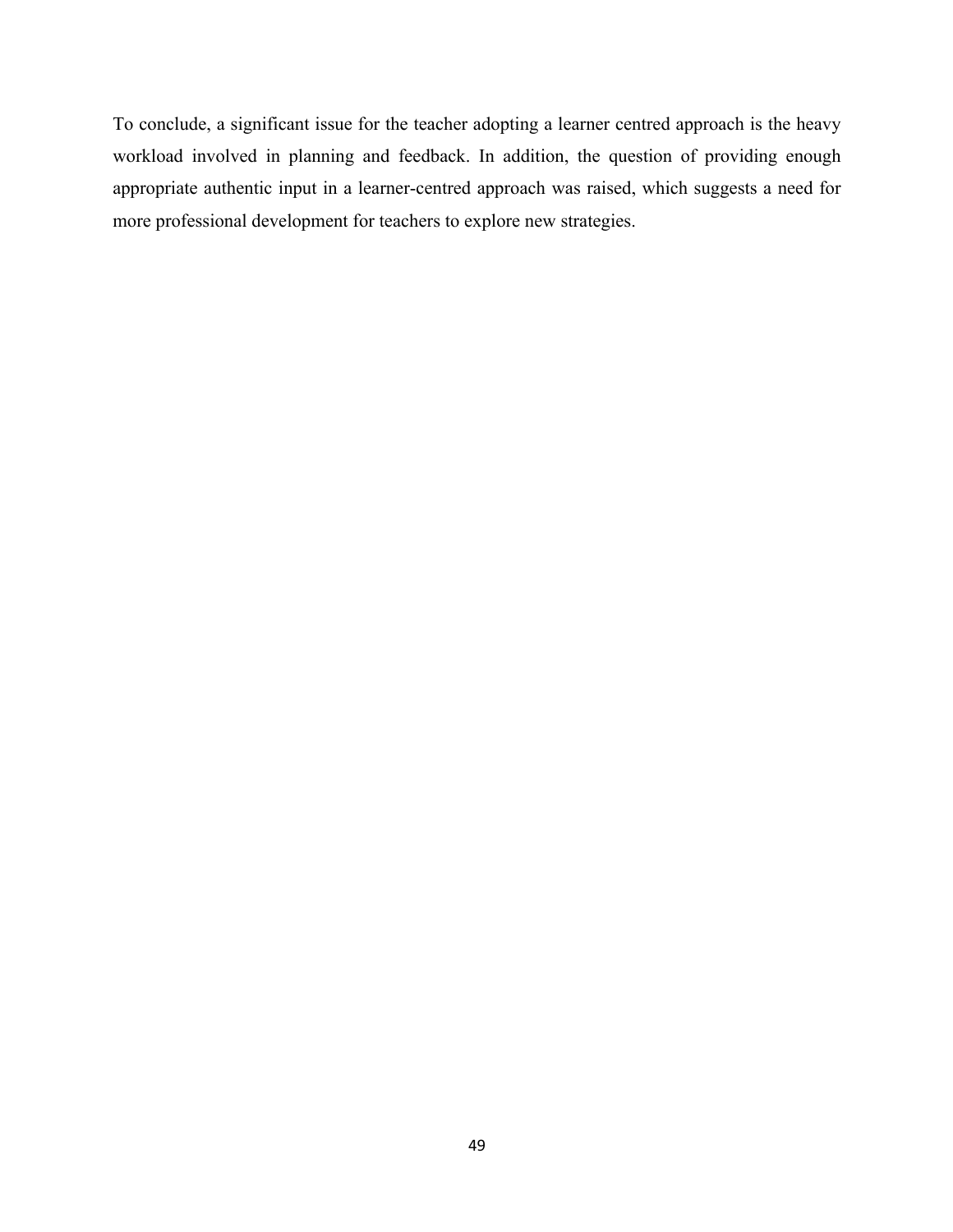# **Chapter Five – Discussion, Conclusion and Recommendations**

# **Introduction**

The three key themes that have emerged from the findings of this study are:

- 1) The contextual nature of language teaching.
- 2) Change in role for both teacher and students in a learner-centred environment.
- 3) Conditions contributing to successful teaching and learning in a multilevel language class.

# **The contextual nature of language learning**

## **New approaches to language learning**

The literature suggests that there is a variety of approaches to teach multilevel language classes. My informal survey (Appendix A) revealed that some teachers teach the class as two separate classes, preparing and delivering two lessons in one. Others divide their time between the two levels, leaving one group to work independently whilst the other has teacher contact, and others attempt to teach the class as one group but admit to having difficulty pitching the lesson to cater for all abilities. Teachers responding to the survey did not consider any of these approaches to be satisfactory. The findings of this study show that introducing a learner-centred approach, rather than adopting a specific language teaching method, is one way of addressing the issues associated with multilevel language classes.

This study revealed that language teachers need new ways to teach multilevel classes. Over the centuries, language teachers have adopted a variety of different methods in an attempt to best serve their learners. Kumaravadivelu (2008) claims that language teachers have exhausted all available methods and they are now in what he calls the "post method condition". Carr (2005) recognises that language teachers are change-weary, yet they are "committed to the imperative of working in a way which provides professional satisfaction to themselves" (p.34). Ashton's (2017b) finding reinforces Carr's perception. She found that teacher guilt and frustration at not being able to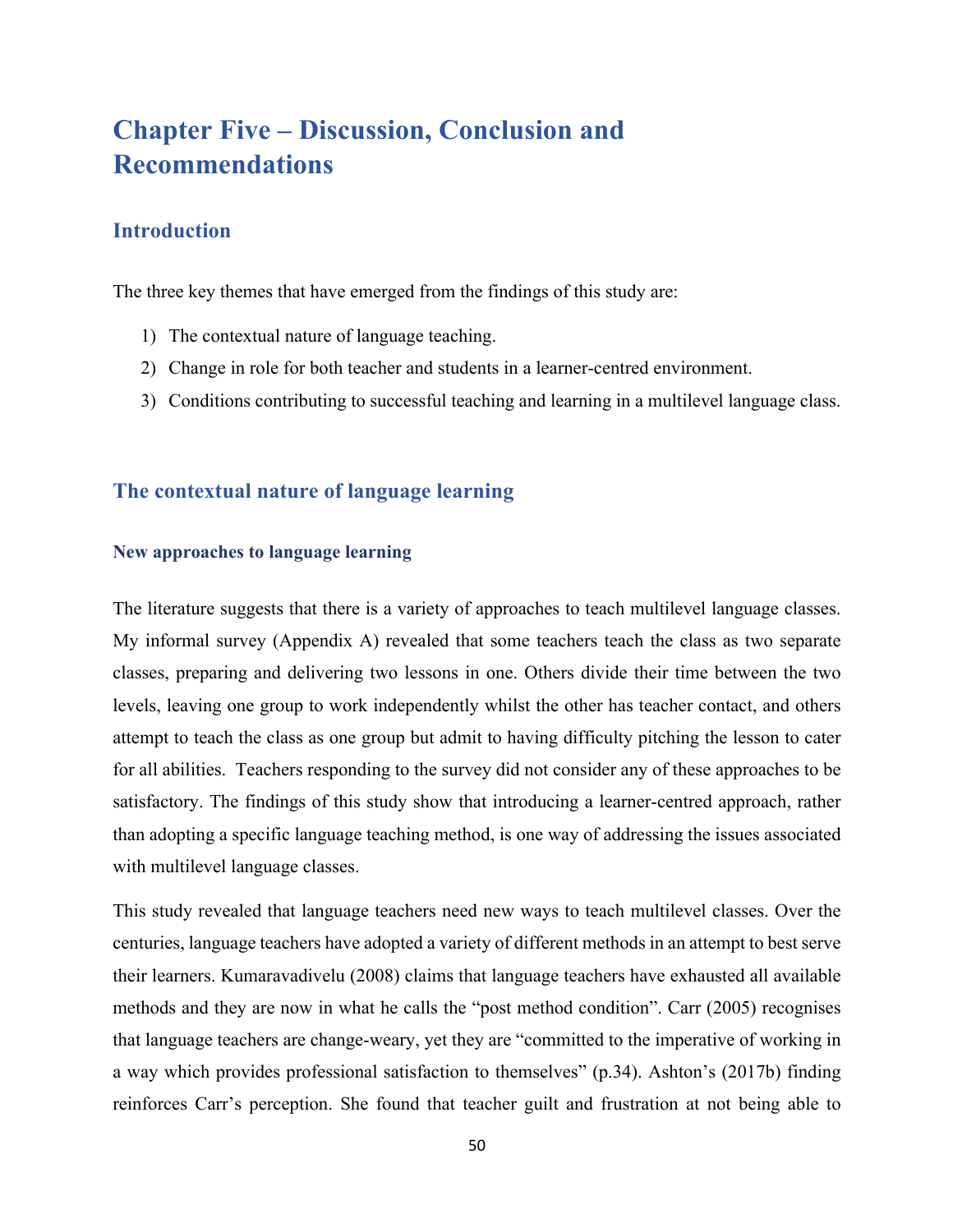provide students in multilevel classes with enough of their attention was a major concern for teachers. This is further supported by Badenhorst and East (2015) who describe the unsatisfactory teaching of a combined Year 12 and 13 class as "deeply traumatic" (p.68). Moreover, Ashton (2017a) considers teaching multilevel language classes as "a complex endeavour for experienced teachers let alone less experienced" (p.1).

## **Lack of support**

Research by Ashton (2017b) revealed that there is a lack of professional development for teachers of multilevel language classes. In fact, nearly 85% of teachers who responded to her survey had never received any specific professional development (PD) for teaching multilevel classes. Teachers expressed a need for more help with planning and delivering a programme and the opportunities to explore new techniques. Indeed, there was no specific PD available to me to help and guide me to develop an effective pedagogical approach or a programme of study for my multilevel French class. Nunan (1998) claims that teachers need the time, skills, and support to develop a curriculum. This view is shared by Carr (2005) who further suggests that there is a need for teachers to support each other by exchanging resources and ideas. Creating programmes and adapting teaching methods takes time and expertise. Journal entries from this study make reference to the considerable amount of time I spent planning the programme and finding resources, with very little support from others. Nevertheless, this study showed that time spent in preparing a programme with differentiated activities and resources allowed me more time in class to observe and facilitate the students' learning (Journal entry, 11/04/18).

In this study I was the only French teacher with senior classes, therefore, there was no one with whom I could share ideas and ask advice. Journal entries show my frustration at not being able to discuss my ideas (10/04/2018). Ashton (2017b) confirms that isolation is a significant issue amongst language teachers in New Zealand who are often the only teacher of that language within a school. There were a small number of teachers in her study who felt supported, however, they were more likely to be working in a department with other teachers of the language. Despite having more than 20 years' experience of language teaching in schools, journal entries in this study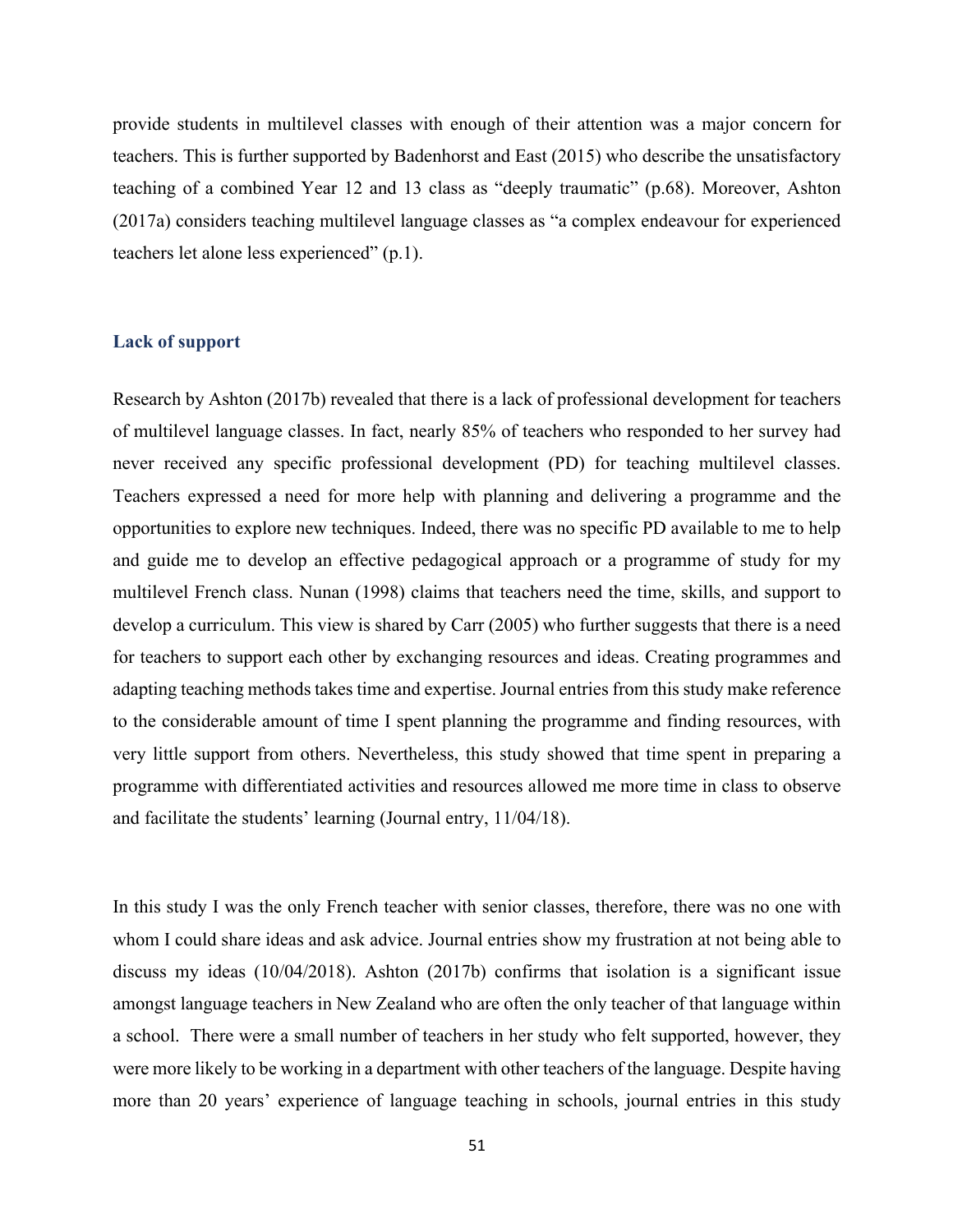expressed my discontent at being the sole teacher of senior French and my feeling of isolation. There were other teachers in my school with multilevel classes each with their specific issues pertinent to their subject area. Some managed the demands of multilevel teaching better than others as they acknowledged that NCEA assessment is an important driver. Teachers of certain subjects, such as History, can teach the same module to both levels and then assess the work at the appropriate level, thus avoiding a significant increase in workload. Bell (2004) suggests the best approach for teaching a multilevel language class is a thematic approach based on the interests of the majority of the class, which incorporates a variety of differentiated resources and activities. In this study, I attempted to adopt this approach, taking care to ensure students used the language and structures required at their level. It was also crucial that I designed the assessment tasks to allow the students the opportunity to produce language and ideas at their specific curriculum level.

### **Need for input**

In this study, I felt that my students were not always getting enough aural input at their level. During teacher-led instruction I observed that students develop an ear for the language by listening to it spoken by me at a level comprehensible to them. However, this study showed that there were fewer opportunities for the teacher to address the whole class using the language when a learnercentred approach was adopted. This was because students were working independently on their chosen task and there were fewer opportunities to address the class as a whole and expose them to the same amount of language input. The learner-centered environment was more conducive to individual conversations which meant that students were receiving the language input only for themselves. Badenhorst and East (2015) suggest that "a key challenge of the reality of combined classes is ensuring that students receive the support and input they need at the required level" (p.64). Language input can be aural or written, and rich, comprehensible input is fundamental to effective language learning (Krashen, 1982; Flege, 1995; Carr, 2005; Ellis, 2005; Hummel. 2014). In a teacher-led environment the teacher speaks to the whole class and so they are all exposed to the same language and modelling from the teacher. It is acknowledged in the literature that language learners need comprehensible, or simplified input, in order to produce the language for themselves. However, Macro (2000) and Ellis (2003) believe that a teacher-led environment does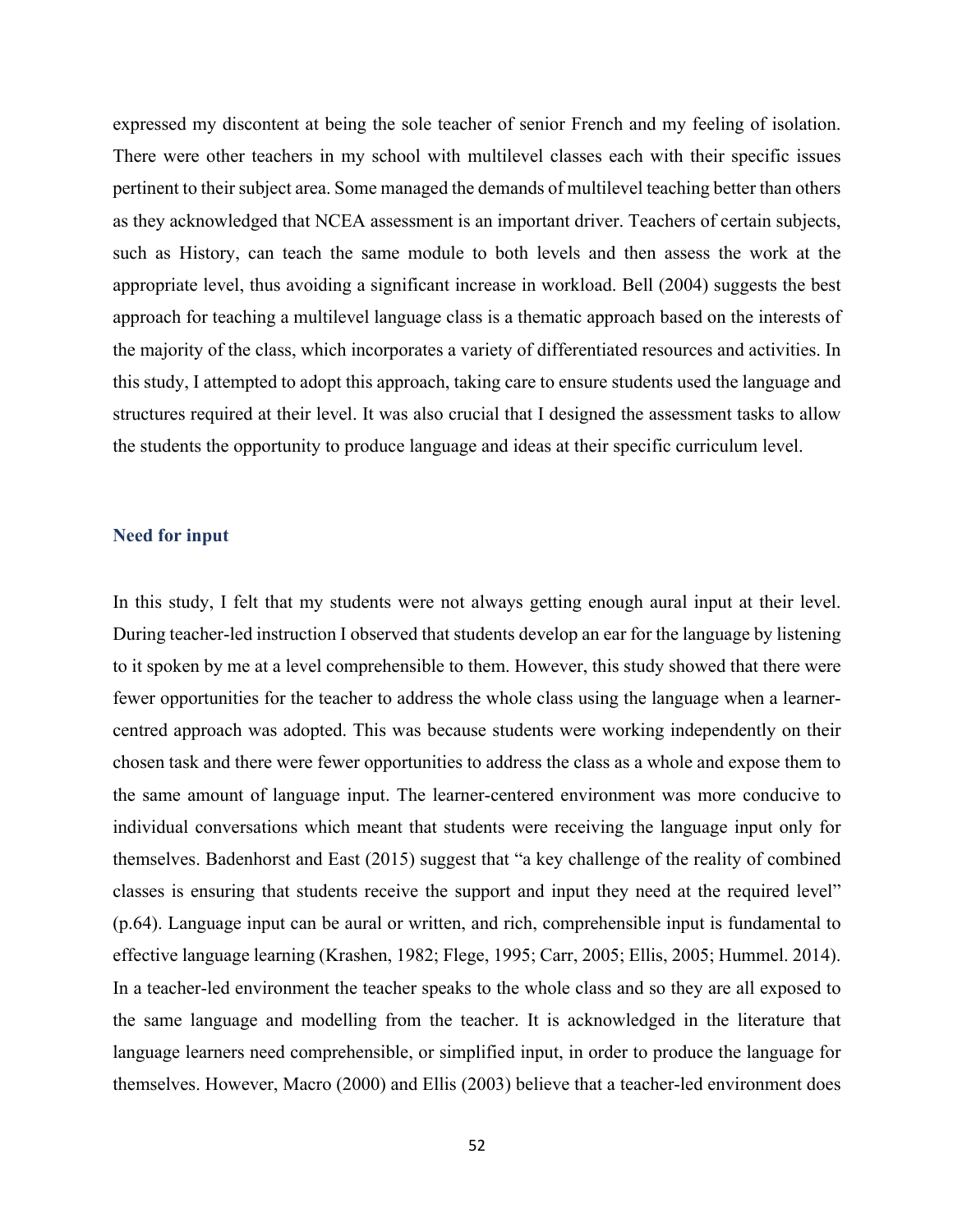not enable spontaneous learner-talk as the teacher is controlling the conversation. Notably, the critical friend noted in Observations 1 and 2 that most of the talk during the lessons was teacher talk and directed, closed questions, whereas in Observation 3, during a more learner-centred lesson, there was less whole class input and more individual conversations. The amount of teachertalk in Observation 1 and 2 could be construed as too much teacher-talk by non-language teaching colleagues. However, teacher talk in the target language is an essential way of providing students with language structures at their level, as it helps students to improve both listening and oral skills. In a language class it is a necessity to model the language consistently.

Language classes can be noisy as students interact with each other to practise the new language. In this study, when students worked in a learner-centred environment they tended to work independently at their own pace or in small groups, depending on the task. This resulted in me having less opportunity to talk to the class as a whole in French and model the language and structures I wanted them to use. I was able to talk to individual students in French but as this was spontaneous, I did not have the time to carefully prepare the exact language I used and so it proved more difficult to incorporate the language that I wanted them to replicate. Teacher input is crucial to model key structures and facilitate longer, more complex interactions. Jones, Halliwell and Holmes (2002) stress the importance of teachers planning their use of the target language in class with a view to students borrowing the structures to use in their own interactions. Nevertheless, unrehearsed interaction is crucial to learning a language. Hawkes (2012) highlights the importance of spontaneous interaction in developing confident language speakers. However, language teachers surveyed by Ashton (2017b) claim that they do not have the time or the opportunity to focus on spontaneous interaction in multilevel classes.

# **Change in role for teacher and students in a learner-centred environment**

The findings from this study highlight the fact that for a learner-centred approach to be effective it is important to acknowledge that there is a change in traditional student/teacher roles. The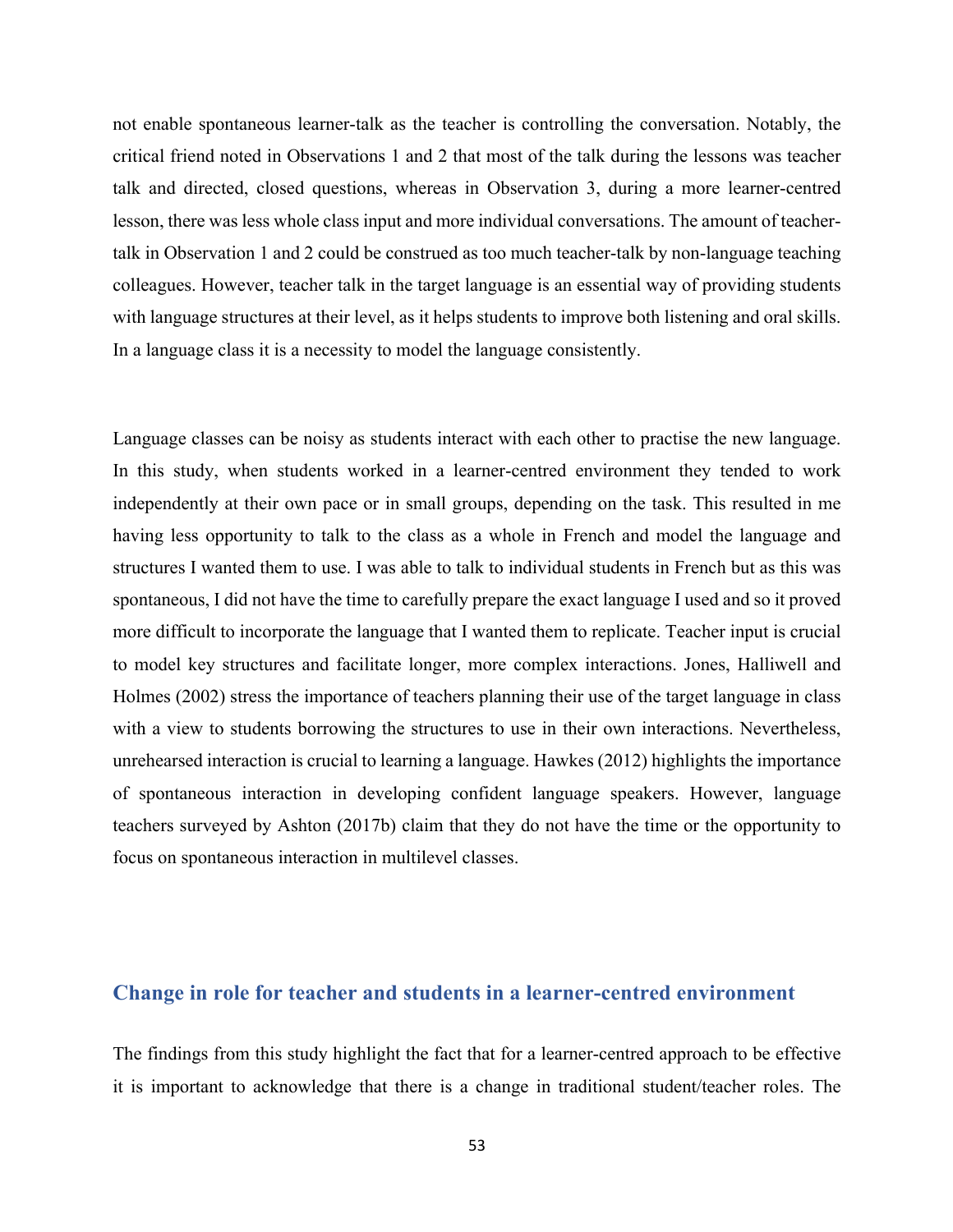literature suggests that, traditionally, the teacher has held the power and made all decisions relating to what, when and how to teach (Weimer, 2013; Cullen et al., 2012). This was indeed the case in this study as I began the study teaching in my traditional teacher-led way, deciding what topic to teach, choosing the order of activities and tasks and ensuring that students all worked on the same activity at the same time. Doyle (2008) and Weimer (2002) suggest that traditionally, teachers have enjoyed holding onto the power and sharing their knowledge with their students. However, researchers have found that for learner-centred practice to be effective, there needs to be a shift in power and decision making from the teacher to the student (Weimer, 2013; Cullen et al., 2012; Doyle, 2011). Carr (2005) acknowledges that a change in practice is not easy and requires risktaking, which can be challenging for both teacher and student.

## **Role of the teacher**

A key finding from the study was that the role of the teacher needs to change. Journal entries provide evidence of the need to move out of my comfort zone and embrace change. My comfort zone was a teacher-led approach where I had control of the learning. However, I recognised the necessity to let go of the reins and give more control to my students. Carr (2005) supports this finding as she asserts that learners are better served when teachers move away from their traditional teaching approach. This view is shared by Weimer (2013) who claims that teachers should no longer be transferring their knowledge to the students nor organising all the content.

The literature states that a key role for the teacher in a learner-centred environment is to help students develop the necessary skills to become independent learners (Doyle, 2008). In this study there were instances of this occurring. Notes from Observation 2 provide evidence that I was offering students activities that allowed them to work independently and develop their selfmanaging skills. There were also entries in the journal to confirm that I was modelling self-directed learning. Furthermore, students acknowledged in their questionnaire responses that I helped and advised them.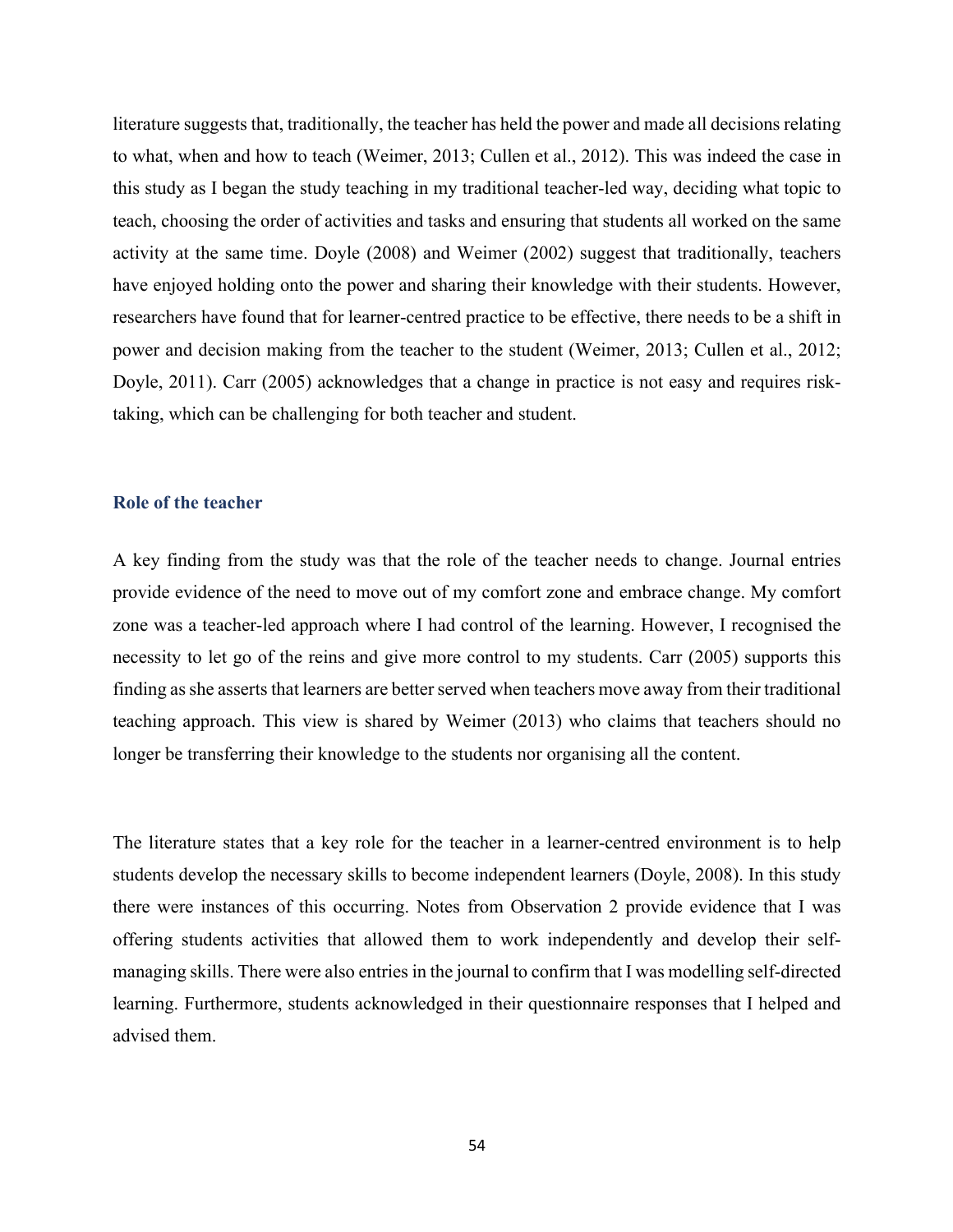This study shows the changes I made to my practice in a learner-centred environment, were notably, guiding and facilitating learning. Journal entries, observations and student questionnaire responses all provide evidence of the kinds of changes required. The literature supports this idea, with Tomlinson (2004), referring to teachers as "organisers of learning opportunities" (p.16). Bell (2004) and Doyle (2008), recommend the need for learning tasks to be developed which do not require considerable teacher input and allow students to work on their own. Although my role had become more of a facilitator and guide, there were instances of too much freedom or too much teacher control and finding the right balance to support learning in a student-centred way was a challenge and concern throughout.

This study supports the findings of Tomlinson (2004) who suggests that students may need guidance in making their choices. Comments in the journal and student responses from the questionnaires highlight that the teacher's role involved guiding the students and helping them to choose the tasks appropriate to their needs and learning style.

Despite efforts to change my pedagogy to a more learner-centred approach, the findings show that I found sustaining a learner-centred environment challenging. There are journal entries and notes from Observation 3 which allude to the fact that, on occasions, my practice reverted back to being teacher-led. However, some parts of the course were more suited to a teacher-led approach. This finding is supported by Blumberg (2012) who acknowledges that not all courses can be fully learner-centred, nonetheless, there can be elements of learner-centred practice in all courses.

### **Role of the student**

This study revealed that in a learner-centred environment it is essential that the students take responsibility for their own learning. This finding is echoed in the works of Blumberg (2009), Doyle (2008) and Weimer (2013) who all maintain that students have to adapt to being more active learners and take ownership of their learning. This finding is further supported by Cullen et al.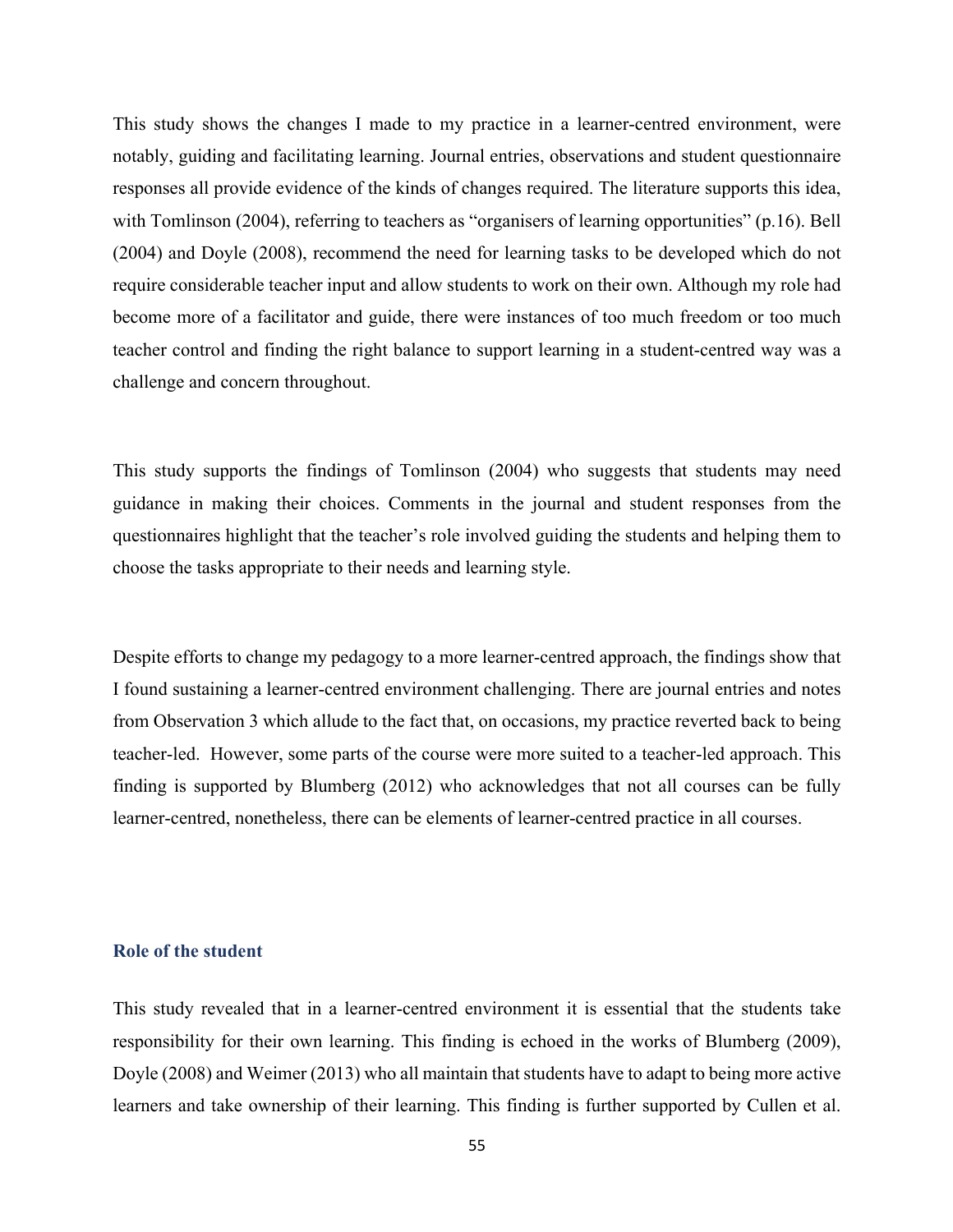(2012) who affirm that empowering learners is essential for them to develop into autonomous learners. Although the findings show that I could see that the students needed to become more in charge of their learning, it was clear that they needed time to learn and adjust to their new role. Journal entries from the beginning of the learner-centred topic showed that the students took time to settle into their chosen task, regularly chatting off-task in English. Notably, I observed that it is unrealistic to expect students to be able to move into their new role straightaway. I discovered my own role as one that could train and guide them to be to be independent learners. The findings of this study indicate that the students did in fact become more independent and responsible for their own learning over time. Journal entries noted that they began to rely more on each other and less on the teacher by seeking help from each other before asking the teacher. Furthermore, student survey responses confirmed that students had become more engaged and managed their time better.

A key finding in this study highlights how students learn better when they take on the role of the teacher. In this study the students taught their peers a grammar structure. It was acknowledged by the students themselves that they felt they had a better understanding of the structure they taught than the ones taught to them. This is supported by Doyle (2008) who asserts that deep learning occurs when one teaches others. The learning was deeper, but it took longer for the students to gain the new understanding, a frustration highlighted in the journal. Doyle adds that students need to be doing the work in order to learn. Nevertheless, teaching is a skill and does not come naturally to all students, so, as suggested by Doyle (2008), they needed guidance and suggestions on how to teach.

Despite the literature claiming that a learner-centred approach is beneficial to student motivation and engagement, students in this study were not dissatisfied with a teacher-led approach. Responses from Questionnaire 1 confirmed that students thought the teacher-led approach they were used to was effective for their learning.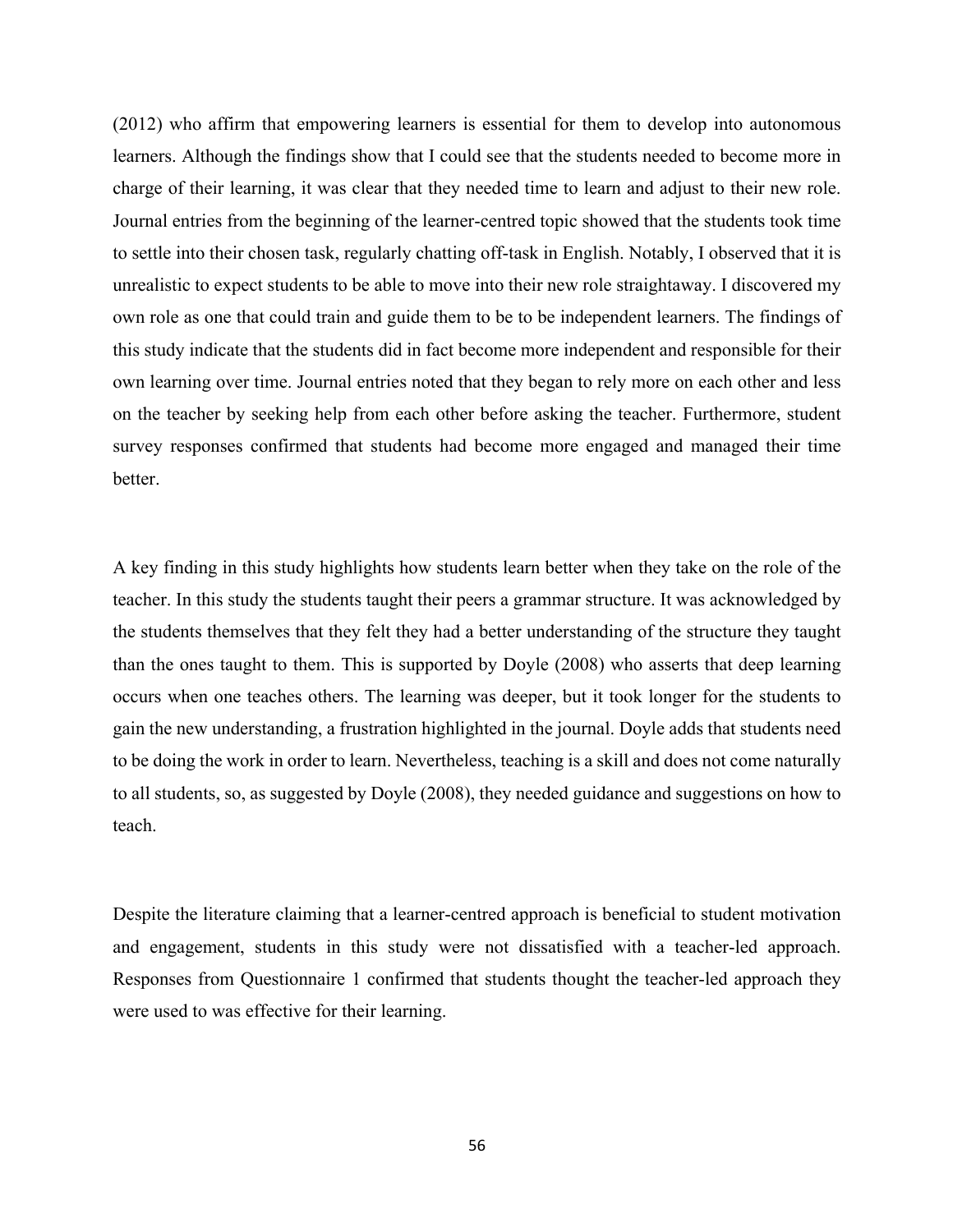# **Conditions contributing to successful teaching and learning in my multilevel language class.**

The study suggests that managing the demands of a multilevel language class can be achieved by adopting a learner-centered approach. Nevertheless, in order for learner-centred teaching to be successful both teacher and learner need to adopt an open mindset and be willing to change the ways in which they work. Weimer (2013) and Cullen et al. (2012) assert that both parties must adjust their thinking and their skill set. Carr (2005) confirms that shifting paradigms and changing one's practice is not easy and teachers have to be willing to try new things and move away from their comfort zone. She also supports the idea that a change in practice is challenging for both teacher and student.

## **Teacher attitudes**

Entries in the journal show that I was frustrated by the status quo and was committed to trying something new in order to improve the overall experience for teacher and learner in the multilevel French class. With reference to the introduction of a more individualised approach to language teaching in a multilevel class, Book (1986) stresses that "Teachers must believe that the concept will work, or else it is futile to try" (p.5).

Furthermore, Weimer (2013) believes that teachers need a shift in conceptual thinking to be aware of the power they hold. I was surprised by the students' complete acceptance of my teacher-led approach. Responses to the Questionnaire 1 revealed that they were content with the way that they were being taught and had no suggestions for improvement. However, students are not always confident to challenge their teacher's practice, especially if they are not accustomed to offering their ideas around the teaching and learning. As schools and teachers generally decide the rules, the curriculum content, as well as the requirements and deadlines for assignments, it is not surprising that students are not comfortable challenging the teacher's ideas or authority. Weimer (2013) asserts that the authority of teachers is taken for granted by teachers and students alike and, therefore, there is a power imbalance in the classroom. For this imbalance to be addressed, teachers need to allow their students some choice and input into the curriculum content and delivery.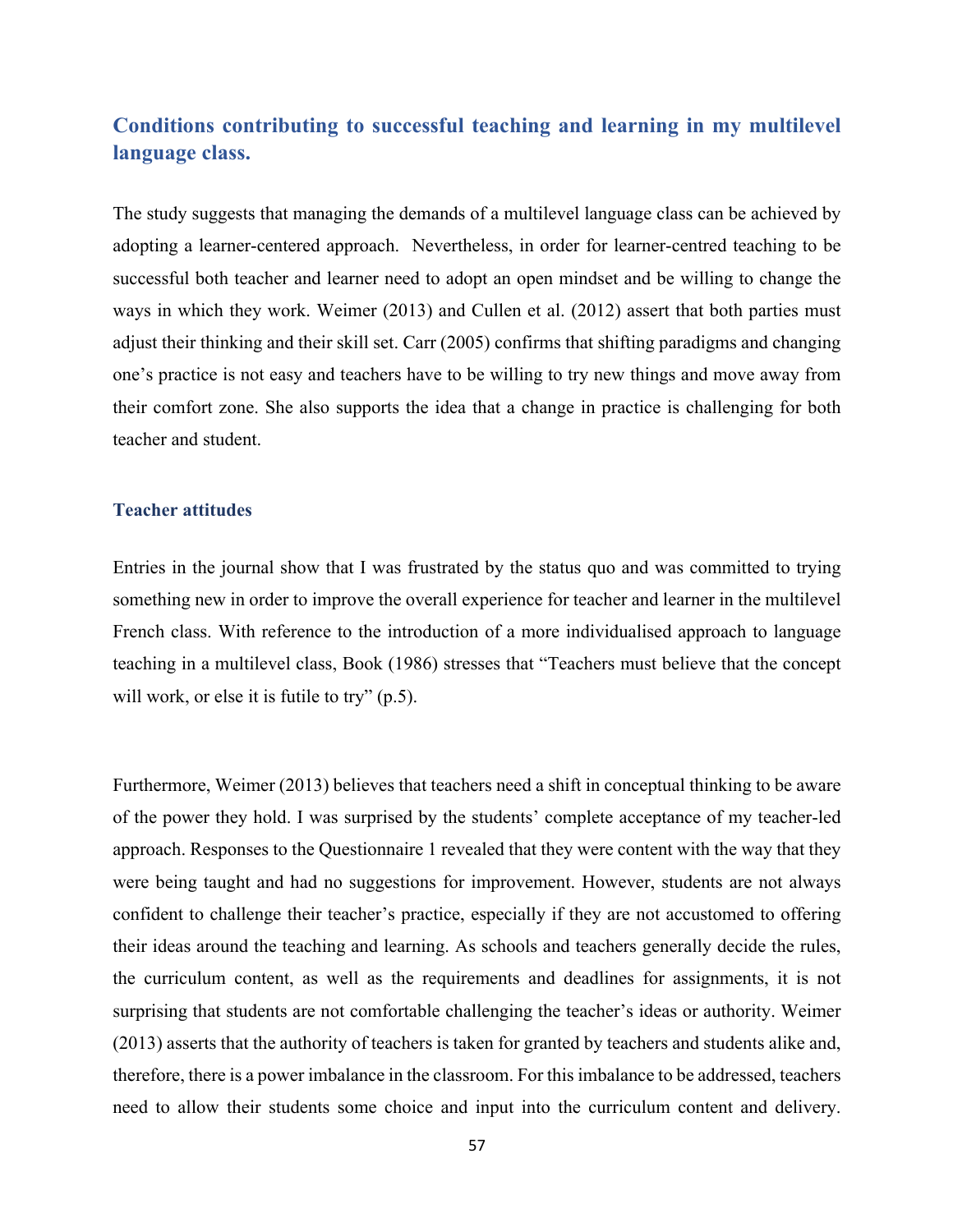However, she acknowledges that such decisions cannot be made straightaway, but students should be allowed some choice in order to help them develop into mature learners. This is corroborated by Boyle (2008) who suggests that students need guidance to be able to learn how to manage their new role. Once they are accustomed to their new role, students will be more confident at making decisions about their own learning, thus accepting to share the power with the teacher.

In this study, evidence of my behaviour encouraging the students to be creative problem-solvers was apparent in responses to the questionnaire, where students noted that they were provided with a planning sheet to organise their learning. There was also evidence of scaffolding students into the new way of learning. Students acknowledged that they were given examples of how to approach tasks in individual tutorial times. The literature reviewed suggests that teacher attitudes can influence their students' attitudes. Langer (1997) proposes that teachers can help students to improve their creativity by modelling autonomous and self-directed attitudes, an idea supported by Cullen et al. (2012).

Another important consideration reported by the students was the influence of the teacher in developing the students' intrinsic motivation (Questionnaire 2). Intrinsic motivation refers to doing something for one's own enjoyment whereas extrinsic motivation refers to doing something for a separable outcome. An aim of the teaching in these sessions was to encourage students to manage their own learning and to be intrinsically motivated.

Extrinsic motivation is used by students and teachers to encourage learning, however, Cullen et al. (2012) argue that the shift to intrinsic motivation must be modelled by the teacher. Sullo (2009) suggests a number of strategies for increasing students' intrinsic motivation, such as building positive relationships with students, developing relevant lesson plans with students' needs in mind, creating realistic expectations of student performance, teaching students to consciously selfevaluate, and teaching less but in more depth. The study shows that all of these strategies were incorporated into the teaching that was occurring, thus enabling students to develop intrinsic motivation. Observations, questionnaire responses, and journal notes show that differentiated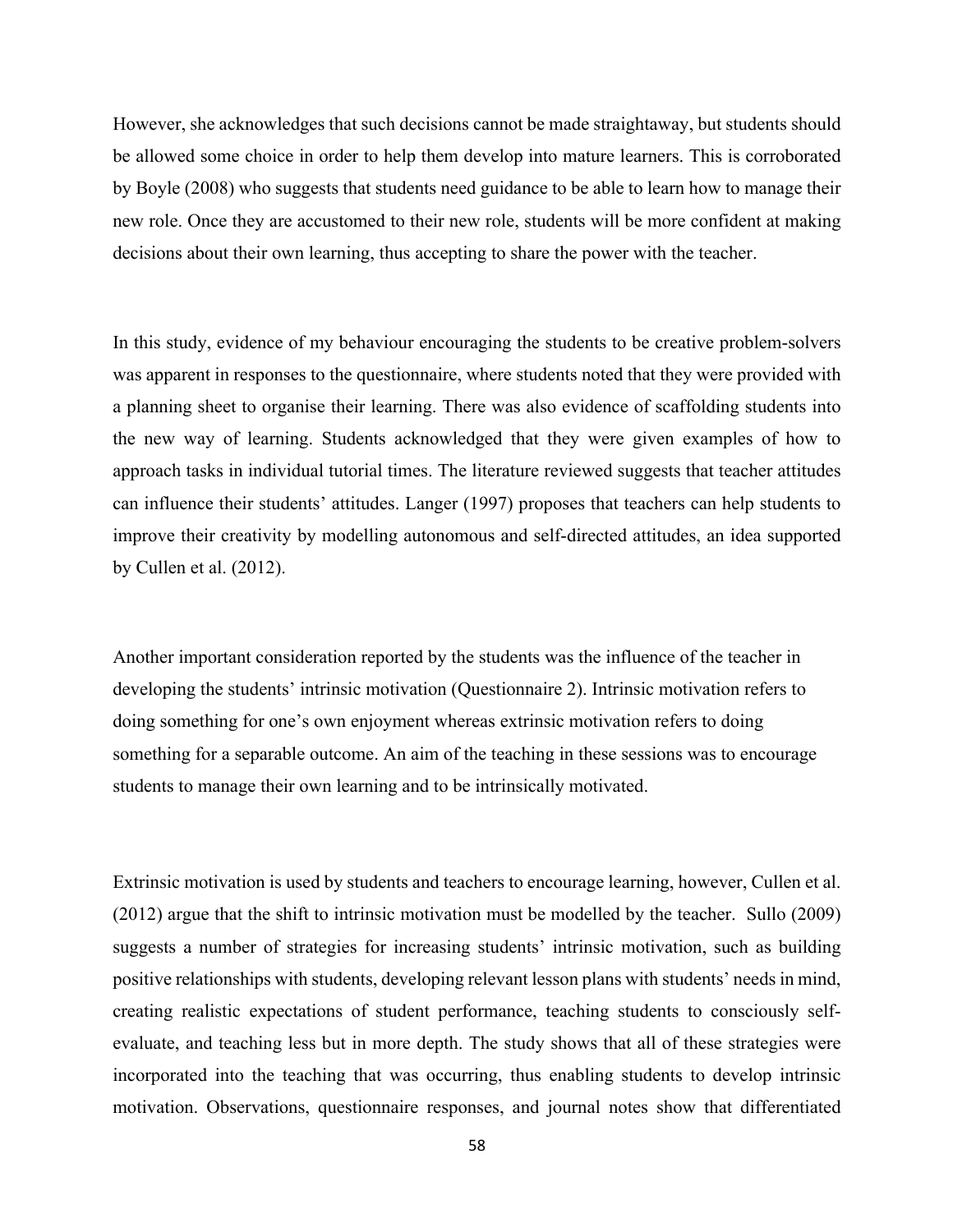resources were provided, that students had choices in regard to how and what they learned, and how they were involved in the curriculum planning.

### **Student confidence**

A finding of this study relates to a lack of student confidence, which manifests in two ways: firstly, that students are not participating in class, and secondly, that they have yet to develop the skills to query how things might be done differently. Journal entries and observations highlight the fact that students were not participating fully in whole class activities, nor contributing to the online forum This could be interpreted as a lack of confidence, a lack of know-how or even a lack of interest in the activity, as mentioned in the previous chapter. However, as more of a variety of activities were offered in the second topic and students input into the topics studied improved, it is likely that the lack of participation stemmed from a lack of know-how or knowing their options.

Students were asked to suggest other ways that they would like to learn French, but they could not give any suggestions. They appeared content with the status quo. This finding is supported by Benson (2012) who states "As learners may initially lack the capacity to make decisions about their learning, it is also up to the teacher to decide on the extent to which learners will be involved in decision-making processes, and how this involvement will increase as they become more experienced" (p.33). Students are not always enabled to be critical about the teaching style and this can be attributed to the whole school culture. However, in this study when the teaching style was learner-centred the students were provided with other opportunities of learning. This allowed their thinking to shift in considering other ways they may prefer to learn.

### **Self-regulation**

This study highlights that students became more self-regulated the more they engaged in learnercentred activities. Students recognised that they were becoming more self-regulated during the second unit of work when a learner-centred approach was introduced. They all noted in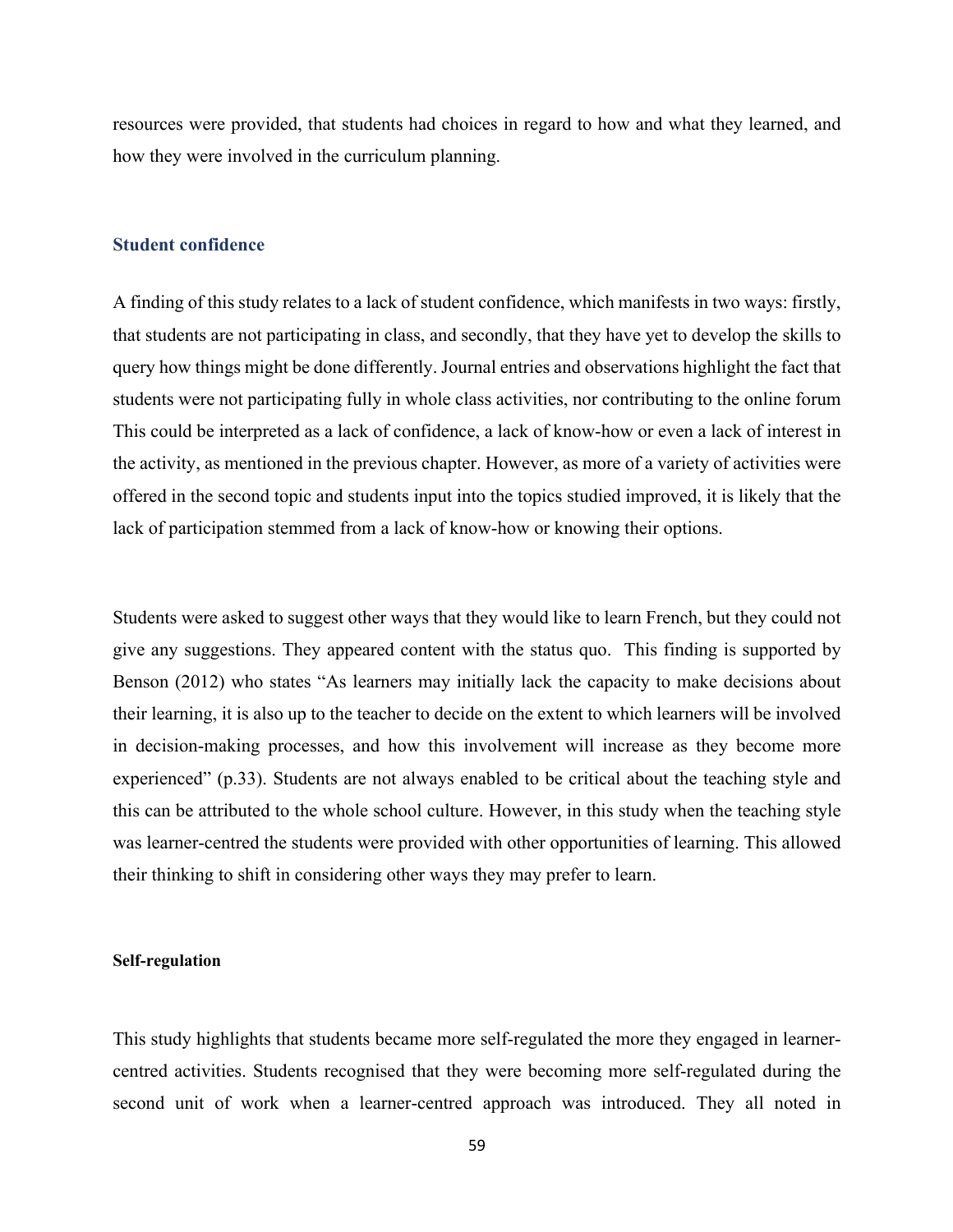Questionnaire 2 that they had set goals and tracked their progress. One student stated that the learner-centred teaching style "forced me to manage my time better". Entries in the journal echo this finding as I noticed an obvious lack of self-regulation during the first topic which was predominantly teacher-led. Entries during the second unit of work, in a more learner-centred environment, showed that students were developing their self-regulation skills. This finding is supported by Seker (2016) who claims that "studies incorporating self-regulation learning strategies into foreign language teaching encourages the development of autonomous learners" (p. 600). This is further backed up by Nunan's (1999) claim that students take greater control over their learning when presented with opportunities to self-monitor, self-assess and develop strategies for their learning.

Seker (2016) and Zumbrunn et al. (2011) suggest that students need to be trained to become selfregulated and this involves time and preparation by both teacher and student. Furthermore, they claim that it is unrealistic to expect students to be able to set goals and monitor themselves without guidance from their teachers. This was indeed the case for the majority of the students in this study as they showed signs of being more self-regulated after they had been given opportunities to reflect on their progress and provided with a tool to help them monitor their progress. Journal entries indicated that students were guided in their choice of activities and also in managing their workload. Observation 2 alluded to the fact that the lesson design developed the students' ability to be more self-regulated. This finding is supported by Cullen et al. (2012) who suggest the need for students to be involved in the design of their learning, including setting themselves goals. Furthermore, Nilson (2014) confirms that self-regulated learners need control over their own learning, and to achieve this must plan, monitor and evaluate consciously. However, there was one student who acknowledged that although during the first unit or work we had not talked about goal setting as a class, she had already set her goals for what she wanted to achieve in French. An important observation is the conflict between teaching the students self-regulation skills and the use of French as the means of communication in the classroom. To effectively teach students about self-regulation would mean speaking in English and thus compromising the use of French in class.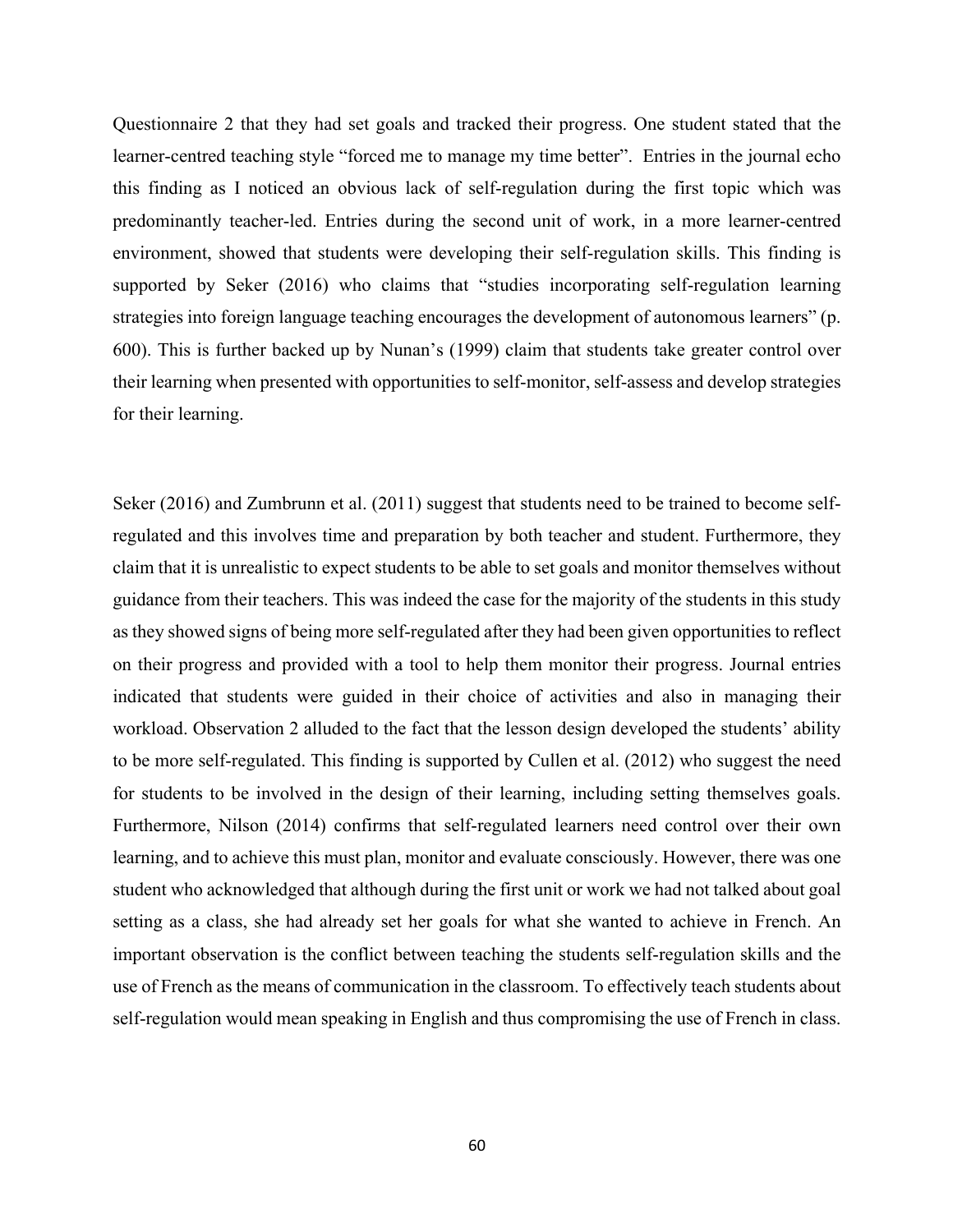# **Limitations**

The findings of this study are limited in a several ways. Firstly, the study related to one teacher, one class and one school. Therefore, the findings are specific to this particular context.

While students were learning how to be more self-regulated and embracing their change in role in a learner-centred environment, the monitoring process was not robust enough for me to know confidently where each student was in their learning. The new way of learning involved mostly self and peer assessment which meant that I had lost some control over the assessment process.

Although there is a lot of research on learner-centred teaching, there is little available relating to multilevel language classes, and there is a definite lack of support and PD available to New Zealand language teachers.

As this was practitioner research self-study, every effort was made for the participants, students and critical friends to feel at ease giving their opinions. However, despite the student questionnaires being anonymous, the small number of participants made it difficult to ensure anonymity.

The critical friends were not language teachers and therefore could not fully understand the specifics of language teaching. Furthermore, as they had extra responsibilities in school, other than teaching, it was difficult to find enough time to fully discuss their observations.

# **Recommendations for future study**

As highlighted by the literature and through this study, there exists a need for further study in the area of teaching multilevel language classes.

1. Research on how to develop effective monitoring tools in a learner-centred environment multilevel language class.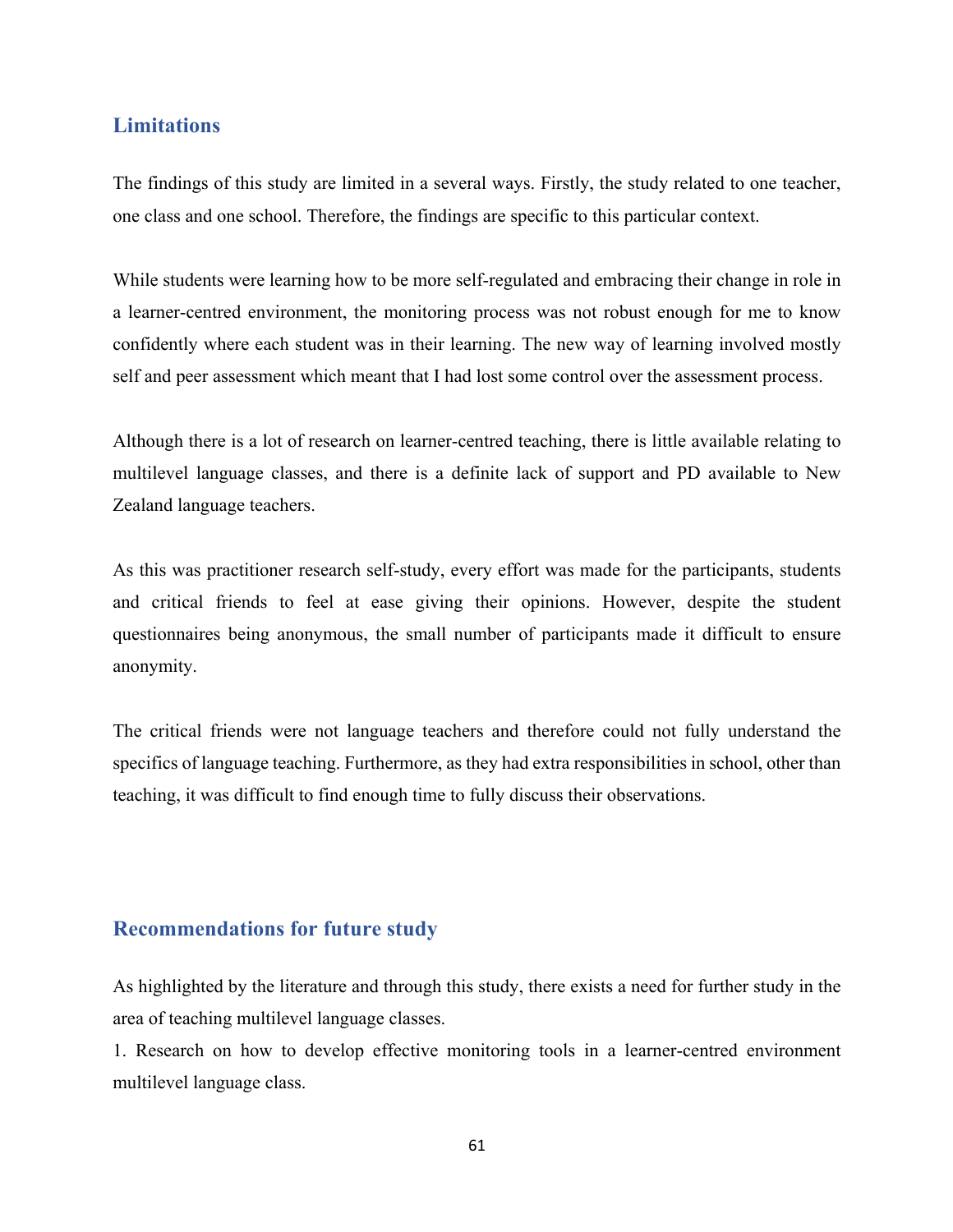2. Further research on task-based learning in multilevel language classes, including case studies that include specific examples for teachers to use.

# **Conclusion**

This research project developed from a desire to better meet the needs of my multilevel French class. The overall aims of the research were to examine and implement learner-centred pedagogy and evaluate its effectiveness in relation to improved teaching and learning. The research questions evolved from the aims and are listed below, and they are followed by summarised responses.

# **What are the challenges and advantages associated with teaching and learning in multilevel language classes?**

The research findings suggest that the challenges outweigh any advantages associated with teaching and learning in multilevel language classes. This study highlights a number of challenges faced by teachers of multilevel language classes which result in them feeling overworked, dissatisfied with their teaching, and guilty for not meeting the needs of all the students.

The findings of this study show that the most significant challenge faced by teachers is the increased workload created when teaching a multilevel language class. Bell (2004) and Lataille-Demore (2007) both allude to the fact that careful planning and preparation is needed for a multilevel class which is very demanding on the teacher. There are several journal entries that confirm that I was spending a disproportionate amount of time on lesson planning. Furthermore, Ashton's (2017b) research and my informal survey conducted with New Zealand language teachers concur that workload is a considerable issue.

A second issue that has emerged from the findings of this study is the difficulty in meeting the needs of all the learners when there is such a diverse range of level and maturity in the class. Again, the responses to my informal survey highlight teachers' concerns that they could not adequately cater to all the students in their multilevel class, an issue echoed by Badenhorst and East (2015).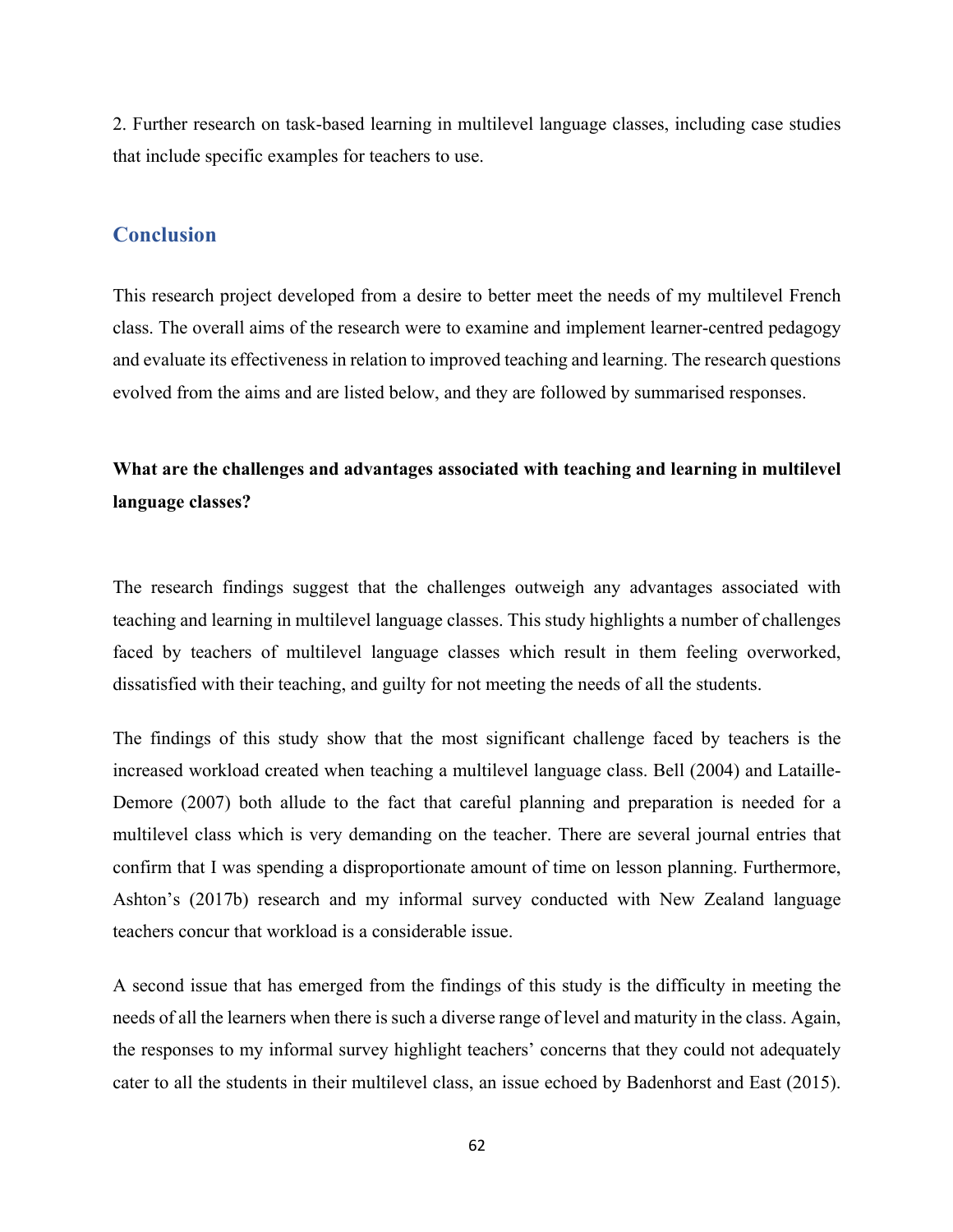Journal entries reveal that some activities were not pitched at the right level to include all learners in the class. However, it also showed that the activities that worked well and catered for different abilities took a long time to prepare, and therefore, were a workload issue.

Thirdly, a major challenge for teachers, especially less experienced teachers, is the lack of training and further PD available specifically for teaching multilevel language classes. Ashton's (2017b) research confirmed that New Zealand language teachers have not had enough PD in this area. In fact, almost 85% of her survey respondents had received no PD to prepare them for teaching a multilevel class. Furthermore, my informal survey revealed that almost 90% of respondents would be willing to try new ways of teaching multilevel classes. Not only is a lack of PD opportunities cited as a major challenge, but so too is the feeling of isolation experienced by many language teachers. Studying a language at NCEA level is not compulsory in New Zealand and the number of students choosing to study languages is small. Consequently, the number of language teachers is small, and it is not unusual for a language teacher to be the only one in the school (Ashton, 2017b). Therefore, isolation is an issue as they have no-one to help and support them plan and teach a multilevel class.

A final challenge highlighted in Ashton's (2017b) study is managing oral and aural work in a a multilevel language class when the teaching approach is teacher-led. In a single level class, it is common for the whole class to be working on the same listening or speaking task at the same time, but when there are two levels in the same class this becomes more complex.

As previously mentioned, the literature and findings of this study reveal that the challenges of teaching and learning in a multilevel language class heavily outweigh the advantages. Nevertheless, one advantage is the opportunity for students to learn from each other. Students acknowledged in their survey responses that working in a multilevel group provided reinforcement of knowledge for the older students and extension for the younger ones. There was also evidence of students extending themselves and producing and understanding language and structures from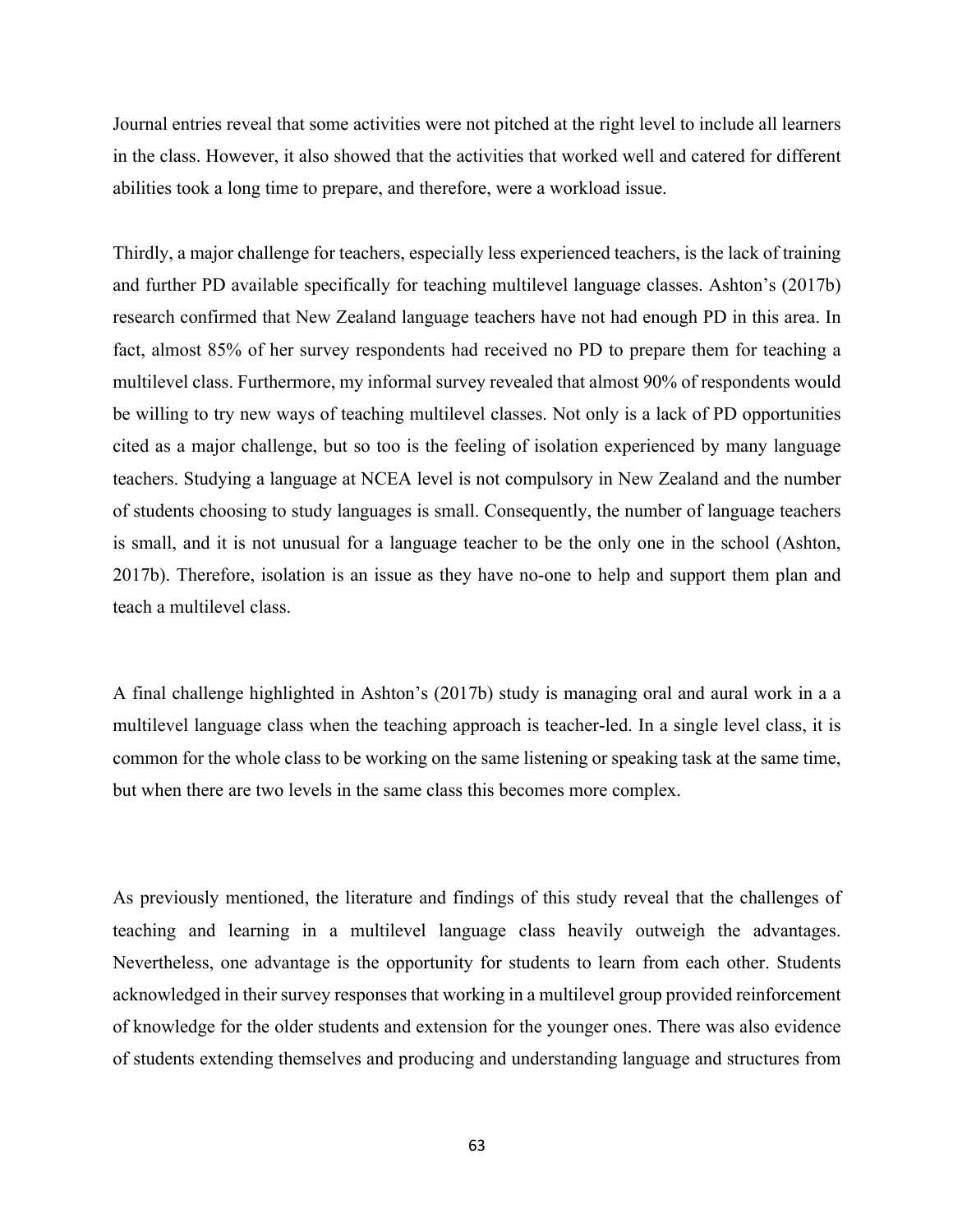the higher level. Moreover, the older students were able to deepen their knowledge by teaching the younger students, an effective strategy suggested by Doyle (2008).

A second advantage of teaching and learning in a multilevel language class is the ability to create a diverse learning community. Bell (2004) suggests that appropriate grouping of students across the levels can help build a sense of community and belonging to the class. The findings of his study show that the creation of a community did not occur naturally, and, at the start of the course, I had to encourage students and create opportunities for them build their relationships with each other.

# **How can learner-centred practice contribute to improved teaching and learning in my multilevel language class?**

It has been acknowledged in the literature reviewed in this study that a traditional teacher-led approach is not an effective way to teach two different levels in one class. Those who have been teaching in this way have complained of being overworked and feeling frustrated at not being able to reach all their students.

The research findings suggest that one way to manage the demands of teaching multilevel classes is to move away from the teacher-led approach and adopt a more learner-centred approach. A learner-centred approach shifts the focus of learning from the teacher to the student. Furthermore, students are encouraged to take an active part in decision making (Weimer, 2013; Nunan, 1998) thus empowering them to be responsible for their learning. This empowerment can enhance student motivation (Cullen et al., 2012).

This study concludes that learner-centred practice can contribute to improved teaching and learning in multilevel language classes in a number of ways. Students confirmed in their survey responses that they preferred learning in a student-centred environment. They acknowledged feeling more engaged and enjoying the variety of ways to approach their learning. They also referred to feeling more confident in their language skills and appreciated having extended periods of time to complete the tasks they were doing.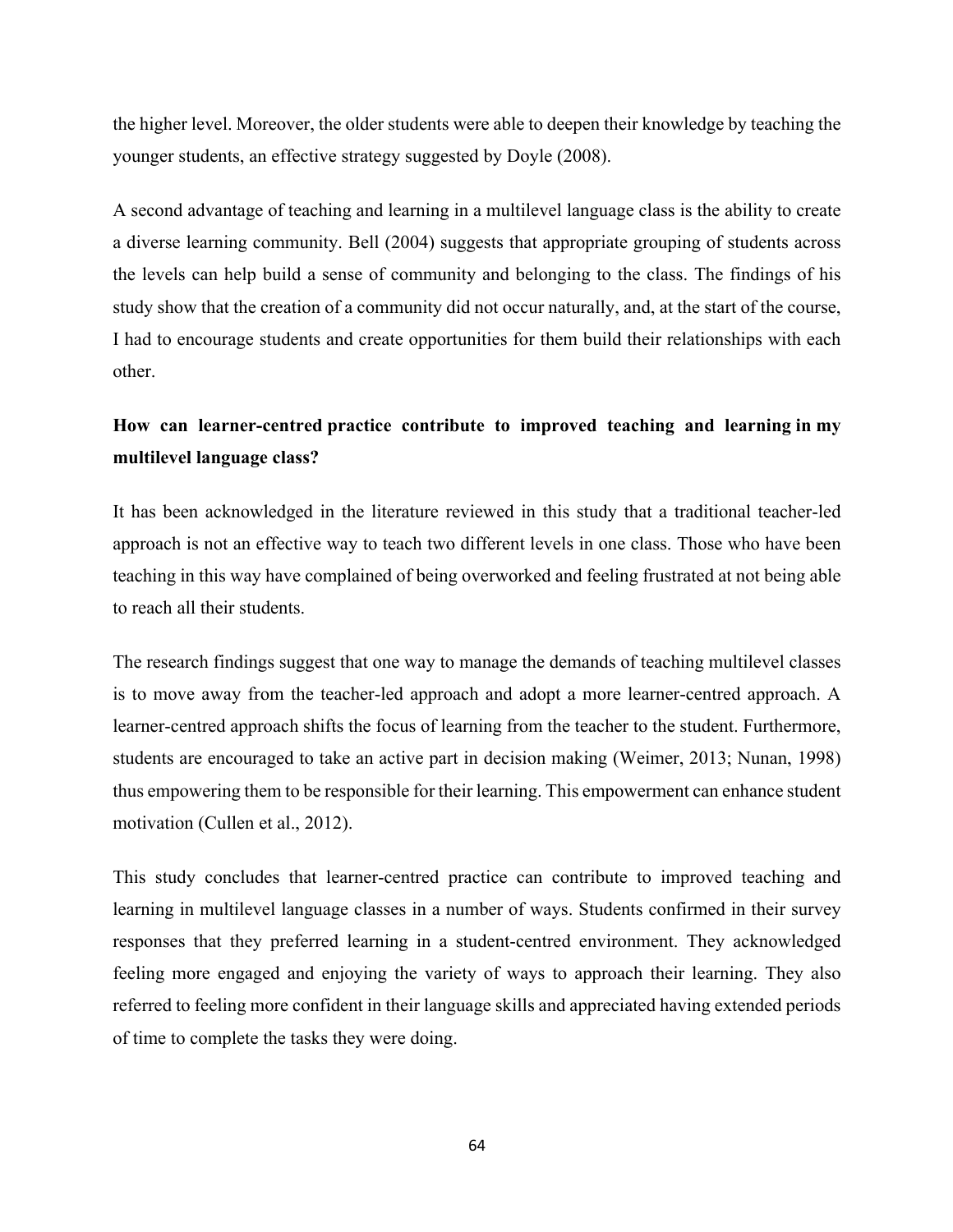# **What recommendations can be shared for improvements in multilevel language learning in languages classes?**

This study has concluded that a significant recommendation for improving teaching and learning in a multilevel language class is to adopt a learner-centred approach. For this to occur, it is essential that the teacher and the learners accept that there needs to be a change in their roles and their mindsets. Teachers must move away from imparting all their knowledge to the students and move towards the role of facilitating so that their students can construct knowledge for themselves. Teachers should allow students some input into their programme of study as this will empower and motivate them. However, it should be noted that students may lack the ability to make decisions about their learning. Moreover, change does not often happen quickly as there may be some degree of resistance from teachers and students alike.

For a learner-centred approach to be effective for students' learning, the students themselves need to accept a more active role than they may be used to. To progress in a learner-centred environment, students must display some self-regulation skills. Students are not all naturally selfregulated and so it is the teacher's role to model self-regulation and provide learner-centred tasks to help their students develop these skills. When students are self-regulated the issue of teacher guilt can be addressed, as students assume ownership of their learning and achievement outcomes, therefore reducing the pressure felt by teachers to provide everything for everyone.

The findings of this study show that a carefully planned unit of work which provides a range of differentiated tasks is an effective way to manage the demands of a multilevel class. The findings of this study reveal that teaching both levels of students as one is effective in terms of planning for the teacher, cohesion and unifying the class. However, planning a unit of work on one theme that contains a bank of differentiated resources is time-consuming and it may not be realistic for a teacher to create one for every unit straightaway. It may be more practical to choose one or two units per year. Another recommendation is to be aware of giving too much freedom of choice of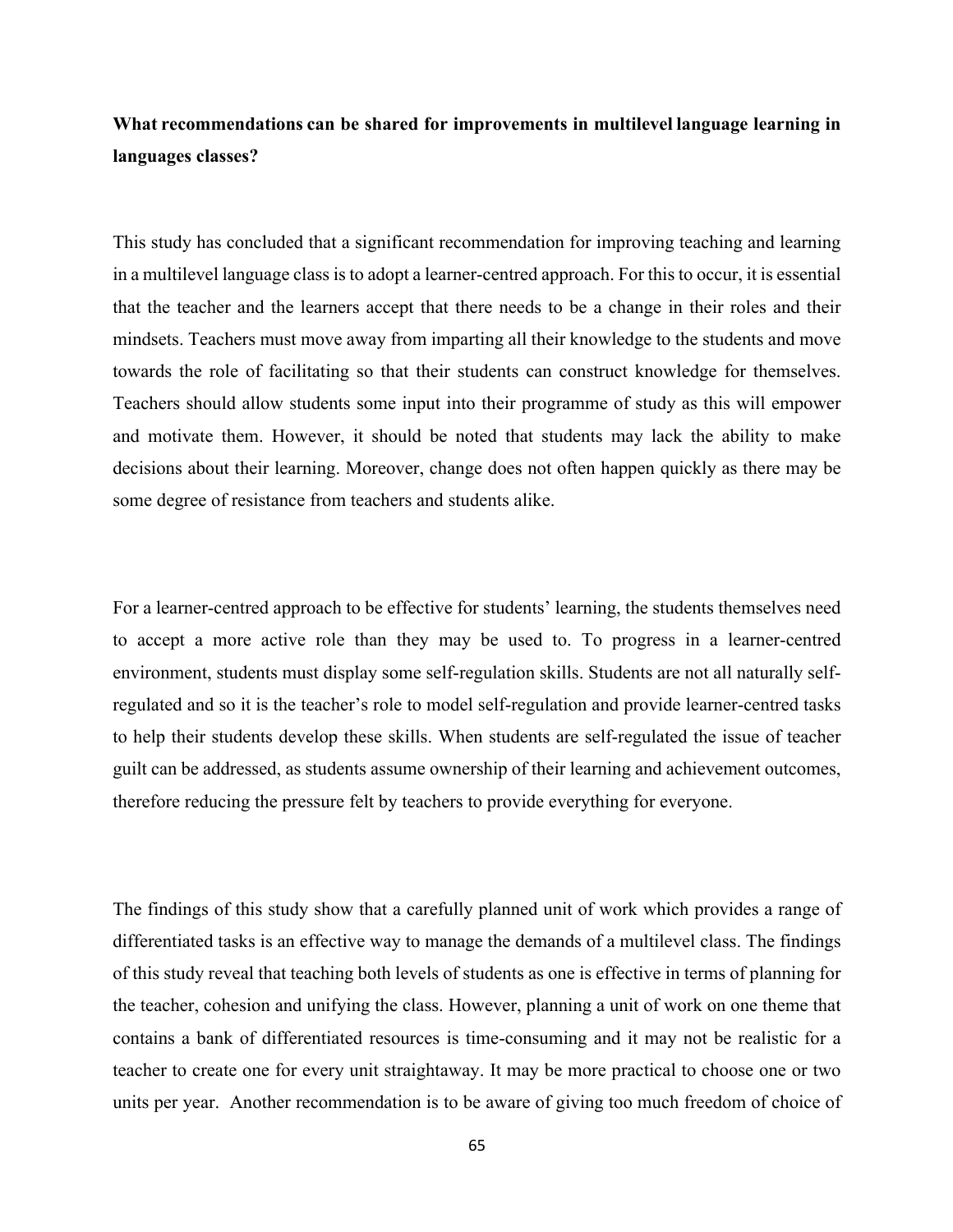learning activity (Tomlinson, 2004) and remember that the teacher's role is to guide students in their choices. It must be noted too that students in a learner-centred environment will most likely cover less content than in a traditional teacher-led environment. However, they will be experiencing deeper learning as they construct the knowledge for themselves.

This research resulted from, not only from my need to better serve the students in my multilevel class, but also the needs of my colleagues in the language teaching community. Many of us had expressed our angst and frustration at coping with combined level language classes and the lack of research and support available to us.

I wanted to find a way to teach my students that allowed them to work at their individual levels whilst still maintaining a feeling of unity within the class. To do this I reflected on my own practice and explored other ways of learning approaches for my students.

I thoroughly enjoyed the challenge of moving my practice from teacher-led to learner-centred, and this involved investigating new ways of helping my students learn. Discovering alternative ways of teaching impacts everyday practice within the classroom. A major impact of this study has resulted in me introducing more learner-centred practice to all my classes across the range of year levels.

The research from this study shows that self-regulation is key to successful learning in a learnercentred environment. As it takes time for students to develop their self-regulation skills, they should ideally be trained from a young age. If students were introduced to self-directed learning strategies earlier in their schooling, they may be better prepared to adapt to a multilevel class setting, thus alleviating some of the frustrations outlined in this study.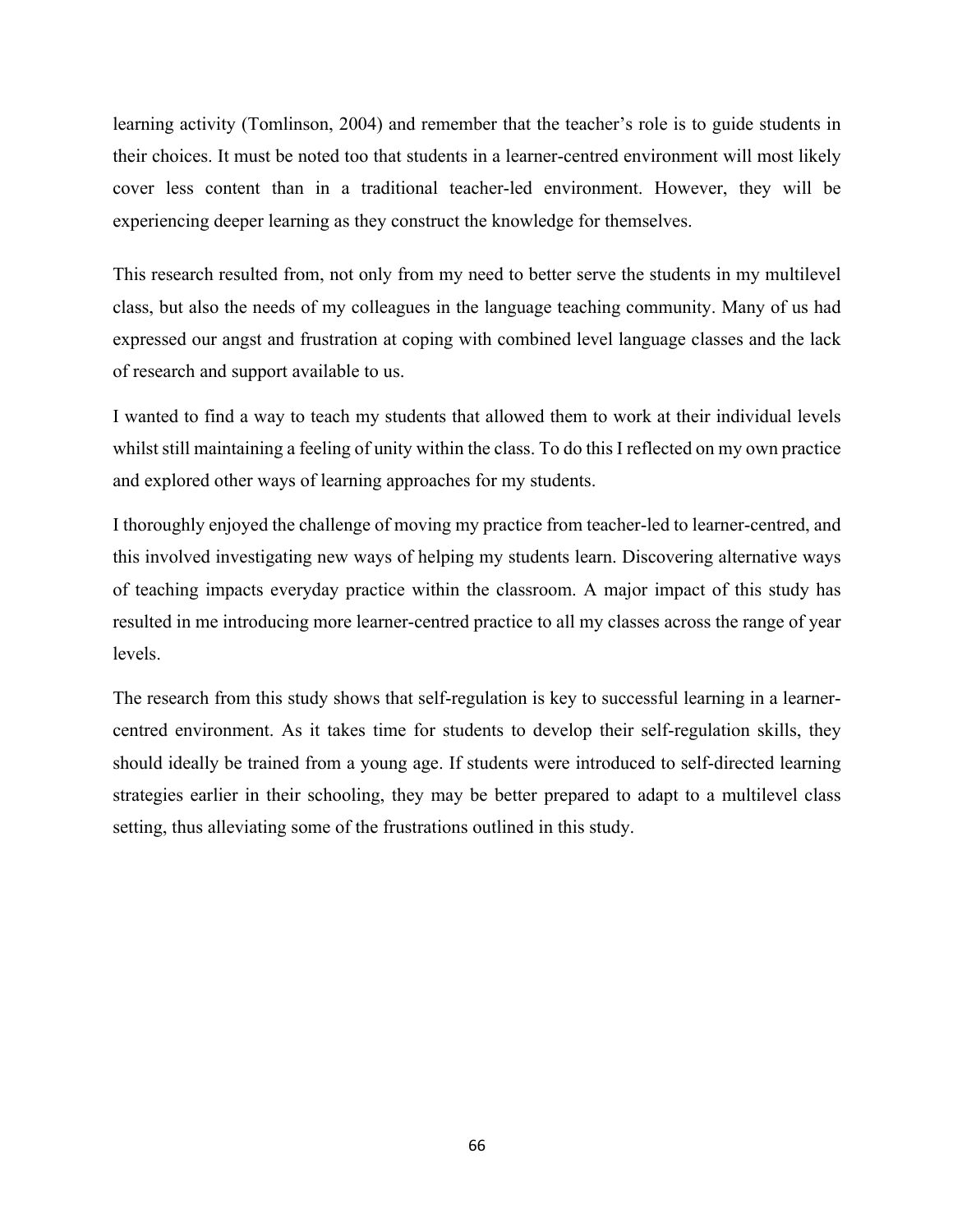## **References**

- Alton-Lee, A. (2003). *Quality Teaching for Diverse Students in Schooling: Best Evidence Synthesis.* Wellington, New Zealand: Medium Term Strategy Policy Division, Ministry of Education.
- Ashton, K. (2017a). Approaches to teaching in the multi-level language classroom. *Innovation in Language Learning and Teaching.* DOI: 10.1080/17501229.2017.1397158
- Ashton, K. (2017b). Exploring teacher views of multi-level language classes in New Zealand secondary schools. *Teacher and Teacher Education, 69*(2018), 104-118.
- Badenhorst, G., & East, M. (2015). Hybrid learning in a multilevel German class: making the most of the reality of combined classes. *The New Zealand Language Teacher, 41,* 64-77.
- Bell, J. (2004). *Teaching Multilevel Classes in ESL. 2nd Edition.* Toronto, Ontario: Pippin Publishing Corporation.
- Benson, P. (2012). Learner-centred teaching. In A. Burns, & J. Richards (Eds.), *The Cambridge guide to pedagogy and practice in second language teaching* (pp. 30-37). Cambridge: Cambridge University Press.
- Bloom, M. (2013, July/August). Self-regulated learning: Goal setting and monitoring. *The Language Teacher, 37(4),* 46-50.
- Blumberg, P. (2009). *Developing learner-centred teaching: A practical guide for faculty.* San Francisco, USA: Jossey-Bass.
- Book, L.C. (1986) Teaching Multi-Level Classes: A lesson from the Past. *Second Language Acquisition: Preparing for Tomorrow.* ERIC.

Bryman, A. (2012). *Social Research Methods* (4<sup>th</sup> ed.). Oxford, UK: Oxford University Press.

Carr, J. (2005). More thoughts on the usefulness of tasks in the multi-level language classroom. *Babel, 39(3),* 31-36, 38.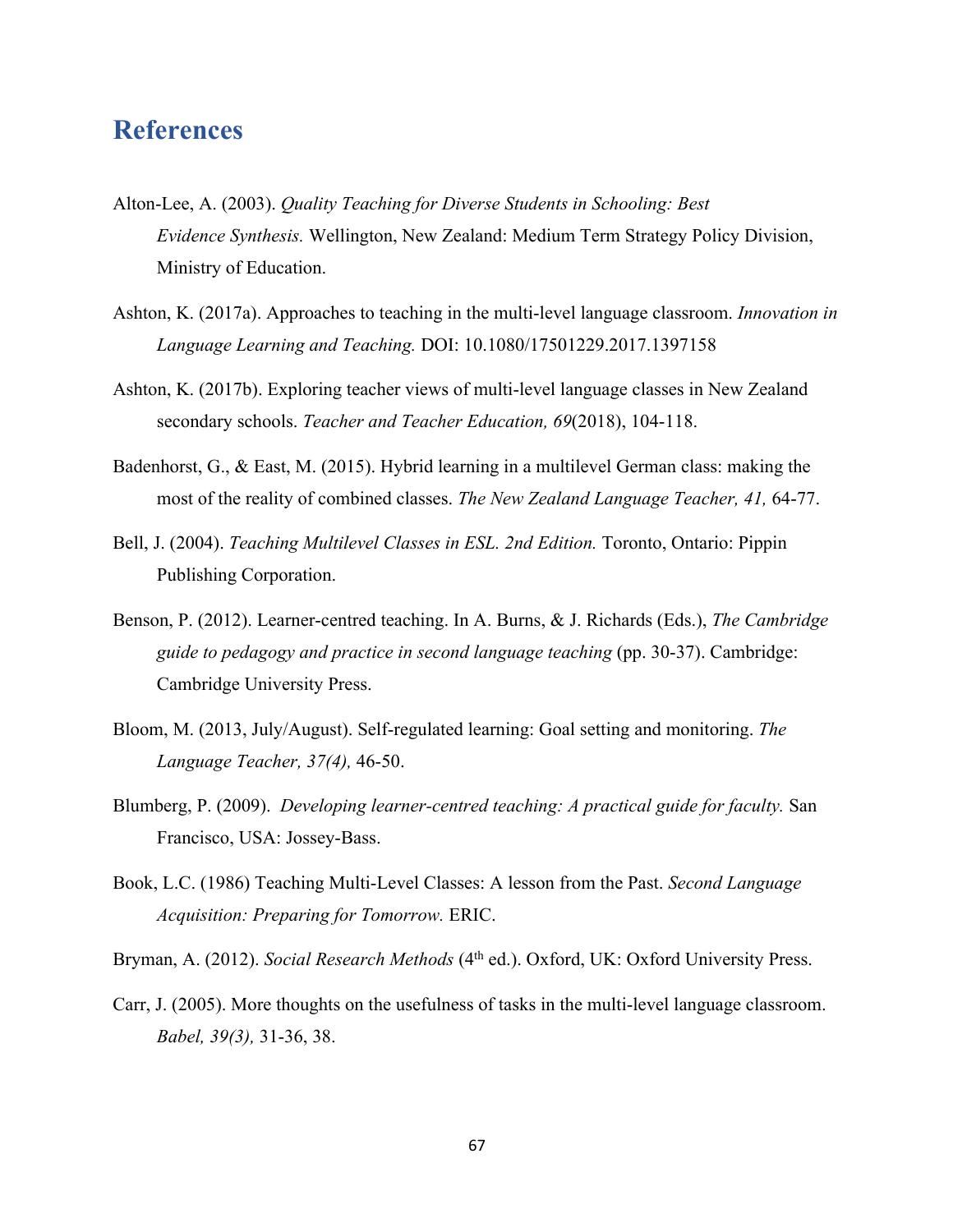- Chamot, A. U. (2014). Developing self-regulated learning in the language classroom. Retrieved from https://www.fas.nus.edu.sg/cls/CLaSIC/clasic2014/Proceedings/chamot\_annauhl.pdf
- Clifford, I. (2015). Do learner-centred approaches work in every culture? Retrieved from https://www.britishcouncil.org/voices-magazine/do-learner-centred-approaches-workevery-culture
- Cohen, L., Manion, L., & Morrison, K. (2011). *Research Methods in Education* (7<sup>th</sup> ed.). Abingdon, UK: Routledge.
- Cullen, R., Harris, M., & Hill, R. (2012). *The learner-centred curriculum: Design and implementation.* San Francisco, USA: Jossey-Bass.
- Davidson, C. & Tolich, M. (eds.) (2003). *Social science research in New Zealand: many paths to understanding.* Auckland: Pearson Education New Zealand.
- Denzin, N.K., & Lincoln, Y.S. (2011). *The SAGE handbook of qualitative research* (4<sup>th</sup> ed.). California, USA: SAGE Publications.
- Dewey, J. (2009). *Works of John Dewey.* Retrieved from https://ebookcentral.proquest.com
- Doyle, T. (2008). *Helping students learn in a learner-centred environment.* Virginia, USA: Stylus Publishing.
- Ellis, R. (2003). *Task-based language learning and teaching.* Oxford: Oxford University Press.
- Ellis, R. (2005). *Instructed second language acquisition. A literature review.* Wellington, New Zealand: Research Division, Ministry of Education.
- Flege, J. (1995). Second language speech learning: Theory, findings, and problems*.* In W. Strange (Ed)., *Speech, perception and linguistic experience* (pp. 233-277). Baltimore, MD: York
- Hamilton, M. L. (1998). *Reconceptualizing Teaching Practice. Self-study in teacher education.*  London, UK: Falmer Press.
- Hattie, J. (2008). *Visible learning: A synthesis of over 800 meta-analyses relating to achievement.* London: Routledge.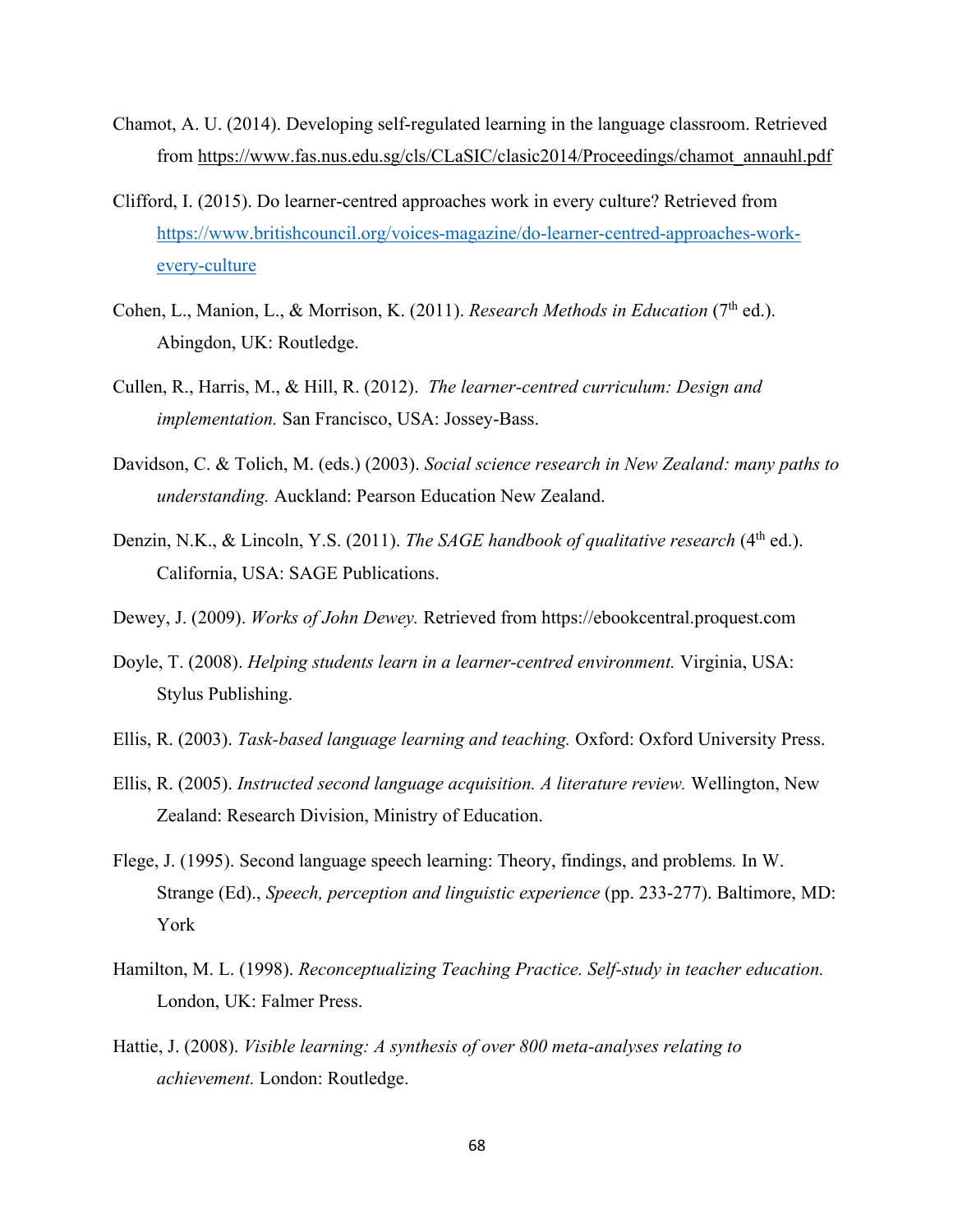- Hawkes, R. (2012). *Learning to talk and talking to learn: How spontaneous teacher-learner interaction in the secondary foreign languages' classroom provides greater opportunities for L2 learning* (unpublished doctoral thesis)*.* UK: University of Cambridge*.*
- Hess, N. (2001). *Teaching large multilevel classes.* Cambridge: Cambridge University Press.
- Hopkins, D. (2002). *A teacher's guide to classroom research.* Buckingham, UK: Open University Press.
- Hummel, K. M. (2014). *Introducing second language acquisition: Perspectives and practices.* Retrieved from https://ebookcentral.proquest.com
- Jones, B., Halliwell, S., & Holmes, B. (2002). *You speak, they speak: Focus on target language use.* London: CILT
- Kincheloe, J. (2012). *Teachers as researchers. Qualitative inquiry as a path to empowerment.* Abingdon, UK: Routledge.
- Krashen, S. (1982). *Principles and practice in second language acquisition.* Oxford: Pergamon Press.
- Kumaravadivelu, B. (2008). *Understanding language teaching. From method to post method.* New Jersey, USA: Lawrence Erlbaum Associates Inc.
- Laitalle-Démoré, D. (2007). *Combined grade classrooms.* Retrieved from http://www.edu.gov.on.ca/eng/literacynumeracy/inspire/research/Demore.pdf
- Langer, E. (1997). *The power of mindful learning.* Reading, MA: Addison Wesley.
- Lincoln, Y. S., & Guba, E. G. (1985). *Naturalistic Inquiry.* California, USA: SAGE Publications Inc.
- Loughran, J., & Northfield, J. (1998). A framework for the development of self-study practice. In M. L. Hamilton. *Reconceptualizing Teaching Practice. Self-study in teacher education* (pp. 7-18). London, UK: Falmer Press.
- Macaro, E. (2000). Issues in target language teaching. In K Field (Ed.), *Issues in modern foreign languages teaching* (pp.171-189). London: RoutledgeFalmer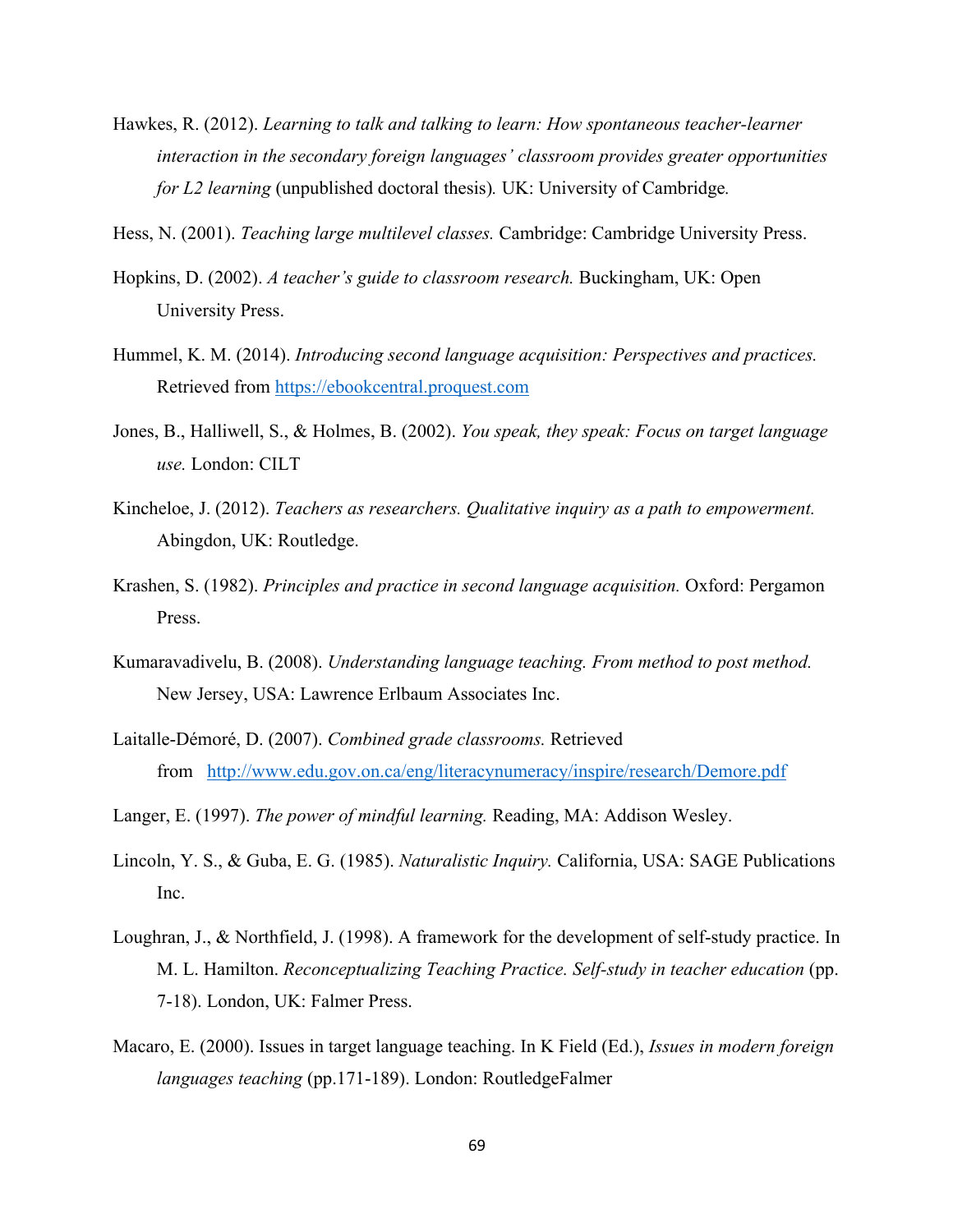- McCombs, B.L., & Whisler, J.S. (1997). *The learner-centred classroom and school: Strategies for increasing student motivation and achievement.* San Francisco, USA: Jossey-Bass Inc.
- McNiff, J., & Whitehead. J. (2005). *Action research for teachers. A practical guide.* London, UK: David Fulton Publishers Ltd.
- Ministry of Education. (2018). Secondary School Subjects 1996-2016.Retrieved from http://www.educationcounts.govt.nz/statistics/schooling/student-numbers/subjectenrolment
- Ministry of Education. (2007). *The New Zealand Curriculum.* Wellington: Learning Media
- Mutch, C. (2013). *Doing educational research. A practioner's guide to getting started* (2<sup>nd</sup> ed.). Wellington, New Zealand: NZCER Press.
- Nilson, L. (2014, June 16). The secret of self-regulated learning. *Faculty Focus.* Retrieved from https://www.facultyfocus.com/articles/teaching-and-learning/secret-self-regulatedlearning/
- Noffke, S., & Somekh. B. (2009). *The SAGE handbook of educational action research.* London, UK: SAGE Publications Ltd.
- Nunan, D. (1988). *The learner*-*centred curriculum*. Glasgow, UK: Cambridge University Press.
- Nunan, D., Lai. J., Keobke, K., (1999). Towards autonomous language learning: Strategies, reflection and navigation. In S. Cotterall & D. Crabbe (Eds), *Learner autonomy in language learning: Defining the field and effecting change (pp.70-75). Frankfurt,* Germany: Europäischer Verlag der Wissenschaften.
- Ortlipp, M. (2008). Keeping and using reflective journals in the qualitative research process. The Qualitative Report 13(4). Retrieved from http://www.nova.edu/ssss/QR/QR13-4/ortlipp.pdf
- Rosas, B. (2016). *Multi-level teaching strategies for ESL/ELL classrooms.* [Video]. Retrieved from www.youtube.com/watch?v=URyCVWhiv2Q
- Rubin, J. (2015). Using Goal Setting and Task Analysis to Enhance Task-Based Language Learning and Teaching. *Dimension 2015*. 70-82. Retrieved from files.eric.ed.gov/fulltext/EJ1080303.pdf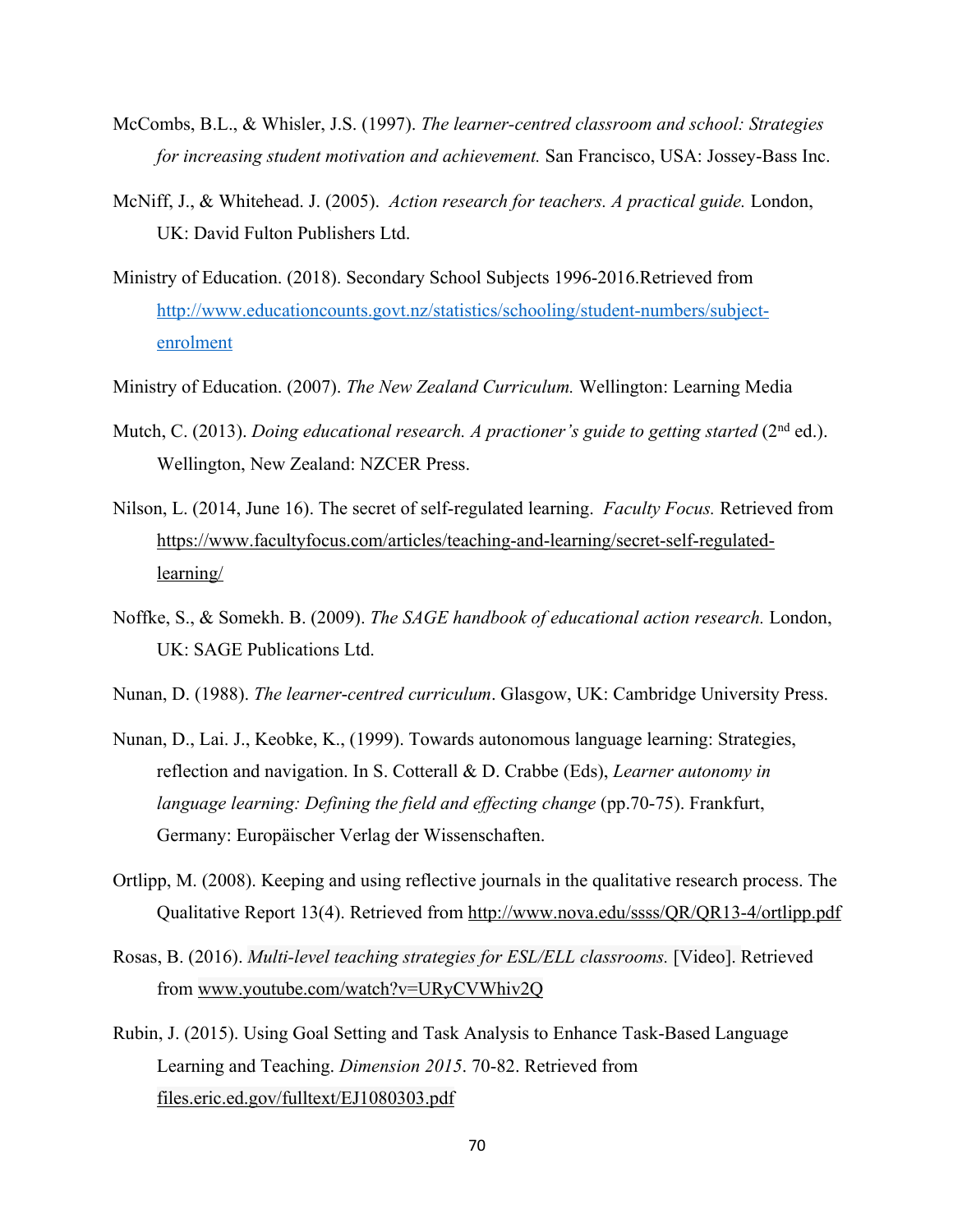- Russell, T. (1998). Philosophical perspectives. In M. L. Hamilton. *Reconceptualizing Teaching Practice Self-study in teacher education* (pp. 5-6). London, UK: Falmer Press.
- Schunk, D., & Zimmerman, B. (1998). *Self-regulated learning: From teaching to self-reflective practice.* New York, USA: The Guilford Press.
- Seker, M. (2016). The use of self-regulation strategies by foreign language learners and its role in language achievement. *Language Teaching Research,* 20(5), 600-618.
- Sullo, B. (2009). *Motivated student: Unlocking the enthusiasm for learning.* Virginia, USA. Association for Supervision and Curriculum Development.
- Tomlinson, C. (2004). *How to differentiate instruction in mixed-ability classrooms* (2<sup>nd</sup> ed.). Moorabbin, Australia: Hawker Brownlow Education.
- Tomlinson. C., Brighton. C., Hertberg. H., Callahan. C., Moon. T., Brimijoin. K., Conover. L. & Reynolds. T. (2003). Differentiating instruction in response to students readiness, interest, and learning profile in academically diverse classrooms: A review of literature. *Journal for the Education of the Gifted,* 27(2/3), 119-145.
- Treko, N. (2013). *The big challenge: Teaching large multilevel classes.* Academic Journal of Interdisciplinary studies, 2(4), 243-251. Retrieved from www.mcser.org/journal/index.php/ajis/article/download/128/284
- Willis, D & Willis, J. (1996). *Doing task-based teaching.* Harlow, UK: Longman.
- Weimer, M. (2002). *Learner-centred teaching: Five key changes to practice.* San Francisco, USA: Jossey-Bass.
- Weimer, M. (2013). *Learner-centred teaching: Five key changes to practice* (2<sup>nd</sup> ed.). San Francisco, USA: Jossey-Bass.
- Wellington, J. (2015). *Educational research. Contemporary issues and practical approaches* (2<sup>nd</sup> ed.). London, UK: Bloomsbury Academic.
- Zimmerman, B. (1990). Self-regulated learning and academic achievement: An Overview. *Educational Psychologist*, 25:(1), 3-17. DOI: 10.1207/ s15326985ep2501\_2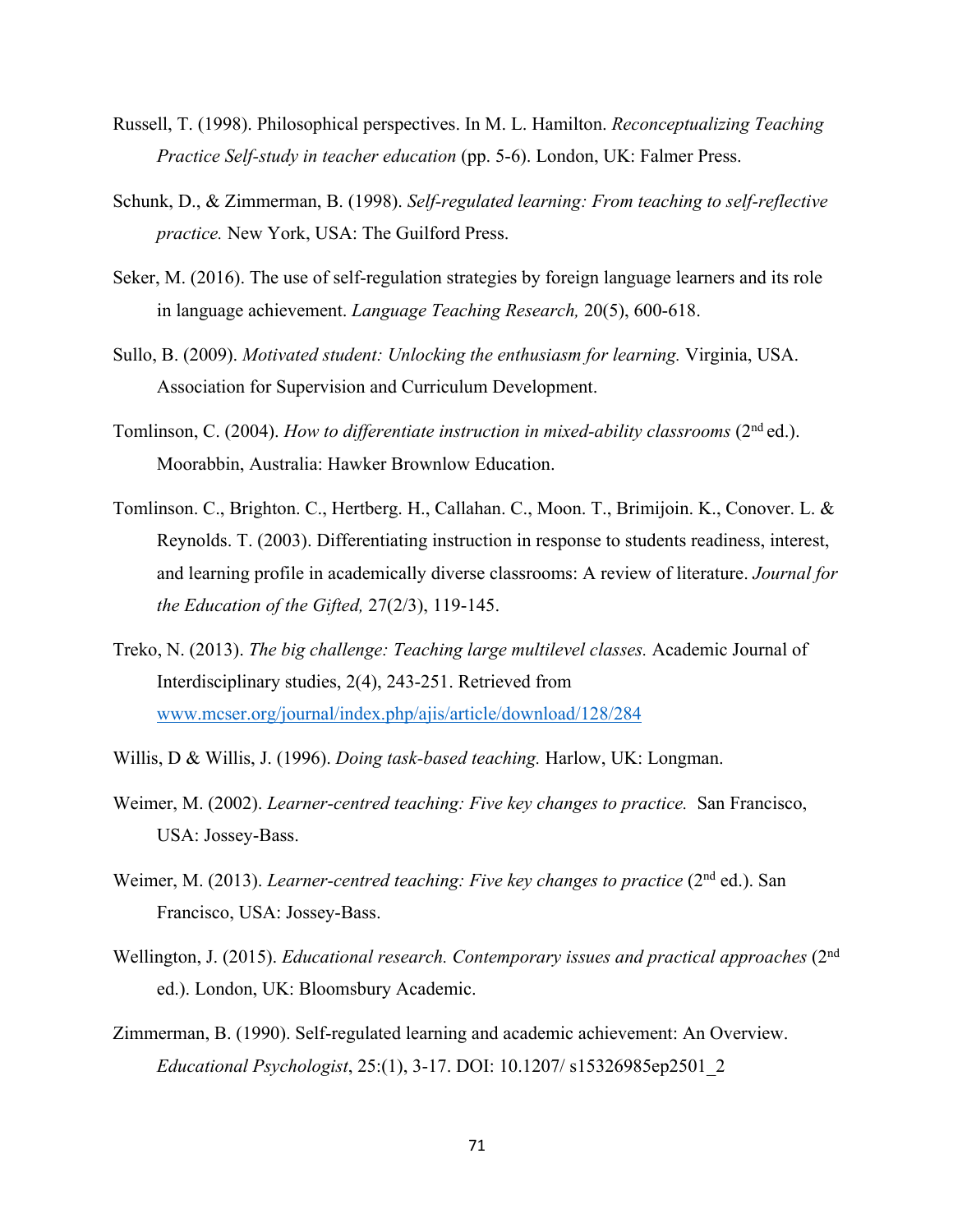Zumbrunn, S., Tadlock, J. & Roberts, E. (2011). Encourage self-regulated learning in the classroom. *VCU Scholars Compass*. Retrieved from

http://scholarscompass.vcu.edu/cgi/viewcontent.cgi?article=1017&context=merc\_pubs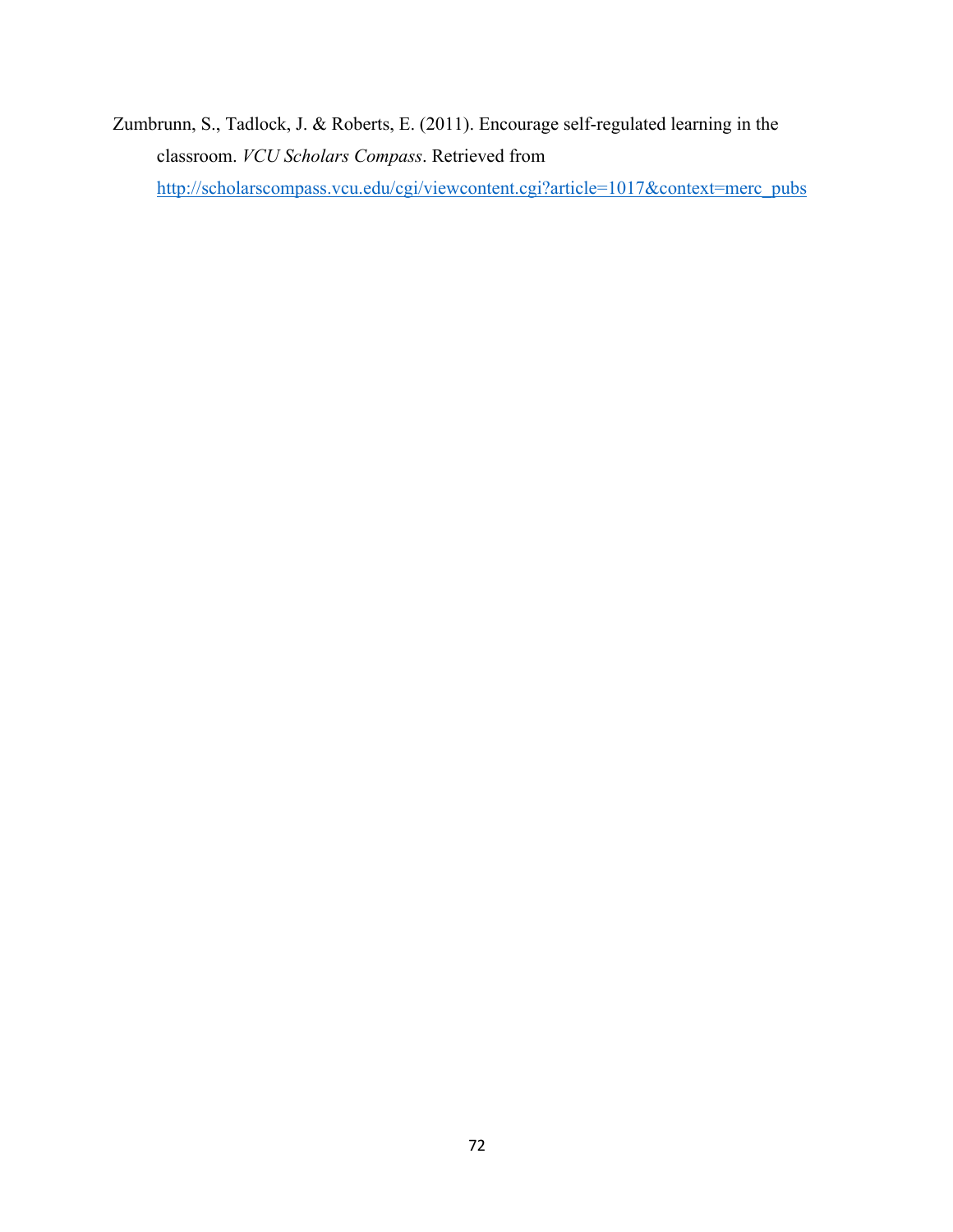# **Appendices**

**Appendix A - Informal survey to New Zealand Language Teachers**

January 2017

1.Email address  $\ddot{\phantom{a}}$ 

2. Given that we have to deal with teaching students different levels of the curriculum within the same class how do we best do this?

3. What challenges you the most about teaching multilevel classes?

4. Can you suggest any other factors that make teaching multilevel language classes more challenging than single level classes?

5. How open are you to try new pedagogy to teach multilevel classes?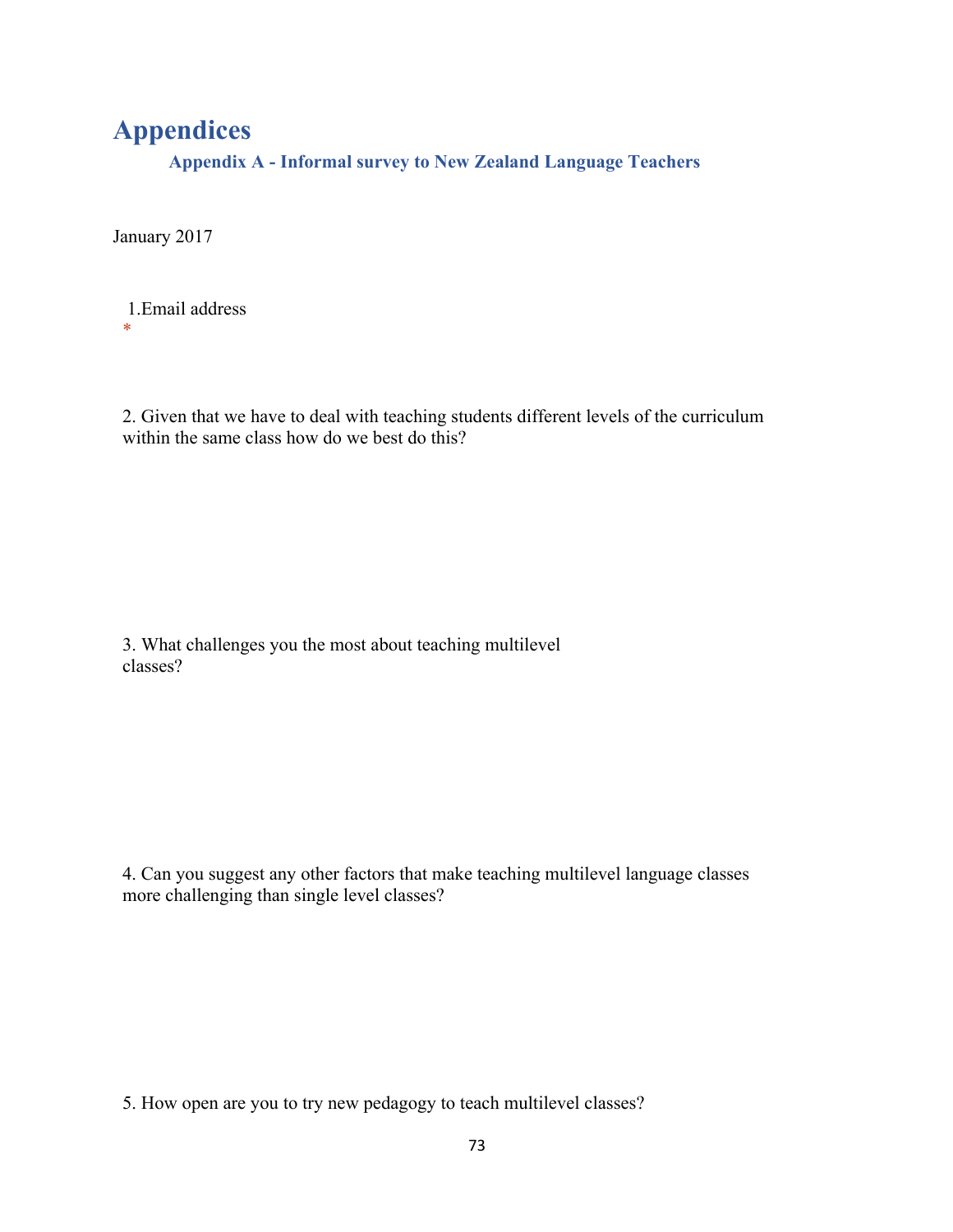6. Would you be willing to be a part of a focus group to help me trial ways of teaching multilevel classes and feed back your experiences? If so, please provide your email address.

7. What do you think are the potential issues I may encounter while investigating teaching multilevel language classes?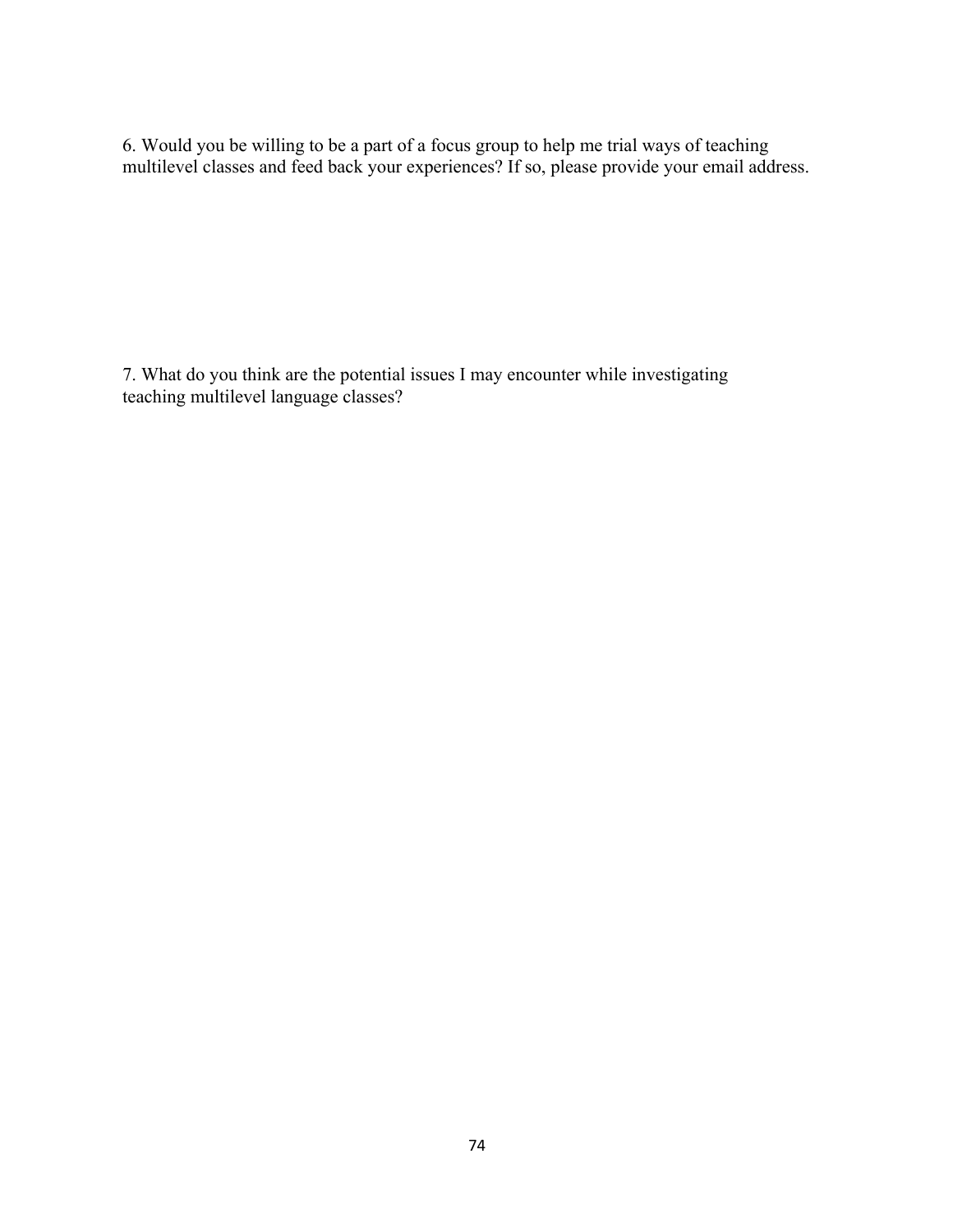## **Appendix B -Student Questionnaire 1**

What is your number?

1 To what extent do you feel that your teacher directs what you learn in French, and how and when you learn it?

- All the time
- $\heartsuit$  Most of the time
- Some of the time
- $\heartsuit$  Rarely

2. To what extent do you feel that you have control over your own learning in French?

- $\bigcirc$  All the time
- Most of the time
- Some of the time
- $\circ$  Rarely

3.In what ways, if any, do you help the teacher decide what you will learn in French?

- 4. Describe the ways you are taught French.
- 5. What are your favourite ways that you currently learn French?
- 6. What other ways would you prefer to learn French in class?

7. What element of choice do you have in the tasks and activities you do in French?

- $\mathbb{C}$  A lot
- Some
- $\heartsuit$  Not much
- $\circ$  None

8. How interested are you in the topic you have just studied in French? (More stars equals more interest)

9. How often are you expected to complete the same tasks as the other year level?

- $\circ$  All the time
- $\heartsuit$  Most of the time
- Sometimes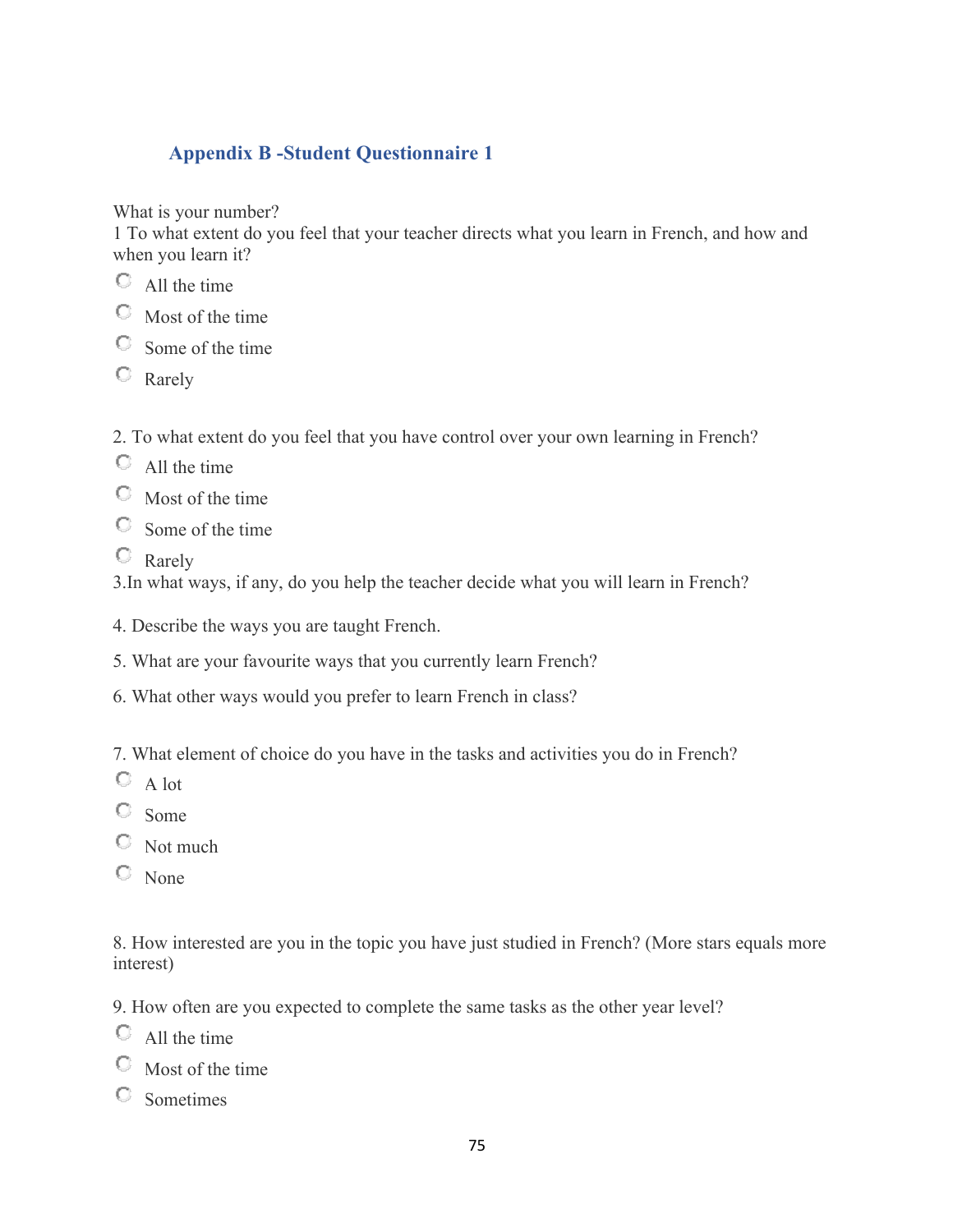Rarely

<sup>O</sup> Never

10. How useful is this to you?

- $\circ$  Very
- $\overline{Q}$  Quite
- Not very
- Not at all
- 11. Please explain why it is or isn't useful.
- 12. How do you receive feedback from the teacher?

13. What is your experience of goal setting and reflection in the French class?



14 Did you find the tasks and activities you completed for this topic real and useful in helping you develop language fluency?

O Yes, all of them



None of them

15. Is the teaching and learning in your multilevel French class at the right level for you?

- Always
- Mostly
- Sometimes
- <sup>C</sup> Rarely
	- **Never**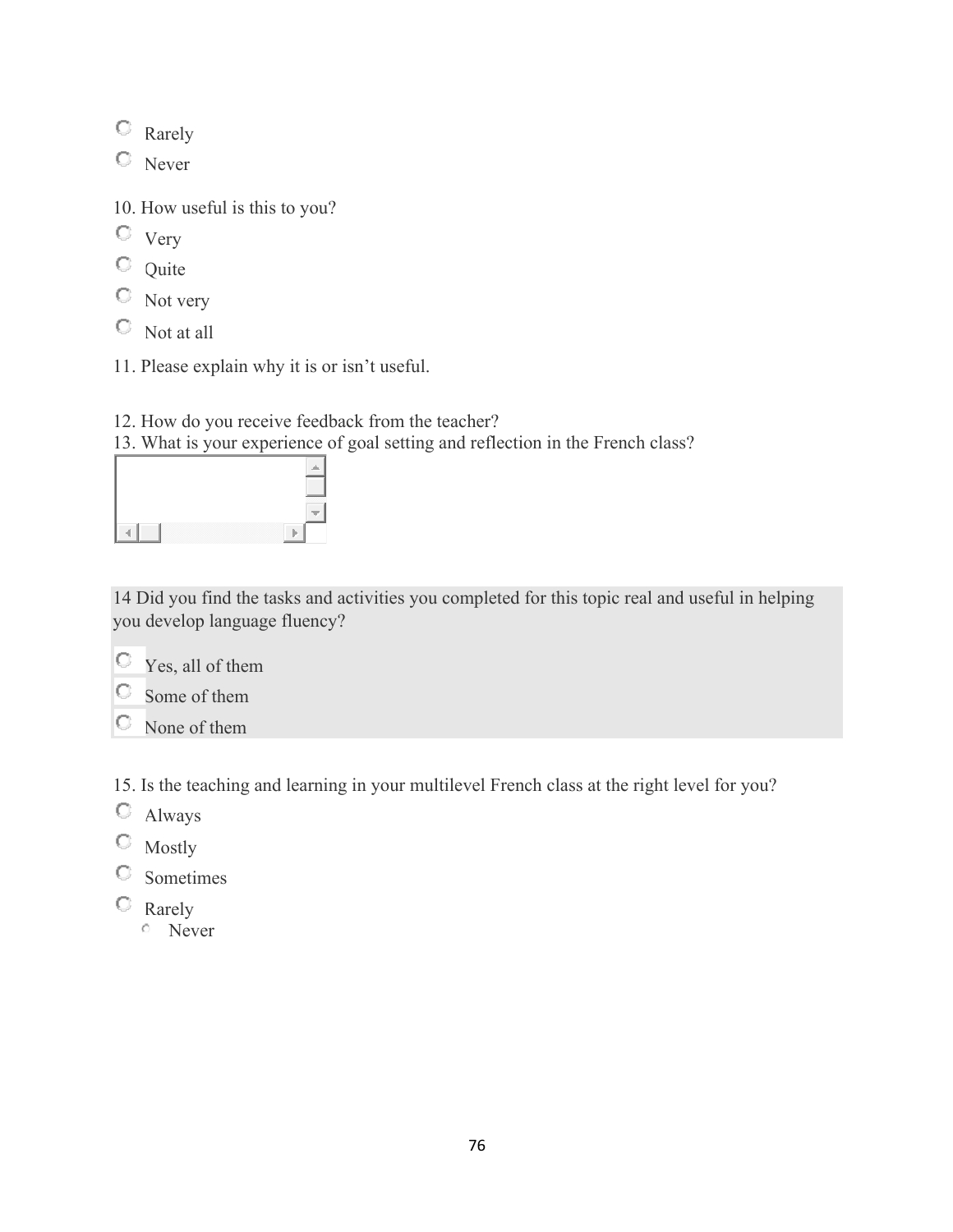### **Appendix C - Student Questionnaire 2**

What is your number?

1. To what extent do you feel that your teacher directed what you learn in French, and how and when you learnt it in the topic you have just studied?

| A lot  |
|--------|
| Mostly |
|        |

О Sometimes

О Rarely

2. In the topic you have just studied to what extent do you feel that you had control over your own learning in French?

О All the time

 $\circ$  Most of the time

O. Some of the time

**C** Rarely

3. In the topic you have just studied in what ways, if any, did you help the teacher decide what you will learn in French?

4. In the topic you have just studied describe how you were taught French.

5. In the topic you have just studied what were your favourite ways of learning in French?

6. What other ways would you have preferred to learn French in class?

7. In the topic you have just studied what element of choice did you have in the tasks and activities?

O. A lot

Some

 $\heartsuit$  Not much

None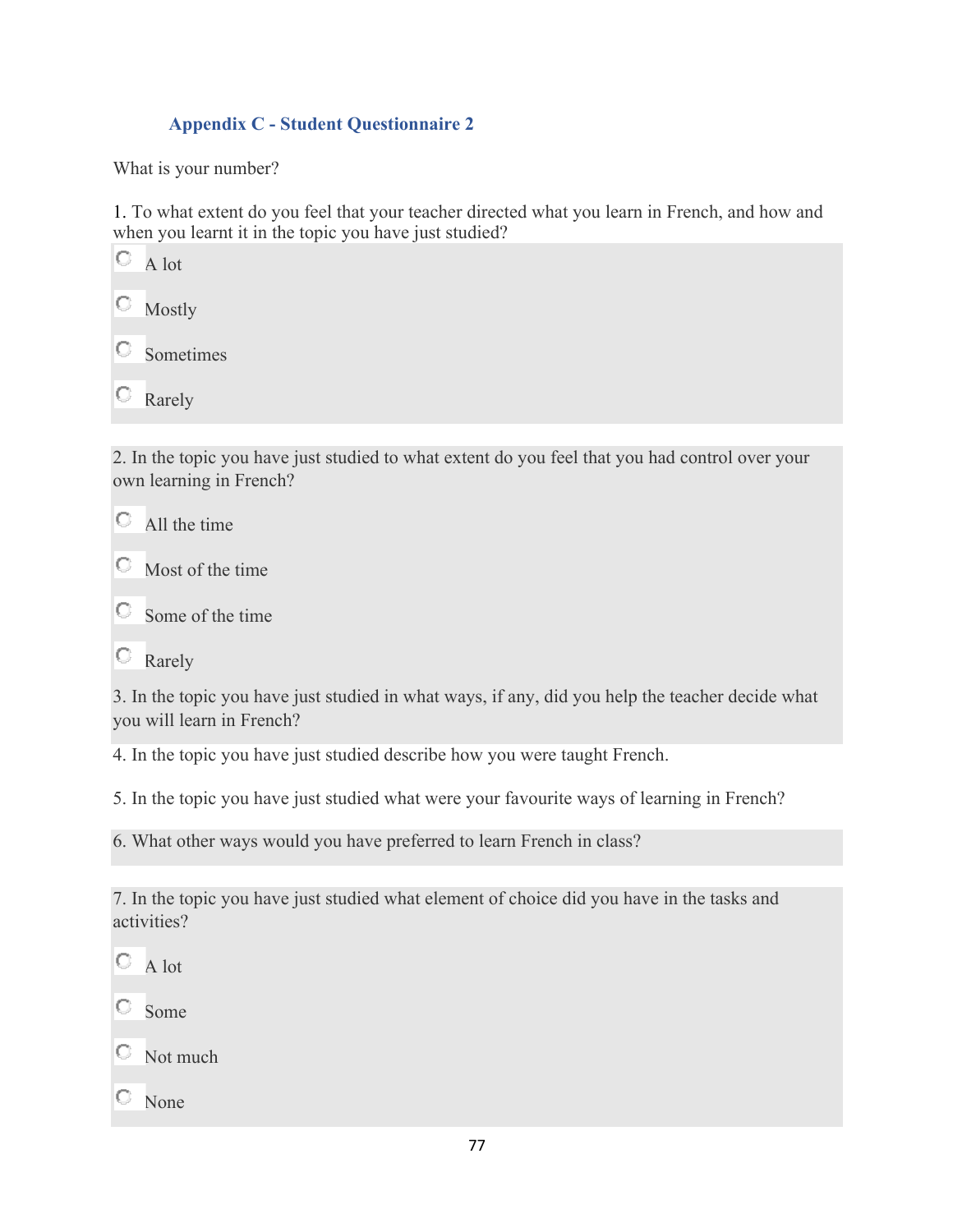8. How interested were you in the topic you have just studied in French? (More stars equals more interest)

9. How often were you expected to complete the same tasks as the other year level?

0. All the time

0. Most of the time

Ю Sometimes

O Rarely

О Never

10. How useful was this to you?

Very

 $\circ$  Ouite

 $\circ$  Not very

O. Not at all

11. Please explain why it was or wasn't useful to you.

12. How did you receive feedback from the teacher?

13. During the topic you have just studied what was your experience of goal setting and reflection in the French class?

14. Did you find the tasks and activities you completed for this topic real and useful in helping you develop language fluency?

Yes, all of them

Some of them

 $\heartsuit$  None of them

15. Was the teaching and learning in your multilevel French class at the right level for you?

16. Did you prefer the teaching style for the first or second topic? Please explain why.

17. In what ways has the teaching style affected your learning?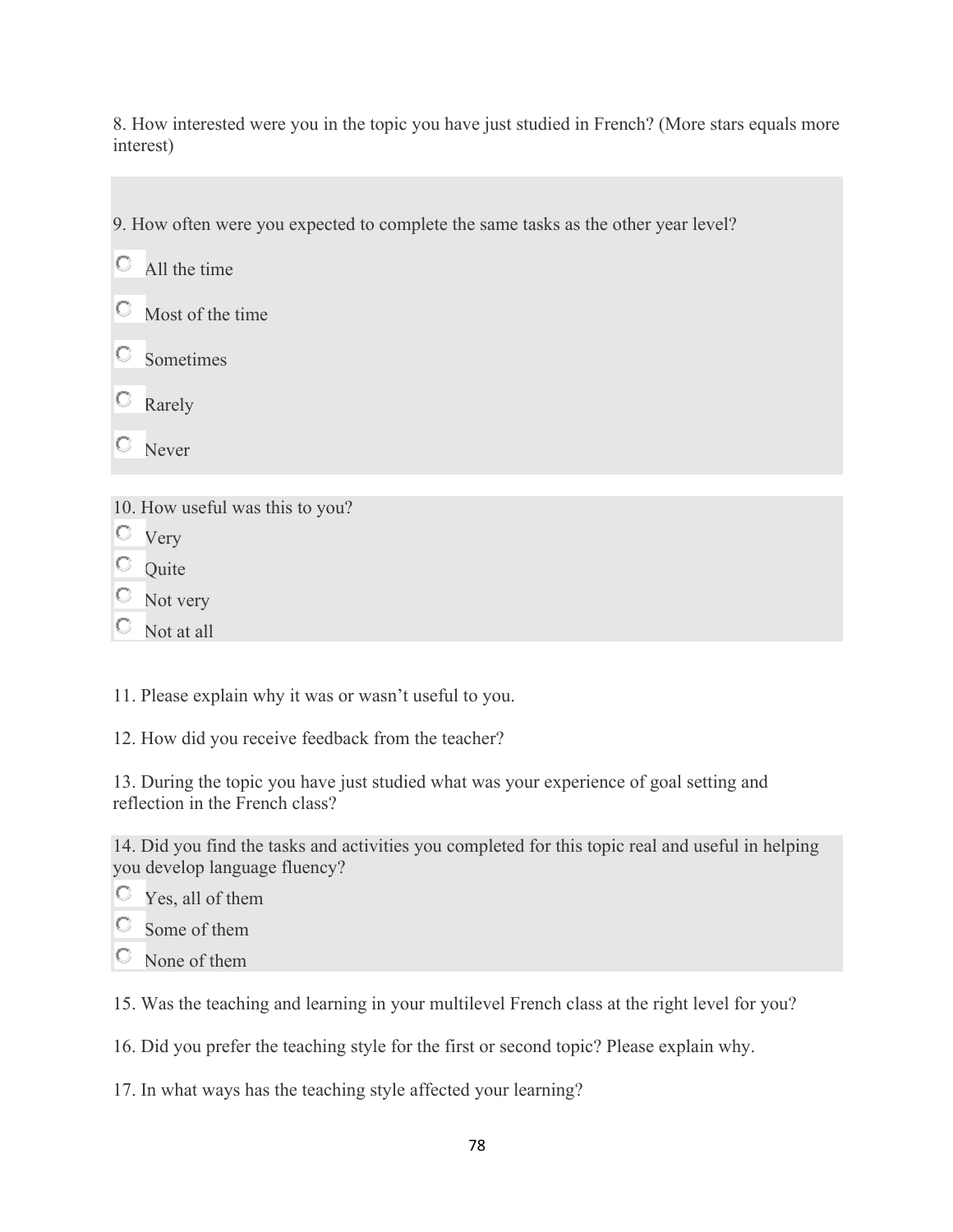## **Appendix D - Observation grid**

| Observation of Anne Passmore on<br>$by-$                                            |
|-------------------------------------------------------------------------------------|
| Thank you for observing my teaching. Could you please focus on the following areas: |
| Teacher talk (amount, quality, French/English?)                                     |
|                                                                                     |
|                                                                                     |
|                                                                                     |
|                                                                                     |
|                                                                                     |
|                                                                                     |
|                                                                                     |
| Teacher directed aspects of lesson                                                  |
|                                                                                     |
|                                                                                     |
|                                                                                     |
|                                                                                     |
|                                                                                     |
|                                                                                     |
|                                                                                     |
| Student talk (amount, quality, French/English?)                                     |
|                                                                                     |
|                                                                                     |
|                                                                                     |
|                                                                                     |
|                                                                                     |
|                                                                                     |
|                                                                                     |
|                                                                                     |
|                                                                                     |
| Student led aspects of lesson                                                       |
|                                                                                     |
|                                                                                     |
|                                                                                     |
|                                                                                     |
|                                                                                     |
|                                                                                     |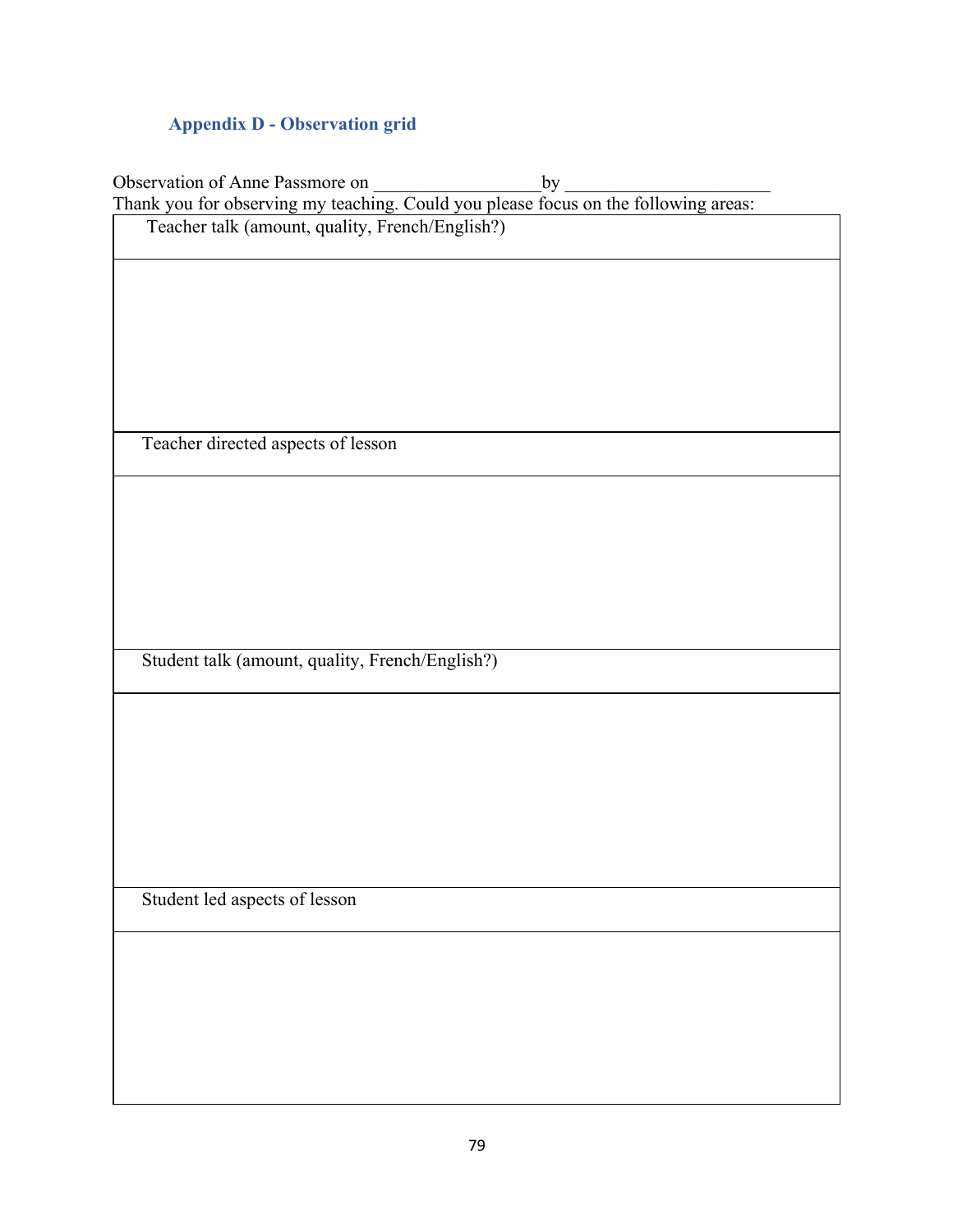|  |  |  |  | Questions (Who is asking them? Who is answering them?) |  |
|--|--|--|--|--------------------------------------------------------|--|
|  |  |  |  |                                                        |  |

Amount of student choice in the lesson

Evidence of differentiation

Evidence of student self-regulation

Other comments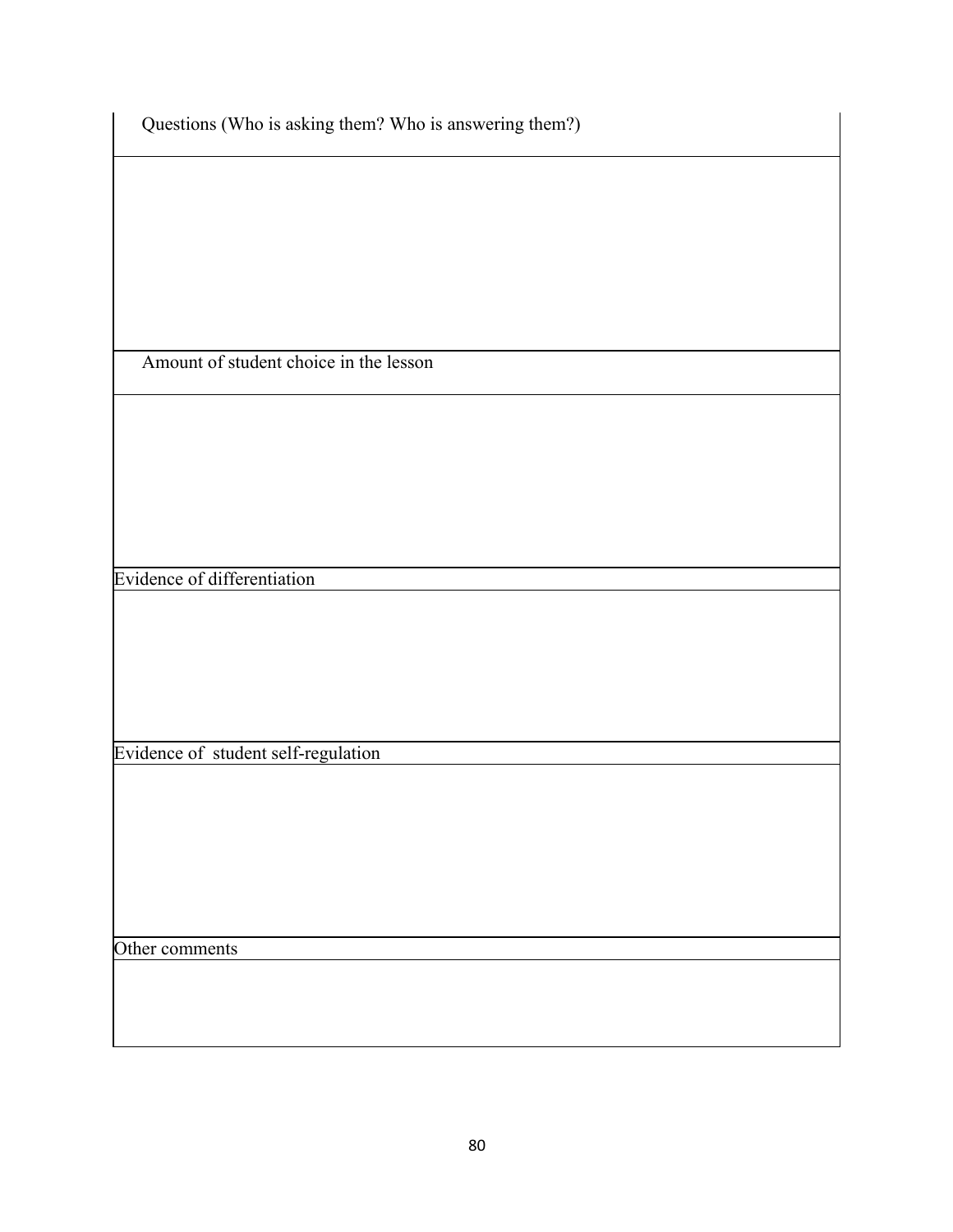### **Appendix E - Participant information and consent form**



February 2018

Dear Students,

I am currently enrolled in the Master in Applied Practice degree at Unitec, New Zealand and seek your help in meeting the requirements of research for a Thesis course.

The aim of my project is to investigate my current practice of French language teaching in a multilevel class setting. The class will be structured a little differently this year as we trial a more studentcentred approach to learning, and you will be asked twice to give your feedback in an anonymous questionnaire, which will take approximately 20 minutes each time. In addition, there will be another member of staff observing me on a few occasions, and on a couple of other occasions, I will sound record the class to help me self-critique my teaching. During this project I will be keeping a reflective journal. It is my practice, not yours, that is being observed and evaluated.

If you agree to participate, please complete the bottom part of this letter. This does not stop you from changing your mind if you wish to withdraw from the project. Your parent/guardian can also ask for you to be withdrawn.

Regards,

Mrs Anne Passmore

I understand that I \_\_\_\_\_\_\_\_\_\_\_\_\_\_\_\_\_\_\_\_\_\_\_\_\_\_\_\_\_do not have to participate in this research and I may withdraw at any time. However, as the survey is anonymous, if I choose to withdraw after I have completed a survey then I understand that it will not be possible to remove my responses.

I understand that my questionnaire responses are anonymous and none of the information I give will identify me. I also understand that all the information that I give will be stored securely on a computer at Unitec for a period of 5 years.

I understand that I can request to see the finished research document. I also understand that the final thesis may be shared within the language teaching community and at conferences.

I have had time to consider everything I assent to completing the questionnaires.

*Student's Signature: ……………………………………………………………………. Date: ……………………………*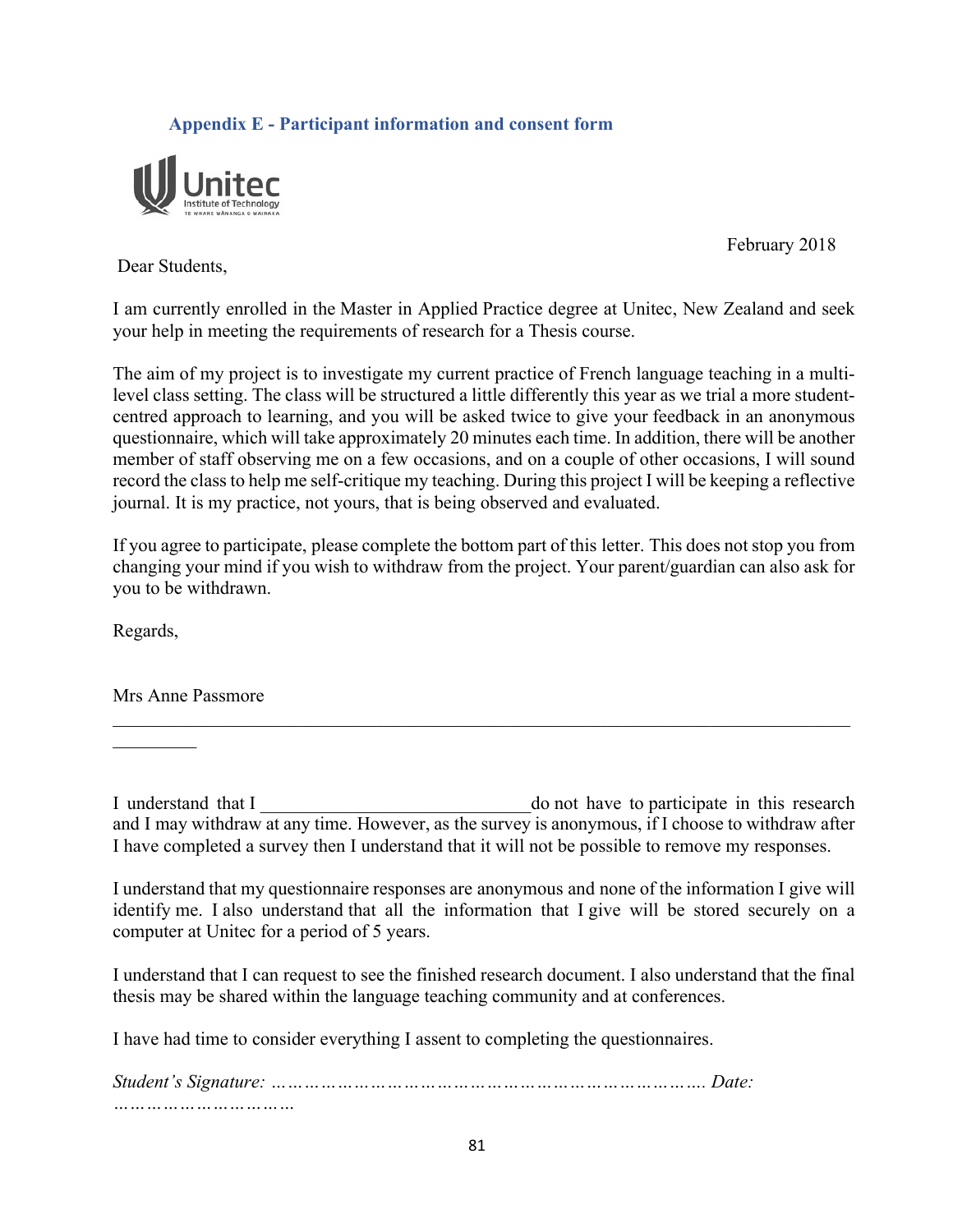*Project Researcher: ……………………………………………………………………….. Date: ……………………………*

#### UREC REGISTRATION NUMBER: 2017 1092

This study has been approved by the UNITEC Research Ethics Committee from 01/02/2018 to 01/02/2019. If you have any complaints or reservations about the ethical conduct of this research, you may contact the Committee through the UREC Secretary (ph: 09 815- 4321 ext 8551). Any issues you raise will be treated in confidence and investigated fully, and you will be informed of the outcom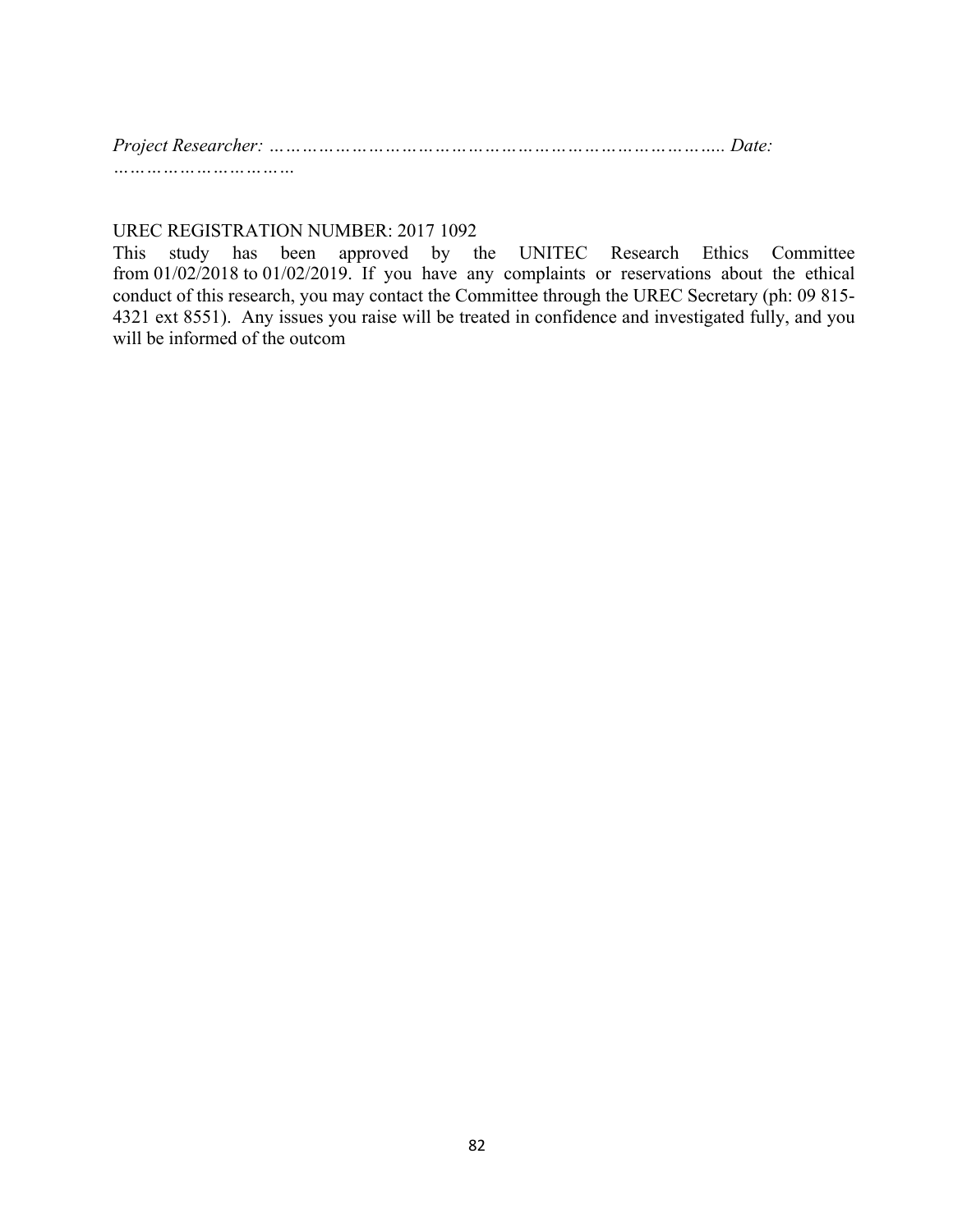#### **Appendix F - Parental Assent form**



February

2018 Dear Parents/ Caregivers,

I am currently enrolled in the Master in Applied Practice degree at Unitec, New Zealand and seek your daughter's help in meeting the requirements of research for a Thesis course, which forms a substantial part of this degree.

The aim of my project is to investigate my current practice of French language teaching in a multilevel class setting. The class will be structured a little differently this year as we trial a more studentcentred approach to learning, and your daughter will be asked twice to give her feedback in an anonymous questionnaire, which will take approximately 20 minutes each time. In addition, there will be another member of staff observing me on a few occasions, and on a couple of other occasions, I will sound record the class to help me self-critique my teaching. During this project I will be keeping a reflective journal. It is my practice, not the students', that is being observed and evaluated.

Please sign below to give permission for your daughter to complete the questionnaires . Do contact us if you need more information about the project, and any time if you have any concerns about the research project you can contact my supervisor: Lisa Maurice-Takerei : phone 815-4321 ext.7338 or email mauricetakerei@unitec.ac.nz

Kind regards,

Anne Passmore

I understand that my daughter **Exercise 2** and the state of the state of the state of the state of the state of the state of the state of the state of the state of the state of the state of the state of the state of the st questionnaires, and should she chooses not to participate, she may withdraw at any time prior to the completion of the research project. However, as the survey is anonymous, if she chooses to withdraw after she has completed a survey then I understand that it will not be possible to remove her responses.

 $\mathcal{L}_\mathcal{L} = \mathcal{L}_\mathcal{L} = \mathcal{L}_\mathcal{L} = \mathcal{L}_\mathcal{L} = \mathcal{L}_\mathcal{L} = \mathcal{L}_\mathcal{L} = \mathcal{L}_\mathcal{L} = \mathcal{L}_\mathcal{L} = \mathcal{L}_\mathcal{L} = \mathcal{L}_\mathcal{L} = \mathcal{L}_\mathcal{L} = \mathcal{L}_\mathcal{L} = \mathcal{L}_\mathcal{L} = \mathcal{L}_\mathcal{L} = \mathcal{L}_\mathcal{L} = \mathcal{L}_\mathcal{L} = \mathcal{L}_\mathcal{L}$ 

I understand that her questionnaire responses are anonymous and none of the information she gives will identify her. I also understand that all the information that my daughter gives will be stored securely on a computer at Unitec for a period of 5 years.

I understand that my daughter can request to see the finished research document. I also understand that the final thesis may be shared within the language teaching community and shared at conferences.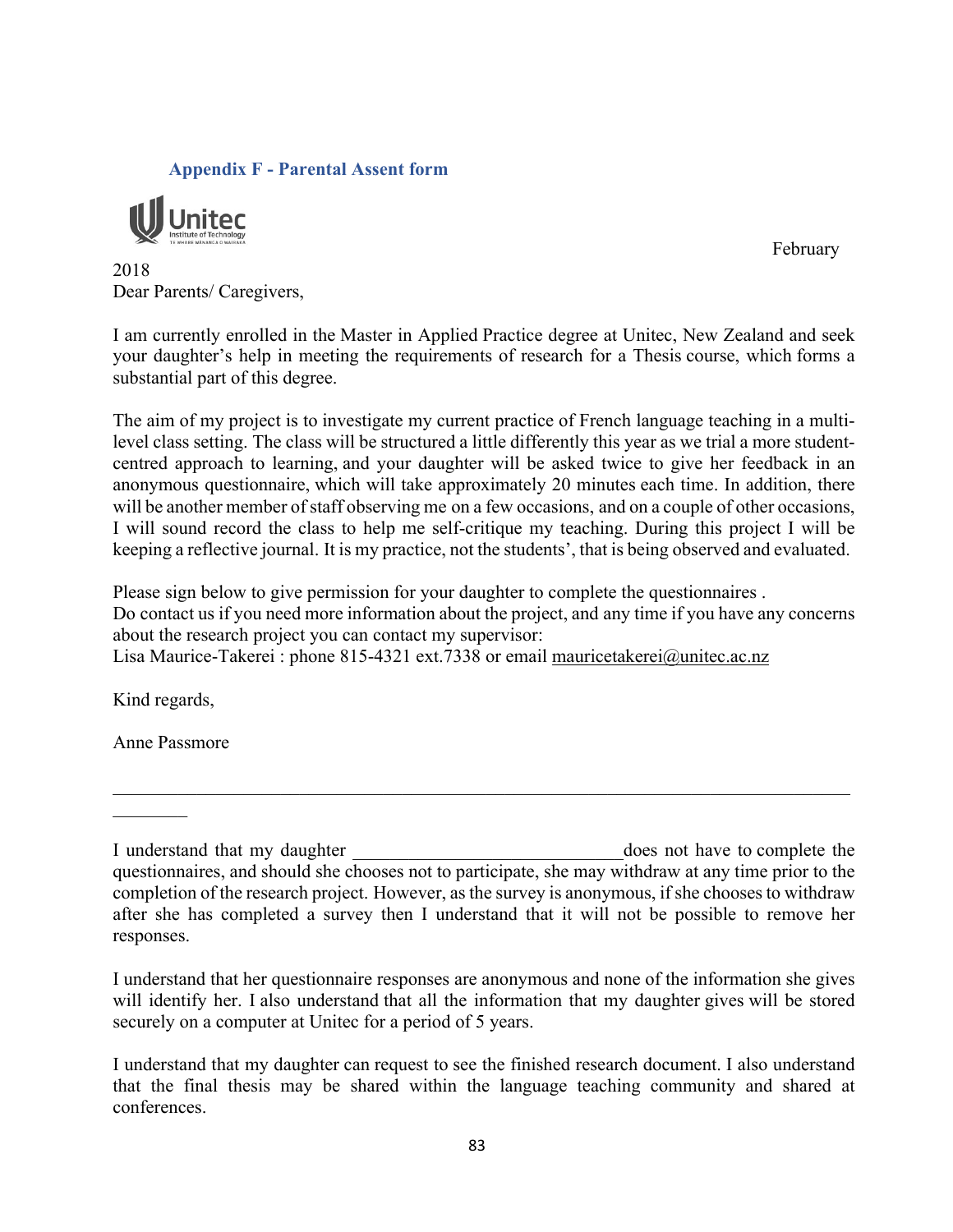I have had time to consider everything and I give my consent for my daughter to complete the questionnaires.

### UREC REGISTRATION NUMBER: 2017 1092

*……………………………*

This study has been approved by the UNITEC Research Ethics Committee from 01/02/2018 to 01/02/2019. If you have any complaints or reservations about the ethical conduct of this research, you may contact the Committee through the UREC Secretary (ph: 09 815-4321 ext 8551). Any issues you raise will be treated in confidence and investigated fully, and you will be informed of the outcom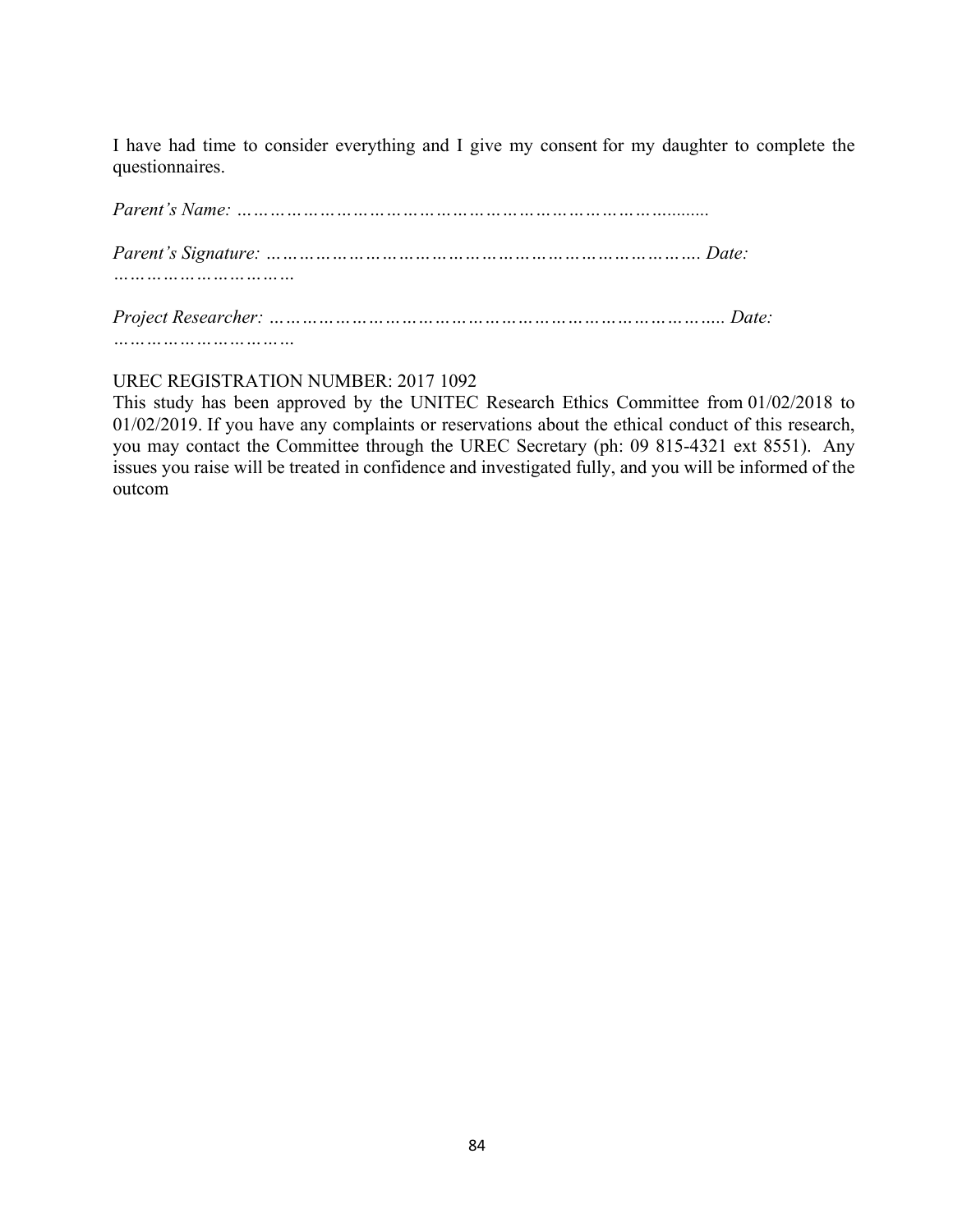

Institute of Technology TE WHARE WANANGA 0 WAIRAKA

Full name of author: Anne Passmore

Full title of thesis/dissertation/research project ('the work'):

Multi-level language teaching in a New Zealand secondary school. A practitioner research study.

Degree: Master in Applied Practice

Year of presentation: 2019

Principal Supervisor: .............Jo Mane

Associate Supervisor: ..................Hayo Reinders

#### Permission to make open access

I agree to a digital copy of my final thesis/work being uploaded to the Unitec institutional repository and being made viewable worldwide.

**Copyright Rights:** 

Unless otherwise stated this work is protected by copyright with all rights reserved. I provide this copy in the expectation that due acknowledgement of its use is made.

**AND** 

**Copyright Compliance:** 

I confirm that I either used no substantial portions of third party copyright material, including charts, diagrams, graphs, photographs or maps in my thesis/work or I have obtained permission for such material to be made accessible worldwide via the Internet.

Date: ...27.... /...06....../......2019...